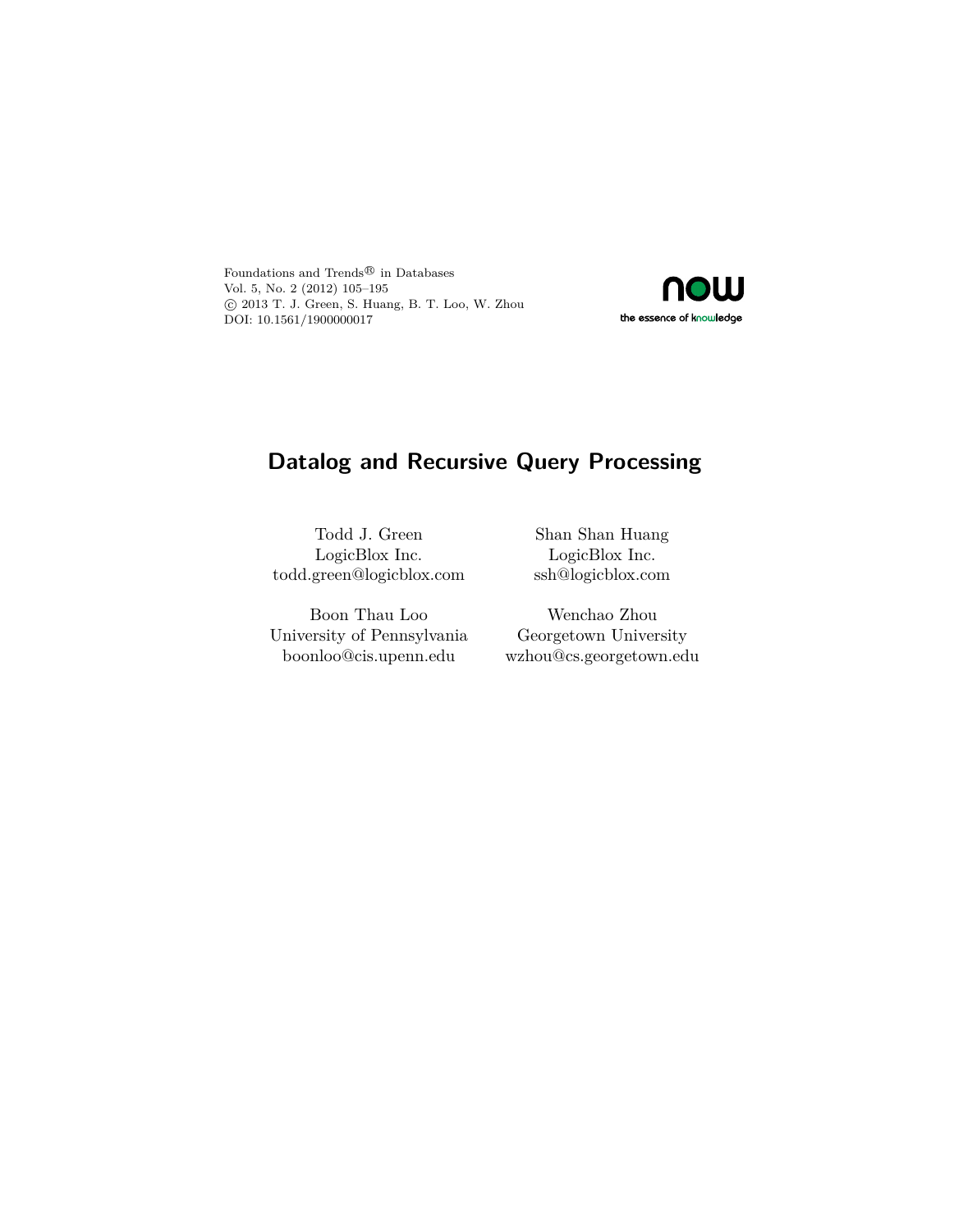# **Contents**

| 1              |                  | 106<br>Introduction                                                                   |     |  |  |  |  |  |  |  |
|----------------|------------------|---------------------------------------------------------------------------------------|-----|--|--|--|--|--|--|--|
|                | 1.1              | Contributions and Roadmap 108                                                         |     |  |  |  |  |  |  |  |
|                | 1.2 <sub>2</sub> | Relationship with Previous Surveys 109                                                |     |  |  |  |  |  |  |  |
|                | 1.3              | First Example: All-Pairs Reachability                                                 | 110 |  |  |  |  |  |  |  |
| $\overline{2}$ |                  | <b>Language and Semantics</b>                                                         | 113 |  |  |  |  |  |  |  |
|                | 2.1              |                                                                                       |     |  |  |  |  |  |  |  |
|                | 2.2              | Semantics $\ldots \ldots \ldots \ldots \ldots \ldots \ldots \ldots \ldots \ldots 115$ |     |  |  |  |  |  |  |  |
|                | 2.3              |                                                                                       |     |  |  |  |  |  |  |  |
|                | 2.4              |                                                                                       |     |  |  |  |  |  |  |  |
| 3              |                  | <b>Recursive Query Processing</b>                                                     | 131 |  |  |  |  |  |  |  |
|                | 3.1              |                                                                                       |     |  |  |  |  |  |  |  |
|                | 3.2              | Top-down Evaluation $\ldots \ldots \ldots \ldots \ldots \ldots \ldots \ldots 135$     |     |  |  |  |  |  |  |  |
|                | 3.3              |                                                                                       |     |  |  |  |  |  |  |  |
|                |                  |                                                                                       |     |  |  |  |  |  |  |  |
| 4              |                  | <b>Incremental Maintenance</b>                                                        | 151 |  |  |  |  |  |  |  |
|                | 4.1              | Counting Algorithm for Non-recursive Queries 152                                      |     |  |  |  |  |  |  |  |
|                | 4.2              | Delete and Re-Derive Algorithm (DRed) 153                                             |     |  |  |  |  |  |  |  |
|                | 4.3              | Provenance-based Incremental Maintenance 155                                          |     |  |  |  |  |  |  |  |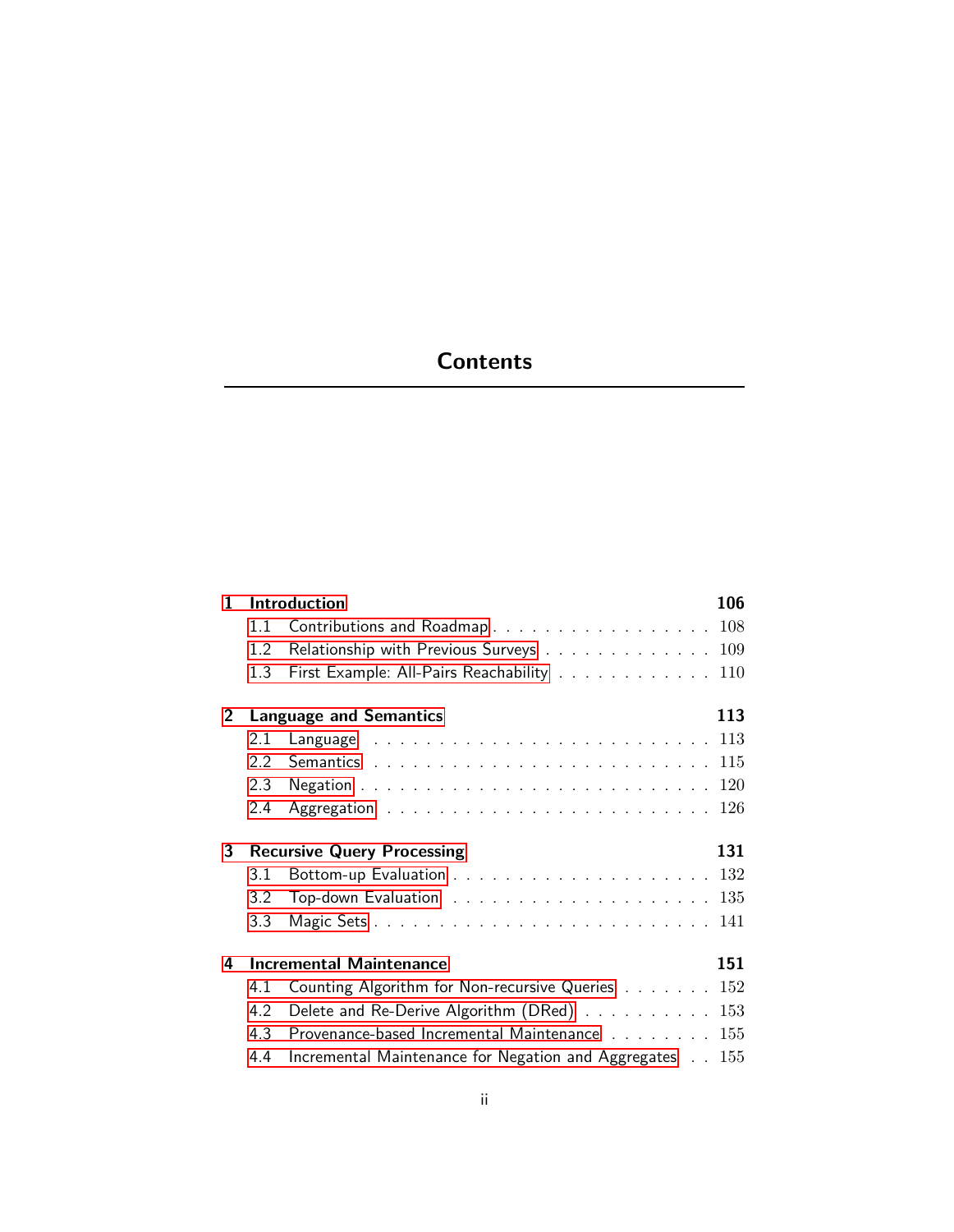| 5                       |     | <b>Datalog Extensions</b>                                                  | 157  |  |  |
|-------------------------|-----|----------------------------------------------------------------------------|------|--|--|
|                         | 5.1 | Beyond Stratified Negation $\ldots \ldots \ldots \ldots \ldots \ldots 157$ |      |  |  |
|                         | 5.2 | Beyond Stratified Aggregation 159                                          |      |  |  |
|                         | 5.3 | Arithmetic and Infinite Relations 161                                      |      |  |  |
|                         | 5.4 |                                                                            |      |  |  |
|                         | 5.5 |                                                                            |      |  |  |
| 6                       |     | <b>Applications</b>                                                        | 169  |  |  |
|                         | 6.1 |                                                                            |      |  |  |
|                         | 6.2 |                                                                            | 172  |  |  |
|                         | 6.3 | Data Integration and Exchange                                              | 175  |  |  |
|                         | 6.4 |                                                                            |      |  |  |
|                         | 6.5 |                                                                            | -183 |  |  |
| <b>Acknowledgements</b> |     |                                                                            |      |  |  |
| <b>References</b>       |     |                                                                            |      |  |  |

iii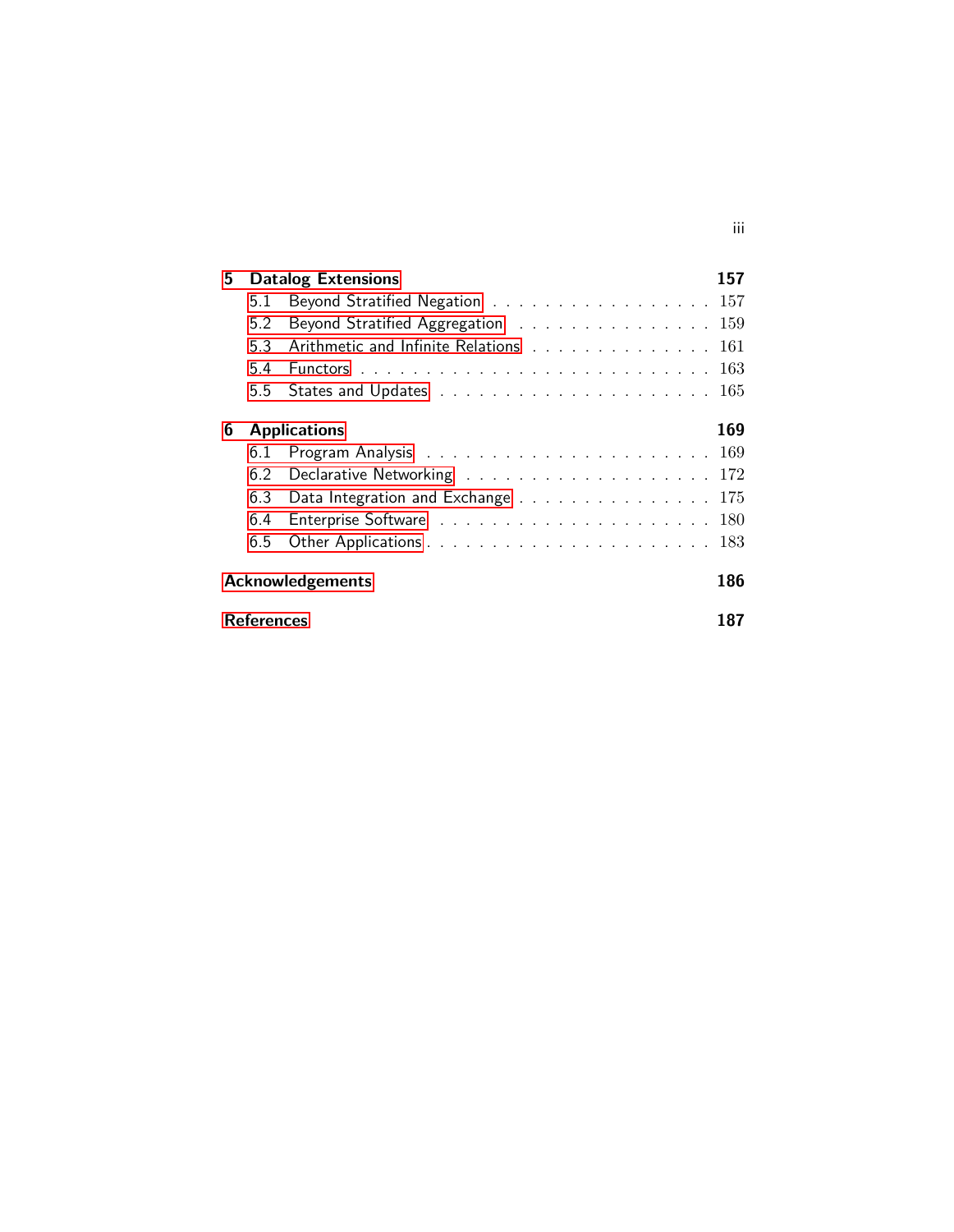# **Abstract**

In recent years, we have witnessed a revival of the use of recursive queries in a variety of emerging application domains such as data integration and exchange, information extraction, networking, and program analysis. A popular language used for expressing these queries is Datalog. This paper surveys for a general audience the Datalog language, recursive query processing, and optimization techniques. This survey differs from prior surveys written in the eighties and nineties in its comprehensiveness of topics, its coverage of recent developments and applications, and its emphasis on features and techniques beyond "classical" Datalog which are vital for practical applications. Specifically, the topics covered include the core Datalog language and various extensions, semantics, query optimizations, magic-sets optimizations, incremental view maintenance, aggregates, negation, and types. We conclude the paper with a survey of recent systems and applications that use Datalog and recursive queries.

DOI: 10.1561/1900000017.

T. J. Green, S. Huang, B. T. Loo, W. Zhou. *Datalog and Recursive Query Processing*. Foundations and Trends<sup>®</sup> in Databases, vol. 5, no. 2, pp. 105–195, 2012.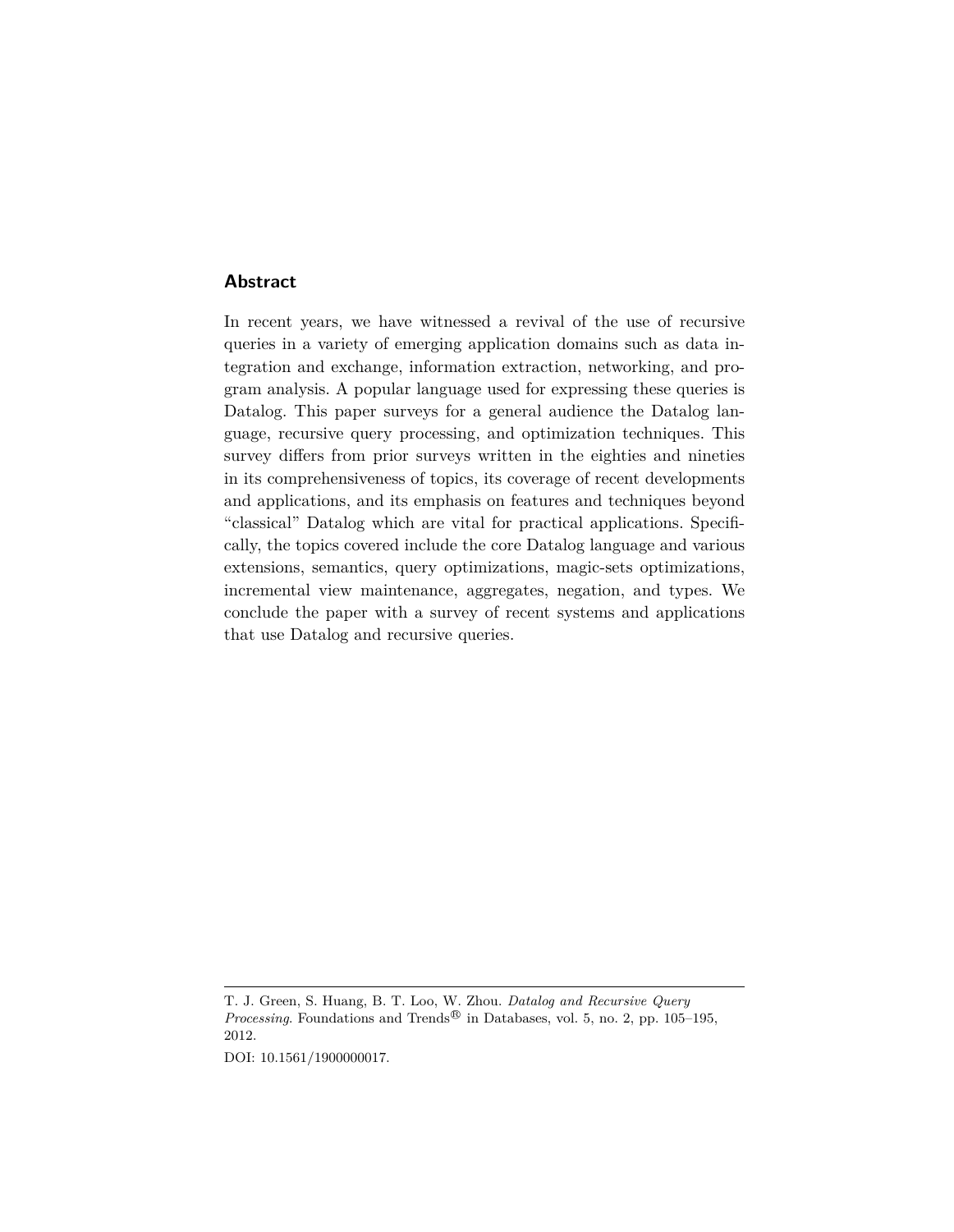# **1**

# <span id="page-4-0"></span>**Introduction**

Mainstream interest in Datalog in the database systems community flourished in the eighties and early nineties. During this period, there were several pioneering Datalog systems, primarily from academia. Two of the more prominent ones with complete implementations include Coral [\[99\]](#page-91-0) and  $LDL++$  [\[20\]](#page-86-0). Some ideas from these early research prototypes made it into mainstream commercial databases. For instance, Oracle, DB2, and SQL Server provide support for limited forms of support for recursion, based on SQL-99 standards. However, a perceived lack of compelling applications at the time [\[113\]](#page-92-0) ultimately forced Datalog research into a long dormancy, and stifled its use in practice. Coral and LDL++ ceased active development in 1997 and 2000 respectively, and commercial systems did not extend a limited form of Datalog.

In recent years, however, Datalog has reemerged at the center of a wide range of new applications, including data integration [\[68,](#page-89-0) [43,](#page-88-0) [50\]](#page-88-1), declarative networking [\[80,](#page-90-0) [77,](#page-90-1) [75\]](#page-90-2), program analysis [\[29\]](#page-86-1), information extraction [\[110\]](#page-92-1), network monitoring [\[10\]](#page-85-1), security [\[85,](#page-90-3) [60\]](#page-89-1), optimizations [\[73\]](#page-89-2), and cloud computing [\[15,](#page-86-2) [16\]](#page-86-3). Compared to the state-of-theart of two decades ago, the modern systems that drives these emerging applications have significantly more mature and complete Datalog im-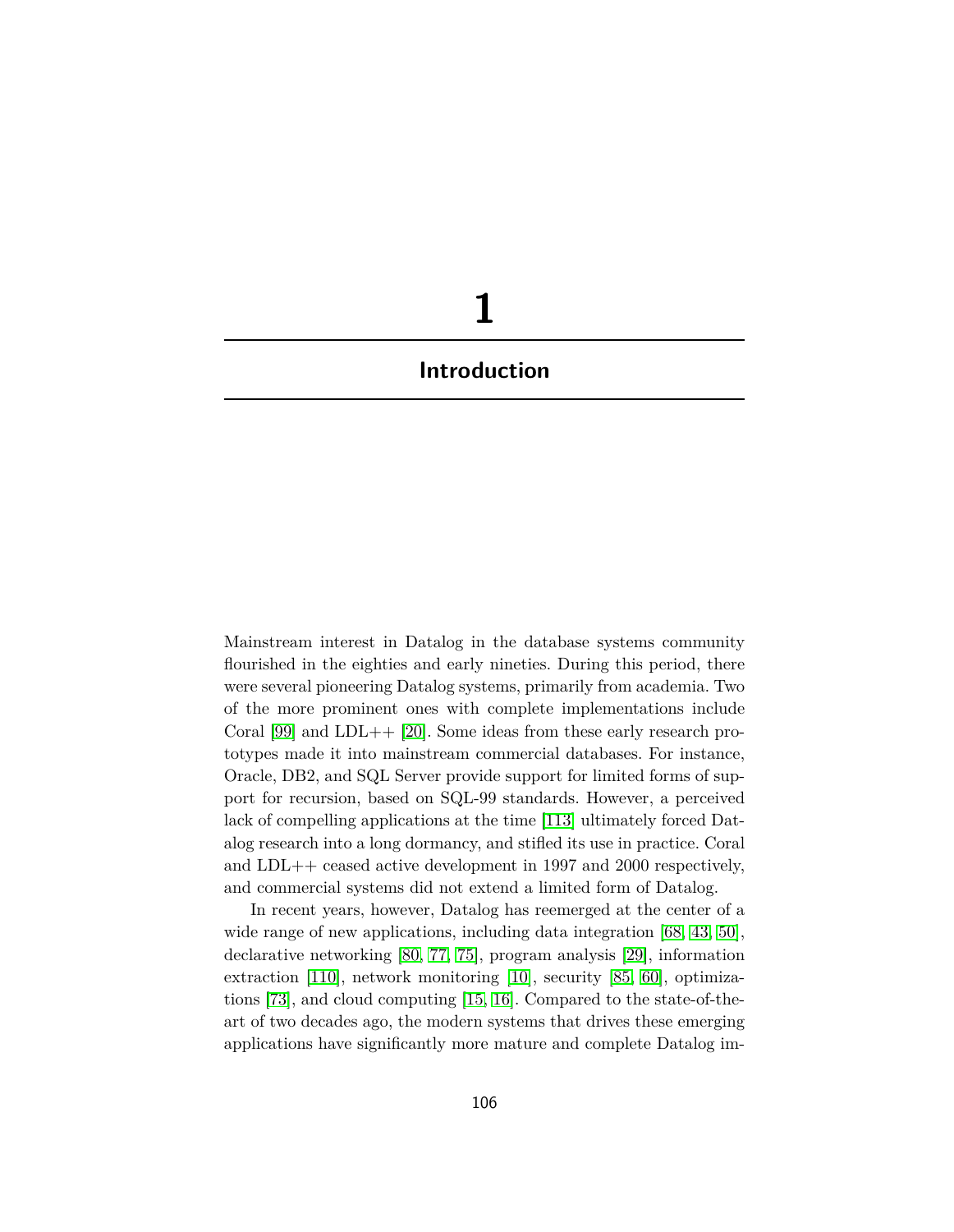plementations, and often times deploy applications that are orders of magnitude larger in code size and complexity compared to the older generation of Datalog programs.

In terms of modern academic systems, the IRIS reasoner [\[59\]](#page-89-3) is an open-source general purpose Datalog execution engine with support for optimizations, stratified and locally stratified negation. There are also publicly available Datalog systems tailored for specific applications. These include the Orchestra system for collaborative data sharing [\[92\]](#page-91-1), BDDBDD [\[24\]](#page-86-4) for program analysis, the RapidNet [\[101\]](#page-92-2) declarative networking platforms, and the Bloom [\[16\]](#page-86-3) platform for declarative programming in the cloud.

In the commercial world, a major development is the emergence of enterprise Datalog systems, most notably LogicBlox [\[4\]](#page-85-2), Datomic [\[2\]](#page-85-3), Semmle [\[7\]](#page-85-4), and Lixto [\[49\]](#page-88-2). Semmle and Lixto are targeted at specific domains of program analysis and information extraction respectively, while LogicBlox and Datomic aim to provide a general platform for developing enterprise software.

The revival of Datalog in the new generation of applications is driven by the increasing need for high-level abstractions for reasoning about and rapidly developing complex systems that process large amounts of data, and are sometimes distributed and parallel. Datalog provides a declarative interface that allows the programmer to focus on the tasks ("what"), not the low-level details ("how"). A common thread across these systems is the use of the Datalog language as a declarative abstraction for querying graphs and relational structures, and implementing iterations and recursions. Its clear and simple syntax with well understood semantics aims to achieve the best of both worlds – having a rich enough language to support a wide range of applications, yet at a high and concise level that makes rapid prototyping easy for programmers without having to worry about low level messy details related to robustness and parallelism. The high-level specifications also make code analysis easier, for applying optimizations and for reasoning about transactions and safety.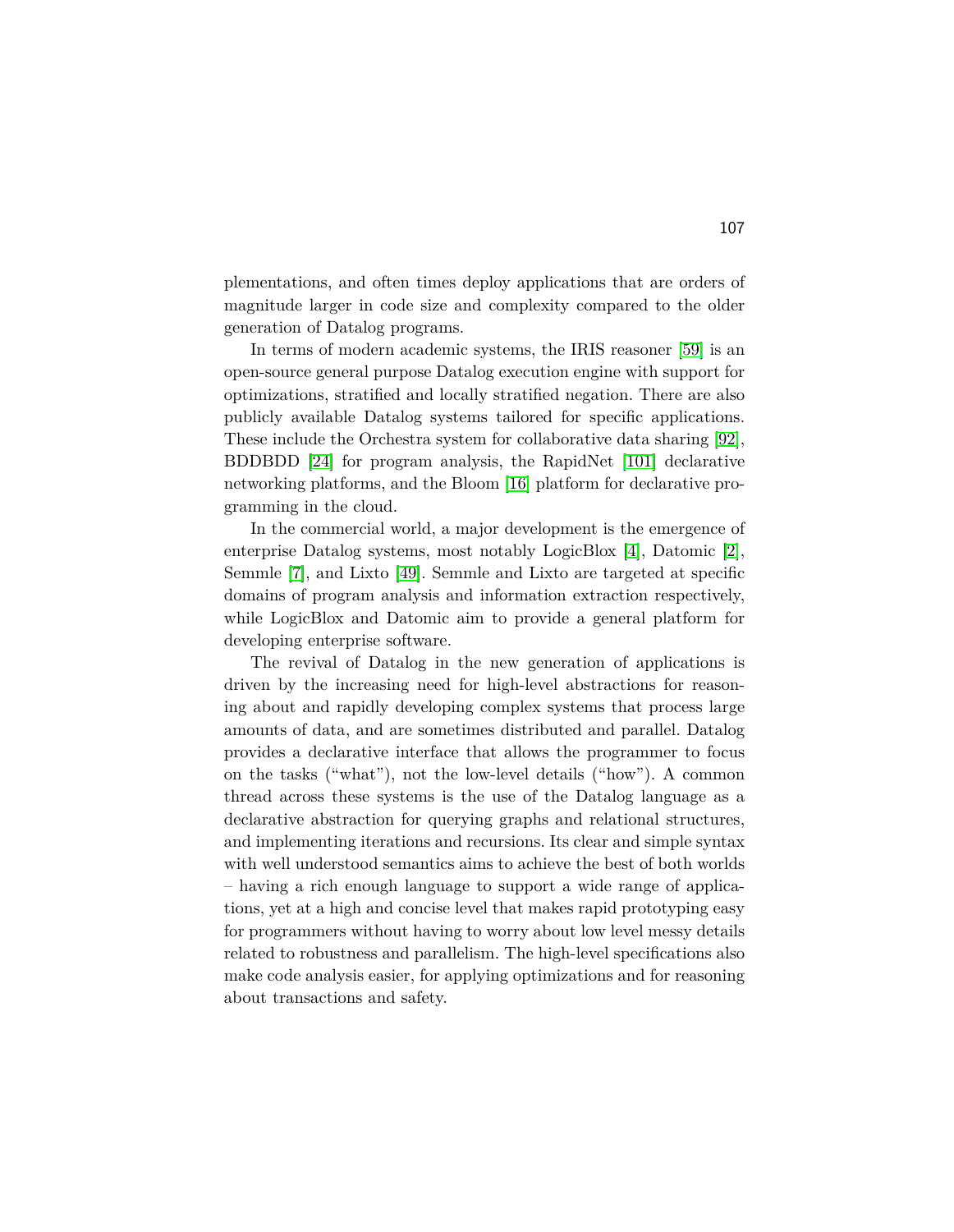### <span id="page-6-0"></span>**1.1 Contributions and Roadmap**

This survey paper aims to provide an accessible and gentle introduction to Datalog and recursive query processing to readers with some basic background in databases (in particular, SQL and the relational model). Given the wide range of research literature on Datalog spanning decades, we identify a "practical" subset of Datalog based on recent advances in the adoption of Datalog. In particular, our survey aims to cover the following:

- **Language.** Core Datalog syntax and semantics. (Chapter [2\)](#page-11-0)
- **Query processing.** Recursive query processing techniques for executing Datalog programs efficiently, using the bottom-up and top-down evaluation strategies, such as the well-known *seminaïve* [\[22,](#page-86-5) [21\]](#page-86-6) and *Query/Subquery (QSQ)* [\[67\]](#page-89-4) evaluation strategies. (Chapter [3\)](#page-29-0)
- **Incremental maintenance.** Extensions to query processing techniques in the previous chapter, to include mechanisms for incrementally updating the materialized views of a Datalog program, as the input data changes, without having to recompute the entire Datalog program from scratch. (Chapter [4\)](#page-49-0)
- **Common extensions.** Each application domain takes the core Datalog language and then further customizes and extends the core language and implementation techniques to meet its particular needs. Here, we discuss extensions to incorporate negation, aggregation, arithmetic, uninterpreted functions, and updates, as well as the query processing techniques to handle these extensions. (Chapter [5\)](#page-55-0).

The survey concludes in Chapter [6](#page-67-0) with a brief survey of recent applications of Datalog, in the domains of program analysis, declarative networking, data integration and exchange, enterprise software systems, etc.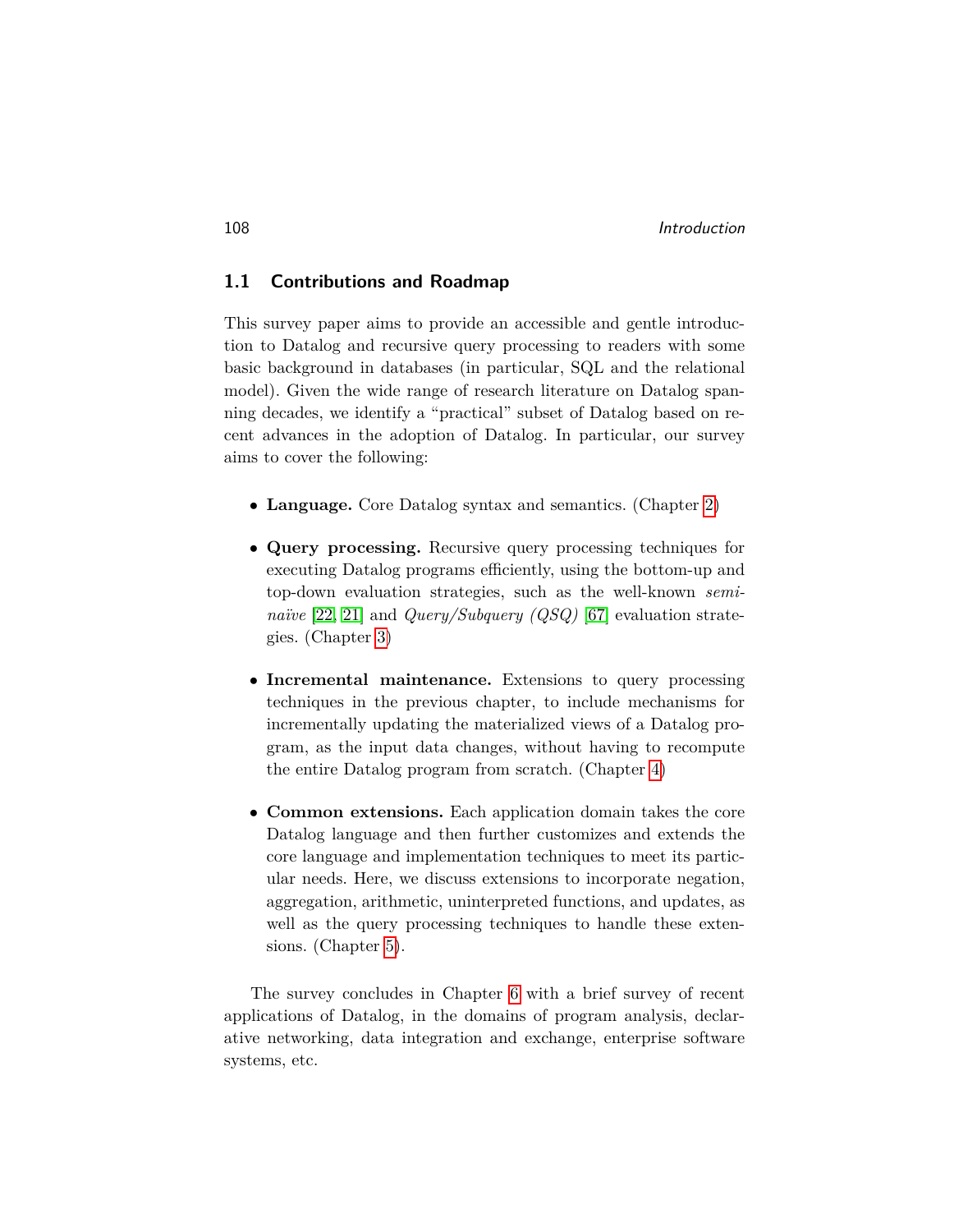# <span id="page-7-0"></span>**1.2 Relationship with Previous Surveys**

Our survey serves as an entry point into several other survey papers and books on Datalog. We briefly mention some of them:

- Bancilhon et al. [\[23\]](#page-86-7) surveys and compares various strategies for processing and optimizing recursive queries in a greater depth compared to our survey.
- Ceri et al. [\[32\]](#page-87-0) presents the syntax and semantics of Datalog along with evaluation and optimization techniques for efficient execution. Extensions to the Datalog language, such as built-in predicates and negation are also discussed.
- Ramakrishnan and Ullman [\[100\]](#page-92-3) provides a high-level overview of the Datalog language, query evaluation and optimizations, and more advanced topics on negation and aggregation in a few pages. This should be viewed as a "quick-starter" guide for someone exposed to Datalog for the first time.
- Textbooks  $[12, 27, 33, 118, 36]$  $[12, 27, 33, 118, 36]$  $[12, 27, 33, 118, 36]$  $[12, 27, 33, 118, 36]$  $[12, 27, 33, 118, 36]$  cover some topics (e.g. language, semantics, magic sets) in greater detail than our survey. Abiteboul et al. [\[12\]](#page-85-5) in particular is a widely used textbook geared towards a database theory audience.

Overall, our survey is broader than Bancilhon [\[23\]](#page-86-7), which focuses primarily on query processing, and Ramakrishnan and Ullman [\[100\]](#page-92-3), which surveys Datalog systems (which are now more than a decade old) with a brief discussion on query processing and optimizations. We cover a breath of topics similar to the surveys [\[32,](#page-87-0) [88\]](#page-91-2), but provide significantly more details on systems issues related to query processing, incremental maintenance, and modern applications. Compared to all of the above surveys, we provide a more systems approach in presentation of classical topics, and discuss only extensions relevant to modern applications.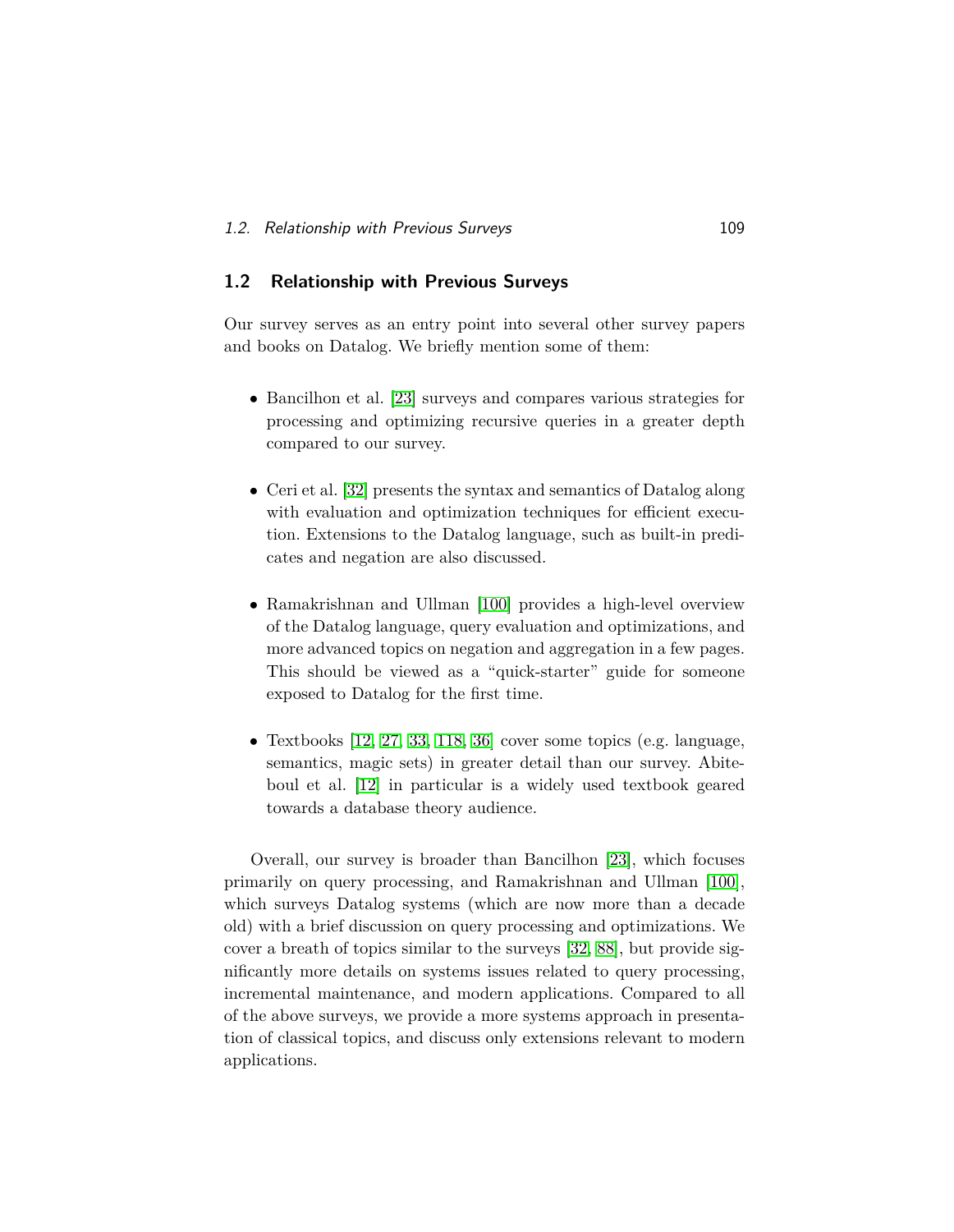#### <span id="page-8-0"></span>**1.3 First Example: All-Pairs Reachability**

We begin with a high level introduction to the Datalog language and its basic evaluation strategy. As our first example, we consider a Datalog program that computes *all-pairs reachability*, essentially a transitive closure computation in a graph for figuring out all pairs of nodes that are connected (reachable) to each other.

```
r1 reachable(X, Y) : - link(X, Y).
r2 reachable(X,Y) :- link(X,Z), reachable(Z,Y).
query(X, Y) :- reachable(X, Y).
```
The above two rules, named as *r1* and r2, derive the reachable nodes (i.e.  $\texttt{reachable}(X, Y)$  using facts about directly linked nodes (i.e.  $link(X, Y)$ . Here, we use capital letters X and Y to signify that they are variables in the domain of all the nodes. The output of interest in this program, as denoted by the special predicate  $query(X, Y)$ , is the set of derived reachable facts. The input graph in this case can represent a network of routers, and forms a basis for implementing network routing protocols [\[80\]](#page-90-0), web crawlers [\[81\]](#page-90-4), and network crawlers [\[79\]](#page-90-5).

Rule r1 expresses that node X is reachable from Y (i.e. reachable(X,Y)) if they are directly linked. Rule  $r2$  is a bit more interesting, as it specifies the reachable relation in terms of itself:  $(X, Y)$  are reachable from one another if X has a direct link to a node (Z) that is reachable to Y. We refer to rules such as *r2* as *recursive* rules, since the *reachable* relation appears in both the rule body (right of " :- ") and head (left of " :- "). Rule *r2* is also a *linear* recursive rule , since reachable appears only once in the rule body.

<span id="page-8-1"></span>

Figure 1.1: Example graph used for reachability computation.

We illustrate the execution of Datalog rules by evaluating the reachable rules over the graph shown in Figure [1.1,](#page-8-1) which depicts a network consisting of three nodes and four direct links. Thus, there are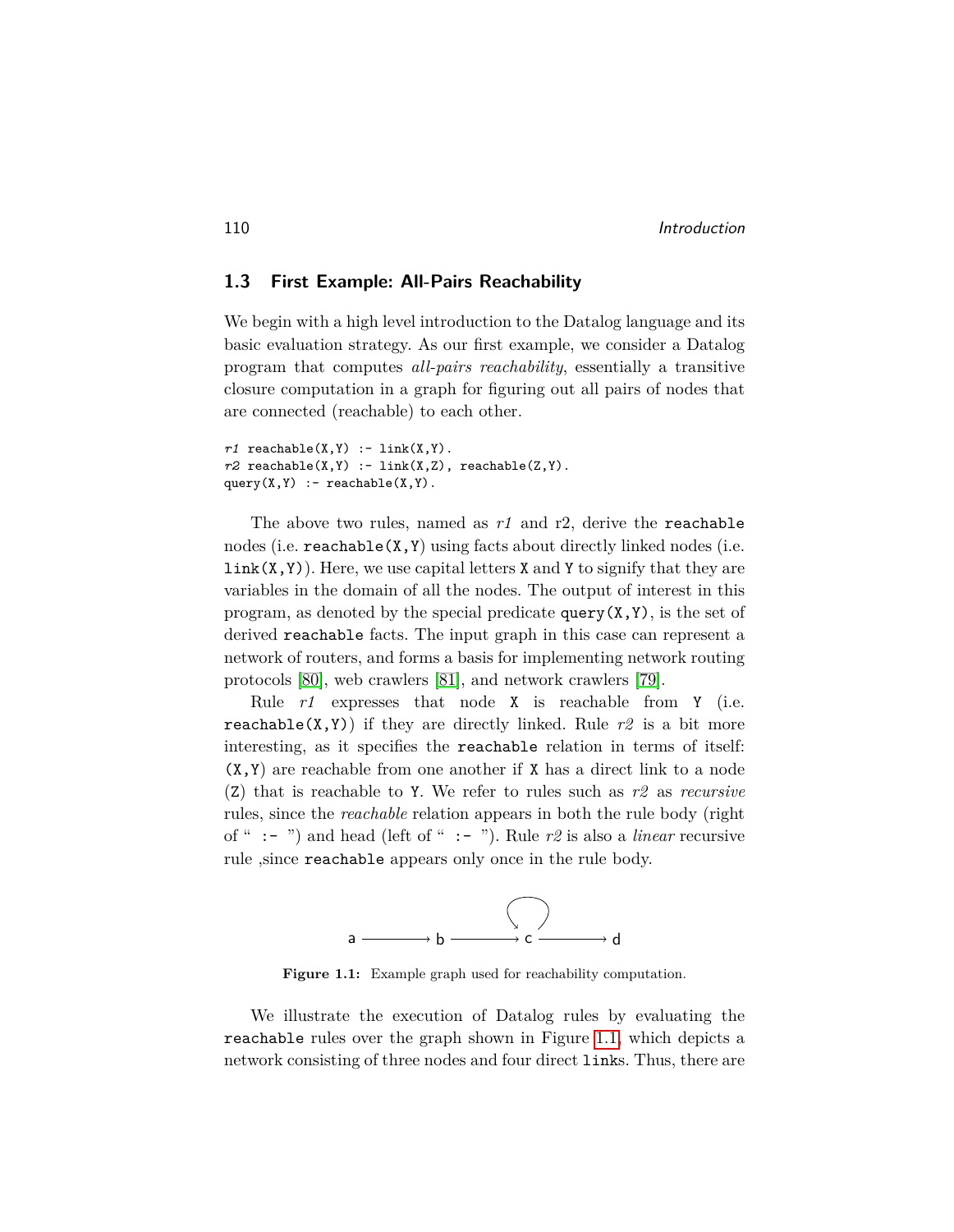<span id="page-9-0"></span>

|              |               | (initial base tuples) | (iteration 1) |              |  |  |  |
|--------------|---------------|-----------------------|---------------|--------------|--|--|--|
| link         |               |                       | reachable     |              |  |  |  |
| Χ            | Υ             |                       | Χ             | Y            |  |  |  |
| a            | b             |                       | a             | b            |  |  |  |
| b            | $\mathsf c$   |                       | b             | $\mathsf c$  |  |  |  |
| c            | $\mathsf{C}$  |                       | $\mathsf{C}$  | $\mathsf{C}$ |  |  |  |
| c            | d             |                       | $\mathsf c$   | d            |  |  |  |
|              |               |                       |               |              |  |  |  |
|              | (iteration 2) |                       | (iteration 3) |              |  |  |  |
|              | reachable     |                       | reachable     |              |  |  |  |
| Χ            | Y             |                       | X             | Y            |  |  |  |
| a            | b             |                       | a             | b            |  |  |  |
| b            | $\mathsf{C}$  |                       | b             | C            |  |  |  |
| C            | $\mathsf{C}$  |                       | с             | $\mathsf{C}$ |  |  |  |
| C            | d             |                       | с             | d            |  |  |  |
| $\mathsf a$  | $\mathbf{C}$  |                       | a             | $\mathsf{C}$ |  |  |  |
| b            | $\mathsf{C}$  |                       | b             | d            |  |  |  |
| b            | d             |                       | a             | d            |  |  |  |
| $\mathsf{C}$ | $\rm d$       |                       |               |              |  |  |  |

**Figure 1.2:** Tuples derived by the *All-pairs Reachability* program for each iteration. New tuples derived in the current iteration that are not known in prior iterations are shaded.

four initial entries (tuples) in link: link(a,b), link(b,c), link(c,c), and link(c,d).

Intuitively, rule evaluation can be understood as the repeated application of rules over existing tuples to derive new tuples, until no more new tuples can be derived (i.e. evaluation has reached a *fixpoint*). Each application of rules over existing tuples is referred to as an *iteration*. This evaluation strategy is often times referred to as the *naïve* evaluation strategy.

The evaluation of the reachability rules over the network in Figure [1.1](#page-8-1) reaches a fixpoint in three iterations, as shown in Figure [1.2.](#page-9-0) In iteration 1, rule  $r1$  takes as input the initial link tuples, and use that to generate 4 reachable tuples. These tuples essentially represent all pairs of nodes reachable within one hop. In the next two iterations, all reachable tuples generated in previous iterations are used as input to rule *r2* to generate more reachable tuples that are two and three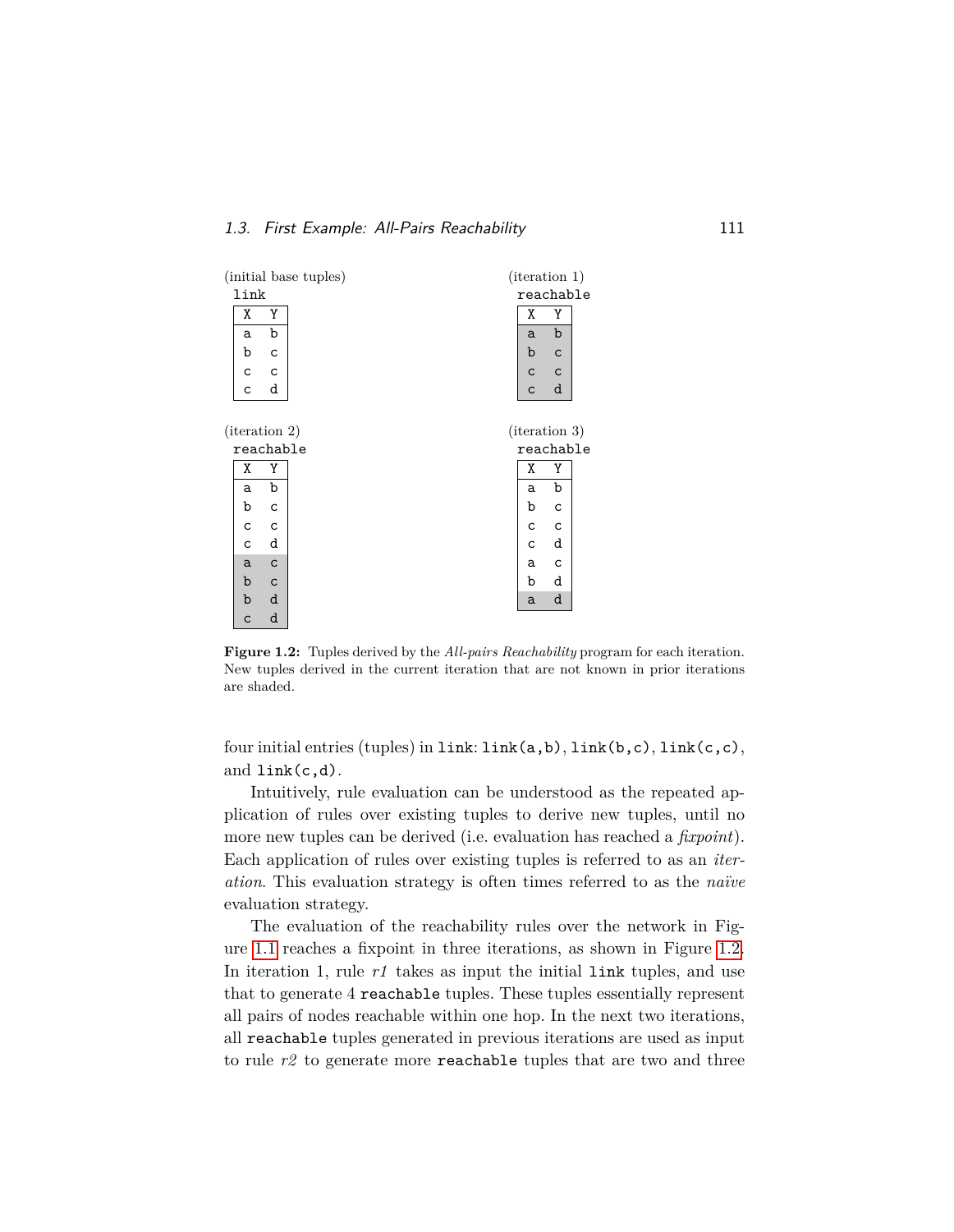hops apart. Iteration 4 (not shown in the figure) derives the same set of tuples as iteration 3, and hence, a fixpoint is reached. Given that no two nodes are separated by more than 3 hops, the recursive query completes in 4 iterations.

As an optimization, instead of using all derived facts as input to rules at each iteration, one can suppress the evaluation that uses *only* tuples already learned in prior iterations when computing new tuples the next iteration. For instance, when generating new facts in iteration 3, rule *r2* will not evaluate for inputs reachable(b,c) and link(a,b), since they have already been used in iteration 1. The intuitive description above corresponds loosely to the *semi-naïve* evaluation strategy, which will be described in greater detail in Chapter [3.](#page-29-0)

Note that the above approach is a *bottom-up* evaluation technique, where existing facts are used as input to rule bodies to derive new facts. A fixpoint is reached when no new facts are derived. This is also known as a *forward-chaining* style of evaluation. An alternative approach used in Prolog [\[112\]](#page-92-4) uses a goal-oriented *backward-chaining* approach, starting from the goal (i.e. query), and then expanding the rule bodies in a top-down fashion.

A top-down approach allows for an evaluation strategy that focuses only on facts necessary for the goal. However, a bottom-up evaluation approach used in Datalog allows us to draw upon a wealth of query processing and optimization techniques to draw upon for doing the computations efficiently even when datasets are too large to fit in main memory. Moreover, as we show in Section [3.3,](#page-39-0) query optimization techniques can optimize Datalog programs for bottom-up evaluation, to avoid deriving facts not relevant to answering queries.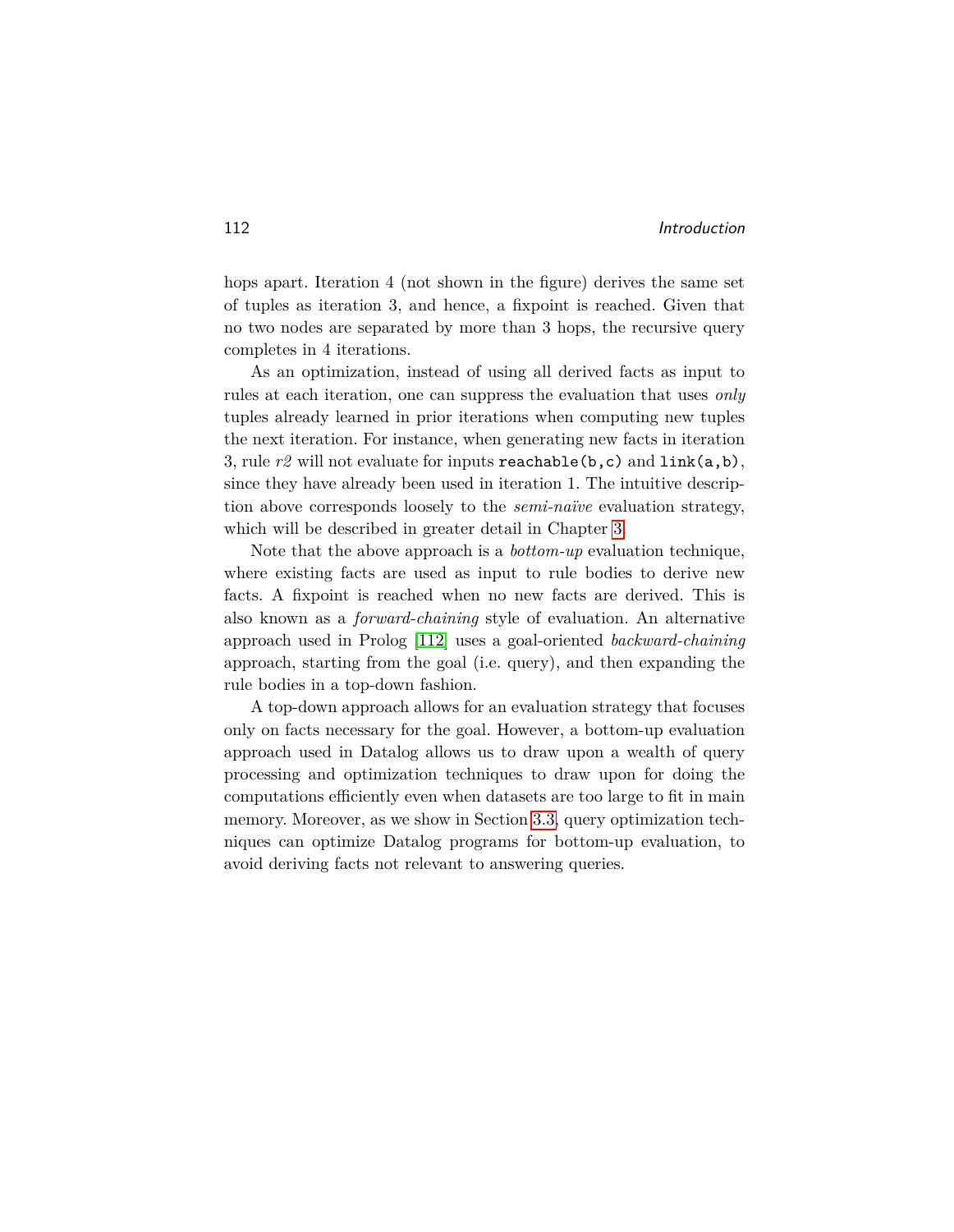# **2**

# <span id="page-11-0"></span>**Language and Semantics**

We present the formal syntax and semantics of Datalog in this chapter. We restrict our presentation here to *core* Datalog, and include a discussion on straightforward forms of negation with clear semantics. We defer extensions (such as advanced negation and aggregation, arithmetic, and functor) to Chapter [5.](#page-55-0)

# <span id="page-11-1"></span>**2.1 Language**

**Datalog program.** A Datalog *program* is a collection of Datalog *rules*, each of which is of the form:

$$
A \coloneq B_1, B_2, \ldots, B_n.
$$

where  $n \geq 0$ , *A* is the *head* of the rule, and the conjunction of  $B_1, B_2, \ldots, B_n$  is the *body* of the rule. The rule can be read informally as " $B_1$  and  $B_2$  and ... and  $B_n$  implies  $A$ ". In a Datalog program, we adopt the logic programming tradition in using lowercase for constants and predicate symbols and uppercase for variables.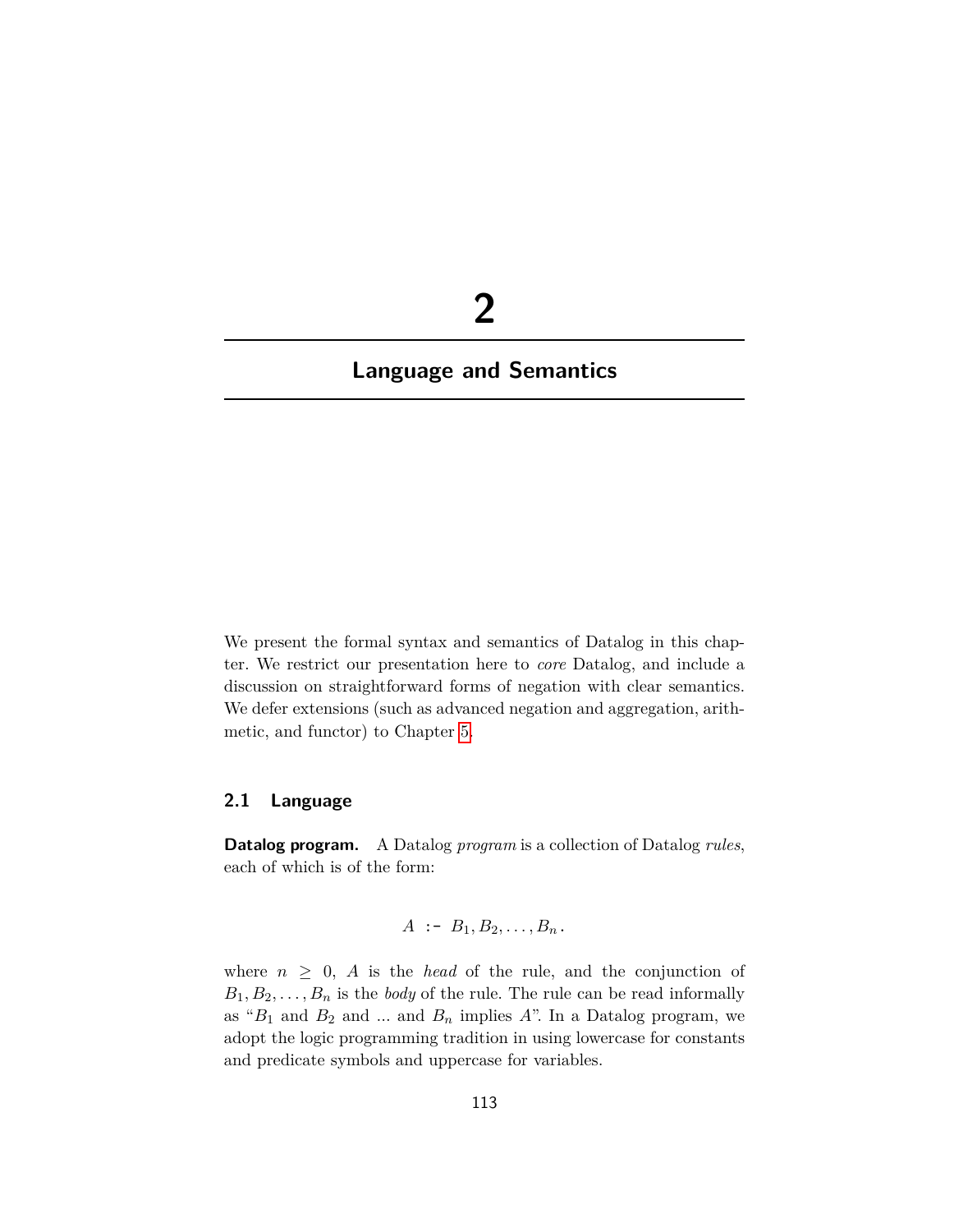**Terminology.** We provide some basic terminology used throughout the paper to describe Datalog programs of the form shown above. A *term* in Datalog is a constant or a variable. An *atom* (or *goal*) is a predicate symbol (function) along with a list of terms as arguments.[1](#page-12-0) For example, in the above Datalog rule,  $A, B_1, B_2, \ldots$ , and  $B_n$  stand for atoms. An atom containing only constant arguments is called a *ground atom* (atom).

We further divide predicate symbols into two categories: *extensional database predicates* (*EDB predicates*), which correspond to the source tables of the database, and *intensional database predicates* (*IDB predicates*), which correspond to derived tables computed by Datalog programs. Entries in the source and derived tables are often referred to as *base* and *derived* atoms respectively. In our presentation, we also include in the core language the *built-in comparison predicates* =,  $\neq$ , <, >, <, > which can be used to compare domain values.<sup>[2](#page-12-1)</sup>

A *database instance* is a set of ground atoms. We use *I, J, K, . . .* to denote database instances. A *source database instance* is a database instance containing only EDB atoms. The *active domain* of a database instance is the set of all constants that occur in the database. We limit our analysis to core Datalog that considers only finite database instances (i.e., database instances whose active domains are finite).

**Example 2.1.** Refer to the all-pairs reachability program *P* from Section [1.3.](#page-8-0) link is an EDB predicate, while reachable is an IDB predicate. The distinguished query predicate refers to the *query* rule, which indicates that reachable predicate is the output of interest. Each atom contains a number of arguments, e.g. the  $link(X, Y)$  atom has arguments X and Y with an arity of 2. The source database instance in this case refers to the initial link base table shown in Figure [1.2.](#page-9-0) The derived table in this case is reachable.

The link table and the reachable table compromise a database instance, where link table is the source database instance. The active

<span id="page-12-1"></span><span id="page-12-0"></span><sup>&</sup>lt;sup>1</sup>Note that "term" and "atom" are used differently here than they are in Prolog.

<sup>&</sup>lt;sup>2</sup>The core Datalog presented in more theoretical treatments of the subject [\[12\]](#page-85-5) usually does not assume an ordered domain or include built-in predicates, but for practical applications, these features are taken for granted.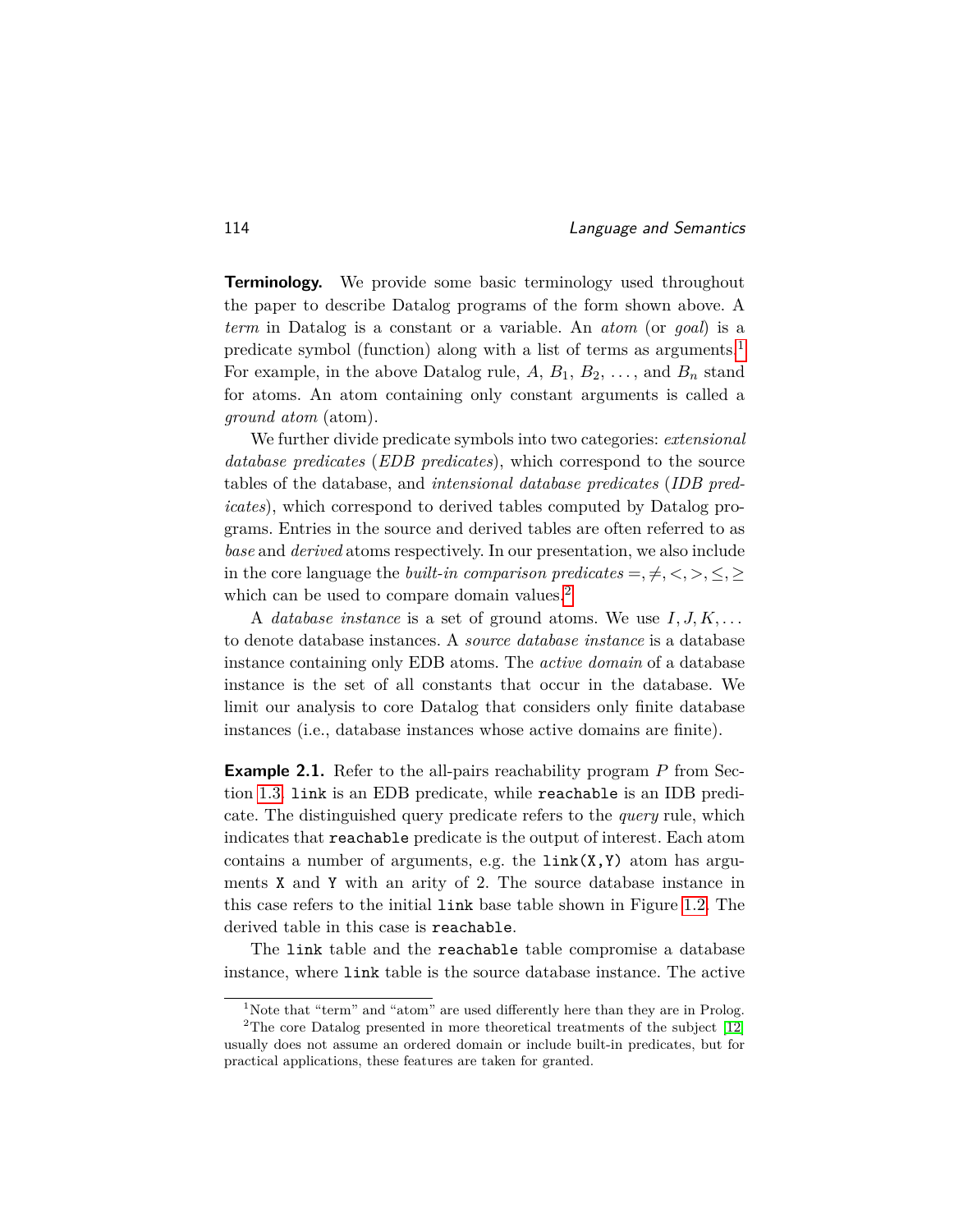domain corresponds to the set of nodes in the network (i.e., {*a, b, c, d*} in the example).

A Datalog rule must also satisfy the *range restriction property*, which says that every variable occurring in the head of a rule must also occur in a predicate atom in the body, or be equivalent (modulo the comparisons in the body) to a variable occurring in a predicate atom in the body. Note that a rule may have an empty body (when  $n = 0$ ). In this case the body is considered unconditionally true, the head must be ground (to satisfy range restriction), and we call such a rule a *fact rule*.

Given a Datalog program with a collection *P* of rules, the *Herbrand base* of *P*, denoted  $B(P)$ , is the set of all ground atoms that can be formed from the (EDB or IDB) predicates in *P*. A *ground instance* of a rule is obtained by substituting all variables of the rule with constants.

# <span id="page-13-0"></span>**2.2 Semantics**

An appealing aspect of core Datalog is that its semantics can be defined in three rather different but, as it turns out, equivalent ways. We present an informal sketch of the three semantics in this section, emphasizing intuitions and deferring most formal details to the references.

#### **2.2.1 Model-theoretic Semantics**

The most purely "declarative" semantics of core Datalog is based on the standard model-theoretic semantics of first-order logic. In this semantics, we view Datalog rules as logical *constraints*. For example, considering the all-pairs reachability example from Section [1.3,](#page-8-0) the two rules correspond to the logical constraints

```
(\forall X \forall Y)(\texttt{link}(X, Y) \rightarrow \texttt{reachable}(X, Y))(∀X∀Y ∀Z)(link(X, Y ) ∧ reachable(Y, Z) → reachable(X, Z))
```
Given a source database instance *I* and Datalog program *P*, a *model* of *P* is a database instance *I*' that *extends I* (i.e.,  $I \subseteq I'$ ) and satisfies all the rules of *P* viewed as constraints. A given source instance and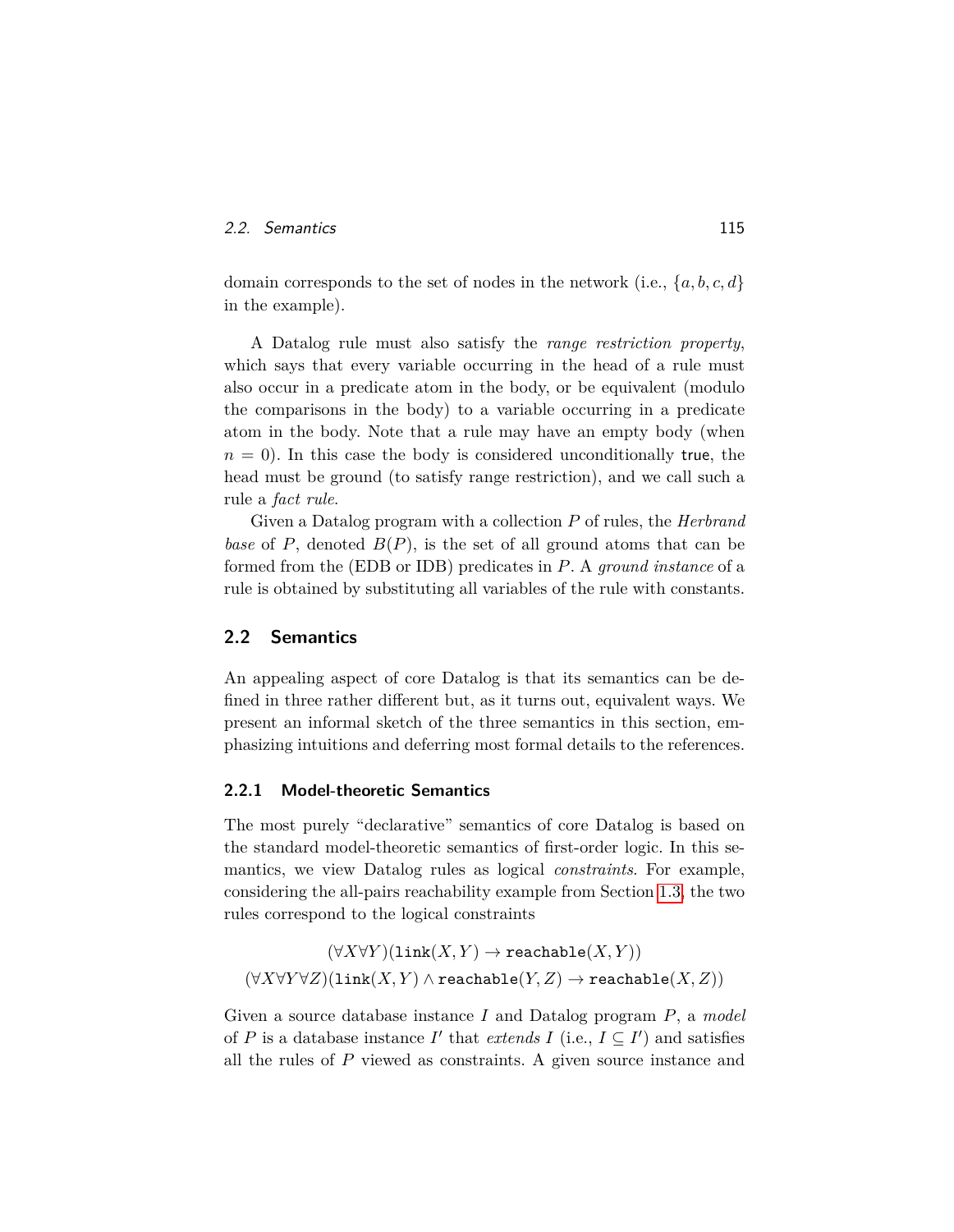program will in general have many models; however, among all the models, it turns there is always one which is smallest.

**Theorem 2.1** ([\[119\]](#page-93-1))**.** For any core Datalog program *P* and source database instance  $I$ , there exists a *minimal model*  $I'$  of  $P$  extending *I*. That is,  $I'$  is a submodel of any other model  $I''$  of  $P$  extending  $I$ . Moreover,  $I'$  is polynomial in the size of  $I$  (for a fixed program  $P$ ).

*Proof.* (Sketch.) The theorem follows immediately once one has established two simple facts: (1) every Datalog program *P* and source database instance *I* has at least *one* model—namely, the instance *I'* obtained by adding to *I* all atoms over the active domain of *I*—and this model is, moreover, polynomial in the size of *I* (in fact, the exponent of the polynomial is the maximum arity of any predicate symbols in *P*); and (2) the intersection of two models is again a model.  $\Box$ 

According to the model-theoretic semantics, this minimal model is the one that should be computed, and we denote it by  $P(I)$ . It captures our intuition that the result of evaluating a Datalog program should satisfy all the rules of the program, while not having more atoms in it than necessary.

<span id="page-14-0"></span>**Example 2.2.** Refer to the all-pairs reachability program *P* from Section [1.3,](#page-8-0) and suppose the database instance *I* contains the base facts shown in Figure [1.2.](#page-9-0) Then *P* has infinitely many models containing *I*; two examples are:

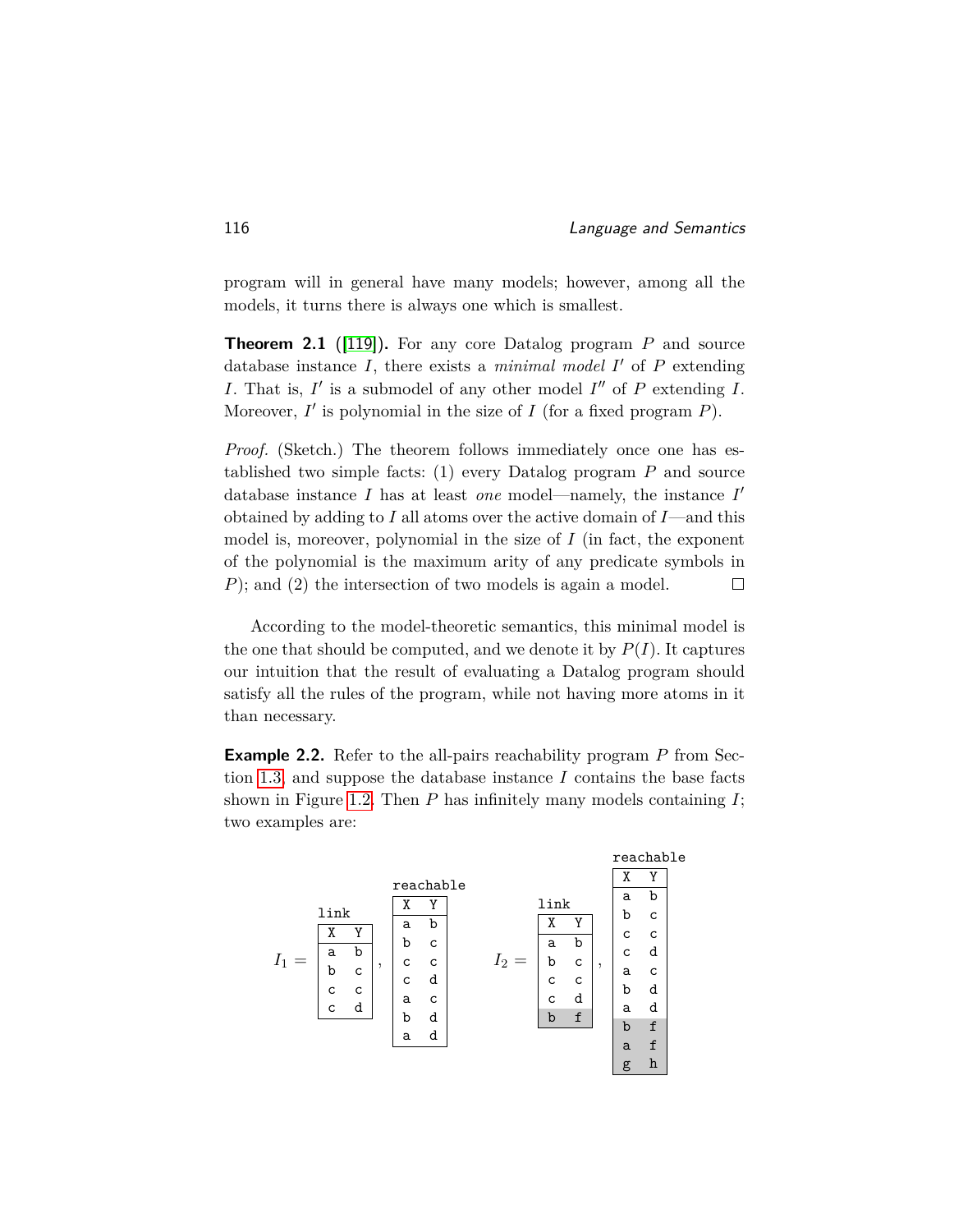Note that  $I_1$  is a subinstance of  $I_2$ , which also contains  $I$  and satisfies the rules of *P*, but contains some "extraneous" atoms (highlighted in shade). In fact,  $I_1$  is the smallest model of  $P$  containing  $I$ .

#### **2.2.2 Fixpoint-theoretic Semantics**

The model-theoretic semantics of core Datalog gives a clear definition of *what* a Datalog program should compute, but does not explain *how* it might be computed. This question is given a more satisfactory answer by the *least fixpoint* semantics. This turns out to be equivalent to the minimal model semantics [\[119\]](#page-93-1), but lends itself more directly to practical, bottom-up evaluation strategies (such as those to be described in Section [3\)](#page-29-0).

The least fixpoint semantics is based on the *immediate consequence operator*  $T_P$  for a Datalog program  $P$ , which maps database instances to database instances. An atom *A* is an *immediate consequence* of a Datalog program *P* and database instance *I* if *A* is a ground EDB atom in *I*, or  $A : B_1, \ldots, B_n$  is a ground instance of a rule in *P*, and  $B_1, \ldots, B_n$  are in *I*. Then we define  $T_P$  as follows:  $A \in T_P(I)$  iff *A* is an immediate consequence of *P* and *I*.

**Example 2.3** (ht)**.** For example, if *I* is the instance shown below (which contains the ground atoms of the link EDB relation and an empty reachable IDB relation), and *P* is the transitive closure program, then applying the immediate consequence operator  $T_P$  for  $P$  to  $I$  yields the instance  $T_P(I)$  shown below:

| link |   |   |              |  |   |   |                        | link |   |   | reachable |   |   |  |
|------|---|---|--------------|--|---|---|------------------------|------|---|---|-----------|---|---|--|
|      | v | Χ | reachable    |  |   |   | $\boldsymbol{\Lambda}$ | v    |   |   |           |   |   |  |
| a    | b |   | $\mathbf{v}$ |  | a | b |                        | a    | b |   |           |   |   |  |
| b    | C |   |              |  | b | C |                        | b    | с |   |           |   |   |  |
| C    | C |   |              |  |   |   | C                      | C    |   | C | с         |   |   |  |
| ╭    |   |   |              |  |   |   |                        |      | ◠ | d |           | C | α |  |

Observe that **reachable** in  $T_P(I)$  contains only atoms derived using the first rule of the program, since reachable is empty in *I* hence the second rule of the program does not (yet) produce any new atoms.

Note that the immediate consequence operator is *monotone*: whenever  $I \subseteq J$ , then  $T_P(I) \subseteq T_P(J)$ . A *fixpoint* for  $T_P$  is a database in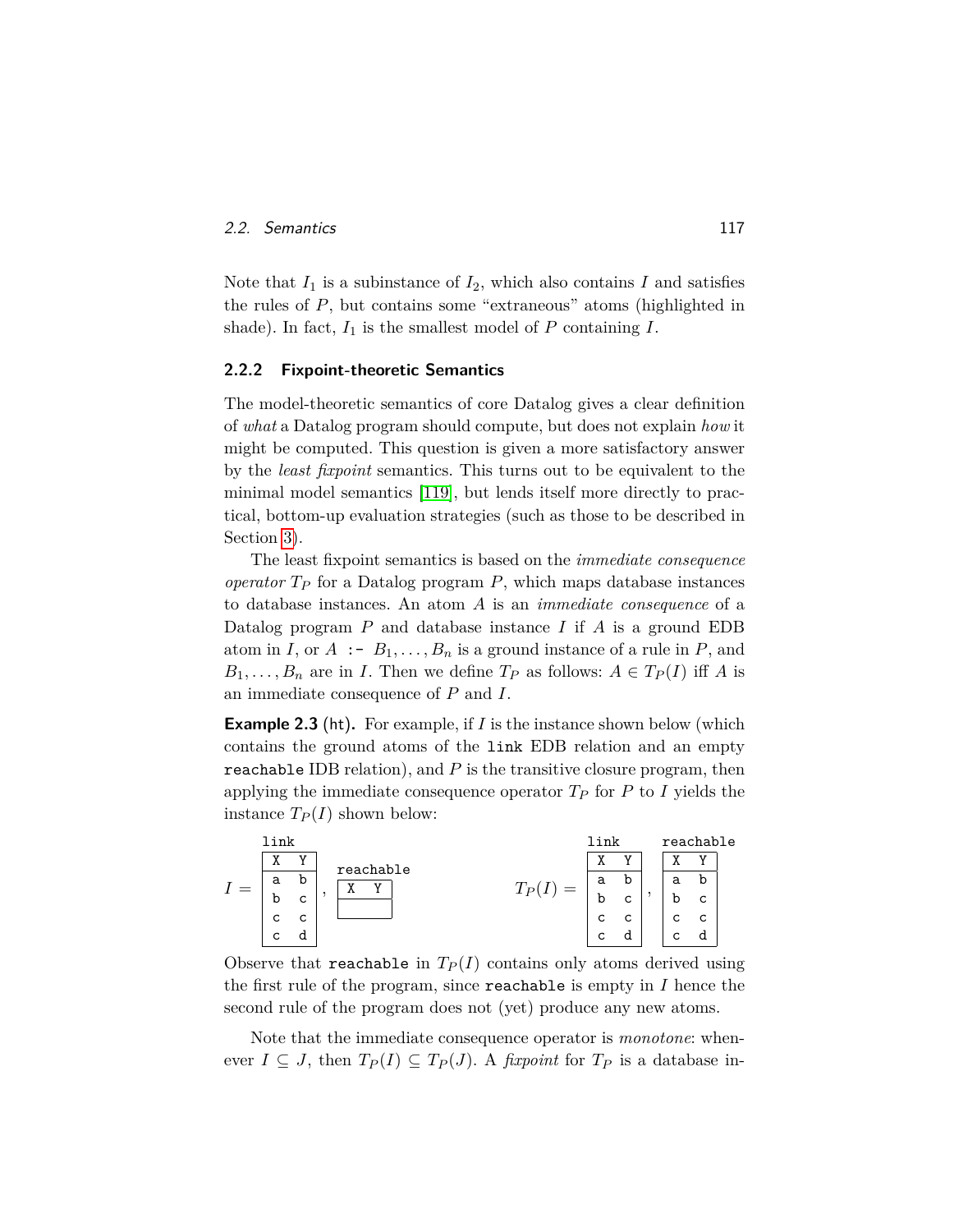stance *I* such that  $T_P(I) = I$ . In general, there may be many fixpoints for  $T_P$ . A *least fixpoint* for  $T_P$  containing  $I$  is a fixpoint that is a subset of any other fixpoint for *T<sup>P</sup>* containing *I*. Intuitively, a least fixpoint does not contain any "extraneous" atoms. One can show that such a fixpoint always exists and agrees with the model-theoretic semantics:

**Theorem 2.2.** For any core Datalog program *P* and source instance *I*, a least fixpoint of  $T_P$  containing  $I$  exists and is equal to  $P(I)$ .

The least fixpoint semantics leads to a constructive procedure for evaluating Datalog programs. The idea is to repeatedly apply the immediate consequence operator, starting with the source database instance, until reaching a fixpoint. One can show that this process yields precisely the least fixpoint, and moreover, it will be reached in a number of steps that is polynomial in the size of the source database instance. Since each application of  $T_P$  can be computed in polynomial time in the size of its input, this means that the least fixpoint can also be computed in polynomial time.

<span id="page-16-0"></span>**Example 2.4.** Refer again to the all-pairs reachability example from Section [1.3,](#page-8-0) and assume again that the database instance *I* initially contains the atoms shown in Figure [1.2.](#page-9-0) Then repeatedly applying the immediate consequence operator yields the following database instances:

|              | link(a, b) | reachable(a, b) |                 |
|--------------|------------|-----------------|-----------------|
|              | link(b, c) | reachable(b, c) |                 |
| $T_P(I) =$   | link(c, c) | reachable(c,c)  |                 |
|              | link(c,d)  | reachable(c, d) |                 |
|              |            |                 |                 |
|              | link(a, b) | reachable(a, b) | reachable(a, c) |
| $T_P^2(I) =$ | link(b, c) | reachable(b, c) | reachable(b,d)  |
|              | link(c,c)  | reachable(c, c) |                 |
|              | link(c,d)  | reachable(c, d) |                 |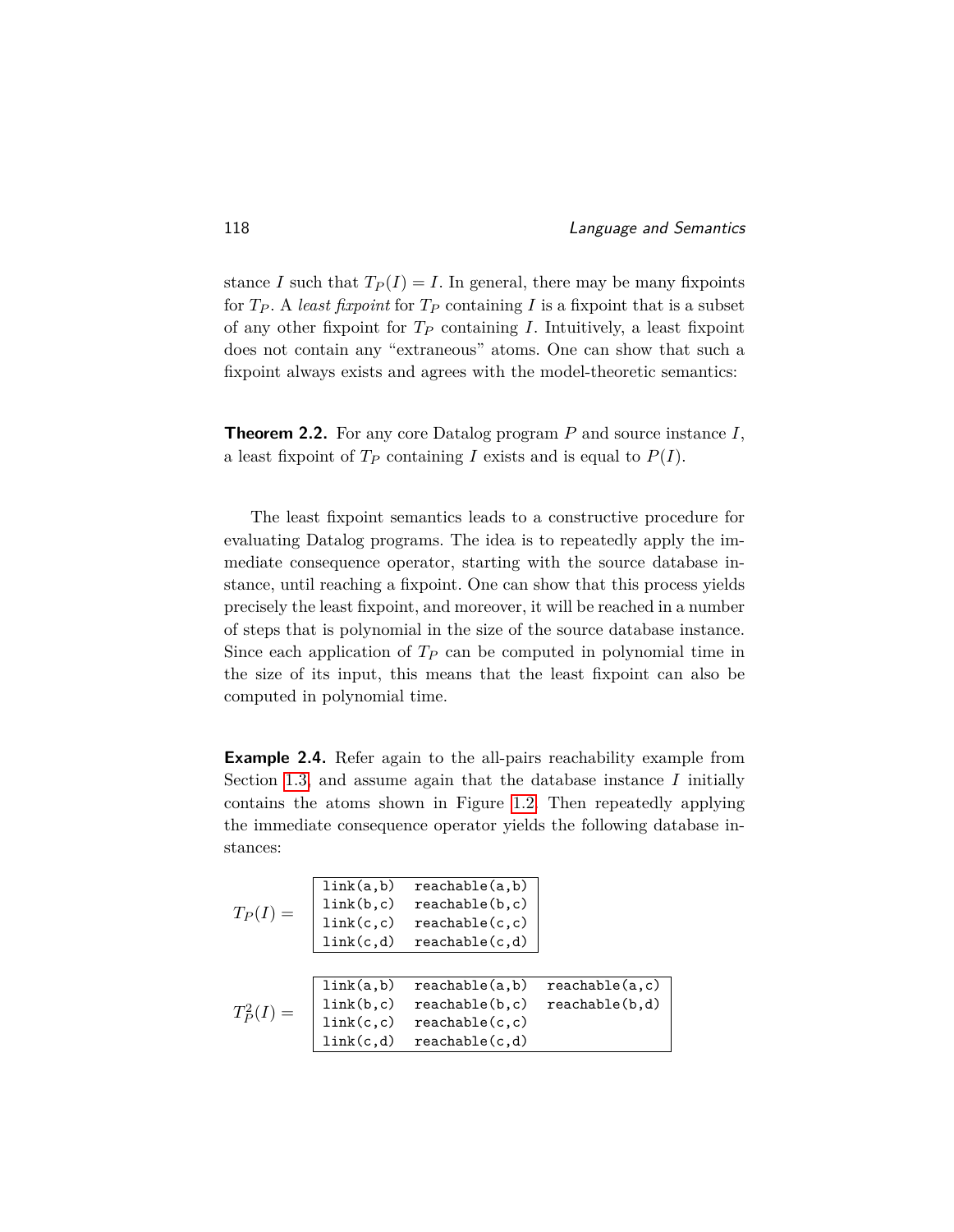| link(a, b) | reachable(a, b) | reachable(a, c) |
|------------|-----------------|-----------------|
| link(b, c) | reachable(b, c) | reachable(b,d)  |
| link(c, c) | reachable(c,c)  | reachable(a,d)  |
| link(c,d)  | reachable(c,d)  |                 |
|            |                 |                 |
| link(a, b) | reachable(a, b) | reachable(a, c) |
| link(b, c) | reachable(b, c) | reachable(b,d)  |
| link(c, c) | reachable(c,c)  | reachable(a,d)  |
| link(c,d)  | reachable(c, d) |                 |
|            |                 |                 |

Note that the last two instances are identical, i.e.,  $T_P^3(I) = T_P^4(I)$ , so in this example we reach the least fixpoint after three iterations. Note also that the least fixpoint is the same as the minimal model  $I_1$  from Example [2.2.](#page-14-0)

## <span id="page-17-0"></span>**2.2.3 Proof-theoretic Semantics**

We close this section with a sketch of the third semantics for core Datalog, which defines the result of a Datalog program to be precisely the set of atoms that can be *proved* using the source database instance and the rules of the program. For example, considering the same example as above, a proof of the atom reachable(a,d) is as follows:

|                | Atom           | Reason                            |
|----------------|----------------|-----------------------------------|
| $\mathbf{1}$   | link(c,d)      | given                             |
| $\overline{2}$ | reachable(c,d) | using $(1)$ and the first rule    |
| 3              | link(b, c)     | given                             |
| $\overline{4}$ | reachable(b,d) | using $(2,3)$ and the second rule |
| 5              | link(a, b)     | given                             |
| 6              | reachable(a,d) | using $(4,5)$ and the second rule |

A proof of an output atom can also be represented graphically as a *proof tree*, such as the one shown in Figure [2.1.](#page-18-1) In a proof tree, leaf nodes correspond to source atoms in the EDB instance, while internal nodes correspond to derived IDB atoms and are labeled with the rule used to derive them from the child atoms.

Note that the height of the proof tree for reachable( $a,d$ ) is 3, which corresponds to the fact that the reachable(a,d) is derived in the third iteration of applying the immediate consequence operator.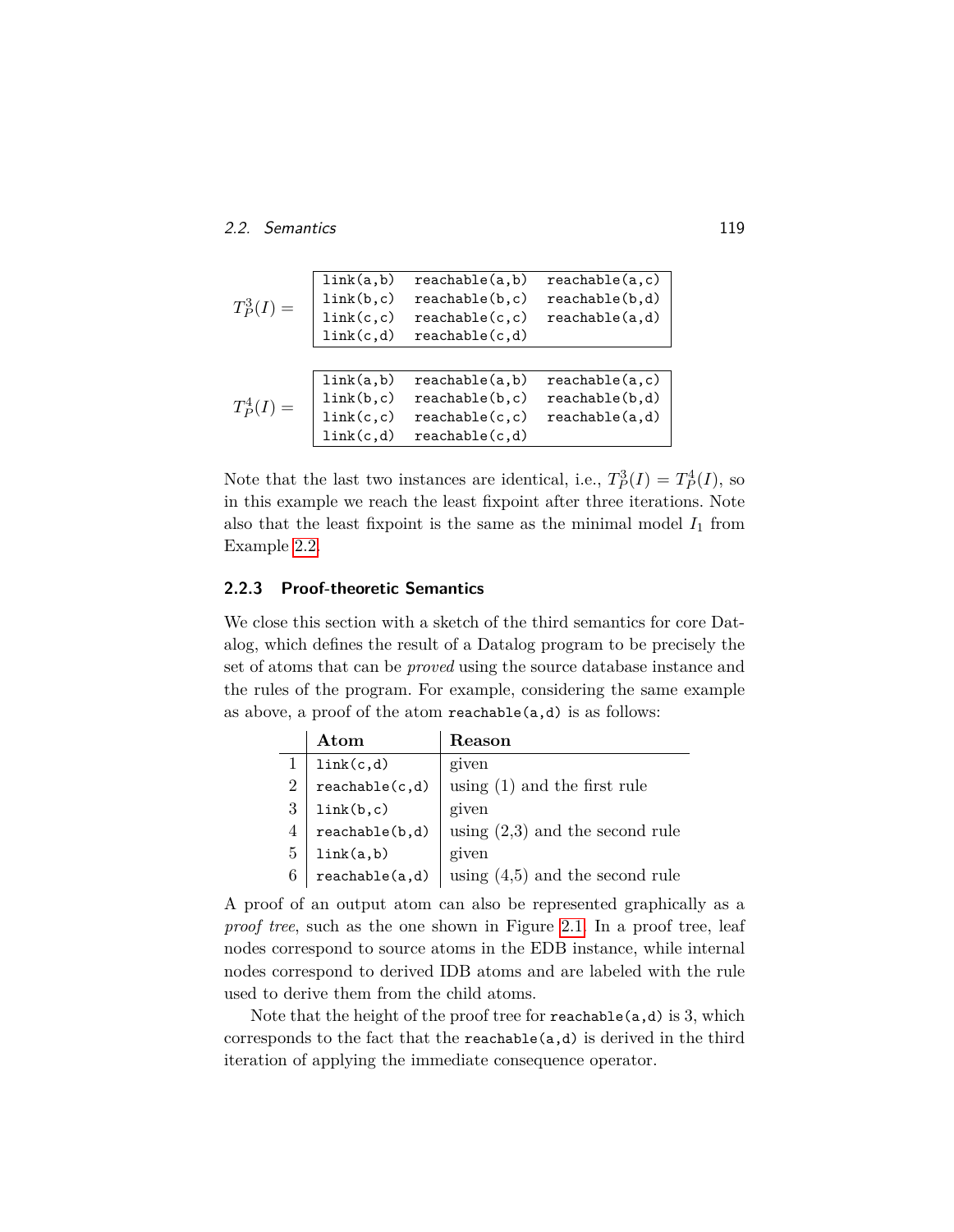

**Figure 2.1:** A proof tree

**Theorem 2.3.** The set of atoms provable from a source database instance *I* using the rules of *P* is precisely  $P(I)$ .

There are two basic strategies for generating proofs of output atoms. In the *bottom-up* (*backward chaining*) approach, we view rules as "factories" (to borrow an apt phrase from [\[12\]](#page-85-5)), and apply them repeatedly to derive more and more proofs of atoms. In the *top-down* (*forward chaining*) approach, we start with a candidate output atom (the *goal*) and attempt to construct a proof of it, by recursively attempting to prove other atoms from which the goal can be derived. Top-down strategies are traditionally used in the evaluation of Prolog programs, but for Datalog, bottom-up evaluation has traditionally been preferred. We discuss both styles of evaluation further in Chapter [3.](#page-29-0)

#### <span id="page-18-0"></span>**2.3 Negation**

We have seen that core Datalog programs are *monotone*: if  $I \subseteq J$ , then  $P(I) \subseteq P(J)$ . This means that core Datalog is incapable of expressing non-monotone queries, for example, the query which retrieves all *unreachable* pairs of nodes in a graph.[3](#page-18-2) Since this is a major practical shortcoming, we consider here extending core Datalog to incorporate the use of *negation* in rule bodies (but not in rule heads). We denote the resulting language by Datalog<sup>-</sup>.

<span id="page-18-1"></span>

<span id="page-18-2"></span><sup>&</sup>lt;sup>3</sup>In fact, it is known that there are even monotone, polynomial-time computation not expressible in core Datalog [\[14\]](#page-85-6).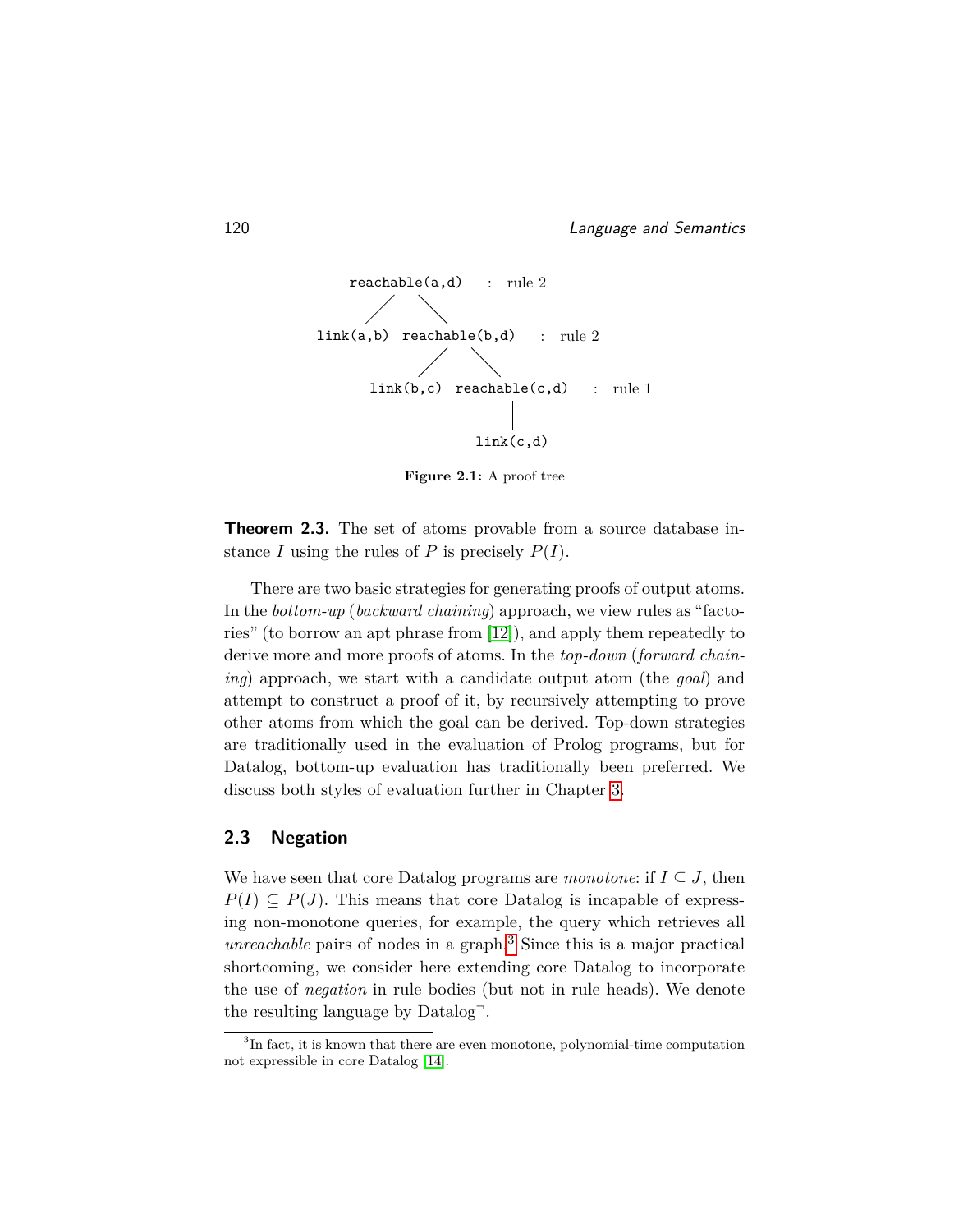<span id="page-19-0"></span>**Example 2.5.** For example, to compute all pairs of disconnected nodes in a graph, we would write

```
reachable(X, Y) :- link(X, Y).
reachable(X, Y) :- link(X, Z), reachable(Z, Y).node(X) := link(X, Y).
node(Y) :- link(X,Y).unreachable(X, Y) :- node(X), node(Y), not reachable(X, Y).
```
While the intuitive meaning of the program in the example is clear, a systematic treatment of Datalog<sup>-</sup> turns out to be trickier than one might first expect, as the use of recursion through negation leads to programs whose expected meaning is unclear.

<span id="page-19-1"></span>**Example 2.6.** Consider the following Datalog<sup>-</sup> program:

p :- not q.  $q$  :  $-$  not  $p$ .

This program has two minimal models,  $I_1 = \{p\}$  and  $I_2 = \{q\}$ , but no unique minimal model. Also, each of these models is also a least fixpoint, but there is no unique least fixpoint. Finally, following a prooftheoretic approach, it is not clear how to prove either  $p$  or  $q$  (since neither atom is logically entailed by the rules), so it seems that neither atom should be in the output of the program. However, a database instance containing neither atom fails to satisfy the rules of the program viewed as logical constraints.

In light of examples such as the one above, many semantics for Datalog<sup>-</sup> have been proposed over the years. We present here the most straightforward and natural of these, based on a syntactic restriction called *stratified negation* which disallows recursion through negation. We present stratified negation in two steps: first, we describe the simpler *semipositive Datalog*<sup>¬</sup> , then we extend the idea to *stratified Datalog*<sup>¬</sup> .

#### **2.3.1 Semipositive Datalog**

The idea in semipositive Datalog<sup>-</sup> is that, syntactically, negation appears only in rule bodies (as before) and furthermore only on EDB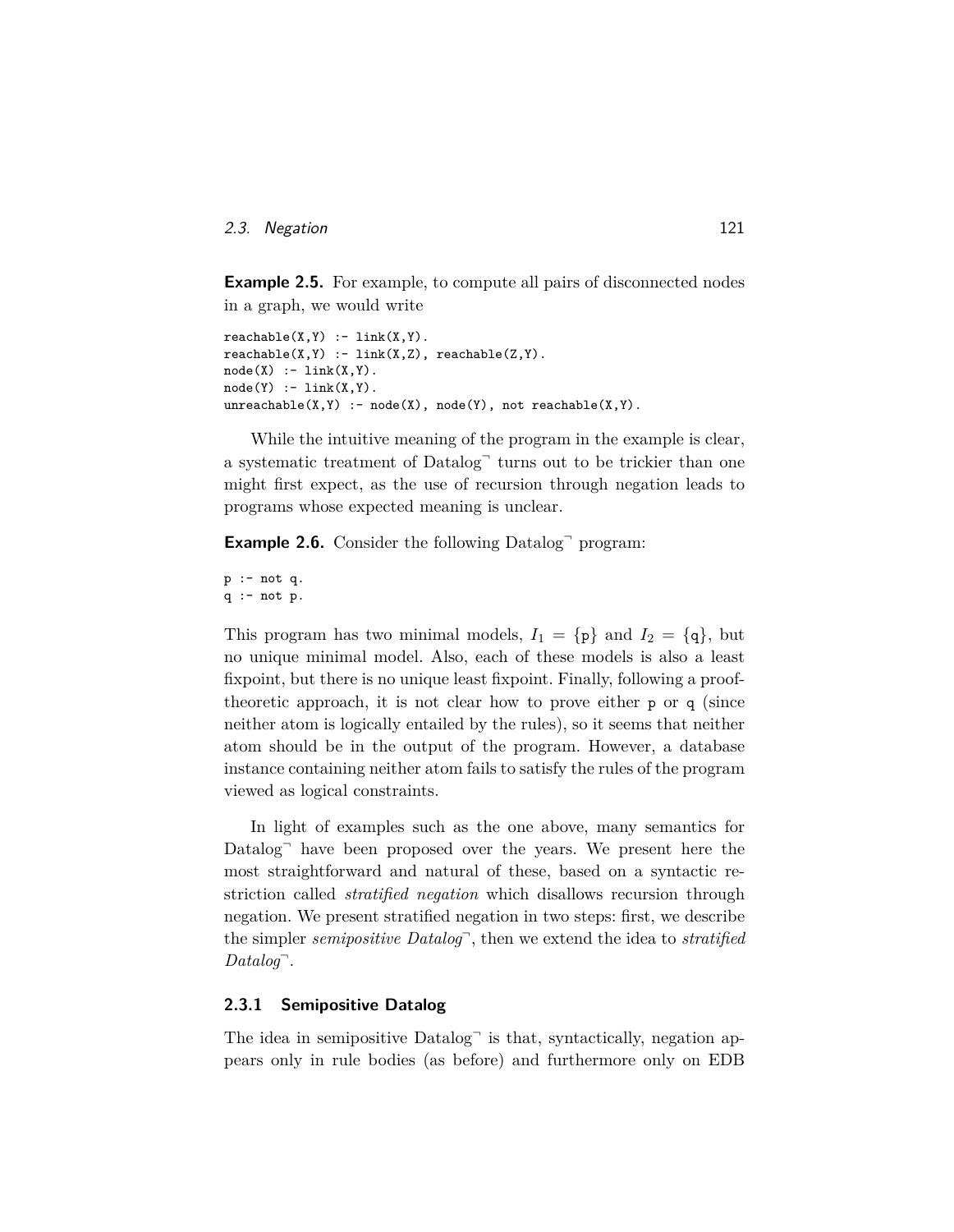predicates (but not on IDB predicates). This allows us to express the set difference operation from relational algebra, for example, as well as other queries of interest.

**Example 2.7.** Continuing with our graph example, we might be interested in computing pairs of nodes which are not directly linked, but are still reachable from one another. This can be expressed in semipositive Datalog<sup>¬</sup> by adding a rule to the transitive closure program from Chapter [1.3:](#page-8-0)

```
reachable(X, Y) :- link(X, Y).
reachable(X, Y) :- link(X, Z), reachable(Z, Y).indirect(X,Y) :- reachable(X,Y), not link(X,Y).
```
We require also a *safety* condition which says that every variable in the body of a rule must occur in at least one *positive* (i.e., not negated) atom, as in the example above. This is required to ensure that the results of programs are finite and that their results depend only on the actual contents of the database. (In database theory, this is formalized as the notion of *domain independence* [\[12\]](#page-85-5).)

It is straightforward to extend the semantics of core Datalog to semipositive Datalog<sup>-</sup>, because we can think of a negated EDB predicate not p as just another EDB predicate  $\bar{p}$  (where the complement is taken over the active domain of the EDB relations). Using the same definition of model and immediate consequence operator *T<sup>P</sup>* as the core Datalog, we have the following the theorem.

**Theorem 2.4.** Let *P* be a semipositive Datalog<sup>-</sup> program. Then for any EDB database instance *I*:

- (1) *P* has a unique minimal model *J* such that *J* agrees with *I* on the EDB predicates.
- (2) *T<sup>P</sup>* has a unique least fixpoint *J* such that *J* agrees with *I* on the EDB predicates.
- (3) The minimum model and least fixpoints are identical and can be computed in polynomial time by applying *T<sup>P</sup>* repeatedly to *I*.

We denote by  $P(I)$  the semantics of a semipositive Datalog<sup>-</sup> program according to either of the equivalent formulations above. Note,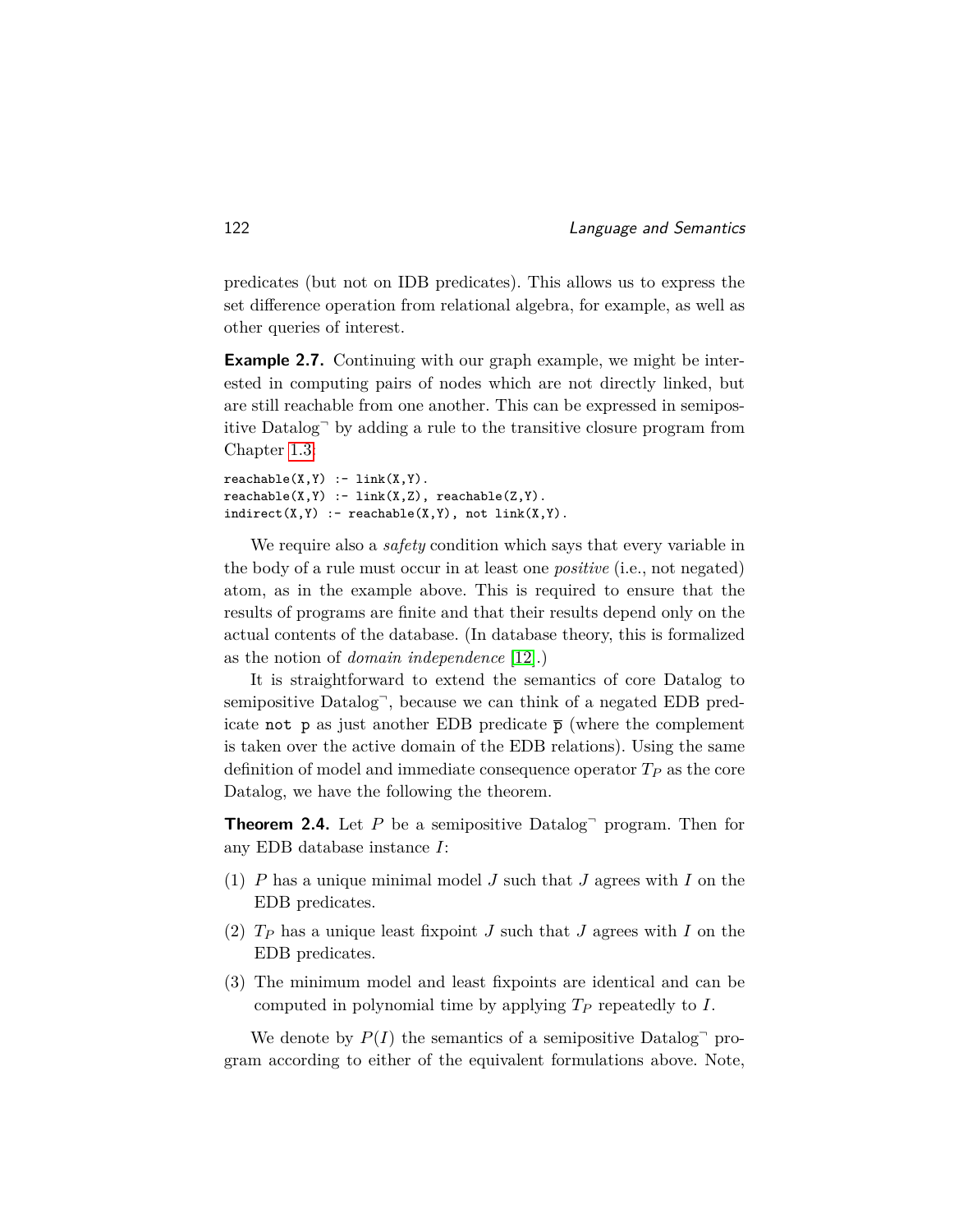however, the proof-theoretic model discussed in Section [2.2.3](#page-17-0) does not straightforwardly apply here: the question of whether there exists a proof tree becomes complicated, involving the need to show the nonexistence of a proof subtree. As for core Datalog, evaluation of semipositive Datalog<sup>¬</sup> programs can be done in polynomial time in the size of the database instance.

#### <span id="page-21-1"></span>**2.3.2 Stratified Negation**

The Datalog<sup>¬</sup> program in Example [2.5](#page-19-0) is not semipositive, because a negated IDB predicate (not reachable) appears in the fifth rule. Nevertheless, the desired semantics of the program seems clear. Conceptually, we want to proceed in two steps: first, compute the reachable and node relations using the first four rules of the program; then, "freeze" the contents of those IDB relations—viewing them now as EDB relations, throwing out the first four rules—and compute unreachable with the fifth rule, using the semipositive Datalog<sup>-</sup> semantics. This is the basic idea behind *stratified Datalog*<sup>¬</sup> .

In the stratified semantics, we consider Datalog<sup>-</sup> programs that can be written as a *sequence*  $P_1, \ldots, P_n$  of semipositive Datalog programs. At each step in the sequence, once we have computed the result of that step, the IDB predicates in the step become EDB predicates ("materialized views") for the next step.

<span id="page-21-0"></span>**Definition 2.1.** A *stratification* of a Datalog<sup>-</sup> program *P* is an ordered partition of the IDB predicates in *P* into *strata*  $P_1, \ldots, P_n$  such that

- (1) If  $A : \ldots, B, \ldots$  is a rule in  $P$ , and  $A$  is in stratum  $P_i$  while  $B$ is in stratum  $P_i$ , then  $i \geq j$ ;
- (2) If  $A : \ldots$ , not  $B, \ldots$  is a rule in  $P$ , and  $A$  is in stratum  $P_i$  while *B* is in stratum  $P_j$ , then  $i > j$ .

A Datalog<sup>¬</sup> program that admits a stratification is called *stratifiable*. For instance, the program in Example [2.5](#page-19-0) is stratifiable, but the program in Example [2.6](#page-19-1) is not. We shall discuss a simple procedure for checking whether a program is stratifiable in a moment.

Given a stratifiable Datalog<sup> $\neg$ </sup> program *P*, the semantics is given by a two-step procedure: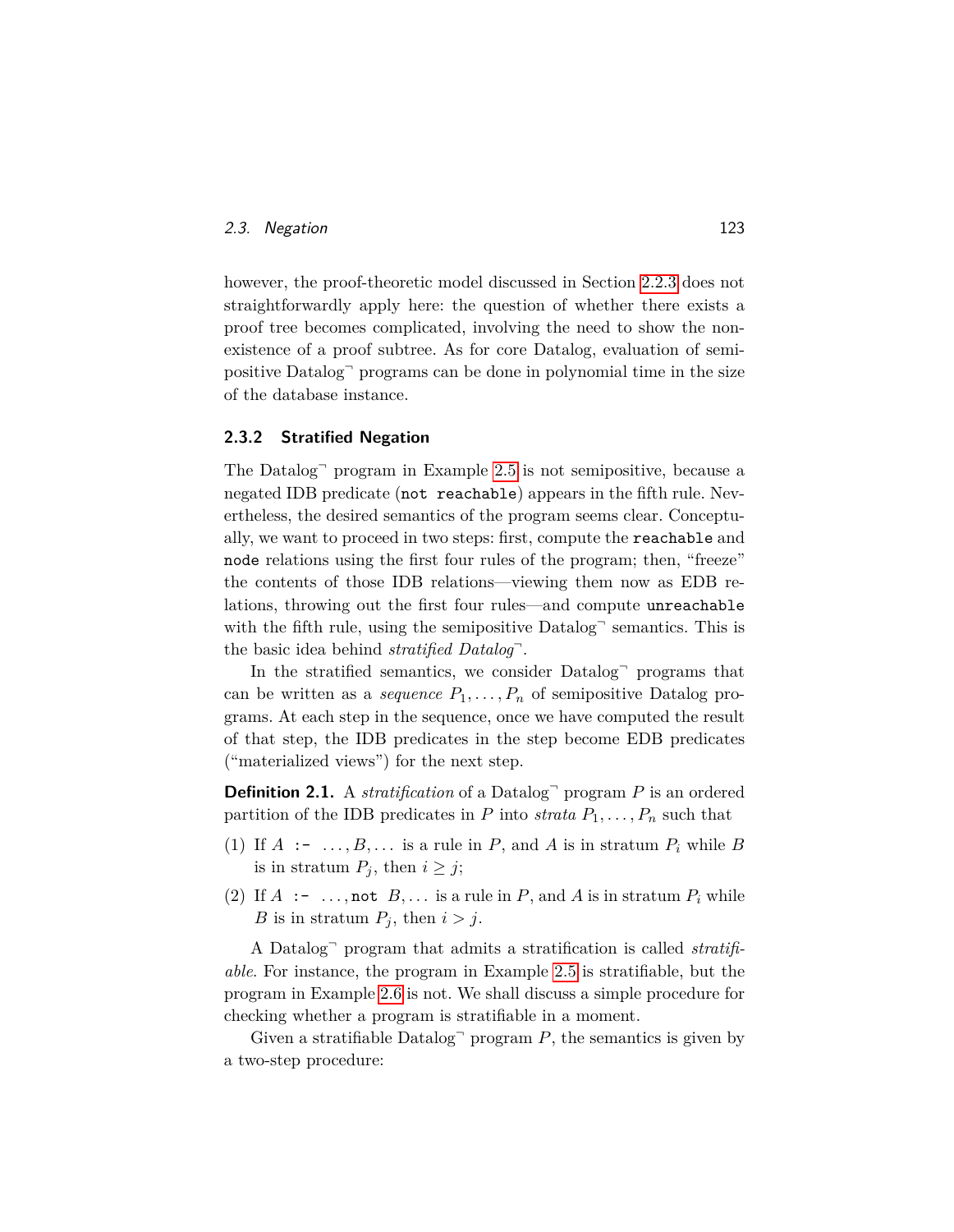- (1) Compute a stratification  $P_1, \ldots, P_n$  of  $P$ ;
- (2) Evaluate  $P_1, \ldots, P_n$  in sequence as semipositive Datalog<sup>-</sup> programs, where the IDB predicates of *P<sup>i</sup>* are considered as EDB predicates for  $P_j$ ,  $j > i$ .

A Datalog<sup>¬</sup> program can have many stratifications, so the question arises whether the above (non-deterministic) procedure defines the semantics uniquely. However, it turns out that the particular choice of a stratification does not matter:

**Theorem 2.5** ([\[19\]](#page-86-9)). If  $P_1, \ldots, P_n$  and  $P'_1, \ldots, P'_m$  are stratifications of the same Datalog $\overline{\ }$  program *P*, then for any source database instance *I*, evaluating  $P_1, \ldots, P_n$  and  $P'_1, \ldots, P'_m$  on *I* yields the same result.

We can therefore talk about *the* result of evaluating *P* on *I* under the stratified semantics, which we denote by  $P(I)$ .

It remains to discuss how to compute a stratification of a Datalog program *P*. This can be done via the device of a finite *precedence graph*  $G_P$  for *P*. The vertices in  $G_P$  are the IDB predicates of *P*, and the edges in *G<sup>P</sup>* are as follows:

- If  $A : \ldots B \ldots$  is a rule in  $P$ , then  $(B, A)$  is an edge in  $G_P$ ;
- If  $A$  :- ... not  $B$ ... is a rule in  $P$ , then  $(B, A)$  is an edge in  $G_P$  labeled  $\neg$ .

We can use the precedence graph to check for stratifiability:

**Proposition 2.1.** A Datalog<sup>-</sup> program P is stratifiable iff its precedence graph  $G_P$  has no cycle containing an edge labeled  $\neg$ .

We can also use the precedence graph to compute a stratification for *P*, via the following procedure:

- (1) Compute the strongly connected components of  $G_P$ , and let these define the strata for the program;
- (2) Perform a topological sort of the strongly connected components to determine an ordering of the strata.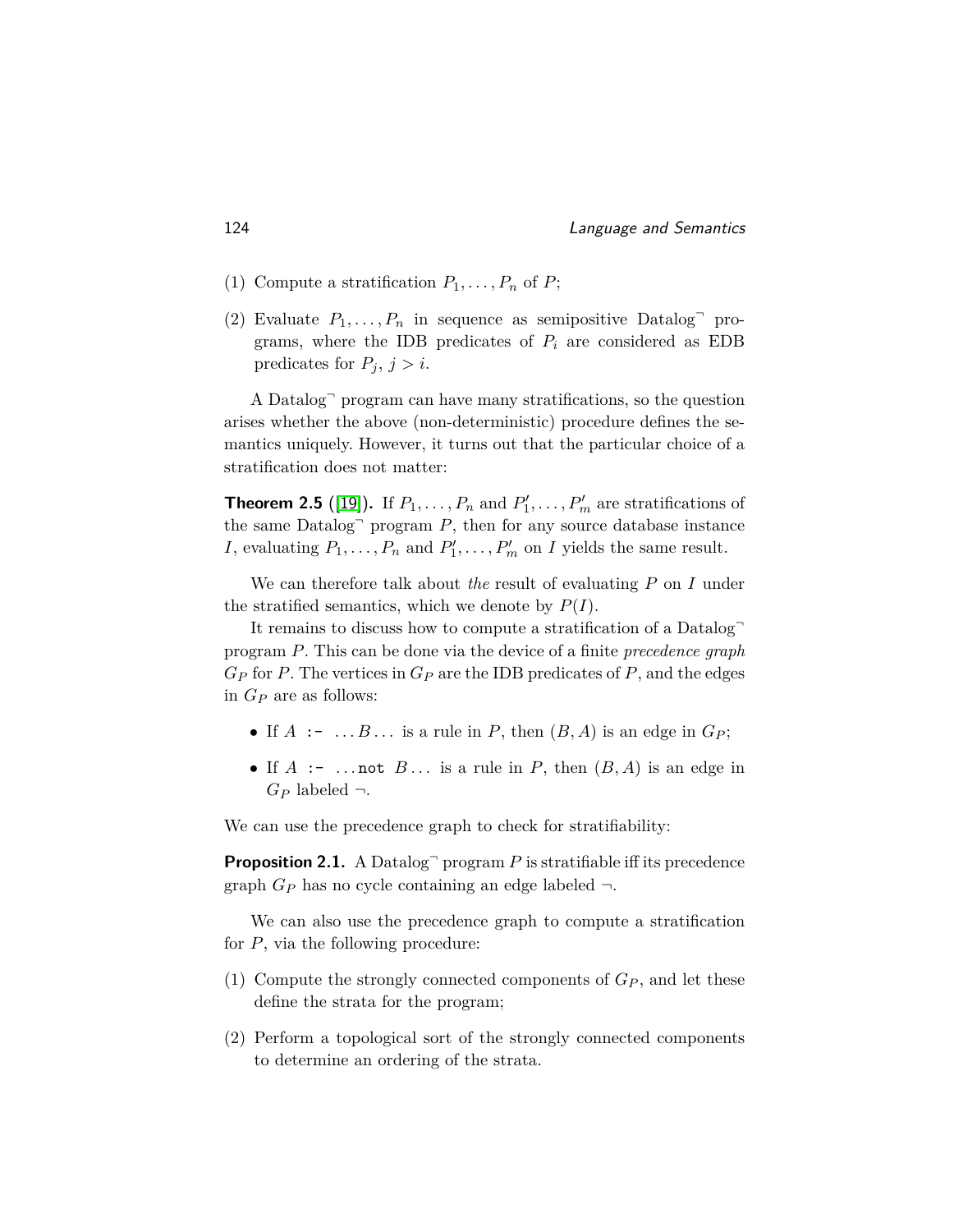Usually these two steps are performed by a single combined algorithm (which was first introduced by Kosaraju in an unpublished paper), and the time complexity of the algorithm is linear to the number of predicates in the program.

**Example 2.8.** Consider the Datalog<sup>-</sup> program *P* from Example [2.5.](#page-19-0) The precedence graph  $G_P$  for this program is as follows (link is not shown as a parent of reachable since it is an EDB):

node 
$$
\longrightarrow
$$
 unreachable  $\longleftarrow$  reachable

Note that although the graph has a cycle, the cycle does not go through the edge labeled  $\neg$ , so the program is stratifiable. Observe that the graph has three strongly connected components, each containing exactly one vertex. Sorting them topologically yields, for example, the stratification: (1) reachable; (2) node; (3) unreachable.

Next, consider the instance of link from Figure [1.2.](#page-9-0) After round (1) of evaluation, we compute reachable as shown in Examples [2.2](#page-14-0) and [2.4.](#page-16-0) In round (2) we compute node, and in round (3) we compute unreachable using the instances of reachable and node from (1) and (2) as EDB relations; the results include the following atoms:

|                                                   | $node(a)$ unreachable(a,a) unreachable(c,b) unreachable(d,d) |  |
|---------------------------------------------------|--------------------------------------------------------------|--|
| $node(b)$ unreachable $(b,a)$ unreachable $(d,a)$ |                                                              |  |
| $node(c)$ unreachable $(b,b)$ unreachable $(d,b)$ |                                                              |  |
| $node(d)$ unreachable $(c,a)$ unreachable $(d,c)$ |                                                              |  |

Once again, query evaluation of stratifiable Datalog<sup>-</sup> programs can be done in time polynomial in the size of the source database instance.

**Remarks on expressiveness.** We have seen that stratified Datalog<sup>-1</sup> strictly extends core Datalog in expressiveness by allowing one to express non-monotonic queries such as non-reachability, while at the same time preserving guarantees of termination in polynomial time in the size of the database instance. A natural question to ask is, what is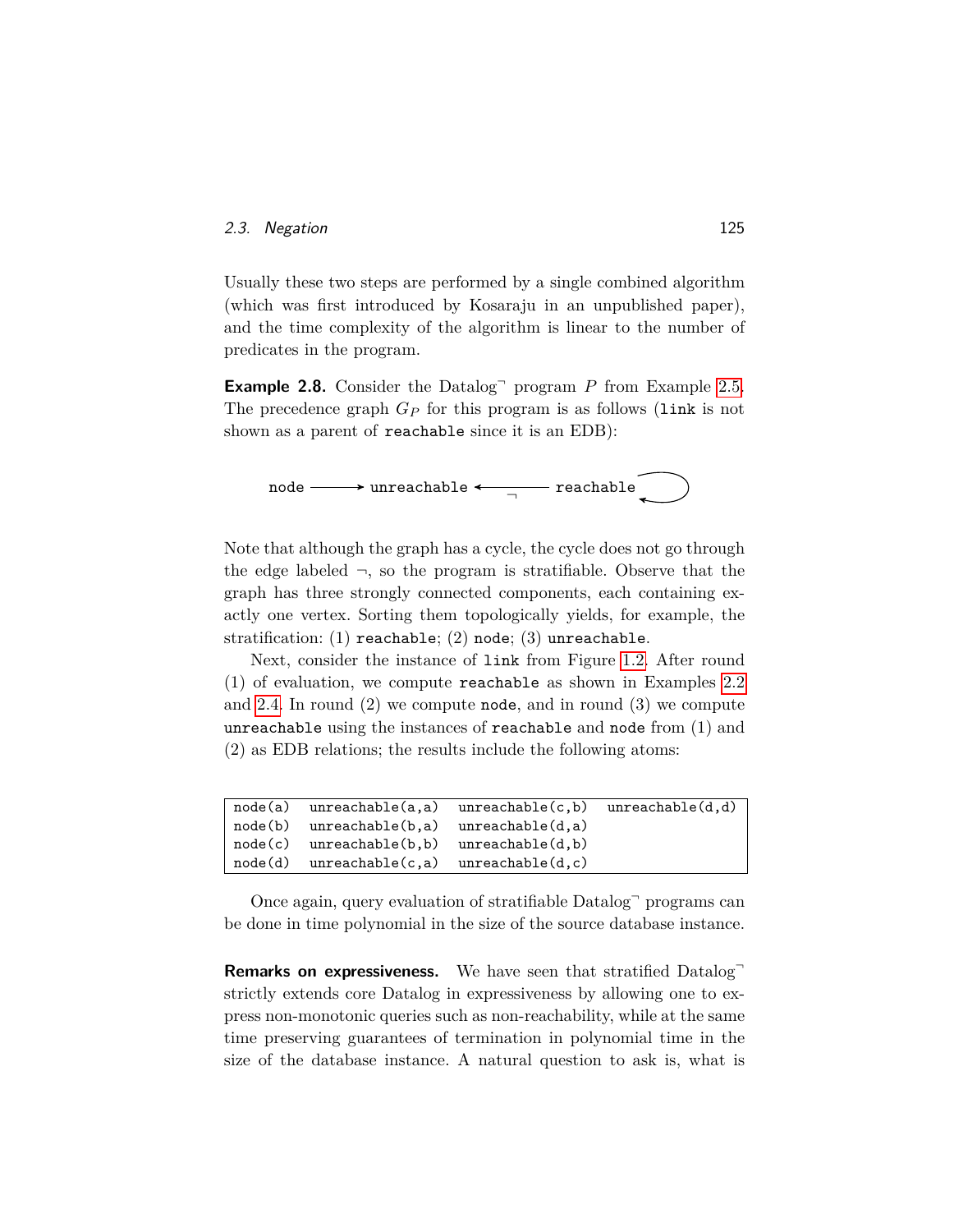the precise expressiveness of stratified Datalog<sup>-</sup>? A remarkable characterization of its expressiveness was provided independently for least fixpoint queries by Vardi [\[122\]](#page-93-2), Immerman [\[58\]](#page-88-3), and Livchak [\[74\]](#page-90-6) (with an explicit statement for Datalog<sup>-</sup> given by Papadimitriou [\[94\]](#page-91-3)):

**Theorem 2.6** (Immerman-Vardi)**.** Stratified Datalog<sup>¬</sup> *captures* the polynomial time queries on ordered databases. That is, any query that can be computed in polynomial time on an ordered database can be expressed by a stratified Datalog<sup>¬</sup> program.

Thus, stratified Datalog<sup>-</sup> expresses *exactly* those queries which are tractable from a theoretical perspective. Several remarks are in order though. First of all, "queries" in the above is used in a precise and somewhat narrow sense, and refers to a class of database transformations satisfying certain requirements, in particular *genericity* [\[12\]](#page-85-5). This rules out certain kinds of functions, in particular those involving commonly-used *aggregates* like sum or count, which can be computed in polynomial time and are certainly considered "queries" in practice, but rely on information (such as arithmetical functions) not explicitly encoded as tables in the database. (We discuss extensions to incorporate arithmetic in Section [5.3](#page-59-0) and aggregates in Section [2.4.](#page-24-0)) Second, the result depends crucially on the assumption that queries have access to an order predicate. In fact, it has been shown that, in the presence of order on all the constants in the active domain, semipositive Datalog has the same expressive power as stratified Datalog<sup>-</sup>. The question of the existence of a query language capturing the polynomial time queries on *unordered* databases is a longstanding open question in database theory [\[72\]](#page-89-5).

# <span id="page-24-0"></span>**2.4 Aggregation**

Many applications require the computation of various kinds of summary information over the database. For example, rather than returning all pairs of connected nodes in a graph, one might be interested in computing a summary giving the *count* of nodes reachable from a node. This is an example of a query involving an *aggregate function*, in this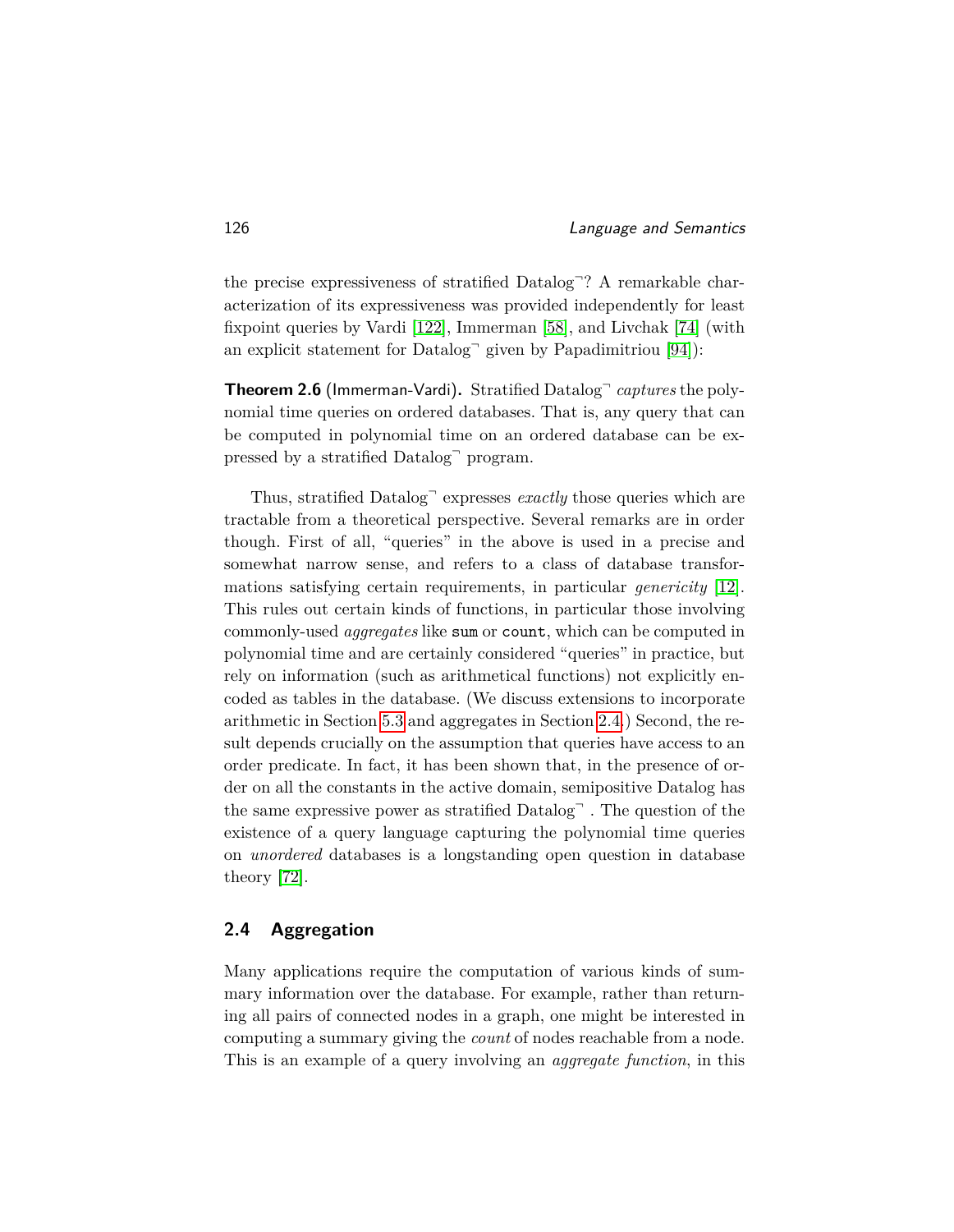case, the count function. As we shall see, the query can be expressed in Datalog extended with count as follows:

```
reachable(X, Y) :- link(X, Y).
reachable(X, Y) :- reachable(X, Z), link(Z, Y).summary(X, count<Y>) :- reachable(X, Y).
```
Formally, an *aggregate function* is a mapping *f* from bags (multi-sets) of domain values to domain values.<sup>[4](#page-25-0)</sup> Commonly-used aggregate functions in databases include count, sum, max, min, and average. More generally we fix a countable set  $F = \{f_1, f_2, \dots\}$  of aggregate function symbols of various arities with associated aggregate functions. (For practicality, we assume that each such aggregate function is computable in polynomial time in the size of the input bag of domain values.) An *aggregate term* is an expression  $f < t_1, \ldots, t_k$  where f is an aggregate function symbol of arity  $k$  and  $t_1, \ldots, t_k$  are (ordinary) terms.

Datalog rules with aggregates have the same syntax as presented in Section [2.1,](#page-11-1) but the head *A* may now contain both aggregate terms and (ordinary) terms. We require additionally that a rule satisfy an extended *range restriction property*:

- Every variable occurring in the head of a rule (including occurrences inside aggregate terms) must also occur in the body.
- No variable occurring in an aggregate term in the head of a rule may also occur in an ordinary term in the head of a rule.

The variables in *A* occurring only in ordinary terms are called the *grouping variables*. A *ground instance* of a rule with aggregate terms is obtained by substituting all grouping variables with constants.

We illustrate the syntax by comparison with SQL.

**Example 2.9.** Consider the following SQL aggregate query over a table sales (product,city,amount) recording product sales by city, which aggregates the sales by product:

<span id="page-25-0"></span><sup>4</sup>Alternatively, aggregates can be formalized without resorting to bags by following the approach of Klug [\[64\]](#page-89-6).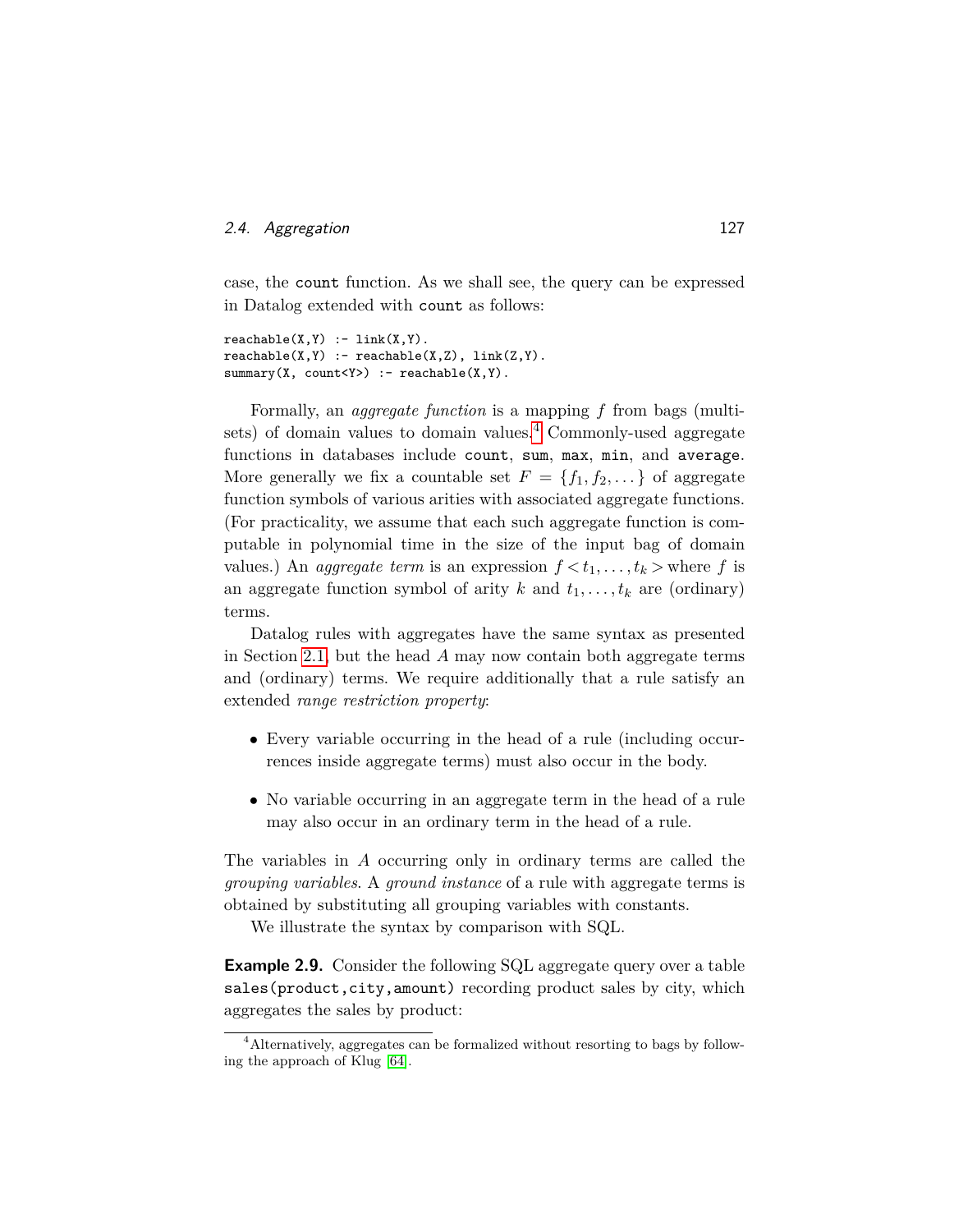```
select S.product, sum(S.amount)
from sales S
group by S.product;
```
In our syntax, this can be written as follows:

sales\_by\_product(Product, sum<Sales>) :- sales(Product, City, Sales).

Note that Product implicitly plays the role of the group by attribute in the Datalog rule. The Datalog syntax presented here does not contain an explicit group by construct.

The enhancement of Datalog with aggregate functions raises semantic difficulties reminiscent of those arising with negation, if recursion through aggregation is allowed. For instance, consider the program

```
p(X) := q(X).
p(sum < X >) :- p(X).
```
evaluated on a source database containing facts  $q(1)$  and  $q(2)$ . Intuitively, what should be the result? By the first rule, we infer  $p(1)$  and  $p(2)$ ; using the second rule, we infer  $p(3)$ . But then the second rule applies again, so it seems we must infer  $p(6)$ ; then  $p(12)$ ,  $p(24)$ ,  $p(48)$ , and so on *ad infinitum*.

## **2.4.1 Stratified Aggregation**

In order to safely rule out this and other such pathological cases, we restrict our attention here to cases where aggregation does not occur through recursion. In analogy with stratified negation, these are the so-called *aggregate stratified* [\[90\]](#page-91-4) programs.

**Definition 2.2.** A *stratification* of a Datalog<sup>-</sup> with aggregates program *P* is an ordered partition of the IDB predicates into strata  $P_1, \ldots, P_n$ such that conditions (1) and (2) of Definition [2.1](#page-21-0) hold, along with

(3) If  $A : -, B, \ldots$  is a rule in  $P$  such that  $A$  contains an aggregate term, and *A* is in stratum  $P_i$  while *B* is in stratum  $P_j$ , then  $i > j$ .

An aggregate stratification can be found, if one exists, via a straightforward extension of the precedence graph (Section [2.3.2\)](#page-21-1) to record use of aggregates in addition to negation.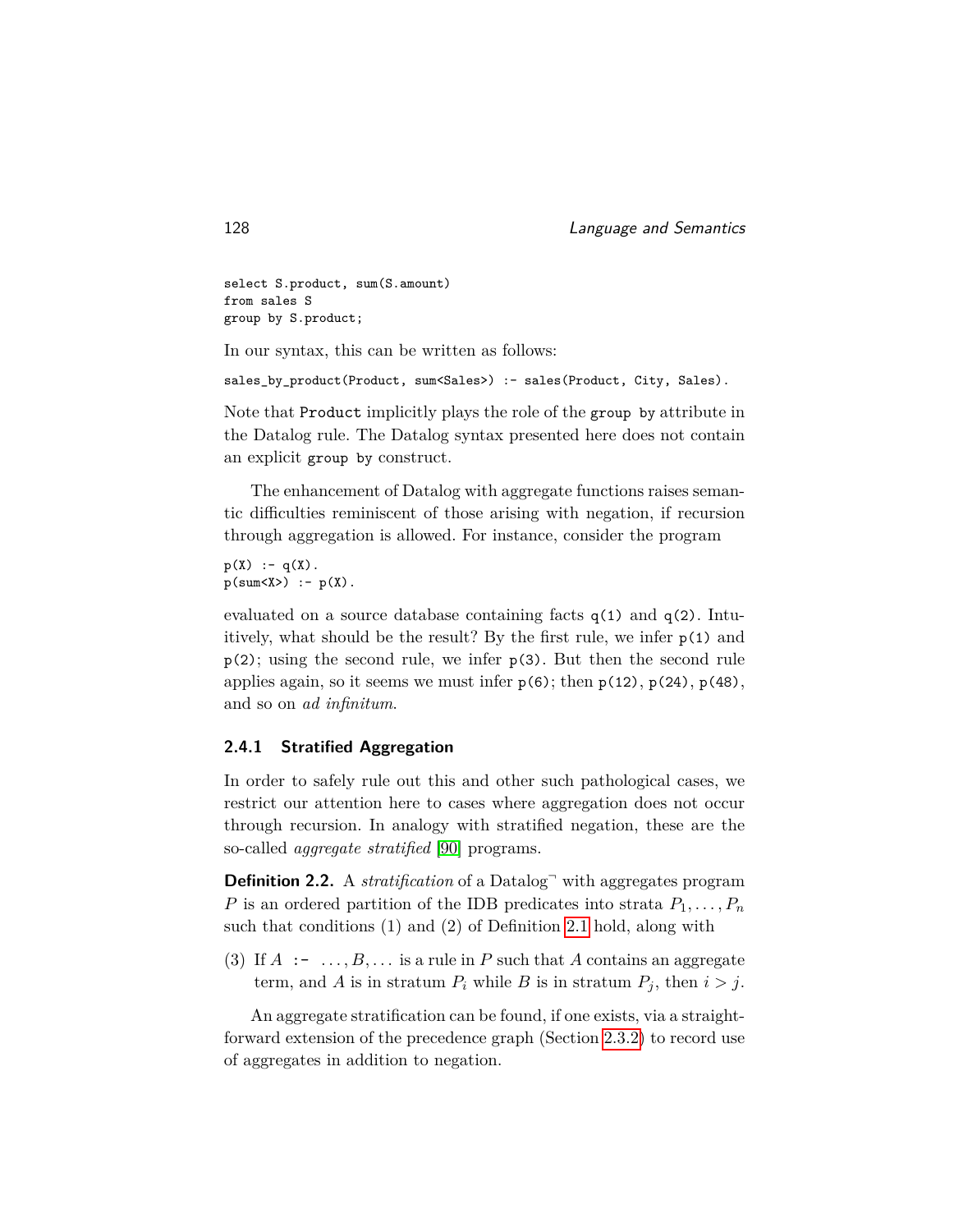## 2.4. Aggregation 129

To define a fixpoint-theoretic semantics of aggregate stratified programs, we extend the immediate consequence operator to deal with aggregate functions as follows. Consider an instance *I* and a program *P*, and let *r* be a ground instance of a Datalog rule in *P* with aggregates of the form

$$
R(t_1,\ldots,t_n) \; : \; B_1,\ldots,B_n \, .
$$

Let  $\Theta$  be the set of all substitutions  $\theta$  of (non-grouping) variables of *r* by constants such that  $\theta B_1, \ldots, \theta B_n$  are in *I*. Then a fact  $R(c_1, \ldots, c_n)$ is an *immediate consequence* of the rule for instance *I* if (a) Θ is nonempty, and (b) the following conditions hold for  $1 \leq i \leq n$ :

- If term  $t_i$  is a constant, then  $t_i = c_i$ .
- If term  $t_i$  is an aggregate term  $f(u_1, \ldots, u_k)$ , we have

$$
c_i = f(\{(\theta u_1, \ldots, \theta u_k) \mid \theta \in \Theta\}),
$$

where the curly braces above indicate a bag rather than a set.

Then, we define  $T_P$  as before:  $A \in T_P(I)$  iff *A* is an immediate consequence for some ground instance of a rule in *P* for *I*.

Finally, having extended the immediate consequence operator to work with aggregate-stratified programs, we define the fixpoint-theoretic semantics exactly as for stratified Datalog<sup>-</sup> (Section [2.3.2\)](#page-21-1). Using the assumption that aggregate functions are polynomial time computable, it is easy to show that for any fixed query in this language, program evaluation can be done in time polynomial in the size of the database.

In addition to the fixpoint-theoretic semantics, one can give a natural model-theoretic semantics for aggregate stratified Datalog<sup>-</sup>; see the paper by Mumick et al. [\[90\]](#page-91-4) for details.

#### **2.4.2 Aggregation Optimizations**

Consider the following aggregate stratified Datalog program which computes the shortest paths in a network routing graph, along with their costs: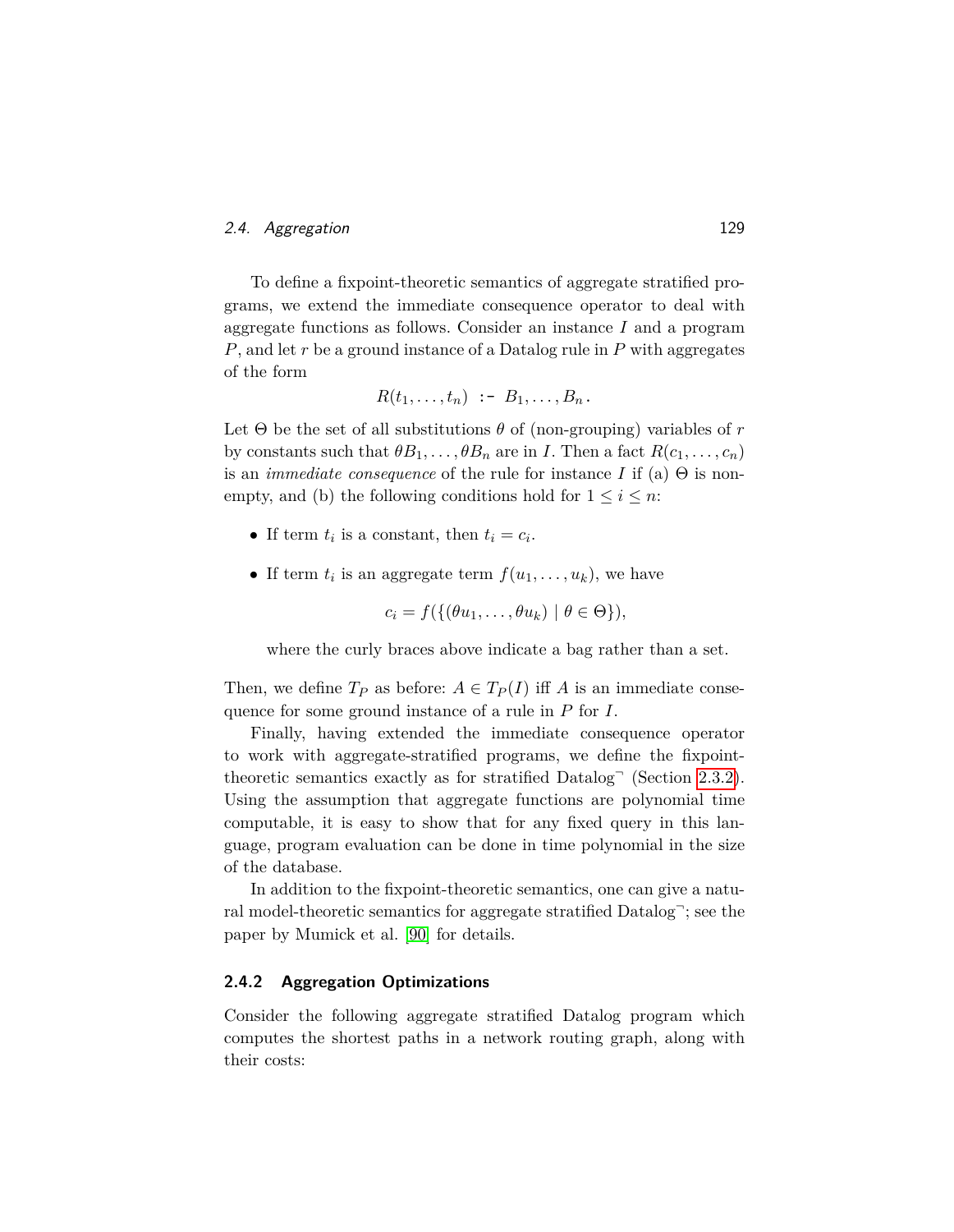```
path(X,Y,[X,Y],C) := link(X,Y,C).
path(X,Y,P,C) :- path(X,Z,P1,C1), link(Z,Y,C2), P = [P1,Y], C = C1 + C2.
shortest\_path\_len(X, Y, min < c) :- path(X, Y, P, C).
shortest_path(X,Y,P,C) :- shortest-path\_len(X,Y,C), path(X,Y,P,C).
```
A naïve execution of the program computes all possible paths, even those paths that do not contribute to the eventual shortest paths. Even worse, if the routing graph has cycles, then the set of all possible paths is infinite, and the fixpoint execution will not terminate.

These problems can be avoided with an optimization technique known as *aggregate selection* [\[115\]](#page-93-3). Intuitively, by applying aggregate selections to this program, each node only needs to propagate the current shortest paths for each destination to its neighbors. This propagation can be done whenever a shorter path is derived.

In brief, aggregate selection is performed via a syntactic rule transformation in the spirit of magic sets rewriting, along with a modified runtime evaluation strategy. For the shortest paths example, the rewriting replaces the path predicate in the rule body of the second recursive rule with shortestPath:

```
path_s1(X,Y,[X,Y],C) :- link(X,Y,C).
path_s1(X,Y,P,C) :- path_s1(X,Z,P1,C1), link(Z,Y,C2), P = [P1,Y], C=C1+C2.shortest_path_len(X,Y,min<C>) :- path_s1(X,Y,P,C).
shortest_path(X,Y,P,C) :- shortest_path_len(X,Y,C), path_s1(X,Y,P,C).
Selections s1 = path_s1(X,Y,P,C) : groupby(path_s1(X,Y,P,C),[X,Y],min(C))
```
The predicate path\_s1 denotes the original path predicate with aggregate selections applied. In essence, instead of deriving path tuples for every newly derived path, one only needs to derive a new path in the recursive case whenever the shortestPath between any two nodes are updated. This is achieved by applying at runtime a modified evaluation strategy, that uses the selection s1 (expressed as the last rule) as a filter for removing derived path tuples (grouped by  $[X, Y]$ ) that do not change the current minimum (C) for each group. Note that aggregate selections optimization not only reduces the number of derivations, but it also has the nice effect of also ensuring termination, since path cycles are avoided by pruning away paths that do not contribute to the shortest paths.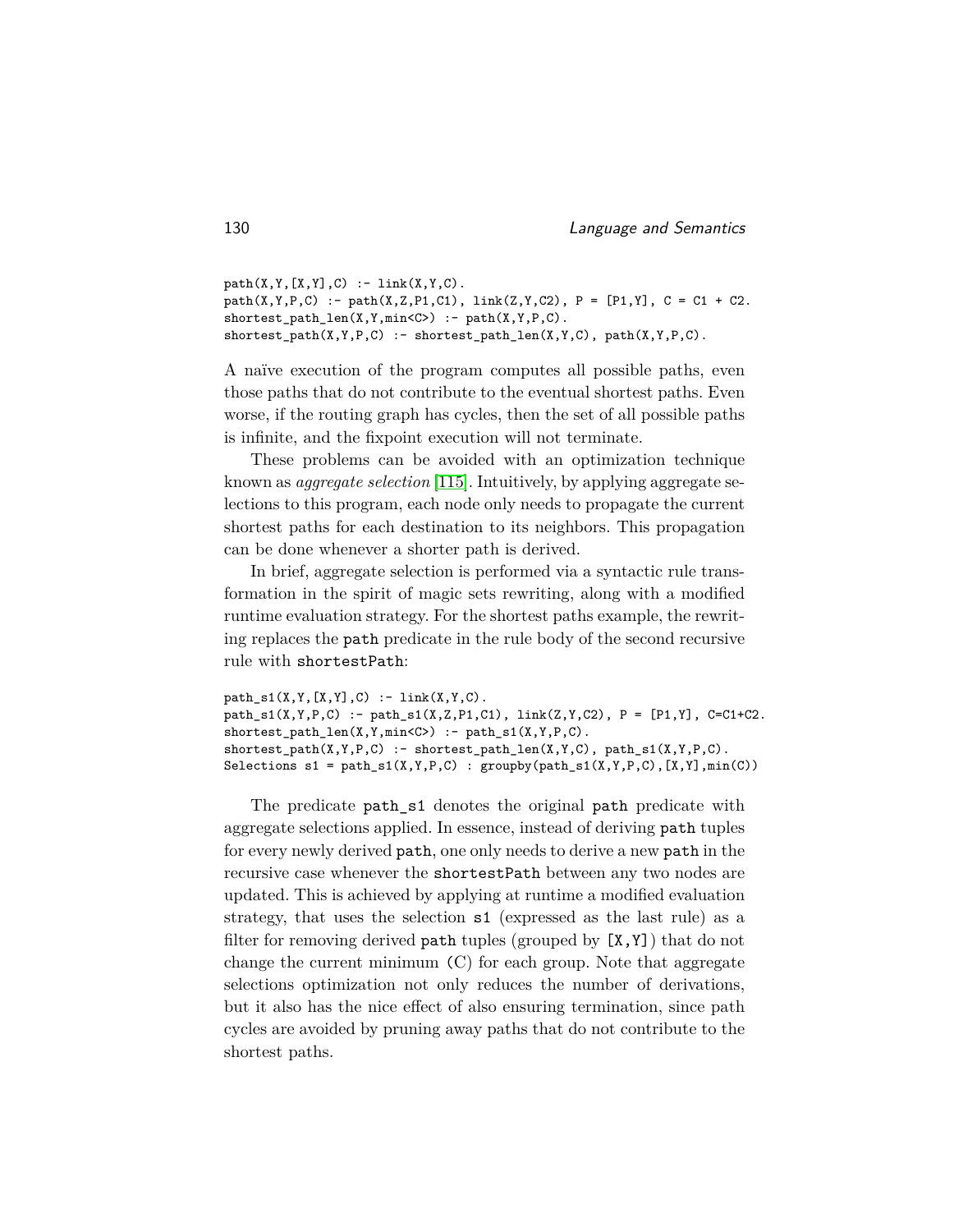# **3**

# <span id="page-29-0"></span>**Recursive Query Processing**

Recursive query processing methods can be broadly categorized as either *bottom-up* methods, or *top-down* methods. Bottom-up methods answer a query by applying all rules of a program to ground tuples, deriving tuples that satisfy rule bodies into predicates in rule heads. The minimal model for the given program and ground tuples is explicitly materialized as a new database instance; the answer to the query is then obtained through a simple select/project/join operations over the materialized database instance. In contrast, top-down methods answer a query by pushing selection criteria (i.e. constants) from the query *down* into rules that may answer the query (i.e. rules deriving into predicates being queried), creating more (sub)queries from the atoms of these rules' bodies; the subqueries are in turn answered in a similar, top-down fashion. In this chapter, we discuss one representative method from each category: the bottom-up method of semi-naïve, and the top-down method of query/subquery (QSQ).

We illustrate the differences between these methods using the following running example, which is similar to the earlier reachability example presented in Section [1.3.](#page-8-0) Here, the EDB predicate link is populated with tuples link(a,b), link(b,c), link(c,c), link(c,d):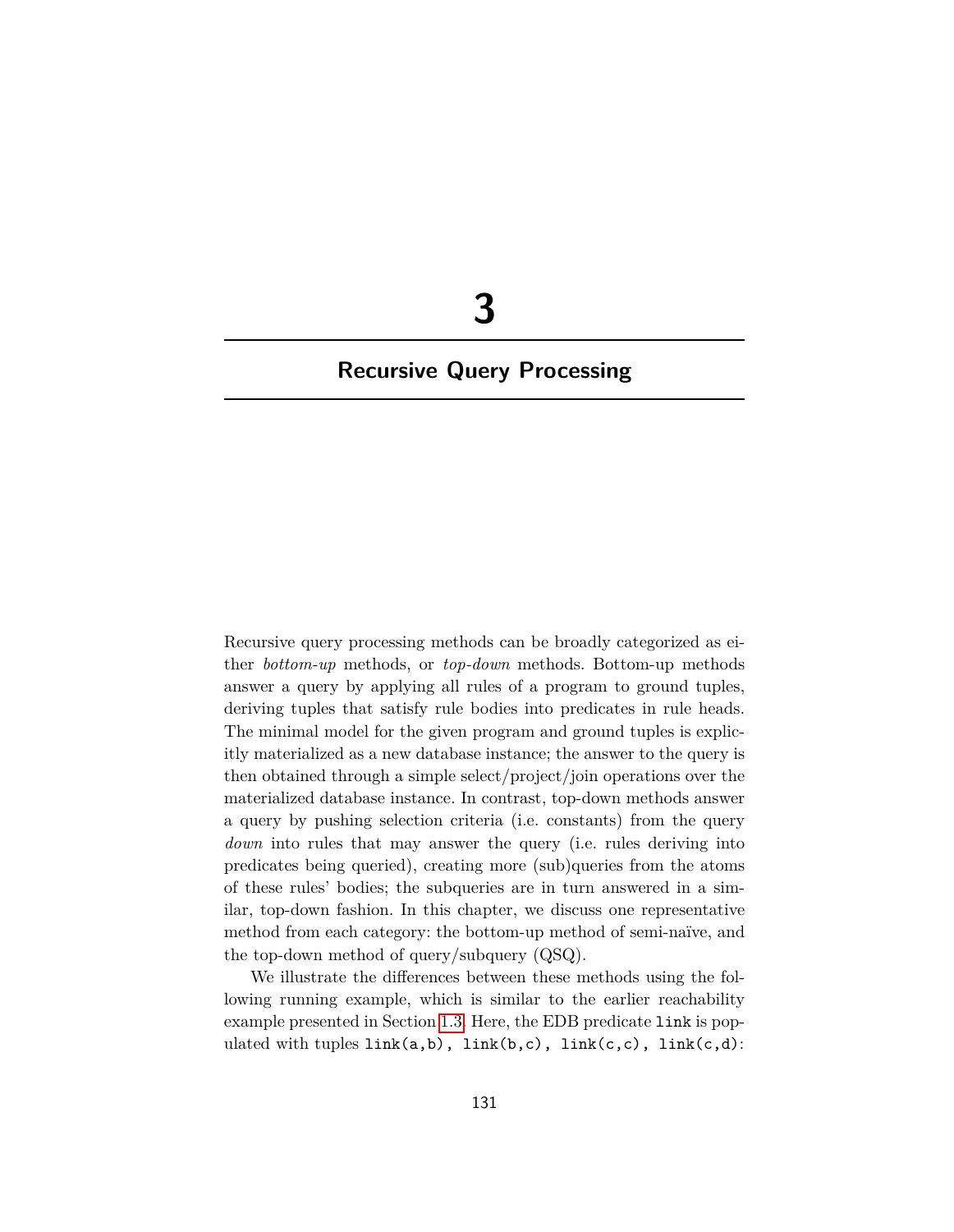```
r1 reachable(X,Y) :- link(X,Y).
r2 reachable(X,Y) :- reachable(X,Z), link(Z,Y).
query(Y) :- reachable(b, Y).
```
As before, the distinguished query predicate (output of interest) is the reachable table. However, unlike the earlier example, the output is bounded to the constant b, indicating that we are only interested in reachable tuples for node b. As we will see later in this paper, restricting the output set has implications on the relative overheads of using bottom-up vs top-down evaluation techniques.

# <span id="page-30-0"></span>**3.1 Bottom-up Evaluation**

The least fixpoint semantics of Datalog [\(2.2\)](#page-13-0) gives rise to a simple bottom-up evaluation algorithm: one can perform the evaluation in *iterations* starting from a base data instance containing only EDBs; in each iteration, all rules are evaluated, deriving tuples satisfying rule bodies (through immediate consequence operator  $T_P$ ); the iterative evaluation stops when no new tuples can be derived. This method of evaluation is referred to as the *naïve method*. Example [2.4](#page-16-0) illustrates the result of applying the naïve method on our running example, where the evaluation terminates in four iterations<sup>[1](#page-30-1)</sup>.

Figure [1.2](#page-9-0) also demonstrates that many tuples are derived more than once using the naïve method: e.g.  $\{(a,b), (b,c), (c,c),\}$  $(c,d)$  are derived four times,  $\{(a,c), (b,d)\}\$ twice, etc. Such redundant derivations arise from the use of the full content of the predicates in each iteration, regardless of whether the content would generate additional tuples (with respect to the previous iteration). The *semi-naïve* method [\[21\]](#page-86-6) aims to minimize the number of redundant derivations.

The intuition behind the semi-naïve method is that in each iteration, one should avoid repeat the computation that has already been done in previous iterations. Indeed, only the new tuples derived in the previous iteration can lead to the derivation of more tuples. Thus, the

<span id="page-30-1"></span><sup>&</sup>lt;sup>1</sup>It is easy to see that the content of **reachable** in each iteration corresponds exactly to the content of reachable in each application of the immediate consequence operator described in [2.4.](#page-16-0)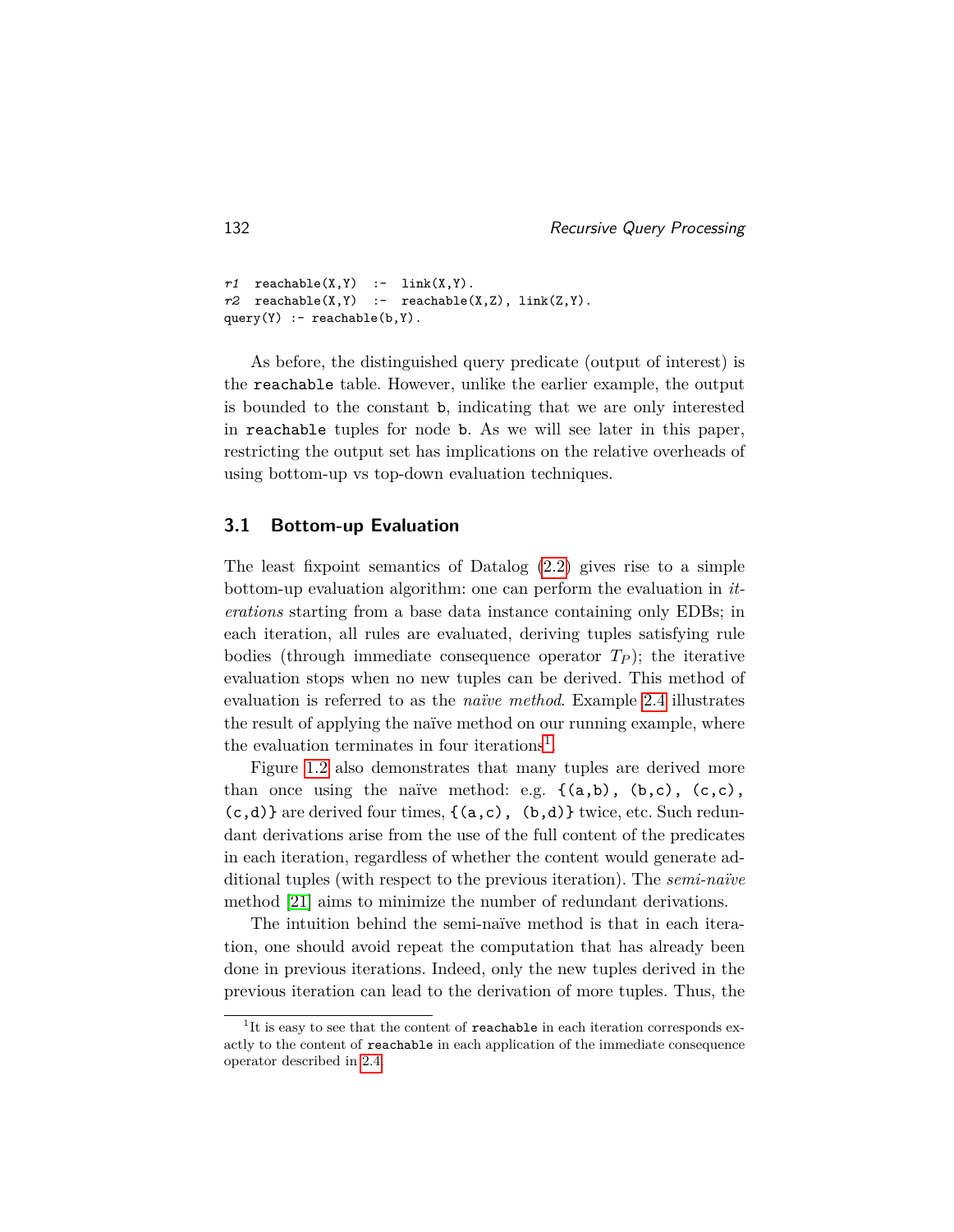evaluation in each iteration should focus on the newly derived tuples (called *deltas*) from the previous iteration. Additionally, it should compute in an efficient manner these *deltas* for the current iteration, for the use in the next iteration. The content of a predicate for any iteration, is simply the union of its content from the previous iteration, and the deltas from the current iteration.

Next, we show steps to systematically derive rules that use and compute deltas, and outline the semi-naïve algorithm. We apply seminaïve to the reachability example to illustrate concretely the reduction in redundant derivations. We close the section by discussing an optimization of semi-naïve, that applies to *linearly recursive* programs.

#### <span id="page-31-0"></span>**3.1.1 The Semi-Naïve Method**

We assume the following general form for a Datalog rule, where *p* is mutually recursive with IDB predicates  $p_1$  through  $p_n$ , and  $q_1$  through *q<sup>m</sup>* are EDB's and built-in comparison predicates:

$$
p \; : \; p_1, \ldots, p_n, q_1, \ldots, q_m.
$$

We use  $p^{[i]}$  (and  $p_i^{[i]}$  $j^{[l]}_j$  to denote the set of tuples in *p* (respectively,  $p_j$ ) at the beginning of the *i*<sup>th</sup> iteration, starting from 0. We use  $\delta(p)^{[i]}$ to denote the *new* tuples generated in iteration *i* (that is, for every  $i, p^{[i+1]} = p^{[i]} \cup \delta(p)^{[i]}$ ).  $\delta(p)^{[i]}$  is used as input to iteration  $i + 1$ . For example,  $p^{[0]}$  is the empty set; and  $\delta(p)^{[0]}$  is those tuples derived by rules that only use EDB predicates in their bodies.

Applying the above definitions, it is easy to see that the following rule computes  $p^{[i]}$  for all  $i > 0$ :

$$
p^{[i+1]} \; : \; - p^{[i]}_1, \ldots, p^{[i]}_n, q_1, \ldots, q_m \, .
$$

By applying  $p^{[i+1]} = p^{[i]} \cup \delta(p)^{[i]}$  to  $p_1^{[i]}$  $\mathbf{p}_1^{[i]}$  to  $p_n^{[i]}$ , we have

$$
p^{[i+1]} \; : \; (p_1^{[i-1]} \cup \delta(p_1)^{[i-1]}), \ldots, (p_n^{[i-1]} \cup \delta(p_n)^{[i-1]}), q_1, \ldots, q_m.
$$

Distributing  $\cup$  over the conjunction, the following holds for  $p^{[i+1]}$  in Figure [3.1.](#page-32-0) Here,  $\Delta(p)^{[i]}$  is an over-approximation of  $\delta(p)^{[i]}$ :  $\delta(p)^{[i]}$  :=  $\Delta(p)^{[i]}-p^{[i]}$ . In order to avoid redundant tuples,  $\delta(p)^{[i]}$  is used in place of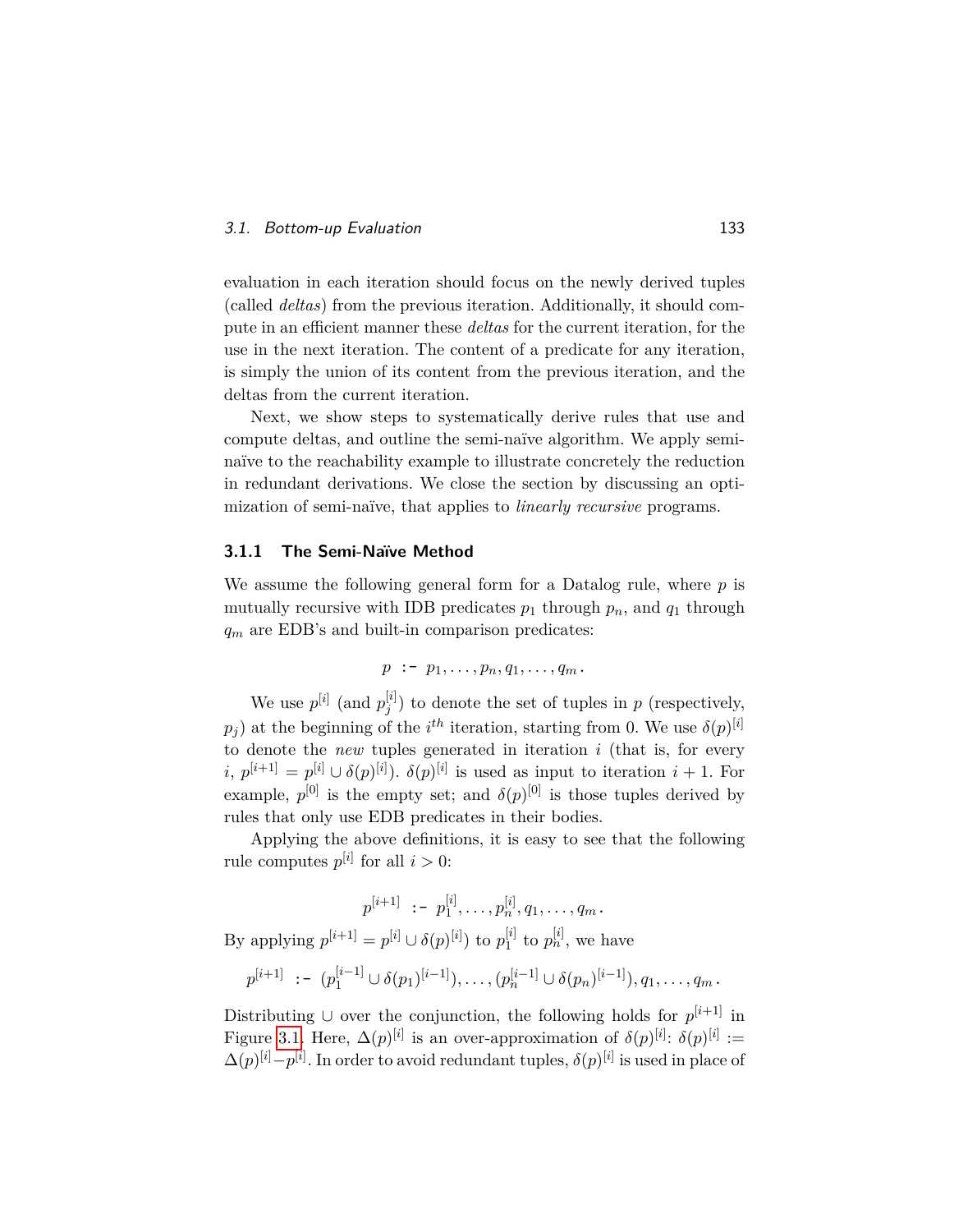the true delta  $\Delta(p)^{[i]}$  as input to the next iteration. Figure [3.2](#page-33-1) presents the pseudocode for semi-naïve algorithm. Each repeat-until loop represents one iteration, where *evaluate* involves running the delta rules in Figure [3.1](#page-32-0) at each iteration. Interested readers should refer to [\[21\]](#page-86-6) for proofs of correctness.

<span id="page-32-0"></span>
$$
p^{[i+1]} = p^{[i]} \cup \Delta(p)^{[i]}
$$
  
\n
$$
\Delta(p)^{[i]} := \delta(p_1)^{[i-1]}, p_2^{[i-1]}, \dots, p_n^{[i-1]}, q_1, \dots, q_m.
$$
  
\n
$$
\Delta(p)^{[i]} := p_1^{[i]}, \delta(p_2)^{[i-1]}, p_3^{[i-1]} \dots, p_n^{[i-1]}, q_1, \dots, q_m.
$$
  
\n
$$
\Delta(p)^{[i]} := p_1^{[i]}, \dots, p_{n-1}^{[i]}, \delta(p_n)^{[i-1]}, q_1, \dots, q_m.
$$

**Figure 3.1:** Delta rules for semi-naïve evaluation

Figure [3.3](#page-34-0) shows the tuples of reachable being computed using the semi-naïve algorithm, as well as the deltas. Note that the final set of reachable tuples are exactly the same as that in Figure [1.2.](#page-9-0) However, the semi-naïve method reduces the number of tuples derived compared to the naïve method. For instance, reachable(b,c) is derived twice (in  $\delta$ (reachable)<sup>[0]</sup> and  $\Delta$ (reachable)<sup>[1]</sup>). However, it is used exactly once  $(\delta(\texttt{reachable})^{[1]})$  for triggering the delta rules in iteration 1.

**Rules with negation.** When the semi-naïve algorithm is applied to Datalog programs with stratified negation, a predicate would only depend on a negated predicate that is computed in a lower strata. We can thus treat negated predicates as EDB's.

#### **3.1.2 Semi-Naïve for Linearly Recursive Datalog**

It is worth noting that the recursive rule in our example is *linear*: reachable appears exactly once in the body of the recursive rule *r2*. For linearly recursive rules, the computation of  $\Delta(p)^{[i+1]}$  (and consequently,  $\delta(p)^{[i]}$  can be simplified.

Let the following be the general form of a linearly recursive rule, where  $p$  is only mutually recursive with one predicate  $(p_j)$  that appears in the body of this rule:

$$
p \; : \; -p_1, \ldots, p_j, \ldots, p_n \, .
$$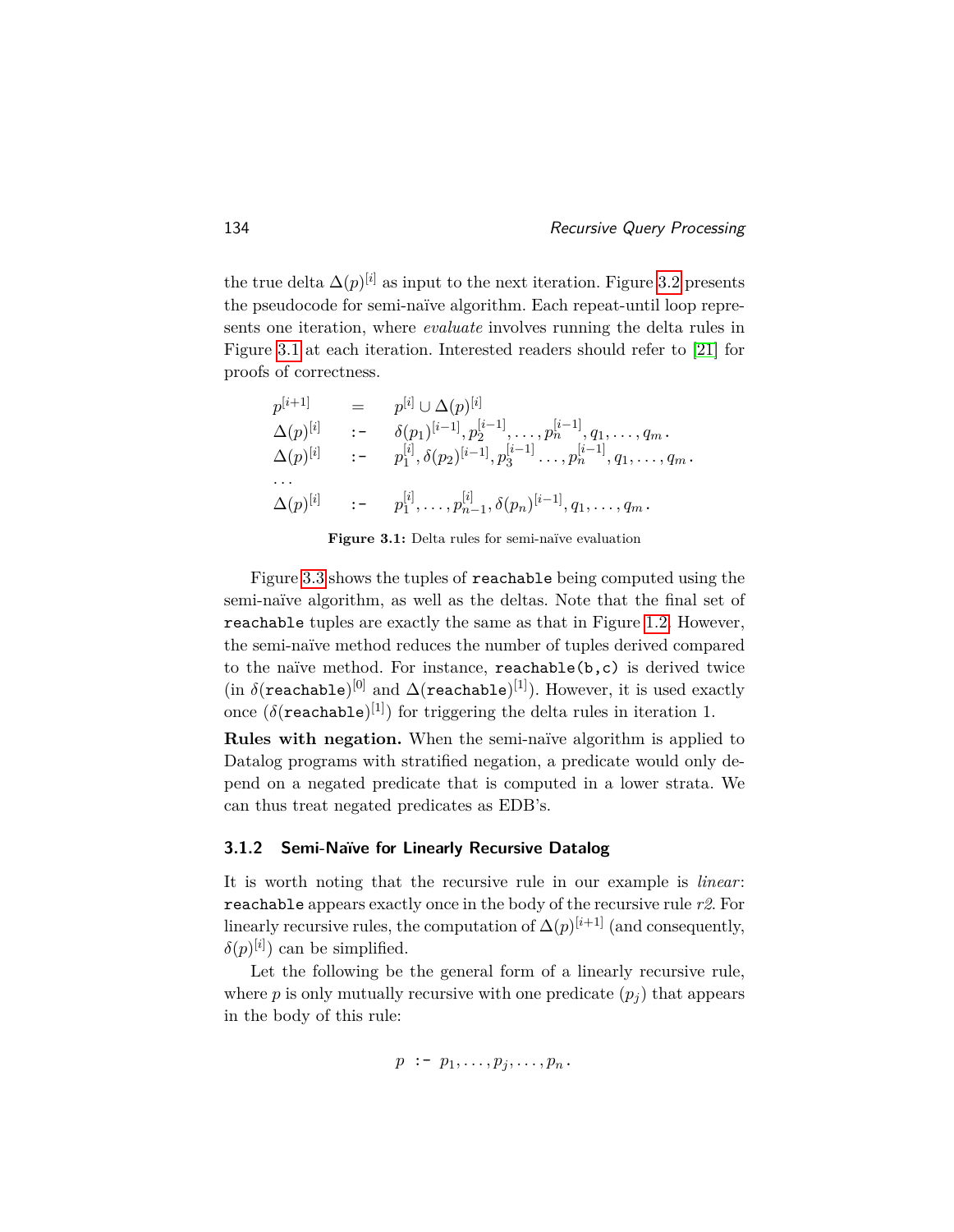<span id="page-33-1"></span>**Algorithm 3.1.1:** Semi-Naïve( )

**for each** *IDB predicate p*  $\mathbf{d}\mathbf{o} \begin{cases} p^{[0]} := \emptyset \\ \frac{\mathsf{S}(\mathsf{O}) \setminus [0]}{n} \end{cases}$  $\delta(p)^{[0]} := \text{tuples produced by rules using only EDB's}$  $i := 1$ **repeat**  $p^{[i]} := p^{[i-1]} \cup \delta(p)^{[i-1]}$  $\alpha$ *evaluate*  $\Delta(p)^{[i]}$  $\delta(p)^{[i]}:=\Delta(p)^{[i]}-p^{[i]}$  $i := i + 1$ **until**  $\delta(p)^{[i]} = \emptyset$  *for each IDB predicate p* 

**Figure 3.2:** Pseudocode for semi-naïve evaluation

Applying the same definitions and rewrites as shown in Section [3.1.1,](#page-31-0) we can show that the semi-naïve algorithm can be used with the following definitions of  $\Delta(p)^{[i]}$  and  $\delta(p)^{[i]}$ :

 $\Delta(p)^{[i]}$  :-  $p_1^{[i-1]}$  $\{i-1 \atop 1}, \ldots, \delta(p_j)^{[i-1]}, \ldots, p_{n-1}^{[i-1]}$  $q_1^{[i-1]}$ ,  $q_1, \ldots, q_m$ .  $\delta(p)^{[i+1]}$  :-  $\delta(p_j)^{[i]}, q_1, \ldots, q_m$ .

## <span id="page-33-0"></span>**3.2 Top-down Evaluation**

While semi-naïve minimizes the redundant derivation of the same tuples across multiple iterations, it does not minimize the derivation of tuples that are not necessary in answering a query. For instance, the tuple reachable(a,b) does not participate in answering the query reachable(b,Y) in any way. Top-down methods aim to derive only those tuples relevant to the query, by starting the evaluation from the query itself, and pushing selection criteria (i.e. constants) from the query into rules. One can think of top-down evaluation as the search for proof trees for the queries, per the proof-theoretic semantics of Datalog described in Section [2.2.](#page-13-0) The tuples derived by top-down methods are exactly those that appear in the proof tree.

In this section, we discuss the representative top-down method,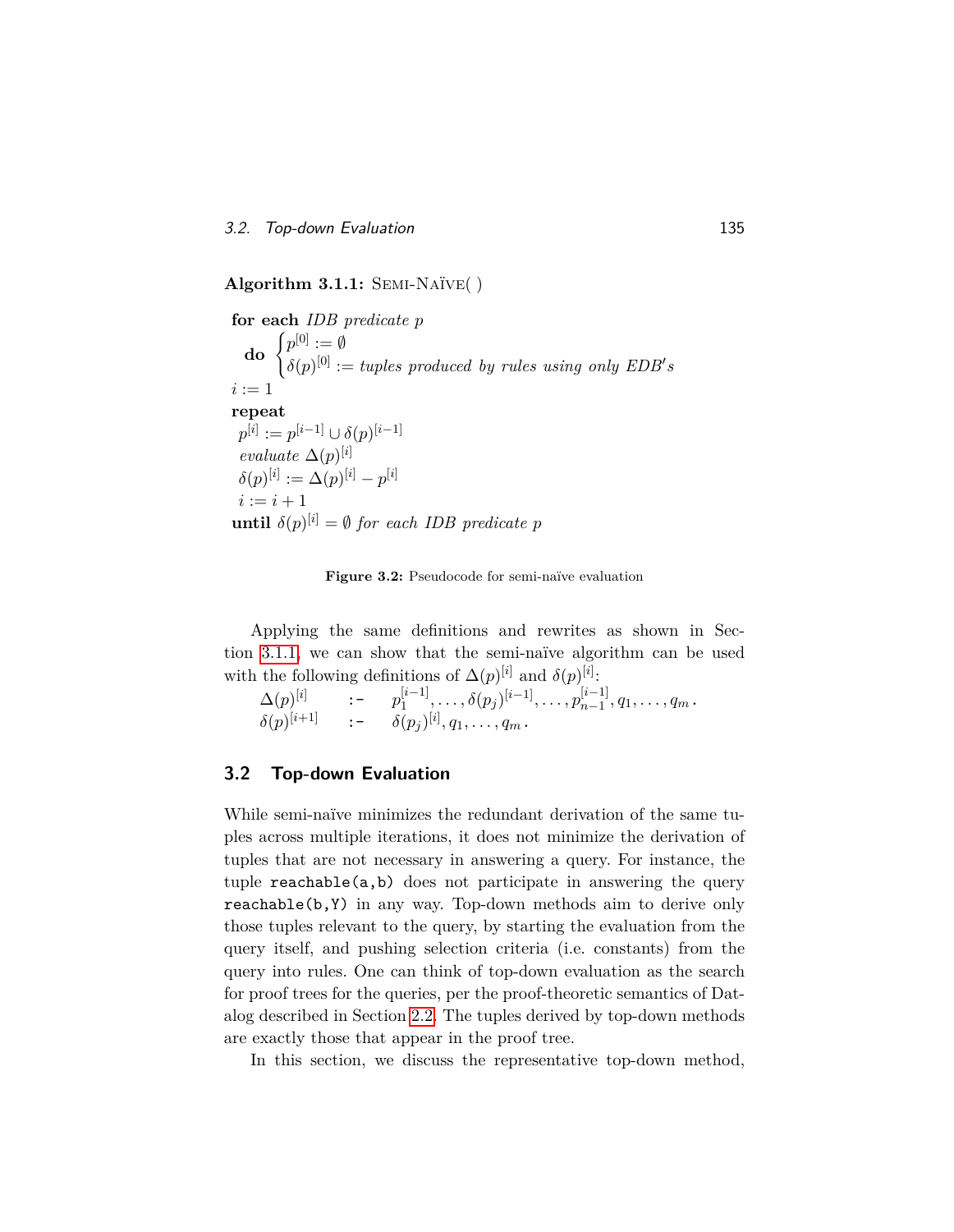```
Initialization
 reachable<sup>[0]</sup>
                           := ∅
 \delta(reachable)<sup>[0]</sup>
                           := \{(a, b), (b, c), (c, d), (c, c)\}Iteration 1:
 \mathtt{reachable}^{[1]}:= {(a, b),(b, c),(c, d),(c, c)}
 \Delta(reachable)<sup>[1]</sup>
                            := \{(a, c), (b, d), (b, c), (c, c)\}\delta(reachable)<sup>[1]</sup>
                            := \{(a, c), (b, d)\}\Iteration 2:
 \texttt{reachable}^{[2]}:= \{(a, b), (b, c), (c, d), (c, c), (a, c), (b, d)\}\Delta(reachable)<sup>[2]</sup>
                            := \{(a, d)\}\\delta(reachable)<sup>[2]</sup>
                            := \{(a, d)\}\Iteration 3:
 reachable[3]
                            := \{(a, b), (b, c), (c, d), (c, c), (a, c), (b, d), (a, d)\}\Delta(reachable)<sup>[3]</sup>
                            := \emptyset\delta(reachable)<sup>[3]</sup>
                            := \emptyset
```
Figure 3.3: The computation of reachable using the semi-naïve algorithm

Query/Subquery (QSQ)[\[67\]](#page-89-4). We first provide an intuition for QSQ by showing how it answers the query in our running example. We then describe key components of a (sub)query, and outline the iterative QSQ algorithm[2](#page-34-1) .

## **3.2.1 Query-Subquery By Example**

QSQ evaluation of a query begins by *unifying* the distinguished query atoms with head atoms of rules. We refer to rules whose head atoms unify with the distinguished query atoms as *candidate rules*. In our running example (shown in Section [1.3\)](#page-8-0), both *r1* and *r2* are candidate rules. Unification introduces constant bindings for variables in the candidate rules. For instance, unifying **reachable**(b, Y) with the head of  $r1$ , reachable(X,Y), introduces the binding b for variable X. We denote this binding as  $\{X \mapsto b\}$ . We say that the first argument of reachable, in this context, is *bound*. We refer to the passing of binding information

<span id="page-34-1"></span><sup>&</sup>lt;sup>2</sup>Readers can find the description of recursive QSQ in Chapter 13 of [\[12\]](#page-85-5)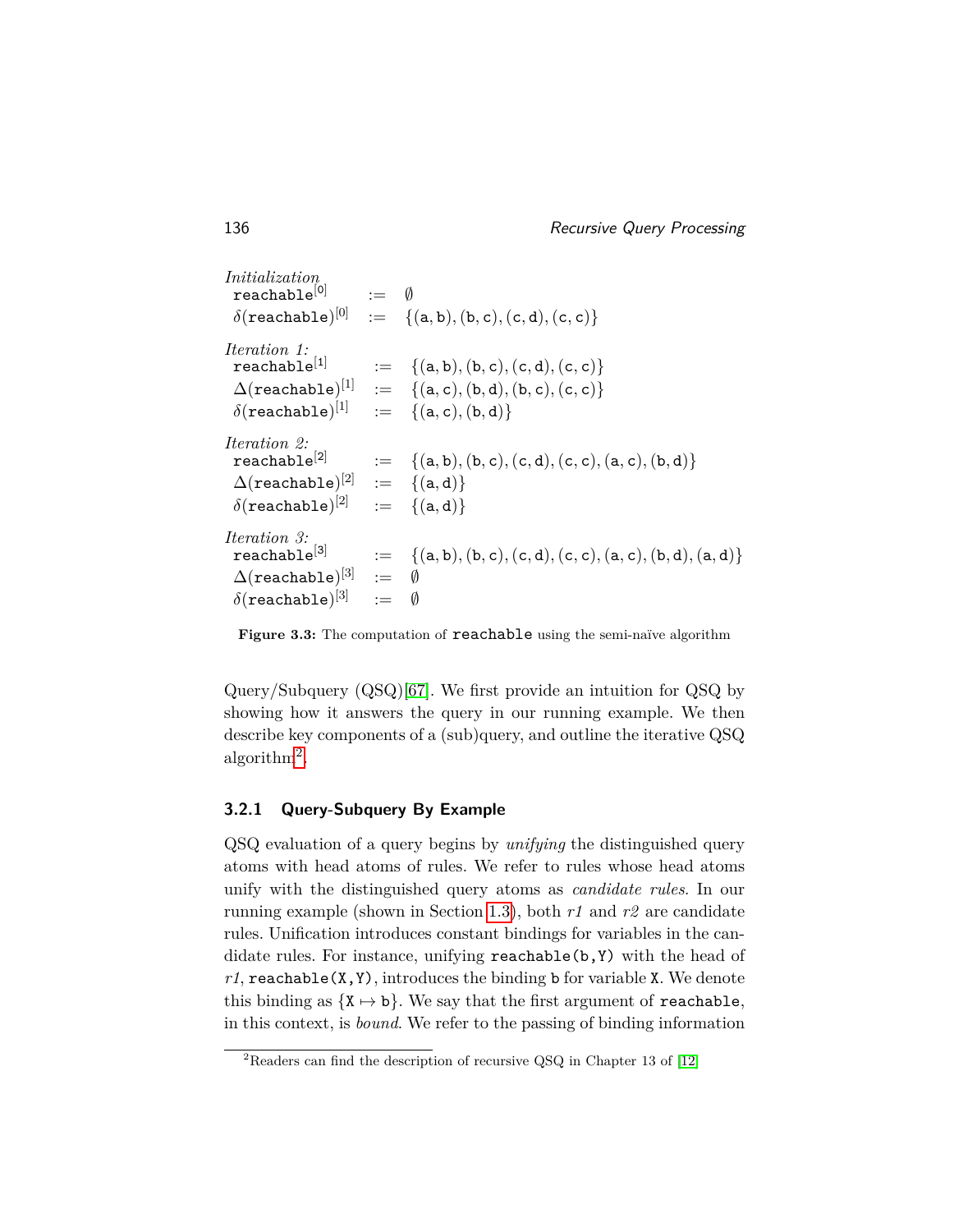## 3.2. Top-down Evaluation 137

through unification as *top-down information passing*.

Next, binding information is pushed into the bodies of candidate rules, such that subqueries can be constructed from atoms in the bodies. For instance, pushing  $\{X \mapsto b\}$  into the body of rule r2, results in the subquery  $link(b, Z)$ . The evaluation of this subquery consequently introduces more binding information,  $\{Z \mapsto c\}$ . When creating subqueries from the subsequent body atom,  $reachable(Z,Y)$ , binding information from both the head atom, as well as the evaluation of the subquery  $link(b, Z)$ , is used. The resulting subquery is thus  $\texttt{reachable}(c, Y)$ . We refer to the passing of binding information from atom to atom in the same rule body as *sideways information passing*[3](#page-35-0) .

Subqueries are answered similarly, by unifying them with candidate rules, possibly resulting in more subqueries. When all subqueries pertaining to a rule body are answered, QSQ produces an answer set for the (sub)query pertaining to the rule head. For instance, the subquery in  $r1$ 's body,  $\text{link}(b, Y)$  can be answered immediately by looking up the tuples in EDB link. This produces the tuple  $\{(\mathfrak{b}, \mathfrak{c})\}$ , which is placed in the answer set for query reachable(b,Y).

The production and answering of queries/subqueries repeat until no more tuples are derived into answer sets, and no more subqueries are produced.

#### **3.2.2 Query-Subquery Evaluation**

There are two key components in the construction of a (sub)query:

- A predicate where certain arguments are *bound*. The boundedness of an argument indicates whether it should receive binding informations—i.e., be replaced by constants—in the construction of subqueries. For every predicate *P*, we use an *adorned predicate*,  $P^{\gamma}$ , to represent *P* with certain arguments bound.
- The binding information passed down, or sideways, into the bounded arguments. We use *R* to represent *binding relations*.

<span id="page-35-0"></span><sup>&</sup>lt;sup>3</sup>Sideways information passing is exploited in an optimization strategy for bottom-up evaluation, called *magic sets*. We discuss magic sets in detail in Section [3.3.](#page-39-0)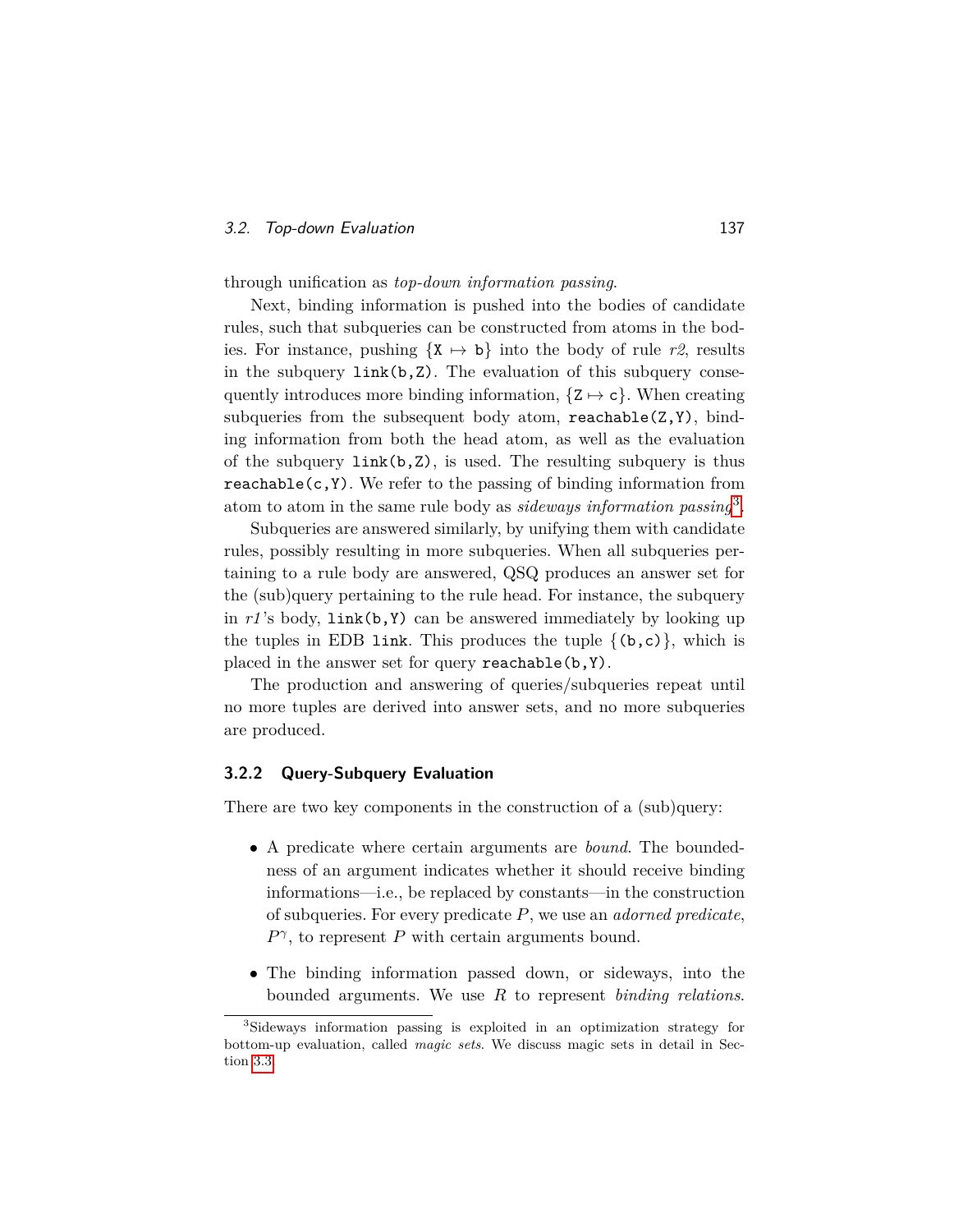Essentially, *R* is a set of all possible bindings for the bounded arguments in  $P^{\gamma}$ . For instance,  $\{\{X \mapsto b, Z \mapsto c\}, \{X \mapsto b, Z \mapsto a\}\}\$ represents two possible bindings for X and Z.

Together,  $\langle P^{\gamma}, R \rangle$  represent a set of subqueries to be answered. These subqueries are constructed by replacing the bounded arguments of  $P^{\gamma}$  with constants, according to the binding information in  $R$ . Next, we discuss how adorned predicates and binding relations are computed; we then show their use in QSQ evaluations.

**Adorned predicates.** Given a predicate  $P$ , we refer to  $P^{\gamma}$  as the *adorned* version of *P* [\[117\]](#page-93-0).  $\gamma$  is a sequence of *b*'s and *f*'s, where the length of  $\gamma$  is exactly the arity of *P*. Thus, each argument of *P* has a corresponding *b* or *f* in  $\gamma$ . A *b* denotes that the corresponding argument of *P* is bound—i.e. it is expecting binding information—and *f* denotes otherwise. For example, reachable*bf* is an adorned version of reachable, and expects bindings for its first argument.

Furthermore, we rewrite rules deriving *P* into *adorned rules* that derive  $P^{\gamma}$ . The rewritten rules are used to determined how subqueries should be constructed, in order to answer queries  $\langle P^{\gamma}, R \rangle$ .

To get an adorned rule, every atom in the original rule body is rewritten to refer to an adorned predicate. The adornment is determined as follows: an argument position is bound if it is a constant, a variable bound in the rule head as indicated by the adornment of the head atom, or a variable bound by some atom to its left in the rule body. Intuitively, this corresponds to passing the binding information from the rule head to the rule body. For instance, the adorned rules deriving reachable*bf* are as follows:

```
ar1 reachable<sup>bf</sup> (X, Y) :- link<sup>bf</sup> (X, Y).
ar2 reachablebf (X,Y) :- linkbf (X,Z), reachablebf (Z,Y).
```
**Binding relations.** There are two types of binding information in QSQ: bindings passed top-down from queries to the head of rules through unification, and bindings passed sideways from atom to atom in the body of the same rule.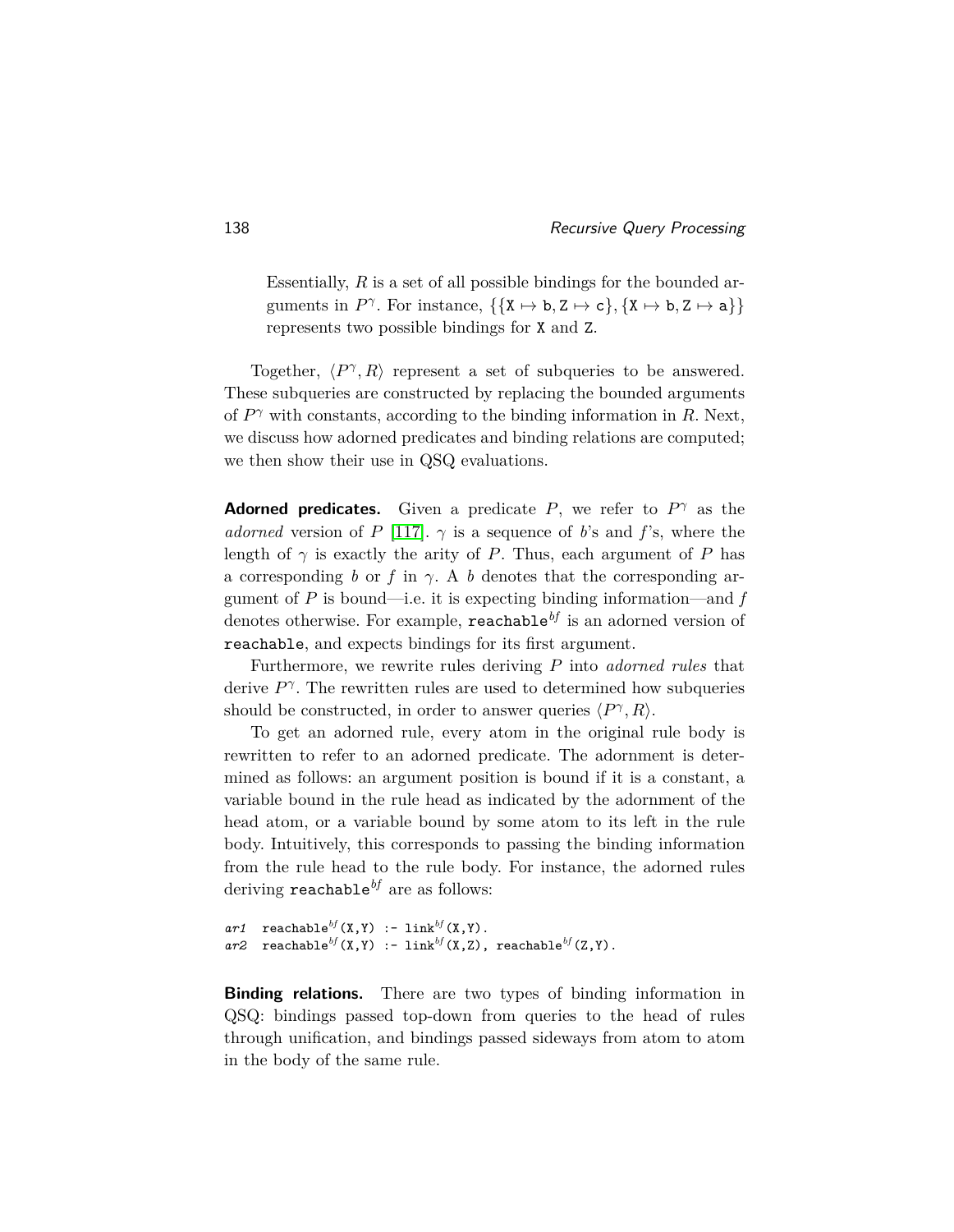# 3.2. Top-down Evaluation 139

We use *input relations* to represent binding information passed top-down. The input relation  $input\_P^{\gamma}(V)$  denotes binding relations passed down into the head of adorned rules deriving  $P^{\gamma}$ . *V* is a set of bounded arguments in *P*<sup> $\gamma$ </sup>. Intuitively,  $\langle P^{\gamma}, input_P^{\gamma} \rangle$ represent subqueries created through unification. For instance, *input* reachable<sup>bf</sup> (X) is the input relation for rules *ar1* and *ar2*, and can be used to create subqueries from **reachable**<sup>*bf*</sup>  $(X, Y)$ , by replacing X with constants.

We use *supplementary relations* to represent binding information passed sideways. The relation  $\sup_j^i(V)$  denotes binding information passed sideways into the *j*th atom (starting from 0) in the body of rule *ari*, where *V* is a set of arguments that are (1) already bounded (by the atoms before *j*), and (2) later referenced (by the head atom or body atoms on or after *j*). Intuitively,  $sup_j^i(V)$  contains binding information used to construct subqueries from the *j th* atom. For instance, for  $ar2$ , we have  $sup_0^2(X)$ , which provides the constant bindings for X that can be used to construct subqueries from  $\text{link}^{bf}$  (X, Z), and  $sup_1^2(X, Z)$  for constructing subqueries from **reachable**<sup>bf</sup> (Z,Y) (since Z is now bounded by  $\text{link}^{bf}$  (X, Z)).

For a rule containing *n* atoms in the body, the supplementary relation  $sup_n^i(V)$  denotes the resulting binding information from evaluating all subqueries constructed from the rule body. Thus,  $sup_n^i(V)$  contains the answer set for the head query. For example, for rule *ar*2 in our example, relation  $sup_2^2(X,Y)$  contains the answers to  $\mathtt{reachable}^{\mathit{bf}}(\mathtt{X},\mathtt{Y}).$ 

For every adorned predicate  $P^{\gamma}$ , let  $ans\_P^{\gamma}$  be answers to queries constructed using  $P^{\gamma}$ .  $ans\_P^{\gamma}$  is thus populated using  $sup_n^i(V)$ , for all rules *i* deriving into  $P^{\gamma}$ .

## **3.2.3 Steps of QSQ Evaluation**

There are four steps of QSQ evaluation:

**Step 1.** The evaluation begins by unifying the query atom with adorned rules. The binding of arguments in the query atom dictates which adorned rules the atom can unify with. The input relation for the unified predicate is populated with bindings produced by a successful unification.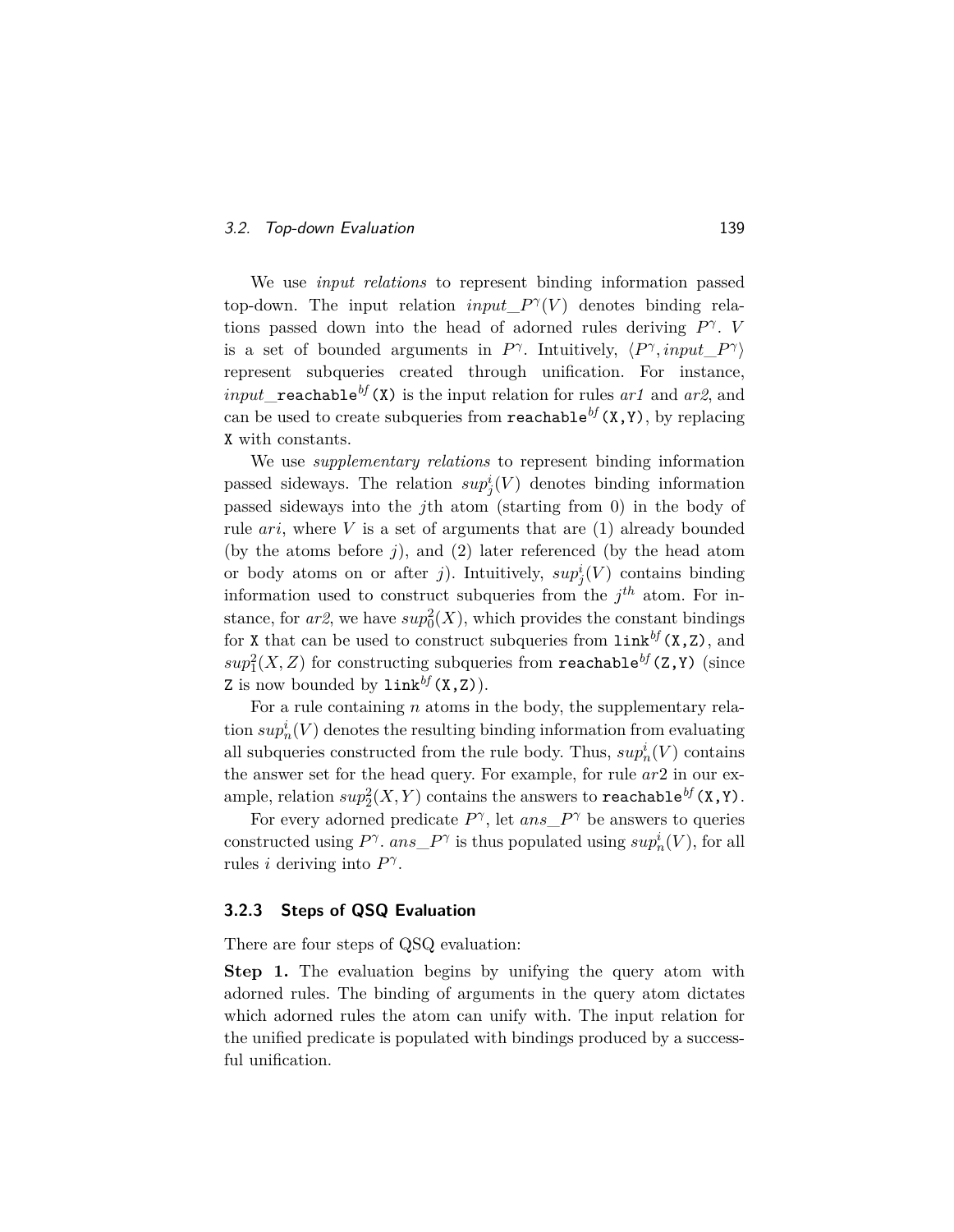**Step 2.** The 0th supplementary relation for a candidate rule is computed by projecting out the necessary variables from the input relation. **Step 3.** The production and evaluation of subqueries, and the computation of subsequent supplementary relations, are interleaved.

- (a) Let the  $j^{th}$  atom in rule *i*'s body be  $P^{\gamma}(V)$ . We construct subqueries from  $\langle P^{\gamma}, sup_j^{i}(V') \rangle$ , By substituting variables in  $P^{\gamma}(V)$ with constants from  $\text{sup}_j^i(V')$ .
- (b) A subsequent supplementary relation  $sup_{j+1}^{i}(V)$  is computed by joining the answer set of the  $j^{th}$  atom, with  $\sup_j^i(V')$ .
- (c) As subqueries are constructed from  $\langle P^{\gamma}, sup_j^{i}(V')\rangle$ , it is necessary to pass the binding information from  $sup_j^i(V^i s)$  to  $input\_P^{\gamma}$ , such that these subqueries can be evaluated using these same evaluation steps (notably, step (1) requires that  $input\_P^{\gamma}$  contains the appropriate bindings). Thus, we compute  $input\_P^{\gamma}$  by projecting out the appropriate variables from  $sup_j^i(V's)$ .

**Step 4.** The final supplementary relation in a rule is used to compute the answers for the rule head.

**Example 3.1.** We next illustrate the steps of QSQ by applying them to answer query reachable(b,Y).

**Step 1:** First, we obtain the input relation, *input* reachable<sup>bf</sup> (X), by unifying the query with the head of both candidate rules. This results in an input relation that contains the binding  $\{\{X \mapsto b\}\}.$ 

**Step 2:** Next, we obtain the supplementary relations  $sup_{0}^{1}(X)$  and  $sup_{0}^{2}$ (X) by projecting out the necessary (and only) variable from the input relation. In this case, both supplementary relations contain a single binding relation  $\{\{X \mapsto b\}\}.$ 

**Step 3**. There supplementary relations allow us to obtain subgoals and subsequent supplementary relations.

(a) For rule *ar1*, we substitute the bound variable in  $\text{link}^{bf}$  (**X**, **Y**) with  $sup_0^1(X)$ , and obtain the subgoal link(b,Y). The answer set for link(b,Y) of rule *ar1* is  $\{\{X \mapsto b, Y \mapsto c\}\}$ , which directly goes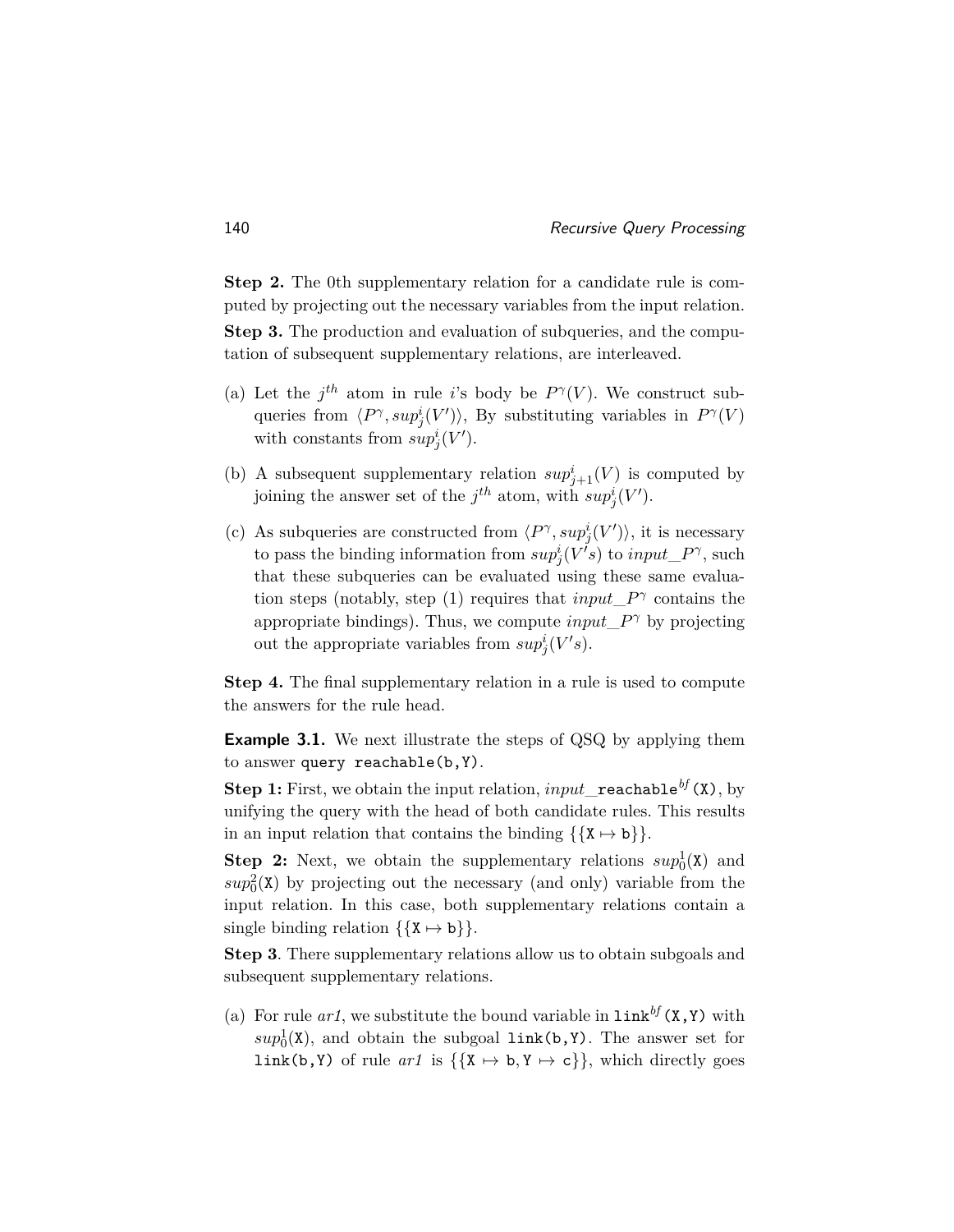into the answer set for *ans* reachable(X,Y) in step 4. For rule  $ar2$ , we similarly obtain the subgoal  $link(b, Z)$ . The answer set for link(b,Z) is used to produce the next supplementary relation,  $sup_1^2(Z)$ , which contains  $\{\{Z \mapsto c\}\}.$ 

- (b) We can now use  $sup_1^2(Z)$ , and **reachable**<sup>bf</sup> (Z, Y), to produce the next subgoal: reachable(c,Y).
- (c) Since we used  $sup_1^2(Z)$  to create a new subgoal, we need to similarly enhance *input* reachable<sup>bf</sup> (X) with the same binding information (Step 3c). After this step, *input* reachable<sup>bf</sup> (X) contains  $\{\{X \mapsto b\}, \{X \mapsto c\}\}\.$  The subquery reachable(c, Y) can then be evaluated using the same steps going back to Step 2. The result would be used to enhance *ans*\_reachable(X,Y) in step 4.

**Step 4.** Use *ans*\_reachable(X,Y) generated in Step 3 as answers for the rule head.

The QSQ method can be implemented iteratively, by simply iterating over the above 4 steps until no more subqueries are constructed, and the answer set for all predicates no longer change. An alternative method is recursive QSQ. Interested readers may consult [\[23\]](#page-86-0) for an exposition of these algorithms.

# <span id="page-39-0"></span>**3.3 Magic Sets**

Top-down evaluation methods (in particular QSQ) that derive only facts relevant for answering queries, by starting the evaluations from the queries, pushing binding information through the evaluation of rules. There has been a lot of research on allowing bottom-up evaluation methods to take advantage of the information in queries. *Magic sets* [\[25\]](#page-86-1) is a family of rewrite techniques that, given a Datalog program *P*, produces another Datalog program  $P'$  where, for any instance  $I$  and query  $q$ , the answer for  $q$  computed by  $P'$  is exactly that computed by  $P$ . Furthermore, the semi-naïve method, when applied to  $P'$ , derives exactly the same set of facts derived by QSQ. The insight behind a magic sets rewrite is that binding information from queries can be represented as predicates; these predicates can be inserted into rule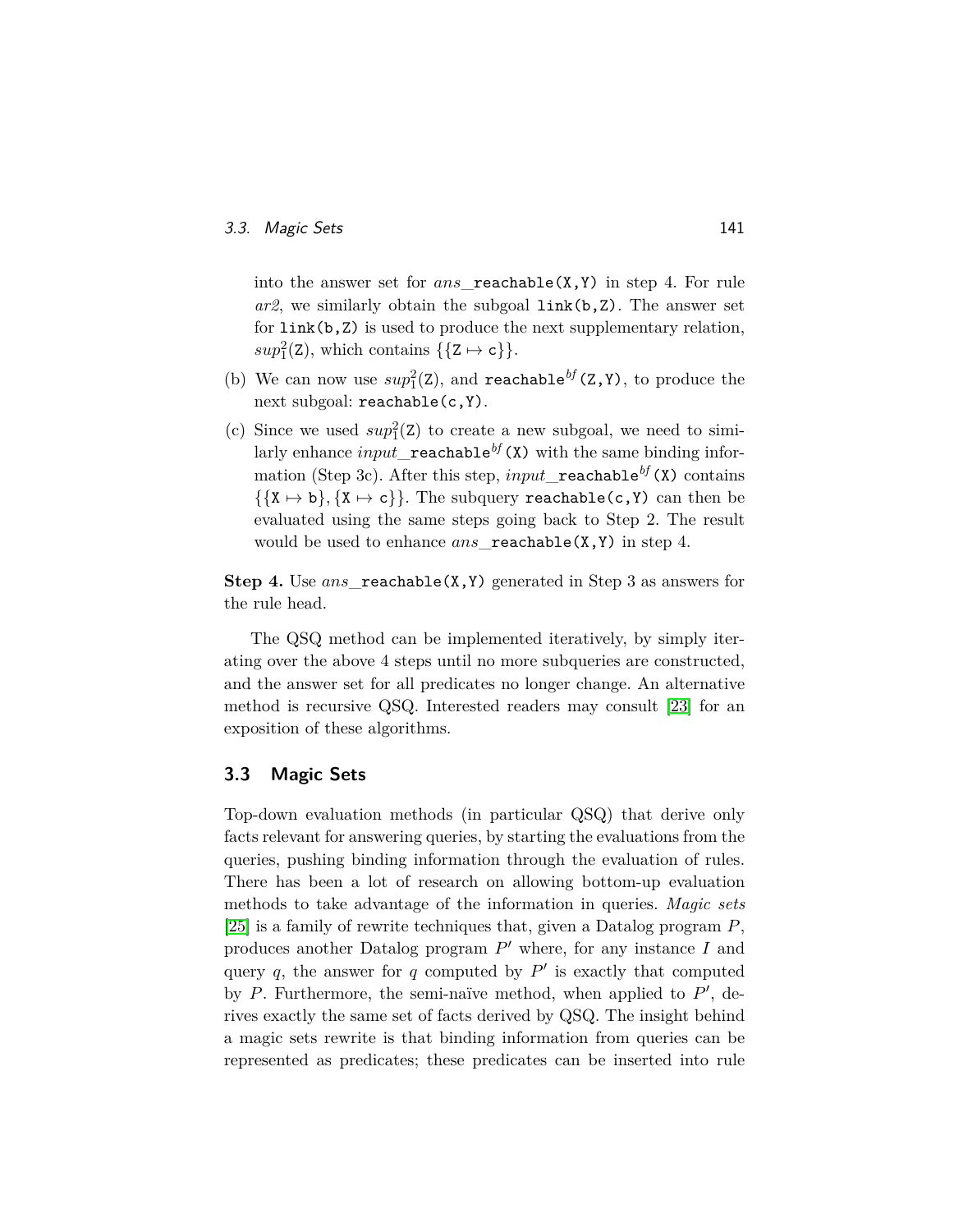bodies, forcing joins that will constrain the facts derived in a bottomup evaluation of the rule. There is a strong connection between magic sets techniques and QSQ: the same binding information represented by input and supplementary relations in QSQ, are precisely the information needed to constrain bottom-up evaluations in magic sets. The key is to derive these relations using (bottom-up evaluated) Datalog rules, and use them to pass binding information *sideways* into rule bodies, removing the need for top-down information passing.

## **3.3.1 Basics of a Magic Sets Rewrite**

There are three steps common to all magic sets rewrites:

- (1) Rewrite rules into their adorned versions, where the adornments needed are determined by queries.
- (2) Define binding predicates and rules that derive into them.
- (3) Rewrite adorned rules by adding binding predicates in rule bodies.

We next describe these three steps informally, focusing on intuition rather than formal notation. We refer interested readers to [\[25\]](#page-86-1) for a more formal treatment. We illustrate the application of magic sets to the same example we used to illustrate QSQ (Section [3.2.2\)](#page-35-0), to show the strong correspondence between the two methods:

```
r1 reachable(X, Y) : - link(X, Y).
r2 reachable(X,Y) :- link(X,Z), reachable(Z,Y).
query(Y) :- reachable(b, Y).
```
**Adorned rules.** The rewrite to produce adorned rules follows the same rules as those described in Section [3.2.2.](#page-35-0) Note that a rule deriving into a predicate of arity  $n$  has  $2^n$  adorned versions. It is not necessary to produce all adorned rules; they can be produced by need based on the queries being answered. In our example, since the query only calls for reachable<sup>bf</sup>, we produce the following adorned rules:

```
ar1 reachable<sup>bf</sup> (X, Y) :- link<sup>bf</sup> (X, Y).
ar2 reachable<sup>bf</sup> (X, Y) :- link<sup>bf</sup> (X, Z), reachable<sup>bf</sup> (Z, Y).
```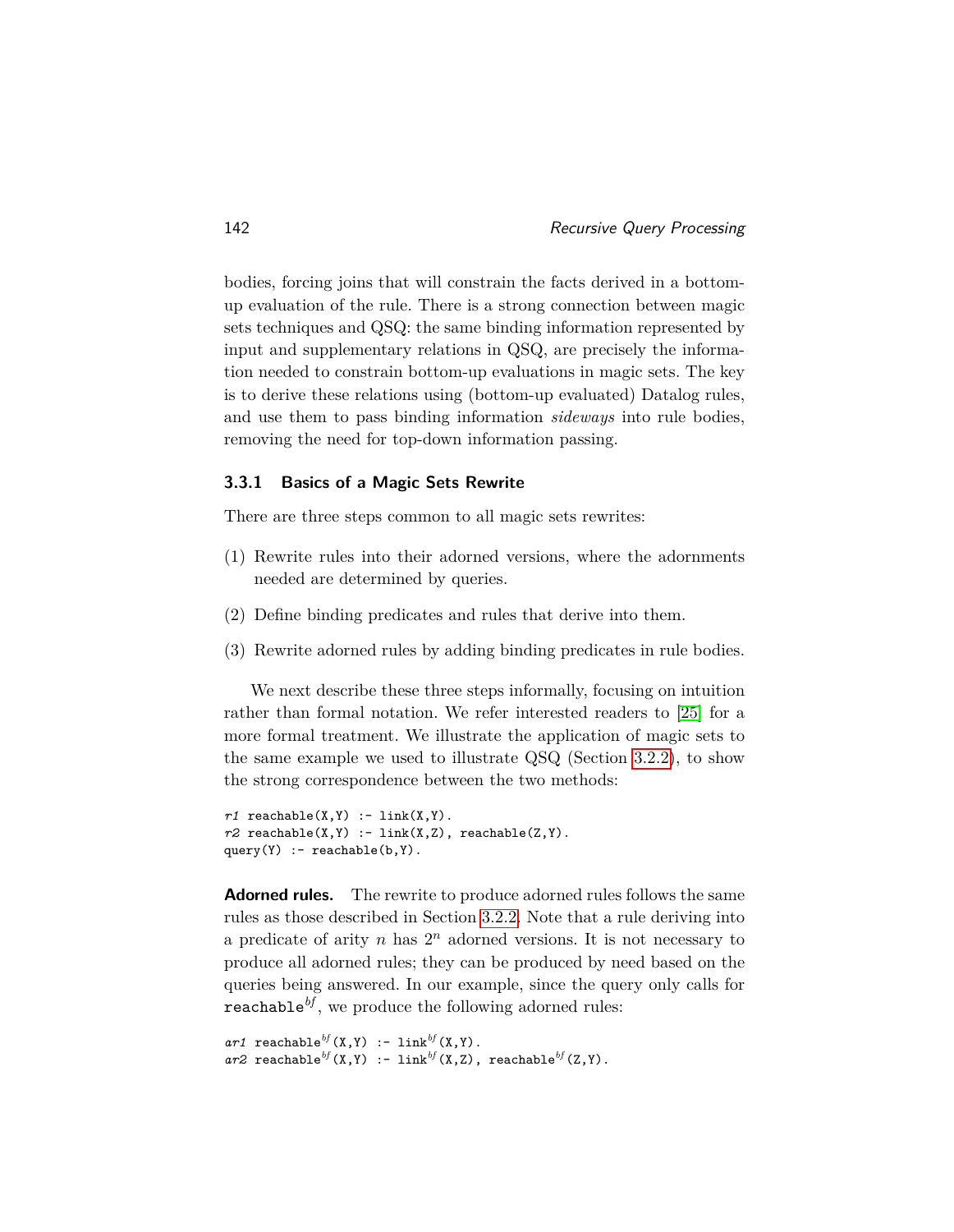### 3.3. Magic Sets 143

**Deriving binding predicates.** Recall that two types of relations are used to constrain the top-down evaluation of this program: the input relation *input* reachable<sup>bf</sup> (X), and the supplementary relations  $sup_j^i(V)$  for every atom *j* in rule *i*. A magic sets rewrite defines these supplementary relations as predicates derived using Datalog rules.

First, the input relation is initialized with constants from queries:

```
m1 input_reachablebf (b).
```
Next, we define rules for supplementary relations. As we described in Section [3.2.2:](#page-35-0) the 0*th* supplementary relation is computed by projecting out the appropriate variables from the input relation; a subsequent supplementary relation is computed by joining the supplementary relation and atom to its left in the rule body. For our example, the following rules derive the supplementary relations:

```
m2 sup_{0}^{1}(X) :– input\_reachable^{bf}(X).
\textit{m3} \quad sup_0^2(\texttt{X}) \text{ :- } input\_reachable^{bf}(\texttt{X}).
m_4 sup_1^2(X,Z) :- sup_0^2(X), link(X,Z).
```
**Rewrite rules using binding predicates.** We now rewrite adorned rules, such that the  $j^{th}$  atom in the body of rule *i* is preceded by the supplementary predicate  $sup_j^i(V)$ . The intuition is that the tuples in  $sup_j^i(V)$  constrain the evaluation of the rule by joining with the  $j<sup>th</sup>$  atom, producing exactly those facts needed to derive the necessary facts into the rule head. The following are the rewritten rules for reachable*bf* :

```
\textit{m5} reachable^{bf} (X,Y) :- sup^1_0(X), link(X,Y).
\textit{m6} reachable\textit{bf}^{\textit{bf}}\left(X,Y\right) :- \textit{sup}^{2}_{0}(X), link(X,Z), \textit{sup}^{2}_{1}(X,Z), reachable^{\textit{bf}}\left(Z,Y\right).
```
Of course, the evaluation of the predicate for the  $j<sup>th</sup>$  atom itself needs to be properly constrained. This is done by populating its input predicate, using  $sup_j^i(V)$  (Note the correspondence between the rule below to step 3c of QSQ):

 $m$ <sup>7</sup>  $input\_reachable^{bf}(X) \text{ :- } sup_1^2(X,Z)$ .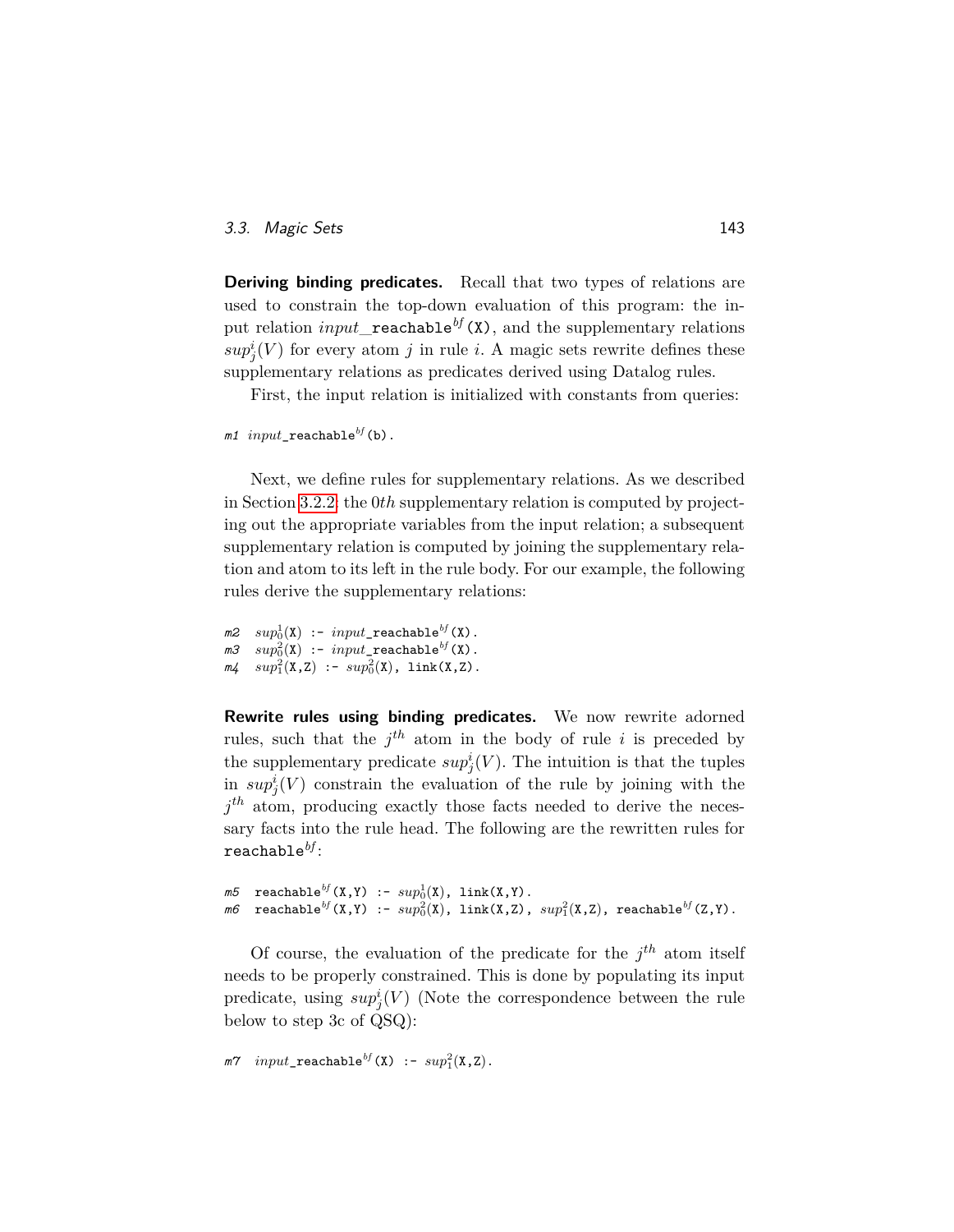Together, rules *m1* through *m7* constitute a rewritten version of our original program. Applying the semi-naïve algorithm to this rewritten program, it is easy to see that only facts relevant to the query, i.e. reachable(b,Y), are derived.

Note that the input and supplementary predicates are also referred to as *magic predicates* in the literature. We were inspired by [\[12\]](#page-85-0) to keep the presentation of magic sets and QSQ similar, to emphasize their close connection.

### **3.3.2 Effective Applications of Magic Sets**

In applying a magic sets rewrite to a Datalog program, there can be many different strategies in the definition of binding predicates and their use in adorned rules. For instance, in the example shown in the previous section, since  $sup_1^2(X, Z)$  is computed by joining  $sup_0^2(X)$  and link(X,Z), it is an equally correct rewrite to replace  $m\delta$  with the following rule:

```
\mathit{m6'} reachable<sup>bf</sup> (X,Y) :- \mathit{sup}^2_1(X,Z), reachable<sup>bf</sup> (Z,Y).
```
Yet another strategy is to reorder the atoms in the original rule bodies, before even applying the rewrite steps. For instance, the following version of *r2* would have yielded a rather different rewrite result:

```
reachable(X, Y) :- reachable(Z, Y), link(X, Z).
```
These strategies are referred to as *sideways information passing strategies*, or SIPS. A poorly chosen SIPS not only does not improve the evaluation performance of a program; it can degrade it through the additional cost of computing binding predicates and joining them in rule bodies.

To see concretely the effect of a poorly chosen SIPS, consider the example program in Figure [3.4,](#page-43-0) drawn from a program analysis application [\[108\]](#page-92-0). The program queries for all subtypes of Cloneable that do not declare a method clone. Transformed as is, no binding information is available for hasSubtypePlus. Yet the rules for hasSubtypePlus are the most costly, as they compute the transitive closure of the hasSubtype relation. Ideally, we would like to only compute what is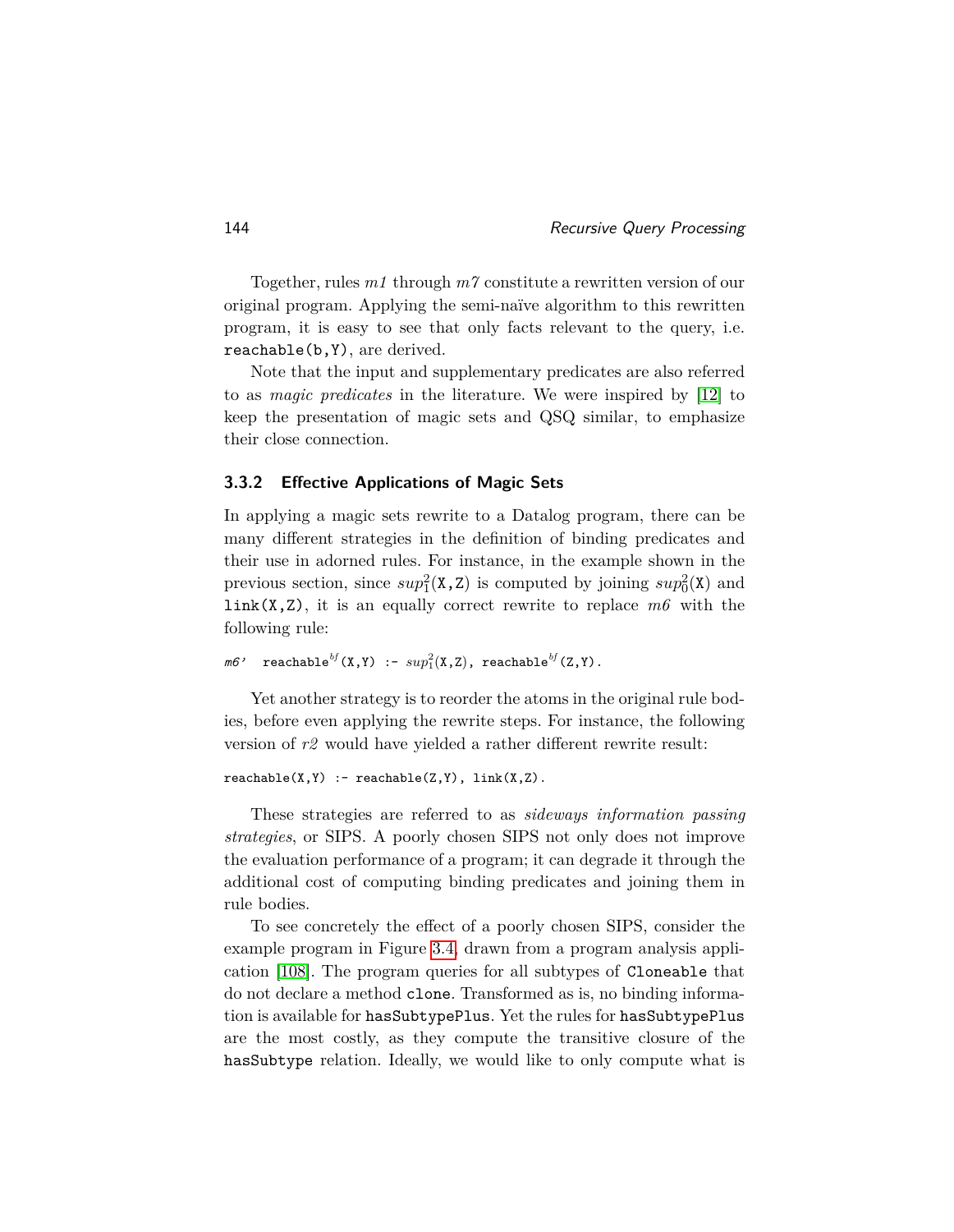#### 3.3. Magic Sets 145

```
r1 query(C) :- hasSubtypePlus(Cloneable,C),
       not declaresMethod(C, "clone"),
       type(Cloneable), hasName(Cloneable, N), N = "Cloneable".
r2 hasSubtypePlus(SUPER, SUB) : - hasSubtype(SUPER, SUB).
r3 hasSubtypePlus(SUPER,SUB) :- hasSubtypePlus(SUPER,MID),
       hasSubtype(MID,SUB).
r4 hasName(C, N) :- className(C, N), interfaceName(C, N).
r5 declaresMethod(C, Name) :- method(M,C), methodName(M, Name).
```
**Figure 3.4:** Program to be optimized using magic sets

necessary for this query, i.e. those subtypes of Cloneable. Furthermore, the computation of declaresMethod is not meaningfully constrained, either. Its binding predicate would contain the entire first column of hasSubtypePlus. Indeed, the cost of evaluating the magic sets rewritten version of this program as is would have no benefit over evaluating the original program. It would most likely cause performance degradation, as the rules for binding predicates would also need to be evaluated.

The key in choosing an effective SIPS is to maximize the selectivity of the binding predicates, while minimizing the cost of their computation. In the remainder of this section, we discuss three factors in effectively choosing a SIPS, and show concretely how they help in achieving a performance-enhancing rewrite of the program in Figure [3.4:](#page-43-0)

- Determining the order of atoms in queries and rules, such that expensive computations can be effectively constrained.
- Choosing the atoms used to compute binding predicates, such that their computation cost is justified by their selectiveness.
- Choosing which variables are considered bound in each atom (i.e. the variables stored in binding predicates), to minimize the size of (and thus the cost of materializing) binding predicates.

**Determining the order of atoms.** There is a strong relationship between choosing an atom ordering as part of a SIPS, and choosing a join ordering for query evaluation: both attempt to minimize the cost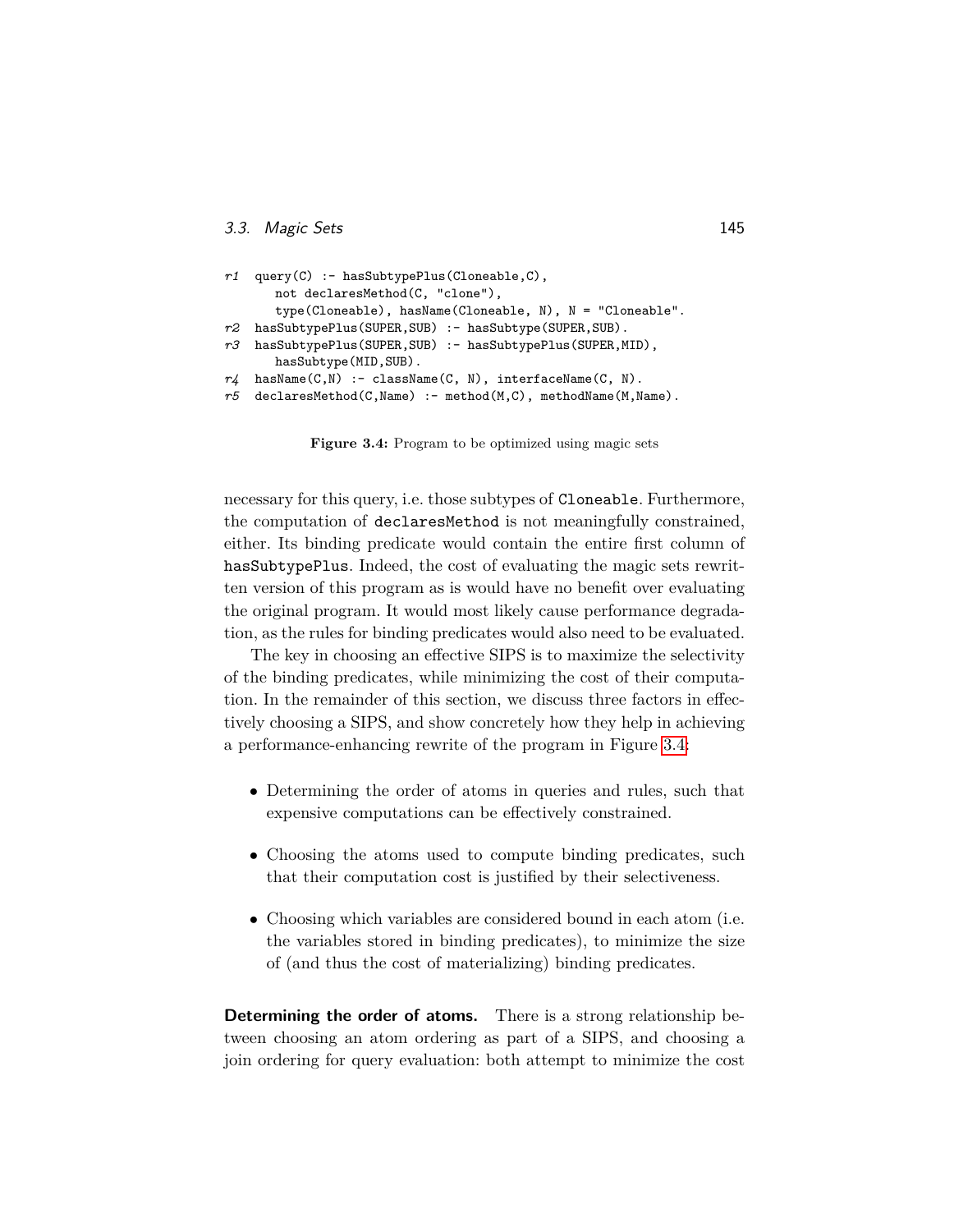of evaluation by passing selective binding information through variables into the subsequent atoms. This connection has been explored by several magic sets implementations (e.g., [\[109,](#page-92-1) [89,](#page-91-0) [108\]](#page-92-0)). We discuss two representative approaches: one makes use of runtime information; the other is a static approach, independent of database runtime.

*Runtime Approach.* Seshadri et.al.[\[109\]](#page-92-1) proposes a runtime approach in which the ordering of atoms is optimized for the purpose of computing binding predicates for magic sets rewrites. The key idea behind this approach is that, computing a binding predicate, and using it in the body of a query, can be modeled as a relational operator. The query optimizer can choose to incorporate this operator into its plan if it lowers the overall cost of query evaluation.

The relational operator "filter-join" is introduced for this purpose. A filter-join of two relations, *R* filter-join *S*, means that the join attributes of *R* are projected out into a "filter" relation; only those tuples of *S* that join with the filter relation are then joined with *R*. Thus, a filter-join represents the creation of a binding predicate, and adding the binding predicate to a query/rule body to constrain its evaluation.

If the query plan determined by the query optimizer contains a filter-join, that means creation and use of a binding predicate lowers the overall cost of computation—that its selectivity outweighs the cost of its computation. The query plan specifies exactly which atoms to use to create supplementary relation, and in what order.

Note that this approach has been implemented only for nonrecursive queries, as part of the IBM DB2 database.

*Static Approach.* Sereni et.al. [\[108\]](#page-92-0) proposes a purely static approach, and requires no modifications to a database runtime. This approach relies on the approximate statistics on the contents of predicates—even those of IDB predicates, computed using abstract interpretation [\[38\]](#page-87-0). A heuristic, similar to ones implemented by runtime query optimizers, then uses this approximated information to find an ordering that minimizes cost.

Central to this approach is the notion of a *predicate dependency graph*: a static representation of statistics on a predicate. A predicate dependency graph for a predicate  $P(X_1, ..., X_n)$  is a triple  $(\Sigma, G, \Pi)$ :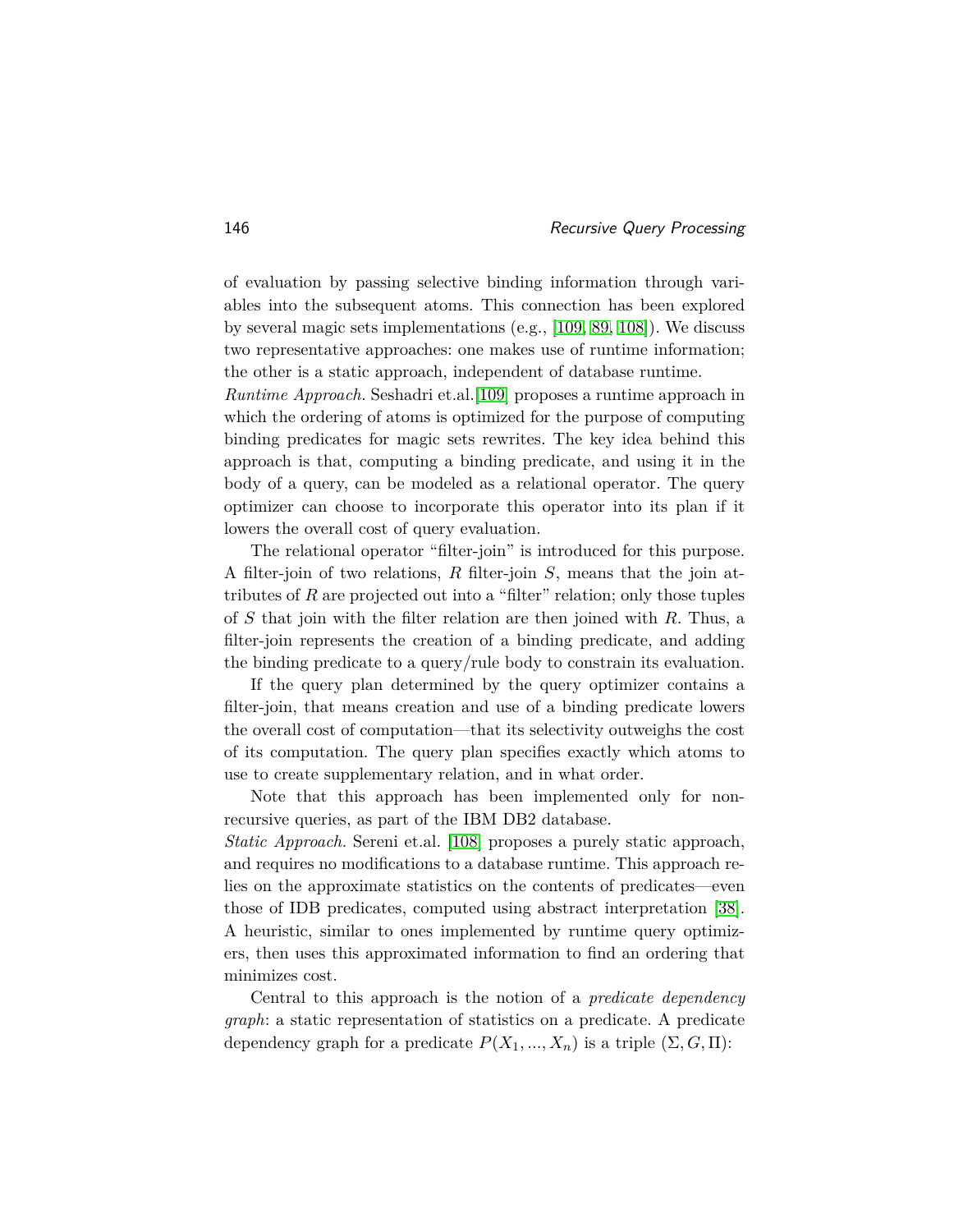<span id="page-45-0"></span>3.3. Magic Sets 147



**Figure 3.5:** Dependency of hasSubtype

- $\Sigma$  is a function that assigns an estimated size for each  $X_i$ .
- *G* is a set of arrows  $X_i \stackrel{\alpha}{\to} X_j$ , denoting that for every value of  $X_i$ , there are  $\alpha$  values of  $X_j$ .
- $\Pi$  is a set of equality constraints of the form  $X_i = X_j$ .

Figure [3.5](#page-45-0) illustrates the dependency graph for the predicate hasSubtype(SUPER,SUB). The labeled edges between columns SUPER and SUB denote that for every superclass (SUPER), there are 5.9 subclasses (SUB), and every sub-class has on average 1.1 super-classes. The labeled edges between the root node and the columns denote that SUPER has 4501 unique values ( $\Sigma$ (SUPER)), and SUB 30769 unique values.

Whereas dependency graphs for EDB predicates are derived by analyzing ground facts stored in them, dependency graphs for IDB predicates need to be derived from EDB dependency graphs. [\[108\]](#page-92-0) defines a method based on *abstract interpretation* [\[38\]](#page-87-0) for computing IDB dependency graphs.

An *abstract interpreter* for Datalog interprets an IDB rule using *abstract values* (that is, pessimistic upper bounds) for predicates in the rule body, to derive abstract values for the predicate in the rule head. This is analogous to a Datalog runtime that interprets an IDB rule using concrete values of predicates in the rule body, to derive concrete values for the predicate in the rule head. In this application, the abstract values are predicate dependency graphs.

To provide some intuition for this technique, we next show the abstract interpretation of an intersection,  $\phi_1 \wedge \phi_2$ . We refer interested readers to [\[108\]](#page-92-0) for the interpretation of other relational operators.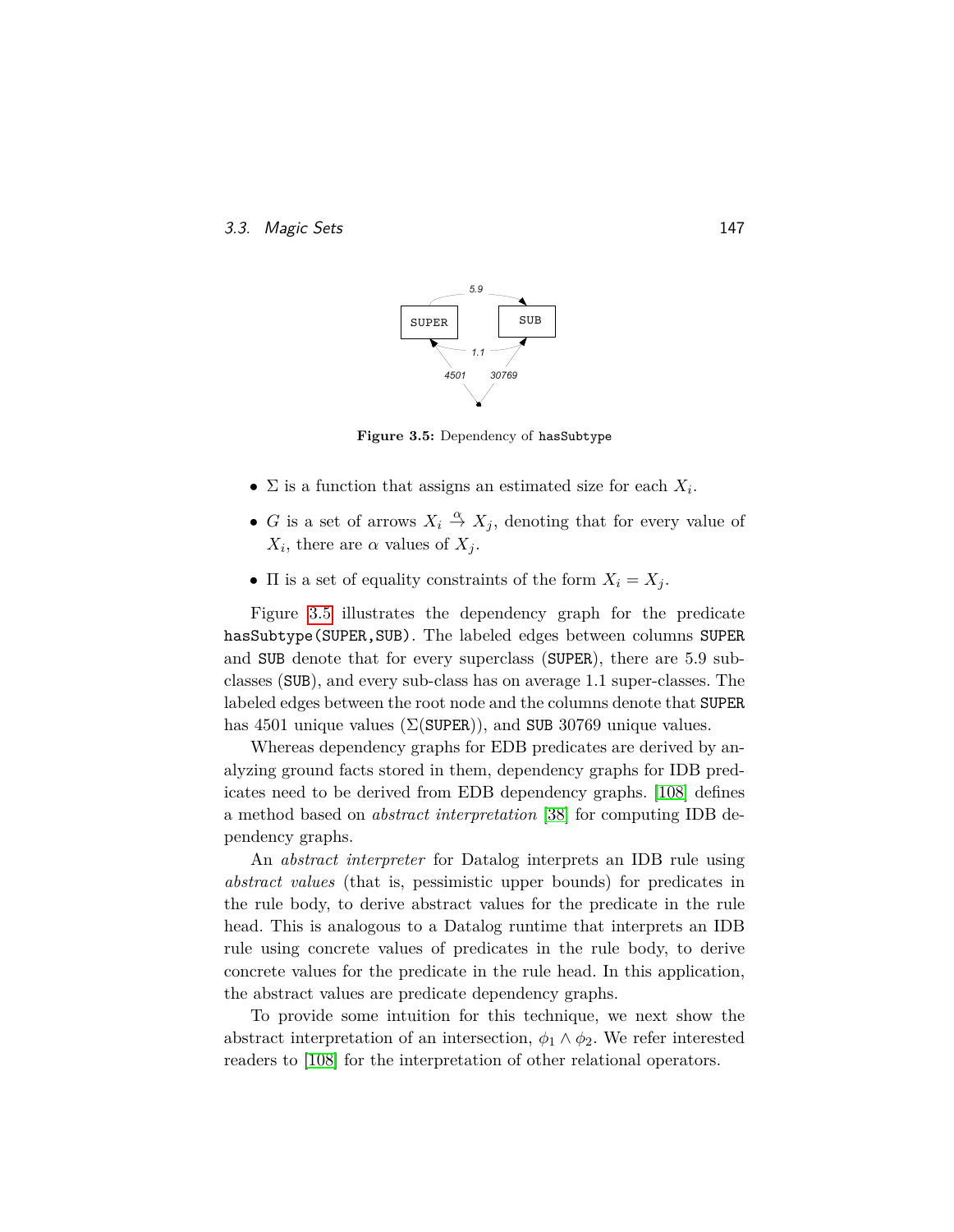Let  $[\![\phi_i]\!] = (\sum_i, G_i, \Pi_i)$  denote the dependency graph for formula  $\phi_i$ .  $\llbracket \phi_1 \wedge \phi_2 \rrbracket = (\Sigma, G, \Pi)$  is determined as follows:

- $\Sigma(X)$  for any column *X* in  $\phi_1 \wedge \phi_2$  is no bigger than either  $\Sigma_1(X)$ or  $\Sigma_2(X)$ . Thus,  $\Sigma(X) = min(\Sigma_1(X), \Sigma_2(X)).$
- In the case that  $G_1$  and  $G_2$  have different constraints on the same column, e.g.,  $X \stackrel{\alpha_1}{\rightarrow} Y \in G_1$ ,  $X \stackrel{\alpha_2}{\rightarrow} Y \in G_2$ , we note that both  $\alpha_1$ and  $\alpha_2$  are pessimistic approximations. Thus, we can pick the best, or the smaller, of the two as the result of the interpretation:  $X \stackrel{\alpha}{\to} Y \in G$ , where  $\alpha = min(\alpha_1, \alpha_2)$ .
- All equality constraints hold after intersection:  $\Pi = \Pi_1 \cup \Pi_2$ .

In the presence of recursion, [\[108\]](#page-92-0) unrolls a recursive cycle some fixed number of times (3 proved effective in practice), and interprets the resulting, non-recursive program.

Given predicate dependency graphs for all predicates, we can compute the estimated size of any given predicate: it is the weight of the minimum spanning tree of the predicate's dependency graph, where edge weights are composed with multiplication rather than addition. Note that for hasSubtype (Figure [3.5\)](#page-45-0), there are two reasonable estimated sizes:  $4501 \times 5.9 \approx 26556$ , or  $30769 \times 1.1 \approx 33846$ . This discrepancy arises from the estimated nature of this analysis. Since the analysis stems from pessimistic estimates, both numbers are likely to be over-estimates. Therefore, one might choose the lesser of the two as the estimated size of hasSubtype.

Using the estimated predicate size information, a greedy heuristic is used to order the atoms in the query, by picking the smallest predicate first. The size of a predicate is computed *in context*. For instance, in re-ordering the query in Figure [3.4,](#page-43-0) we pick  $N =$  "Cloneable" first, as it is guaranteed to have size 1. Next, we pick hasName(Cloneable,N). Even though the estimated size of the entire hasName predicate may be much larger, in context of the atoms before it, its size is the number of types with the name "Cloneable", a much smaller number. Informally, the estimated size of formula  $\phi$  in the context of  $\psi$ , is simply the estimated size of the conjunction  $\phi \wedge \psi$ .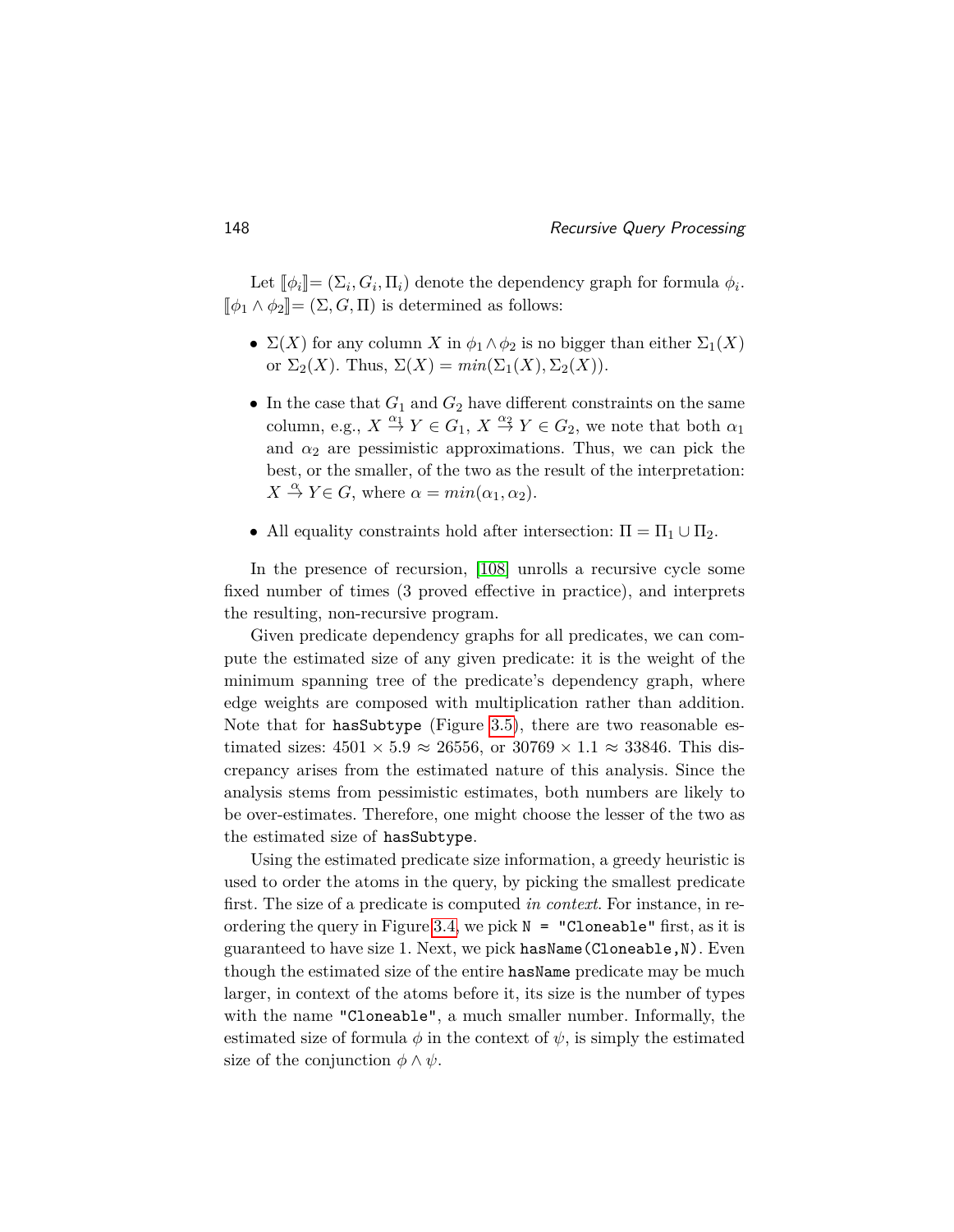## 3.3. Magic Sets 149

Applying the static technique, we can reorder query as follows. We observe that this ordering would provide exactly the binding necessary to constrain the expensive computations of hasSubtypePlus:

```
r1 query(C) :- N = "Cloneable", hasName(Cloneable, N),
      type(Cloneable), hasSubtypePlus(Cloneable,C),
      not declaresMethod(C, "clone").
```
Note that the general technique of abstract interpretation can be applied over other abstract domains to provide potentially better static estimates of predicate statistics. For instance, [\[71\]](#page-89-0) uses abstract interpretation over a domain of histograms.

**Defining binding predicates.** A binding predicate for an atom can be created using all, or some subset of atoms appearing to its left in the rule body. To minimize the cost of computing the binding predicate, one should only include those atoms that make the binding predicate more selective. For instance, the binding predicate for hasSubtypePlus in *r1* can be defined as follows:

```
sup_3^1(Cloneable) :- N = "Cloneable",
      hasName(Cloneable, N), type(Cloneable).
```
However, type(Cloneable) does not increase the selectiveness of the binding predicate: hasName(Cloneable,N) implies that Cloneable is either a class or interface, both of which are type's. Thus, the following binding predicate is equally selective, but less costly:

```
sup_{3}^{1}({\bf \texttt{Cloneable}}) :- N = "Cloneable", hasName(Cloneable, N).
```
The query plan produced by [\[109\]](#page-92-1) specifies which atoms to include in a binding predicate: i.e. *R* filter-join *S* means that the atoms used to produce *R* should be used to create the binding predicate.

The static approach of [\[108\]](#page-92-0) applies the same technique used for atom ordering, to determining which atoms to include in the production of a binding predicate. If the estimated size of  $\phi \wedge \psi$  is the same (or within a certain threshold of) as that of  $\phi$ , then  $\psi$  is not adding more selectivity, and thus not necessary in the production of a binding predicate.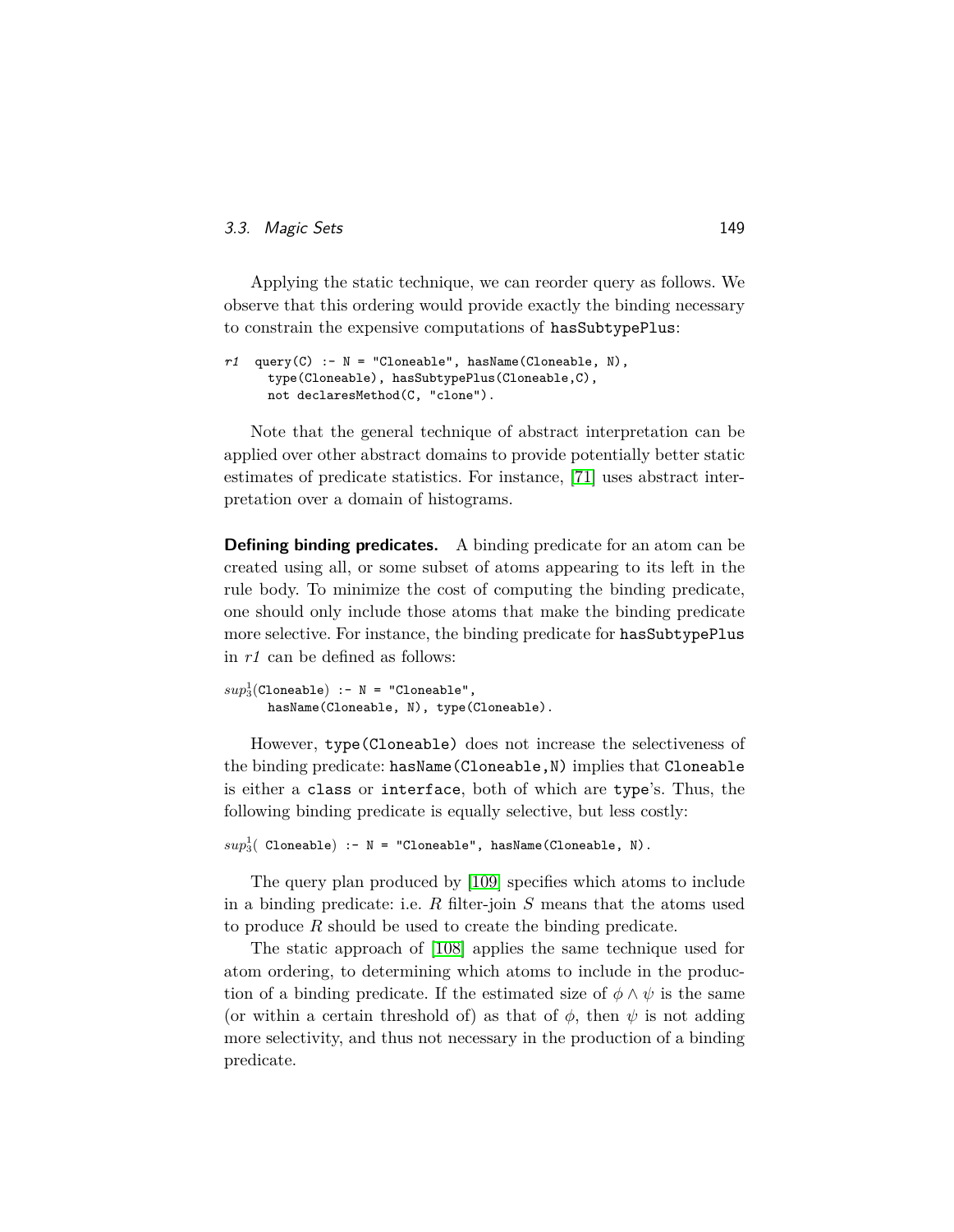**Choice of bound variables.** Bound variables are those variables projected into binding predicates. Naively, bound variables are all those that appear in the atoms used to derive a binding predicate. However, this is an overly conservative strategy, as some variables may not constrain the computation at all. Consider the following program:

 $p(X,Y)$  :-  $X = 1$ , type(Y).  $q(X,Y)$  :-  $X = Y$ . query $(X, Y)$  :-  $p(X, Y)$ ,  $q(X, Y)$ .

The fact that **p** is constraining **q** arises only from the binding of **X** to a constant. Y is not constrained at all, and thus does not need to be projected into the binding predicate for q.

## **3.3.3 Extensions to Magic Sets**

Magic sets techniques have been extended to pass other useful constraining information through rewriting. Notably, there has been a line of work applying magic sets-like techniques to bottom-up evaluated logic programs with arithmetic comparison constraints (e.g.,  $X < Y$ ,  $X \geq Z$ , etc.) For instance, the technique presented in [\[111\]](#page-92-2) allows us to optimize the following program:

 $r1 p(X,Y) := q(X,Y)$ .  $r2$  query(X,Y) :-  $p(X,Y)$ , X >= 4, X + Y < 10.

The constraints  $X \geq -4$  and  $X+Y \leq 10$  can be pushed into r1, by rewriting *r1* into the following rule, and thus constraining the derivation of p to facts relevant to the query:

 $r1'$  p(X,Y) :- q(X,Y), X >= 4, X + Y < 10.

Other work [\[114,](#page-92-3) [31\]](#page-87-1) further extends constraint pushing to handle more expressive constraints, or constraints whose values are only available at runtime.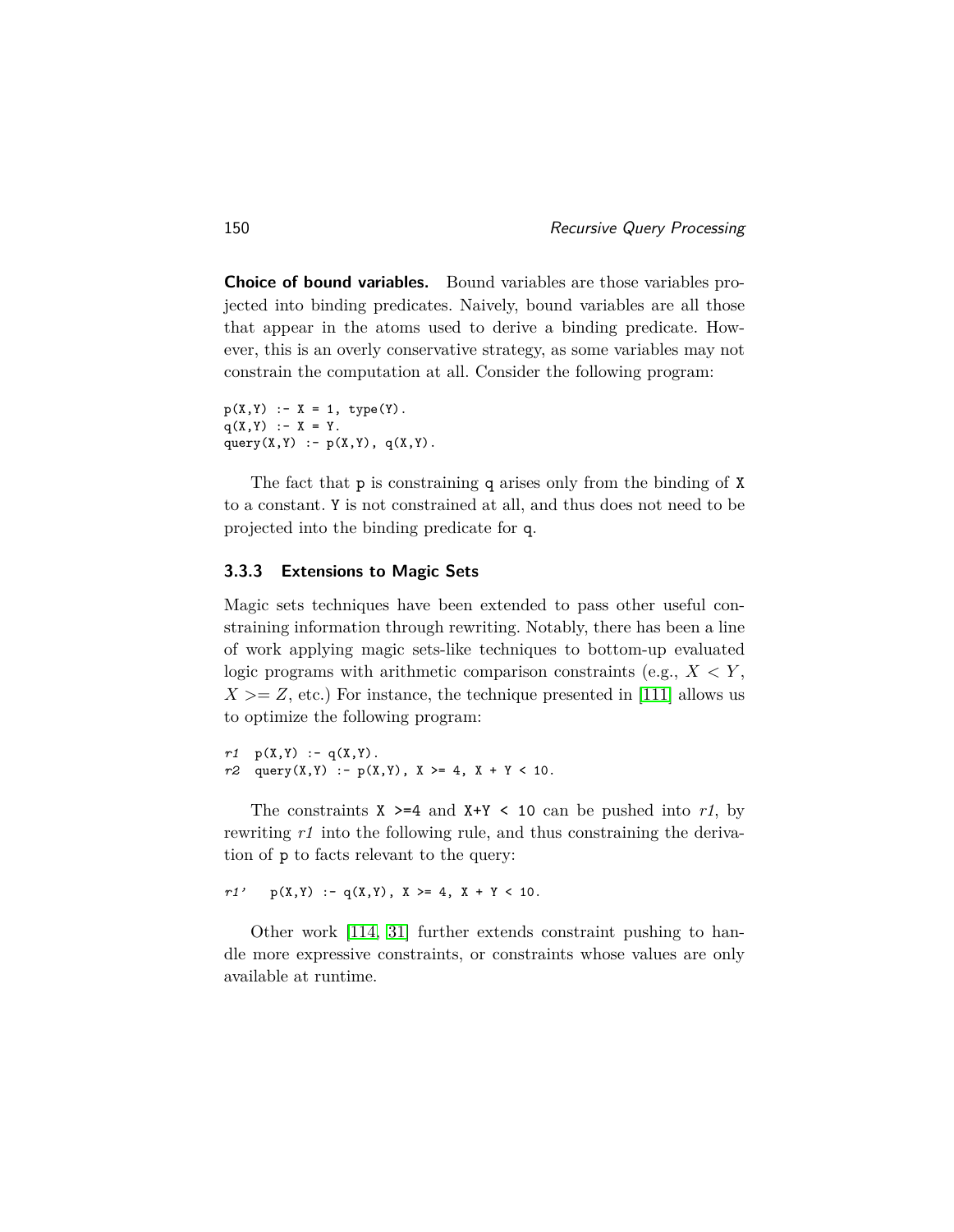# **4**

# **Incremental Maintenance**

Materialized views can be used to improve the performance of Datalog programs that perform frequent yet complex queries. If the EDBs that a materialized view is computed from change, the materialized view needs to be maintained to reflect such changes. The efficient maintenance of materialized views thus become an important aspect of sustaining their performance benefits. Incremental view maintenance refers to a family of methods aimed at the efficient maintenance of views in the face of base relation changes. Rather than re-computing materialized views in full, incremental view maintenance methods only compute the changes to views based on changes to EDBs.

In this chapter, we introduce three incremental maintenance algorithms. *Counting* [\[52\]](#page-88-0) is an effective method for incrementally maintaining non-recursive view definitions. It counts the possible ways a tuple can be derived into a view; tuples with count of at least 1 are part of the view; tuples with count of 0 are deleted from the view. The *Delete and Rederive* (DRed) [\[52\]](#page-88-0) method is well-known for maintaining recursive views. DRed builds on semi-naïve evaluation, and works by first *over-deleting* tuples conservatively, and then *re-deriving* tuples that may have alternative derivations. We conclude with a provenance-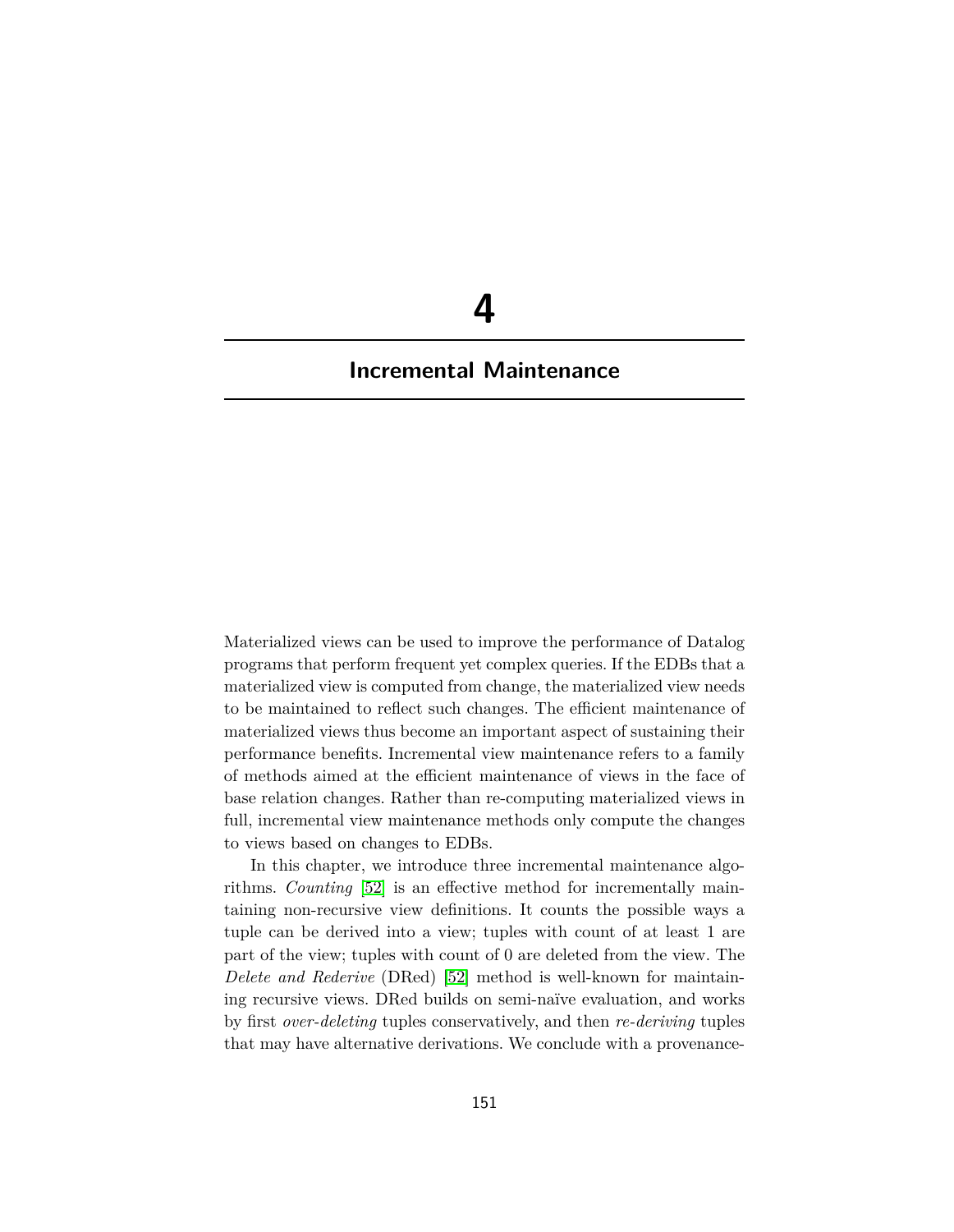based approach [\[87\]](#page-91-1) that reduces the overhead of unnecessary deletion and rederivations of DRed, via some additional bookkeeping of the provenance of each derivation.

Note that the algorithms presented either incur storage overheads in book-keeping, or computational overheads in evaluating additional rules (and thus potentially expensive joins) in computing increments. There are certainly situations when full re-computation would be cheaper than incremental maintenance: for instance, if the majority of base tuples are deleted.

### **4.1 Counting Algorithm for Non-recursive Queries**

As its name suggests, the counting algorithm works by storing the number of alternative derivations for each tuple *t* in the materialized view. We refer to this number as *count(t)*. Using Figure [1.1](#page-8-0) in Chap-ter [1.3](#page-8-1) as our example network, the initial base tuples are  $link(a,b)$ ,  $link(b, c)$ ,  $link(c, d)$ , and  $link(c, c)$ . When executing the all-pairs reachability program in Section [1.3](#page-8-1) to a fixpoint, the reachable relation consists of the tuples  $\{ (a,b), (b,c), (c,c), (c,d), (a,c), \}$  $(a,d)$ ,  $(b,d)$ . The reachable tuples  $\{(a,b),(b,c),(c,c)\}$  have a unique derivation each, e.g. *count(* reachable(a,b)*)*= 1. On the other hand, the tuples  $\{(c,d), (a,c), (b,d), (a,d)\}\$  have two possible derivations each. For example, reachable(b,c) can be derived in two ways, from link(b,c), or from link(b,c), reachable(c,c). Thus,  $count(\texttt{reachable}(b, c)) = 2.$ 

To implement the counting algorithm, one can use the semi-naïve algorithm described in the previous section, and maintain a count with each tuple. For each derivation or deletion of a tuple t, its  $count(t)$  is incremented/decremented by 1. A tuple with count of 0 is deleted. Suppose  $link(a, b)$  is deleted, this will result in the deletion of **reachable(a,b)**, since  $count(\text{reachable}(a,b)) = 1$ . On the other hand, if  $link(c, c)$  is deleted, even though reachable(c,c) is deleted, the tuples reachable(a,c) which has a count of 2 will not be deleted. Instead, the algorithm will simply decrement the count of  $reachable(a, c)$  to 1. At a later time, if  $link(b, c)$  is deleted, the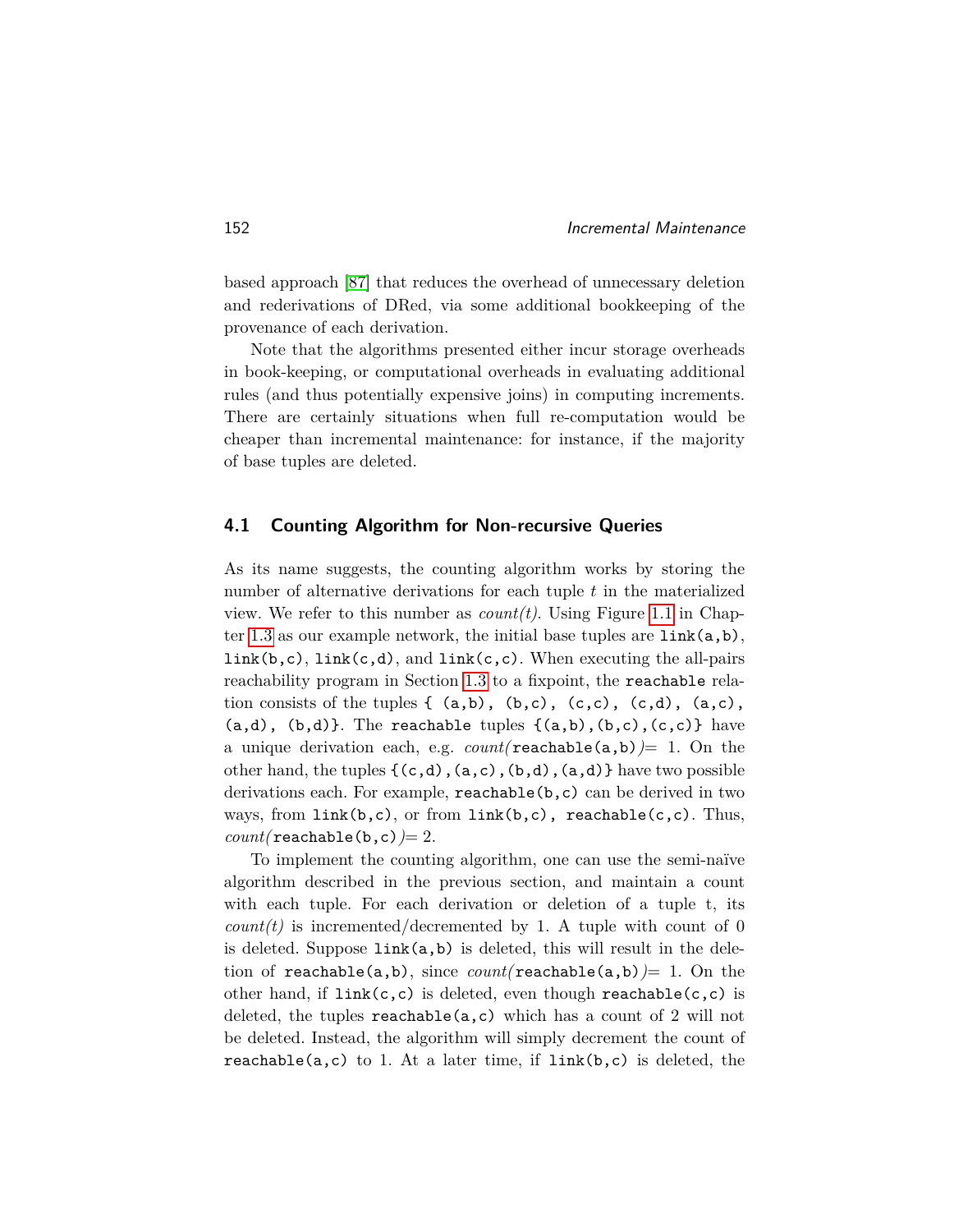count of reachable( $a, c$ ) goes to 0, and reachable( $a, c$ ) is deleted.

The counting algorithm may result in infinite counts in the presence of recursively derived predicates. For instance, if the underlying input graph has cycles in the paths, our reachable program will not terminate since each invocation of the recursive rule r1 will generate a count of increasing value.

# **4.2 Delete and Re-Derive Algorithm (DRed)**

*Delete-and-Rederive* (DRed) [\[52\]](#page-88-0) is the standard algorithm for recursive view maintenance. DRed has three phases: deletion, put-back, and assertion. At a high level, a tuple is deleted during the deletion phase if at least one of the rules that derived it can no longer do so; the putback phase computes the deleted tuples that have at least one other possible derivation, and thus should be put-back into the view; and lastly, the assertion phase computes all new tuples for the view due to assertions into the base relations. We illustrate DRed by applying it to the same network reachability example used by the previous section, by deleting the tuple  $\text{link}(c,c)$ . We focus on the deletion and putback phase, as the assertion phase is a straightforward adaptation of the semi-naïve algorithm. Our presentation of DRed is example-driven, in order to provide the high-level intuition. More details are available in Gupta et.al. [\[52\]](#page-88-0).

**Deletion phase.** To compute the deleted tuples from reachable, we apply delta rules similar to those for semi-naïve evaluation (Figure [3.1](#page-32-0) in Section [3.1.1\)](#page-31-0), with two adjustments. First, we initialize reachable<sup>[0]</sup> to the content of reachable before the deletion phase (rather than the empty set  $\emptyset$ ). Secondly, as there are no assertions in this phase, we use  $\delta$ <sup>-</sup>(reachable)<sup>[*i*]</sup> to denote the difference between iteration *i* + 1 and *i*, i.e, the deletion tuples newly derived in each iteration *i*. For base relations such as link,  $\delta$ <sup>-</sup>(link) represent the tuples deleted from the relation, and is the same for all stages *i*. For our example, the deletion rules are as follows:

*Initialization:*

 $\delta^-(\texttt{reachable}(\texttt{X}, \texttt{Y}))^{[0]}$  :-  $\delta^-(\texttt{link}(\texttt{X}, \texttt{Y})).$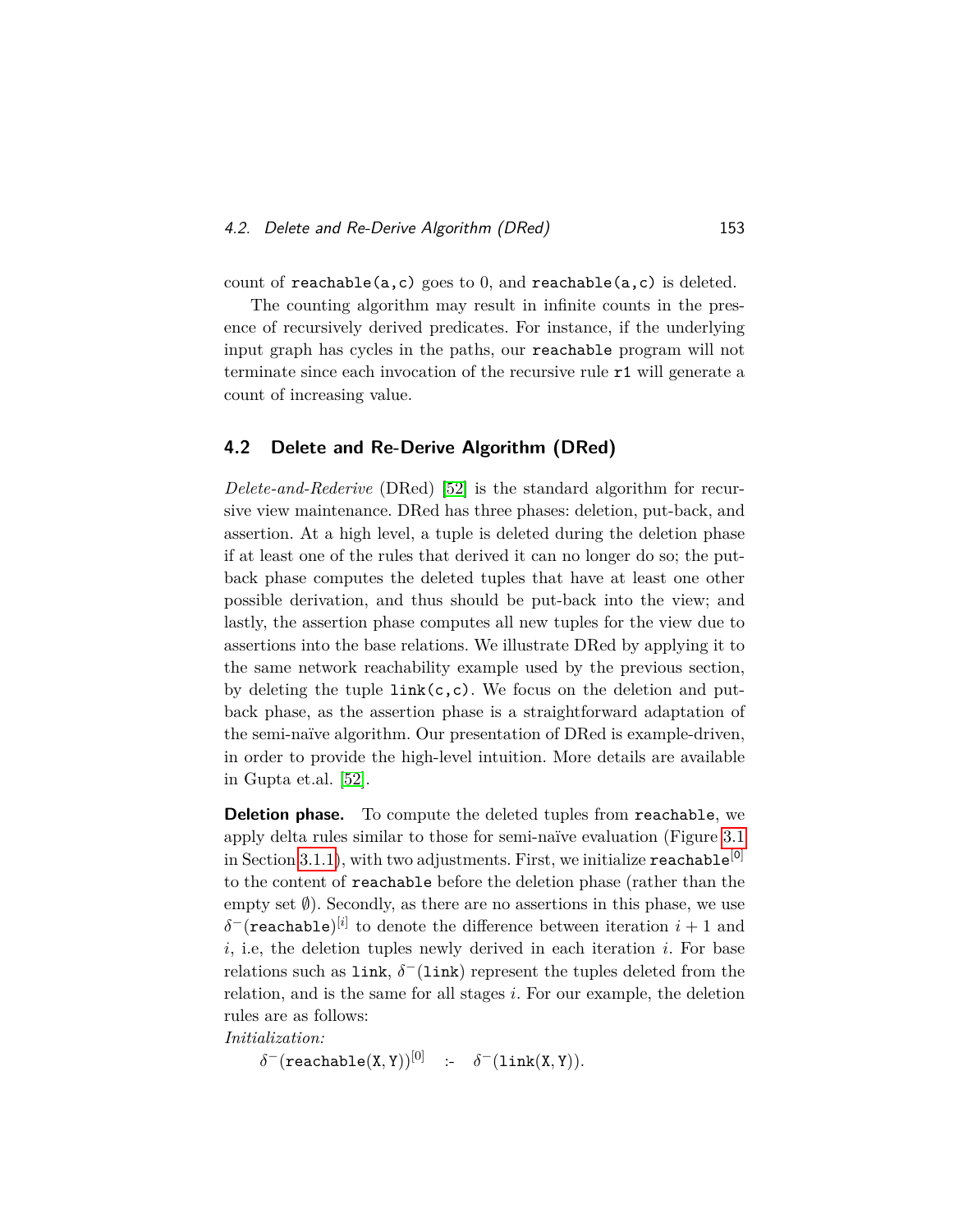<span id="page-52-0"></span>*Initialization* reachable<sup>[0]</sup>  $:= \{(a, b), (b, c), (c, d), (c, c), (a, c), (a, d), (b, d)\}$ *δ* <sup>−</sup>(reachable)  $:= \{(c, c)\}\$ *Iteration 1:*  $\mathtt{reachable}^{[1]}$ := {(a*,* b)*,*(b*,* c)*,*(c*,* d)*,*(a*,* c)*,*(a*,* d)*,*(b*,* d)} *δ* <sup>−</sup>(reachable)  $:= \{(b, c), (c, d)\}$ *Iteration 2:* reachable[2] := {(a*,* b)*,*(a*,* c)*,*(a*,* d)*,*(b*,* d)} *δ* <sup>−</sup>(reachable)  $:= \{(a, c), (b, d)\}$ *Iteration 3:*  $\mathtt{reachable}^{[3]}$ := {(a*,* b)*,*(a*,* d)} *δ* <sup>−</sup>(reachable)  $:= \{(a, d)\}\$ *Iteration 4:*  $\texttt{reachable}^{[4]}$  $:= \{(a, b)\}\$ *δ* <sup>−</sup>(reachable)  $:= \emptyset$ 

Figure 4.1: Iterations of the deletion phase, for reachability example.

| For each $i >= 0$ : |                                                                                                           |
|---------------------|-----------------------------------------------------------------------------------------------------------|
|                     | $\delta^{-}(\mathtt{reachable(X,Y)})^{[i+1]}$ :- link(X,Z), $\delta^{-}(\mathtt{reachable(Z,Y)})^{[i]}$   |
|                     | $\texttt{reachable}^{[i+1]} \quad := \quad \texttt{reachable}^{[i]} - \delta^-(\texttt{reachable})^{[i]}$ |

We apply these rules repeatedly until  $\delta$ <sup>-</sup>(reachable)<sup>[*i*]</sup> is  $\emptyset$ . Figure [4.1](#page-52-0) illustrates the iterations of the deletion phase, as applied to the reachability example.

**Put-back phase.** The put-back phase re-derives tuples that may have been deleted conservatively during the first phase, but have alternate derivation paths. In our example, the put-back rules are as follows, where  $\delta^-$ (reachable) denotes the union of  $\delta^-$ (reachable)<sup>[*i*]</sup> for all iterations *i* during the deletion phase:

*Initialization:*

 $\delta^+({\tt reachable(X,Y)})^{[1]}$  :- link(X,Y). *For each i >*= *0:*  $\delta^+$ (reachable(X,Y))<sup>[ $i+1$ ]</sup> :-  $\delta^-$ (reachable(X,Y)),link(X,Y).  $\delta^+$ (reachable(X,Y))<sup>[ $i+1$ ]</sup> :-  $\delta^-$ (reachable(X,Y)),link(X,Z),  $\delta^+(\texttt{reachable}(\texttt{Z}, \texttt{Y}))^{[i]}$  $\texttt{reachable}^{[\texttt{i}+1]} \quad \texttt{:=} \quad \texttt{reachable}^{[\texttt{i}]} \bigcup \delta^+(\texttt{reachable})^{[\texttt{i}]}$ Similar to the deletion phase, these rules are evaluated for iterations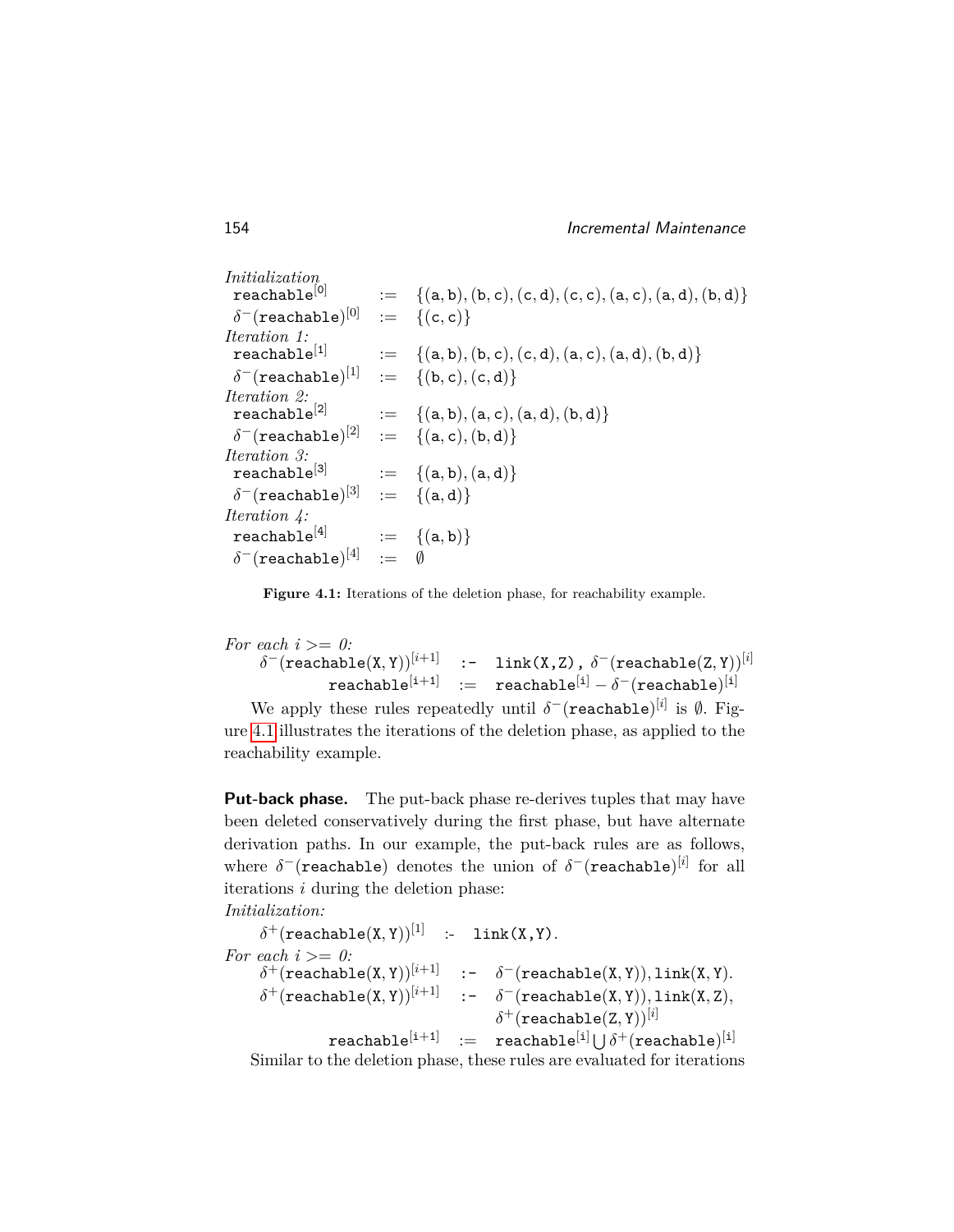$i = 0$  until no more  $\delta^+$  are derived. The put-back phase produces the correct tuples into reachable.

# **4.3 Provenance-based Incremental Maintenance**

Despite of its guarantee to terminate on the maintenance of recursive rules, the DRed method removes a lot of tuples redundantly, only to rederive them again. The example of retracting  $link(c, c)$  illustrates this point exactly. Since node d is still reachable from node a (Figure [1.1\)](#page-8-0), all of the deleted reachable tuples (with the exception of  $reachable(c, c)$ ) will be inserted back in the put-back phase.

As an alternative to DRed, the Orchestra [\[50\]](#page-88-1) system proposed the use of provenance information to perform a derivability test to determine whether tuples ought to be deleted in the presence of base tuple deletions. This has been further refined in [\[87\]](#page-91-1), which uses a compact form of *absorption provenance*, which enables us to directly detect when view tuples are no longer derivable and should be removed. For example, assuming we annotate the base tuples  $link(a,b)$ ,  $link(b,c)$ , link(c,a), and link(c,b) with  $p1$ ,  $p2$ ,  $p3$ , and  $p4$  respectively. The provenance expression for **reachable(b,b)** is  $(p_2 \wedge p_4) \vee (p_1 \wedge p_2 \wedge p_3)$ , given that there are two alternative derivations for reachable(b,b).

Absorption provenance shows its value in handling deletions. When  $link(c, b)$  is deleted, the only step required with absorption provenance is to zero out  $p_4$  in the provenance expressions of all *reachable* tuples. In this example, zeroing out this derivation will result in a new provenance expression  $(p_1 \wedge p_2 \wedge p_3)$ , which means that **reachable(b,b)** is still derivable. Encoding for absorption provenance can be achieved efficiently via the use of the *binary decision diagram* [\[30\]](#page-87-2) (BDD) data structures.

# **4.4 Incremental Maintenance for Negation and Aggregates**

In order to compute Datalog rules with aggregation, incremental fixpoint evaluation techniques [\[97\]](#page-91-2) have been proposed. These techniques are amenable to incremental pipelined query processing. They are generally applied to *monotonic aggregates* [\[106\]](#page-92-4) such as min, max and count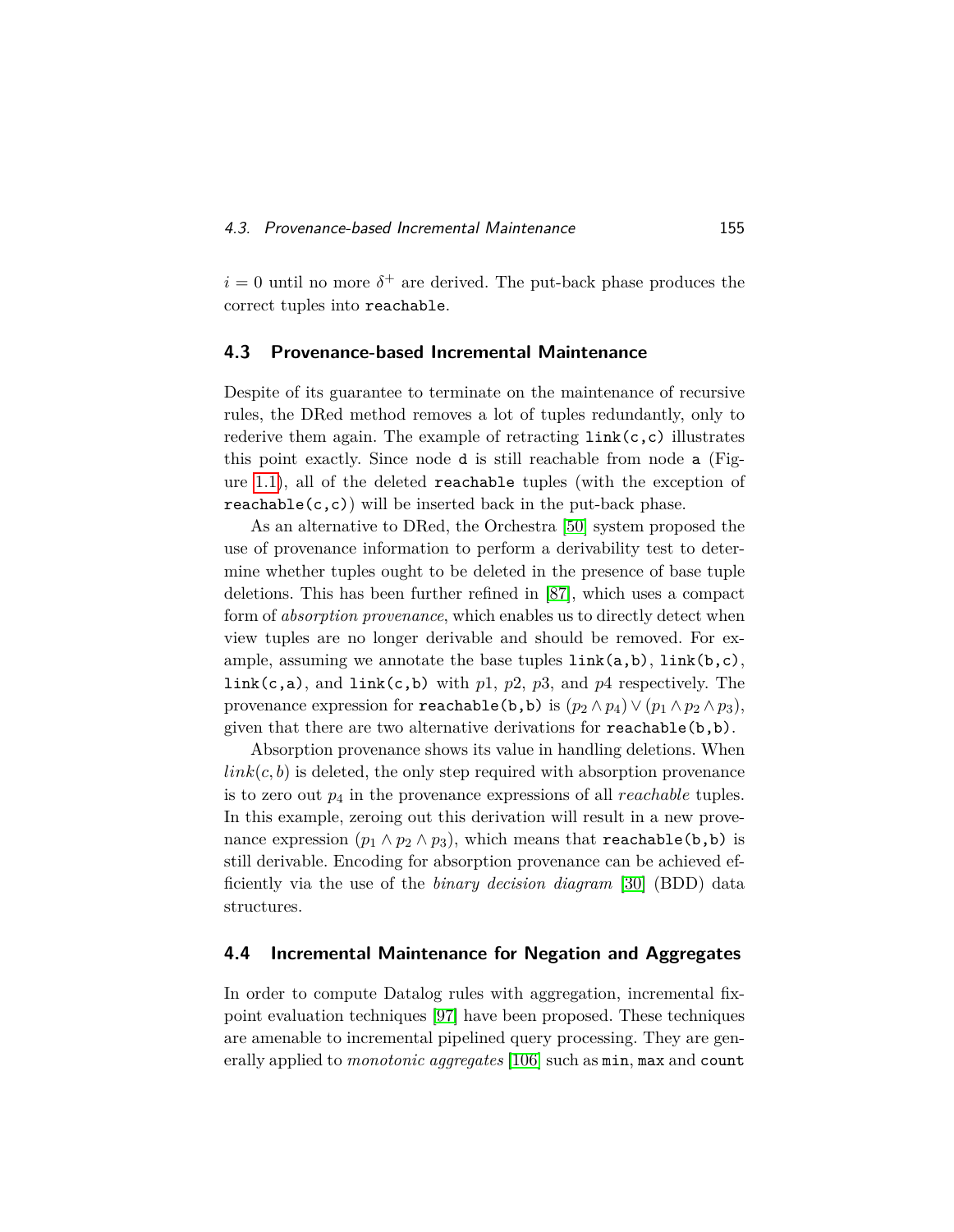incrementally, based on the current aggregate and each new input tuple. Programs with stratified aggregation can be maintained using standard algorithms for incremental maintenance of non-recursive aggregate SQL queries, by (1) computing the sets of insertions and deletions to the predicates occurring in the bodies of aggregate rules, then (2) applying those algorithms, viewing both IDB and EDB predicates as source tables.

Programs with stratified negation can be maintained using standard algorithms for incremental maintenance as well [\[52\]](#page-88-0), where (1) a negated predicate  $\neg q$  can be computed from *q* and the particular bindings provided by the positive predicates in the rule body, and (2) a negated  $\Delta$ -predicate  $\Delta(\neg q)$  is computed directly from  $\Delta q$  and *q*.

Dong et al. [\[42,](#page-87-3) [41\]](#page-87-4) presents the use of first-order (FO) queries for executing recursive view maintenance, applicable to transitive closure computations of graphs. The practical implication of FO evaluation is that the maintenance can be supported by existing database systems. In particular, [\[41\]](#page-87-4) presents an incremental evaluation system that uses standard SQL queries executable in a commercial database engine, for supporting transitive closure maintenance of graphs.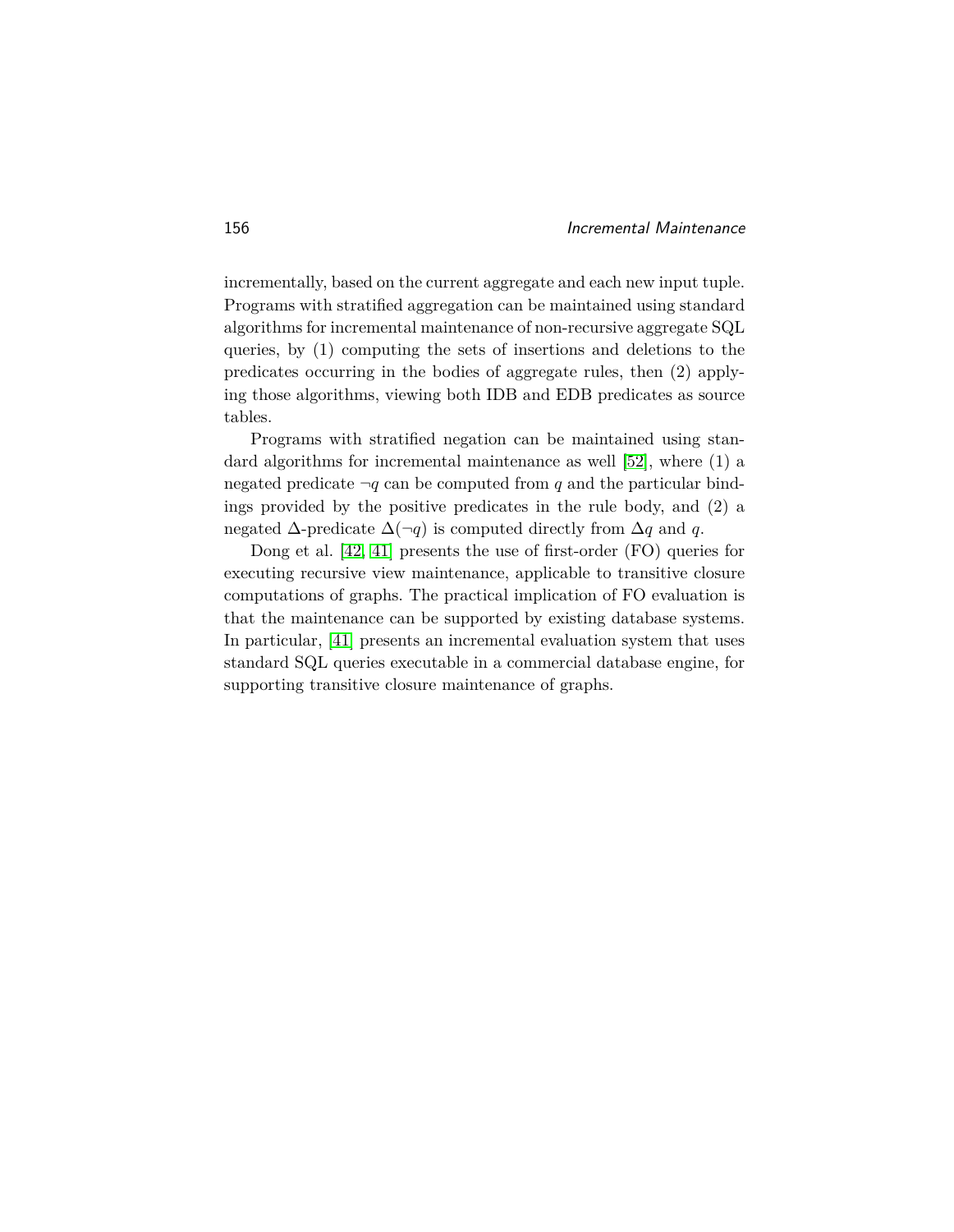# **5**

# **Datalog Extensions**

This chapter presents language extensions to the core Datalog introduced earlier in Chapter [2.](#page-11-0) Some of these extensions are used in applications surveyed in Chapter [6,](#page-67-0) while others are included since they are of general interest. They include advanced forms of *negation* and *aggregation* (Section [5.1](#page-55-0) and [5.2\)](#page-57-0), *arithmetic* (Section [5.3\)](#page-59-0), and *functors* (Section [5.4\)](#page-61-0). We close with a discussion of extensions to incorporate *updates* (Section [5.5\)](#page-63-0).

# <span id="page-55-0"></span>**5.1 Beyond Stratified Negation**

While stratified negation as presented in Section [2.3](#page-18-0) has a clear and straightforward semantics, it rules out some interesting examples involving recursion through negation. A large number of alternative semantics have been explored to relax this restriction, including negation as failure [\[34\]](#page-87-5), the stable model semantics [\[48\]](#page-88-2), the well-founded semantics [\[121,](#page-93-1) [47\]](#page-88-3), modular stratification [\[104,](#page-92-5) [61\]](#page-89-1), and universal constraint stratification [\[103,](#page-92-6) [105\]](#page-92-7). A proper examination of all these alternatives would require a lengthy survey paper of its own. Here, we briefly present one popular alternative from the list, the *well-founded semantics*.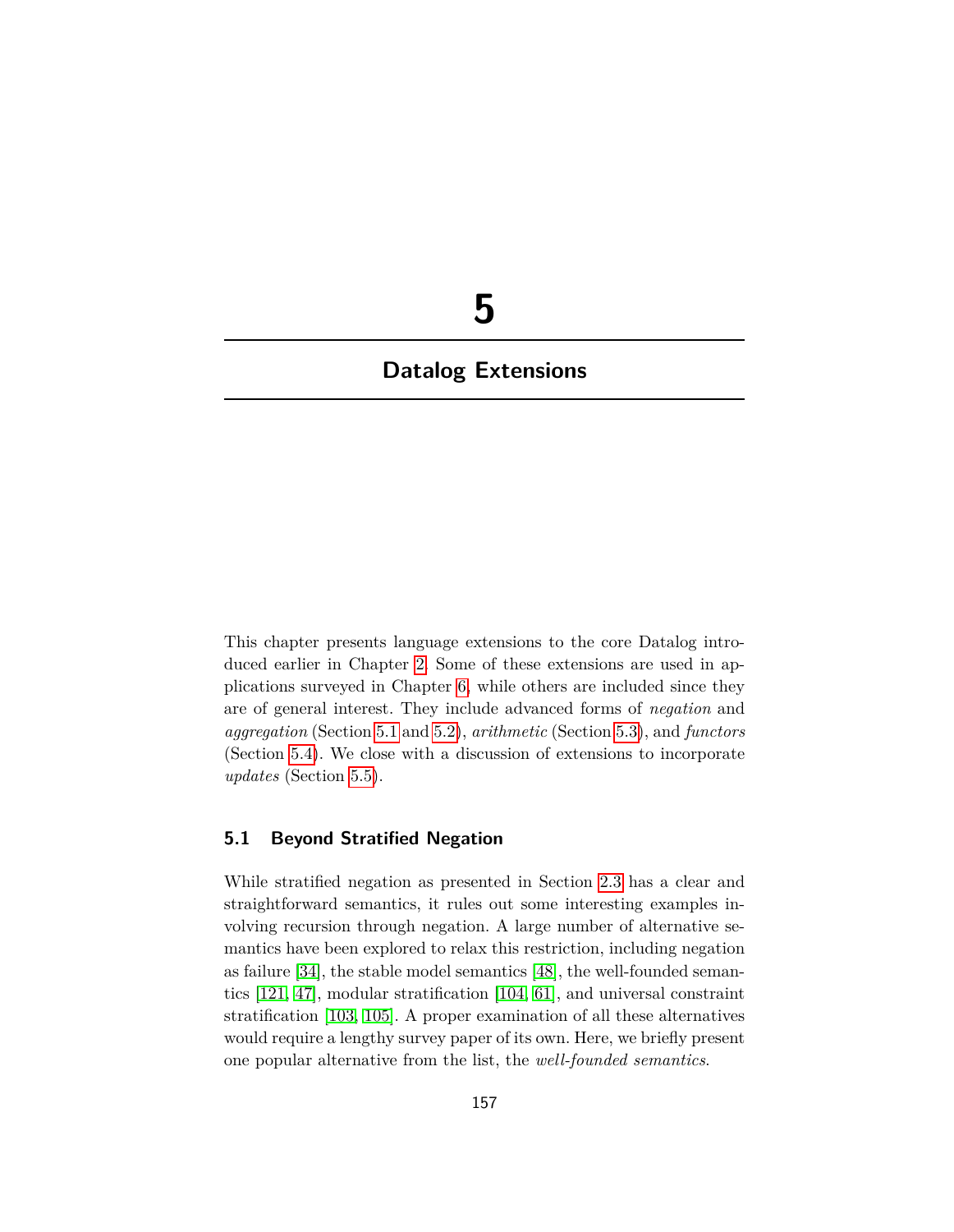The well-founded semantics gives meaning to Datalog programs making arbitrary use of negation via a *three-valued model* in which facts in the query output may be either true, false, or undefined. For stratified programs, the semantics agrees with the one given in the previous section, and undefined values do not occur. But with recursion through aggregation, undefined values may be used to resolve certain logical paradoxes. For instance, recall the non-stratified program of Example [2.6.](#page-19-0) We observed earlier that to satisfy the rules of the program read as logical constraints, either p or q must be present in any model of the program, yet we had no reason to prefer one over the other. In this case, the well-founded semantics assigns both p and q the value undefined.

Another famous example involves the so-called *win-move game* [\[121,](#page-93-1) [47\]](#page-88-3). Here, we have a single EDB relation move representing the legal moves of a game played by two players, player I and player II. The two players take turns moving a pebble on the move graph. A player loses the game if she must play from a position with no moves (i.e., from a node with no outgoing edges). For instance, consider the following move graph:



In this graph, node *d* is a lost position because it has no outgoing moves. This is indicated by the black shading. Node *c*, on the other hand, is a won position, because a player can move the pebble from *c* to *d*, forcing the other player to lose. This is indicated by the white shading. Nodes *a* and *b* are more interesting: from node *b*, the move to *c* is a losing move, because *c* is a won position for the other player; hence the best strategy is to move to *a*, from which the only choice for the other player is to move back to *b*. This can go on *ad infinitum*, hence nodes *a* and *b* are drawn positions, indicated by the grey shading.

The won, lost, and drawn positions can be computed under the wellfounded semantics using a non-stratified Datalog<sup>¬</sup> program consisting of a single rule:

 $win(X)$  :- move $(X, Y)$ , not  $win(Y)$ .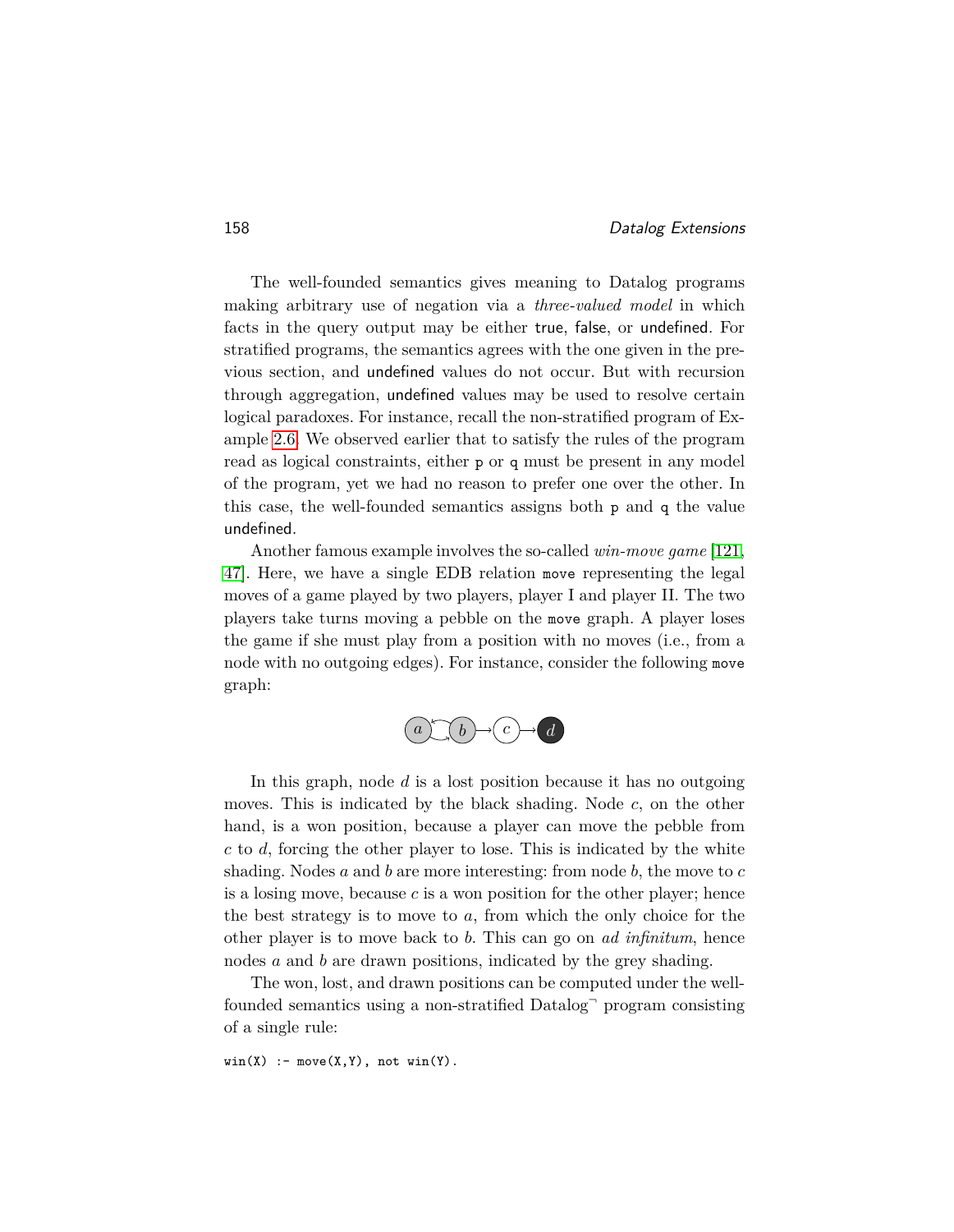The won, lost, and drawn positions on the graph correspond precisely to the tuples in win with values true, false, and undefined, respectively, in the query output.

Operationally, the result of a Datalog<sup>-</sup> program under the wellfounded semantics can be computed via the so-called *alternating fixpoint* procedure [\[47\]](#page-88-3). In brief, the basic idea is to have the computation proceed in stages, with negated atoms in the program evaluated at a given stage using the result of the computation from the *previous* stage. This gives rise to an alternating sequence of computations of *overestimates* and *underestimates* of the set of true facts in the final result. After a number of stages polynomial in the size of the source data, the overestimate and underestimate sets will no longer change. At this point, the tuples from the underestimate are collected as the true facts, those not in the overestimate are the false facts, and the tuples that are in the overestimate but not the underestimate are collected as the undefined facts.

Interestingly, it is known that under the well-founded semantics, the win-move game is a normal form for Datalog<sup>¬</sup> programs, in the sense that any Datalog<sup>-</sup> program can be rewritten into an equivalent Datalog<sup>-</sup> program whose only recursive rule has the form

win( $\bar{X}$ ) :- move( $\bar{X}$ ), not win ( $\bar{Y}$ ).

where  $\bar{x}$  and  $\bar{y}$  are tuples of variables. It is also known [\[45,](#page-88-4) [46\]](#page-88-5) that any *partial* Datalog<sup>¬</sup> program *P* (one whose output may contain undefined facts) can be transformed into a *total* Datalog<sup>-</sup> program  $P'$ (no undefined facts), such that  $P$  and  $P'$  agree on the true facts.

# <span id="page-57-0"></span>**5.2 Beyond Stratified Aggregation**

While stratified aggregate programs (see Section [2.4\)](#page-24-0) are a natural class of programs with a clear and intuitive semantics, a number of database transformations of practical interest cannot be expressed in this way. For instance, in declarative networking (Section [6.2\)](#page-70-0) the need arises to compute the costs of shortest routing paths in a network using a Datalog program, where link tuples now carry a cost attribute. This can be accomplished using a Datalog program with stratified aggregation: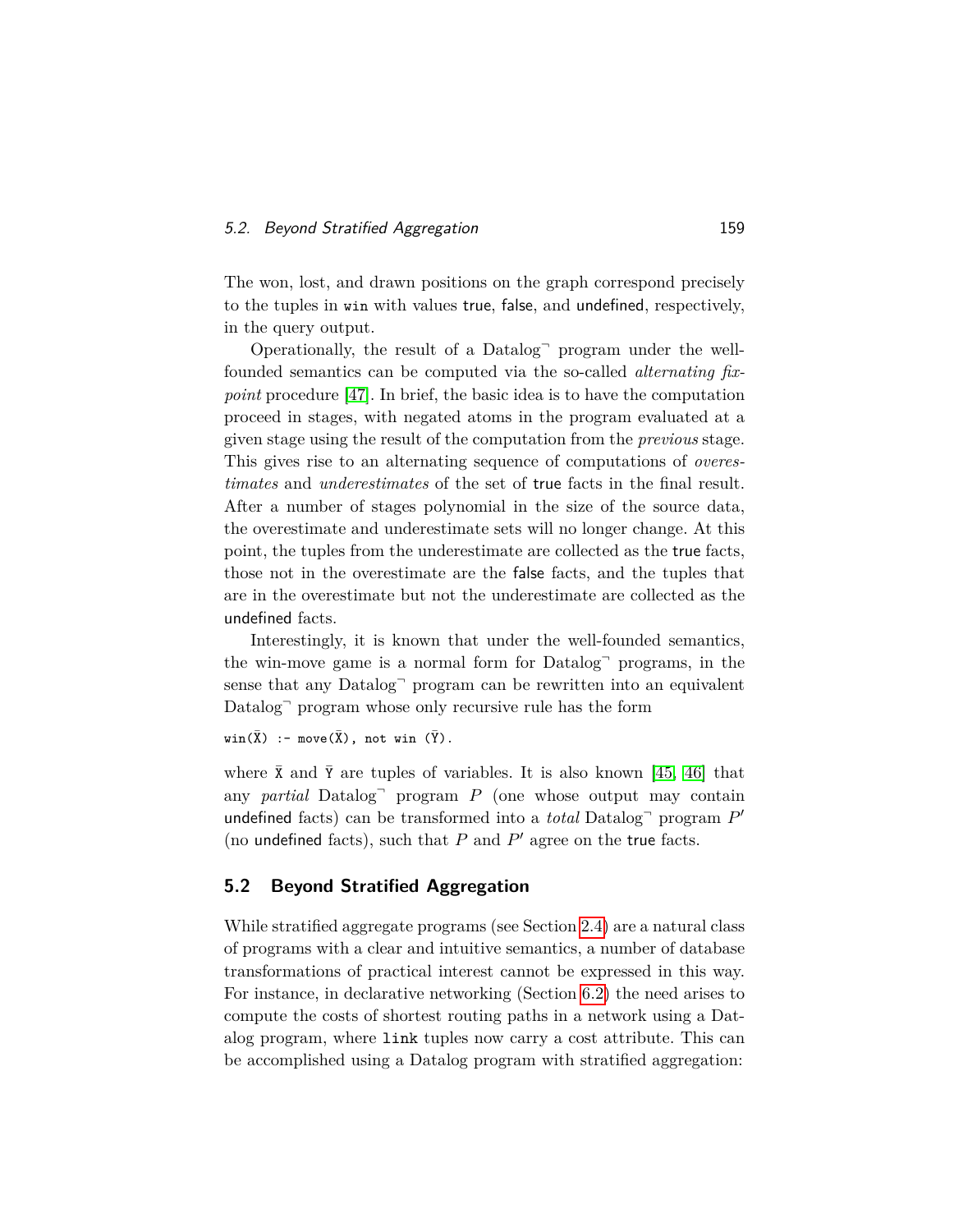```
cost(X,Y,C) := link(X,Y,C).
cost(X,Y,C) :- cost(X,Z,C1), link(Z,Y,C2), C = C1 + C2.
shortest(X,Y,min\langle C \rangle) :- cost(X,Z,Y,C).
```
Here a fact cost(a,b,c) indicates that there is a path from a to b of cost c. Although the program has a well-defined semantics, when the link graph contains cycles, cost may be an infinite relation; hence a fixpoint computation will not even terminate.

An alternative formulation of the program avoids the problem by using recursion through aggregation:

 $cost(X,Y,C)$  :-  $link(X,Y,C)$ .  $cost(X, Y, C)$  :- shortest(X,Z,C1),  $link(Z, Y, C2)$ ,  $C = C1 + C2$ .  $shortest(X,Y,min\langle C \rangle)$  :-  $cost(X,Z,Y,C)$ .

Another example of a query for which the natural formulation in Datalog involves recursion through aggregation is the company controls problem [\[33,](#page-87-6) [90\]](#page-91-3). In this example, an EDB fact owns $(a, b, n)$  indicates that company a owns fraction n of the stock of company b, and we say that company a controls company b if more than half of b's shares are owned by directly by a, or by indirectly by companies that a controls. We can compute the controls relation via the following Datalog program using recursion through aggregation:

```
owns via(X,X,Y,N) :- owns(X,Y,N).
owns_via(X,Z,Y,N) :- controls(X,Z), owns(Z,Y,N).
total_owns_via(X,Y,sum<N>) :- owns_via(X,_,Y,N).
controls(X,Y) :- total_owns_via(X,Y,S), S > 0.5.
```
To deal with these and other examples, Ross and Sagiv [\[106\]](#page-92-4) present a generalization of stratified aggregation called *monotonic aggregation*. The basic idea is as follows. Given a Datalog<sup>-</sup> with aggregates program *P*, we first partition the IDB predicates of *P* into connected components according to the precedence graph for *P*, and process one connected component at a time in topological order. Within a component, recursion through aggregation is allowed, so long as the aggregate functions used in the program are *monotone* in a certain precise sense, and the rules of the program obey certain syntactic conditions. These conditions are somewhat technically involved and we omit them here; see the paper by Ross and Sagiv [\[106\]](#page-92-4) for details. Under these conditions,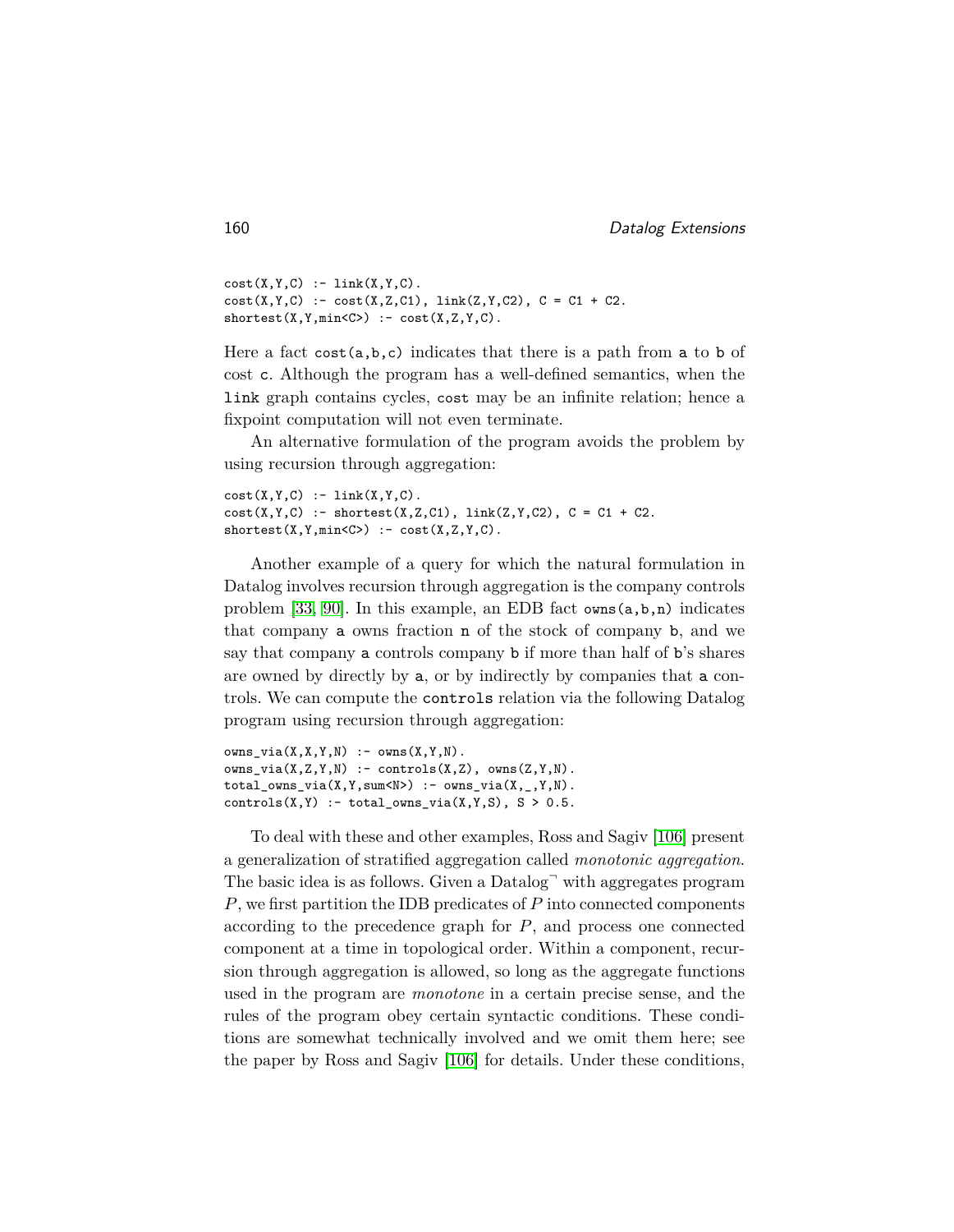it can be shown that the immediate consequence operator  $T_P$  as defined in the previous section has a least fixpoint (although additional restrictions are required to ensure that the fixpoint can be reached in finitely many steps). Practical incremental evaluation strategies for implementing monotonic aggregation are addressed in the paper by Ramakrishnan et al. [\[98\]](#page-91-4).

Alternative proposals to monotonic aggregation include an approach based on the well-founded semantics due to Van Gelder [\[120\]](#page-93-2) and approaches based on semiring-annotated relations [\[51,](#page-88-6) [118\]](#page-93-3). More recently, Conway et al. introduced Bloom*<sup>L</sup>* language which allows monotonic aggregation and other functions to be written using userdefined lattices [\[37\]](#page-87-7).

At present, the community seems not to have converged on any one of these proposals as "the" standard semantics for aggregation through recursion, and there seems to be room for new research in this area with the goal of balancing expressiveness, efficiency, and usability for the programmer.

# <span id="page-59-0"></span>**5.3 Arithmetic and Infinite Relations**

In practical applications the need often arises to express queries involving arithmetical calculations. For example, consider again the reachability example. We might wish to compute, for each node in the network, all the nodes that are reachable from this node, along with the number of hops from this node. This can be expressed naturally in Datalog extended with  $+$  as follows:

```
reachable(X, Y, 1) :- link(X, Y).reachable(X, Y, J) :- link(X, Z, I), link(Z, Y), J = I+1.
```
The intended meaning of the program is clear (and indeed, the modeltheoretic, proof-theoretic, and fixpoint-theoretic semantics extend to handle queries with  $+$ ). However, note that in contrast to "normal" EDB predicates like  $\text{link}$ , the graph of the  $+$  function is *infinite*. If the expected constraints hold for the link relation—in particular, if link is acyclic—the example above will be well-behaved in the sense that a least fixpoint computation will terminate in polynomial time in the size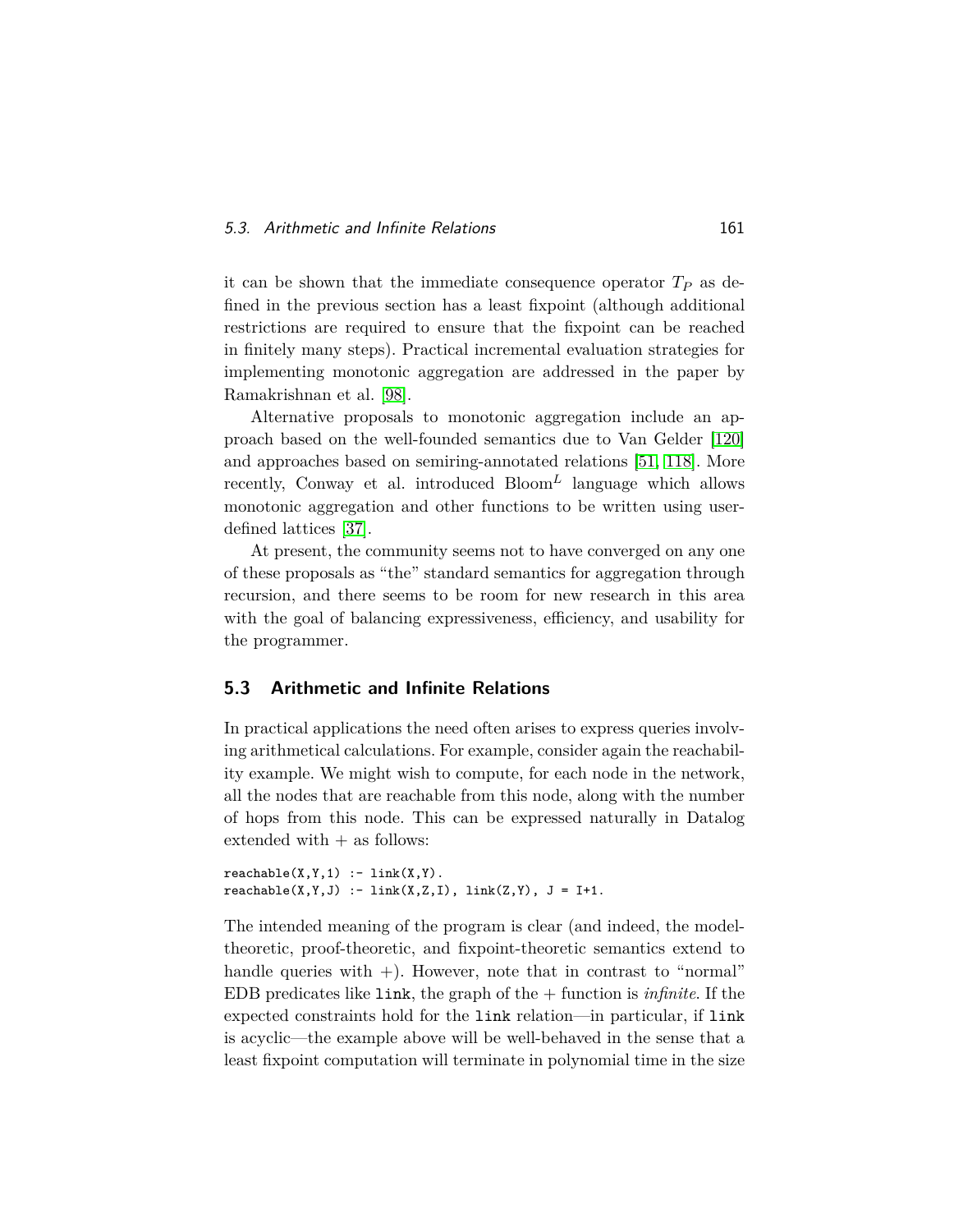of link. However, this will not be the case if link contains a cycle; and in general fixpoint evaluation of Datalog programs involving infinite relations take superpolynomial time or may even diverge. (Likewise, the least models of such programs may be superpolynomial or even infinite).

Motivated by these observations, a line of theoretical work initiated by Ramakrishnan et al. [\[96\]](#page-91-5), and continuing in [\[63,](#page-89-2) [65,](#page-89-3) [107,](#page-92-8) [62,](#page-89-4) [35\]](#page-87-8), has investigated basic issues with Datalog programs involving infinite relations, in particular focusing on the problem of query *safety* [\[96\]](#page-91-5) (aka *finiteness* [\[62\]](#page-89-4)). The safety problem is to decide whether the result of the a given Datalog program can be guaranteed to be finite even when some source relations are infinite.

In the papers mentioned above, additional restrictions on the infinite source relations are typically assumed in the form of *finiteness constraints* [\[96\]](#page-91-5). These are, essentially, a relaxation of the standard notion of functional dependencies [\[12\]](#page-85-0) in which a subset of a relation's attributes are specified are "finitely determining" other attributes. Formally, a finiteness constraint is of the form  $p: V \rightsquigarrow W$ , where p is a predicate symbol and *V* and *W* are sets of argument positions of *p*. A (possibly infinite) instance *P* of *p* satisfies the constraint if *P* associates a finite set of "*W*-values" with each "*V* -value." For example, if *P* is intended to encode arithmetical addition, i.e.,  $P(a, b, c)$  holds precisely when  $a+b=c$ , then P satisfies  $p: \{1,2\} \rightarrow 3$ . If, moreover, the domain of *P* is assumed to be that of the natural numbers, then  $p: 3 \rightarrow \{1, 2\}$ holds as well.

The paper by Kifer [\[62\]](#page-89-4) includes a thorough overview of known results (see also Cohen et al. [\[35\]](#page-87-8)). It is known, for example, that safety of *monadic* core Datalog programs—where all IDB predicates are unary with finiteness constraints is decidable [\[107\]](#page-92-8), and that a stronger notion of *supersafety* [\[63,](#page-89-2) [62\]](#page-89-4) is decidable for arbitrary core Datalog programs with finiteness constraints. On the other hand, decidability of safety for core Datalog programs over infinite relations with finiteness constraints remains open.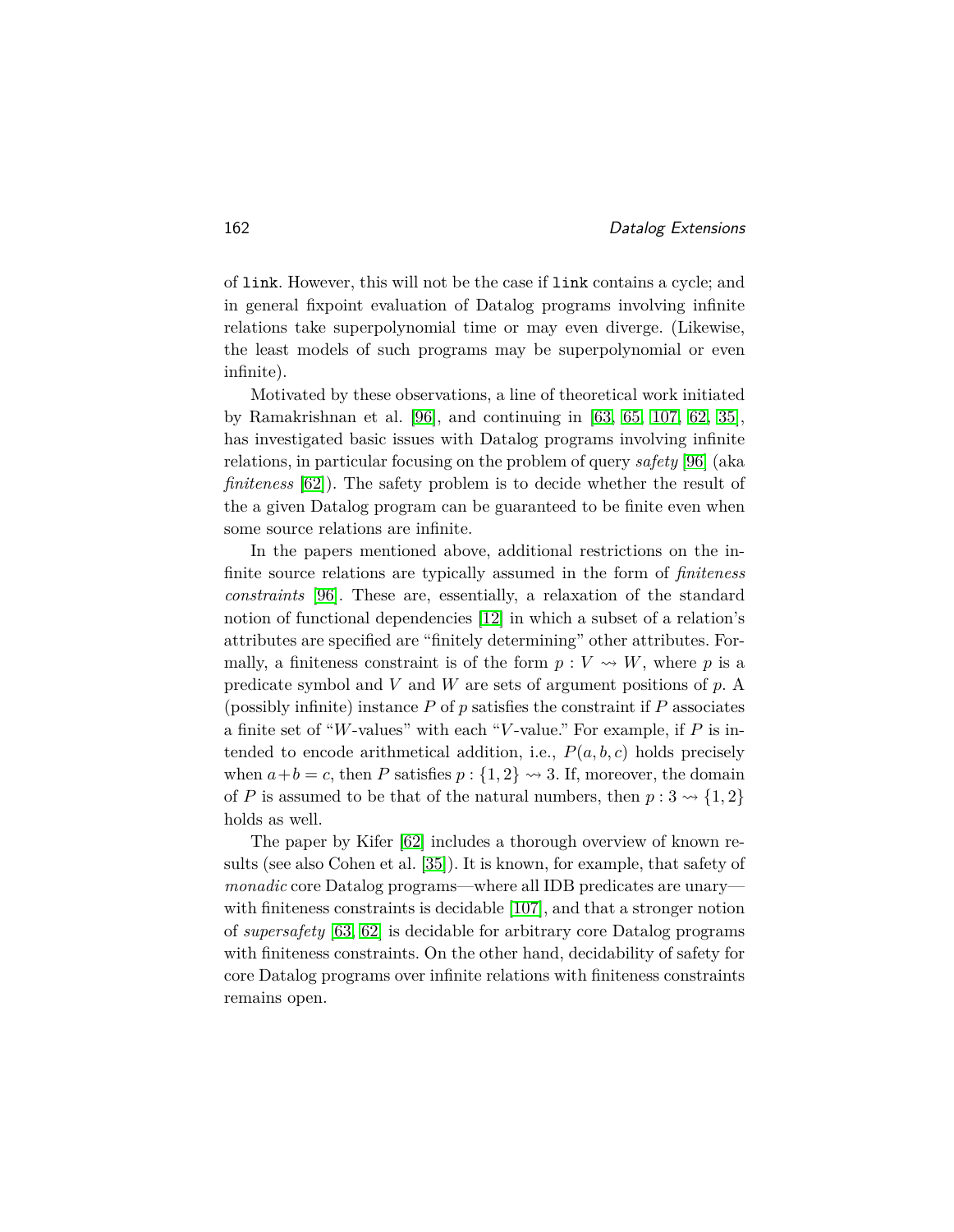#### 5.4. Functors 163

### <span id="page-61-0"></span>**5.4 Functors**

Many applications require "invention" of new values during the course of query computation. For example, when we present data integration and data exchange (Section [6.3\)](#page-73-0) we will see examples where missing values in a target schema need to be "invented" based on combinations of source values. Likewise, when we present declarative networking (Section [6.2\)](#page-70-0) we will need to perform list concatenation—another form of value "invention"—in order to compute routing paths.

To handle these requirements cleanly, Datalog has been extended with the mechanism used in logic programming for such purposes, namely, *uninterpreted functions* (or *functors*).<sup>[1](#page-61-1)</sup> Specifically we allow the use of function symbols f*,* g*,* h*, . . .* in the bodies and heads of Datalog programs. These are *uninterpreted functions*, not to be confused with user-defined functions: the result of, say, applying f to arguments  $(1,2)$  is not a number, but the value  $f(1,2)$ . More precisely, we assume a *Hilbert interpretation* of function symbols—they are interpreted "as themselves"—just as we have done all along for constant symbols.

For example, in declarative networking (Section [6.2\)](#page-70-0), we need to keep track of routing paths in the network.

 $path(S, D, P)$  :- link(S,D),  $P = [S, D]$ .  $path(S, D, Z, P)$  :- link(S,Z), path(Z,D,Z2,P2), P = [S,P2].

Here  $[\cdot, \cdot]$  is an uninterpreted function (functor) used to perform list concatenation.

As another example, in data integration and data exchange (Section [6.3\)](#page-73-0), we often need to "invent" new values corresponding to missing schema elements. Suppose, for instance, that we wish to restructure employee data stored in a single table empl(name, salary) to conform to another schema in which the same data is stored in two tables names(empID, name) and salaries(empID, salary). To do this we must invent a value for empID, such that by joining on empID we can recover the original information. This can be accomplished using a functor f as follows:

<span id="page-61-1"></span><sup>&</sup>lt;sup>1</sup>Historically, Datalog was defined as essentially Prolog without functors; so we abuse terminology somewhat by continuing to use the term "Datalog" for the extension considered here.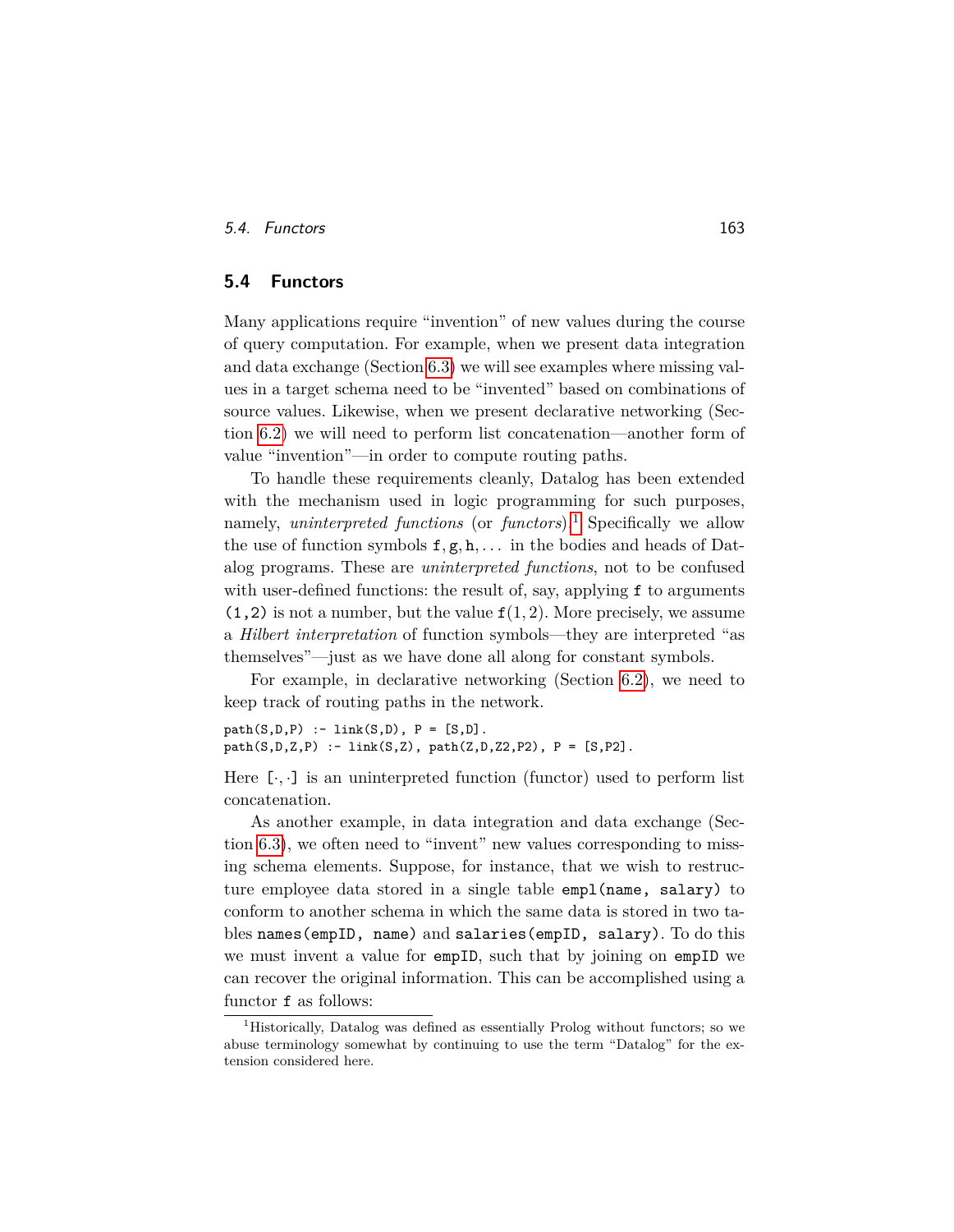```
names(f(Name,Salary), Name) :- empl(Name, Salary).
salaries(f(Name,Salary), Salary) :- empl(Name, Salary).
```
It is common to refer to f also as a *Skolem function*, where the terminology is borrowed from mathematical logic. Data integration and exchange systems often do not expose Datalog directly, but rather allow specification of constraints between database instances using logical formalisms, typically fragments of first- or second-order logic. For the example above the corresponding first-order constraint (a so-called *tuple-generating dependency*) is

∀*x* ∀*y* (empl(*x, y*) → ∃*z* names(*z, x*) ∧ salaries(*z, y*))

By *Skolemizing* this constraint, we replace the existentially-quantified variable *z* with a *Skolem function f*:

∀*x* ∀*y* (empl(*x, y*) → names(*f*(*x, y*)*, x*) ∧ salaries(*f*(*x, y*)*, y*))

Intuitively, *f* produces a "witness" value for *z*, given input values *x* and *y*.

The extension of Datalog with functor terms is extremely powerful: in fact, the resulting language is Turing-complete. Many practical systems, including P2 [\[93\]](#page-91-6), RapidNet [\[101\]](#page-92-9), and LogicBlox [\[4\]](#page-85-1), put the burden of guaranteeing termination on the developer writing the Datalog code.

An alternative explored in the data exchange community is to identify syntactic conditions under which termination in polynomial time can be guaranteed. We present here one commonly-used condition, called *weak acyclicity* [\[40,](#page-87-9) [43\]](#page-88-7), originally developed for chasing with collections of logical dependencies and adapted here to work with Datalog with functor terms. Given a Datalog program with functor terms *P*, we construct a directed *dependency graph*  $G = (V, E)$  of *P* as follows:

- for each IDB predicate p of arity *k* occurring in *P*, *V* contains *k* vertices  $(p, 1), \ldots, (p, k)$ ;
- there is an edge from  $(p, i)$  to  $(q, j)$  whenever there is a rule  $A : \dots, B \dots$  such that *A* is a p-atom with a variable term *X* at position *i* and *B* is a q-atom with the same variable *X* occurring at position *j*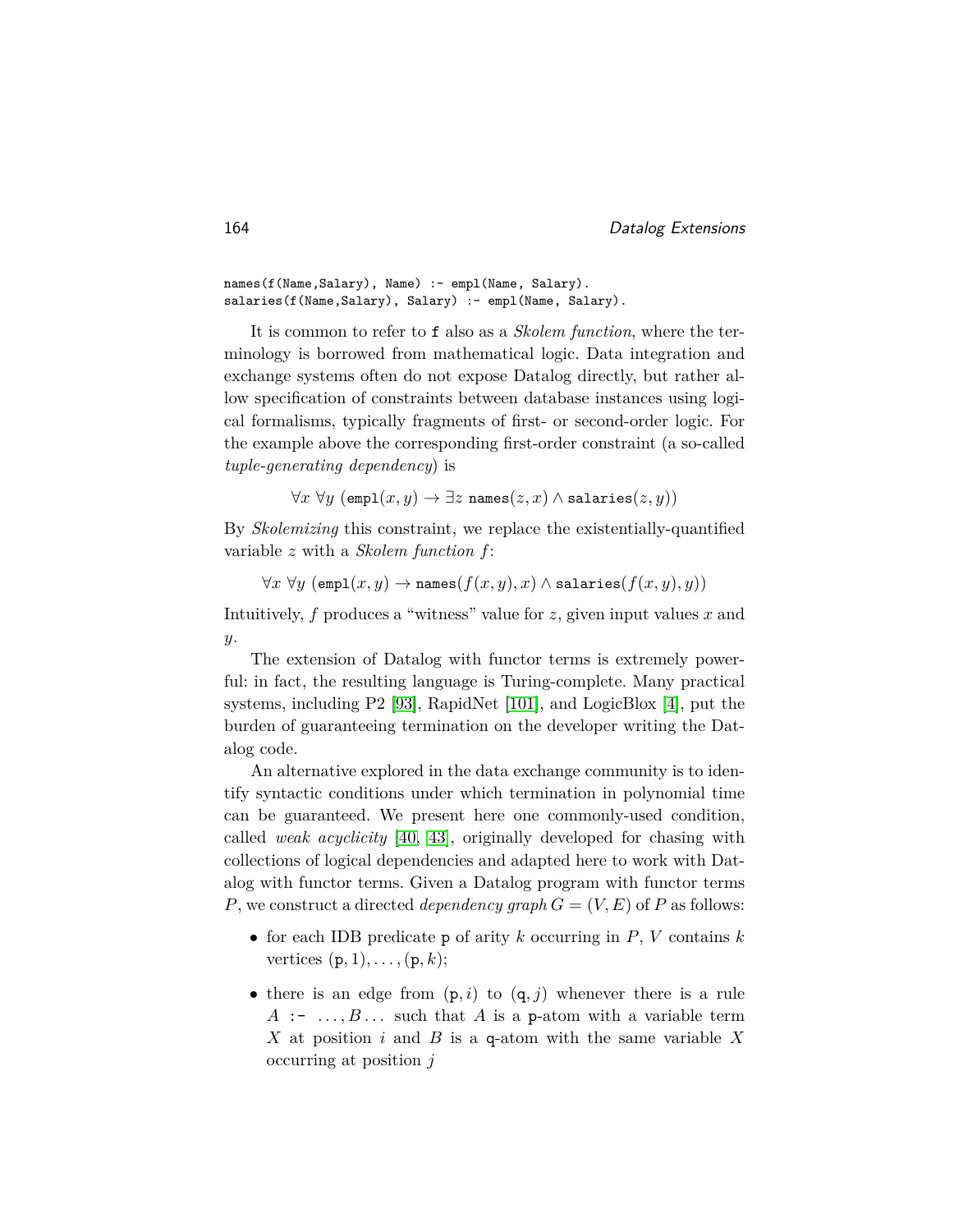### 5.5. States and Updates 165

• there is an edge labeled  $\star$  from  $(p, i)$  to  $(q, j)$  whenever there is a rule  $A : - \ldots, B \ldots$  such that  $A$  is a p-atom with a functor term at position *i* containing a variable *X* as an argument, and *B* is a q-atom with the same variable  $X$  at position  $j$ 

We say that *P* is *weakly acyclic* if its dependency graph does not have a cycle going through an edge labeled  $\star$ . Intuitively, weakly acyclic programs do not have any "feedback loops" allowing unbounded generation of new values via functor terms. One can show that if *P* is weakly acyclic, its least fixpoint can be computed in time polynomial in the size of the source database.

**Example 5.1.** To illustrate, consider the following recursive version of the names and salaries program presented earlier:

```
names(f(Name,Salary), Name) :- empl(Name, Salary).
salaries(f(Name,Salary), Salary) :- empl(Name, Salary).
empl(Name,Salary) :- names(Id,Name), salaries(Id,Salary).
```
The dependency graph of the program is shown below:



Although the dependency graph is cyclic, observe that there is no cycle through an edge labeled  $\star$ . Therefore the program is weakly acyclic.

Note that many programs of practical interest, including the shortest paths query presented earlier, are not weakly acyclic. We will revisit that example in Section [6.2.](#page-70-0)

# <span id="page-63-0"></span>**5.5 States and Updates**

A useful feature in data management systems is the use of *eventcondition-action* rules, where *events* are used to trigger rule executions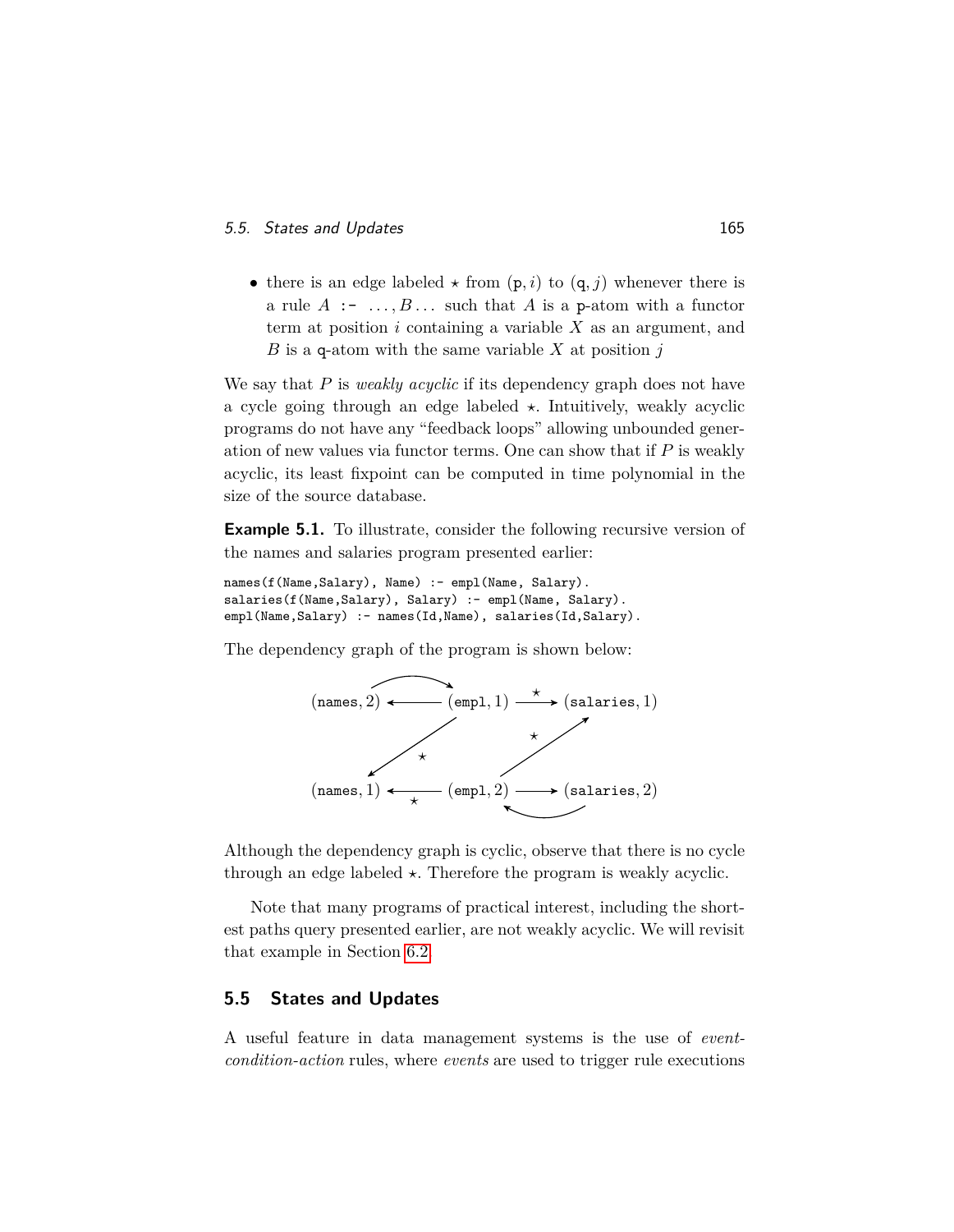to apply *actions* given specific *conditions*. Here, events are triggered by tuple updates or timers, conditions reflect the current state of the database, and actions involve tuple insertion and deletions of tuples or the generation of events. One can view the delta rules presented in Section [3.1](#page-30-0) for query processing as an instance of such rules. Eventcondition-action rules are also useful in other contexts, e.g. flexible enforcement of user-defined constraints, customizing different forms of cascading updates, etc.

**Datalog extensions for updates.** As one example Datalog extension to incorporate explicit updates, Abiteboul and Vianu [\[9,](#page-85-2) [13\]](#page-85-3) consider an extended language called  $\text{Database}^{-}$  that allows negative atoms in the rule heads. This provides the ability to retract a previously derived tuple.

**Example 5.2.** To illustrates an example Datalog<sup>--</sup> rule, we consider a constraint imposed on table salaries(empID,salary) (introduced in Section [5.4\)](#page-61-0): the salaries table should not contain information about people who have retired. Assuming table retire(empID,date) maintains the retirement dates of former employees, such a constraint can be implemented using the following  $\text{Database}$ <sup>--</sup> rule:

not salaries(empID,salary) :- salaries(empID,salary), retire(empID,date).

The introduction of deletion in the rule head results in a *noninflationary* semantics, i.e. an IDB tuple that has been derived previously may be deleted subsequently during the fixpoint computation. For instance, the insertion of retire tuples may lead to the deletion of salaries tuples, and hence, the eventual fixpoint may end up with a smaller number of salaries tuples.

In general, the global semantics of a set of interacting active rules is complicated, since the result is highly dependent on the order in which rules are triggered, particularly in situations when an event can trigger multiple rules at the same time, some of which involve actions that update the conditions in other rules that are fired at the same time.

In the case of  $\text{Database}$ <sup> $\neg$ </sup>, there are multiple reasonable options in defining its semantics. Given an event that can trigger multiple rules,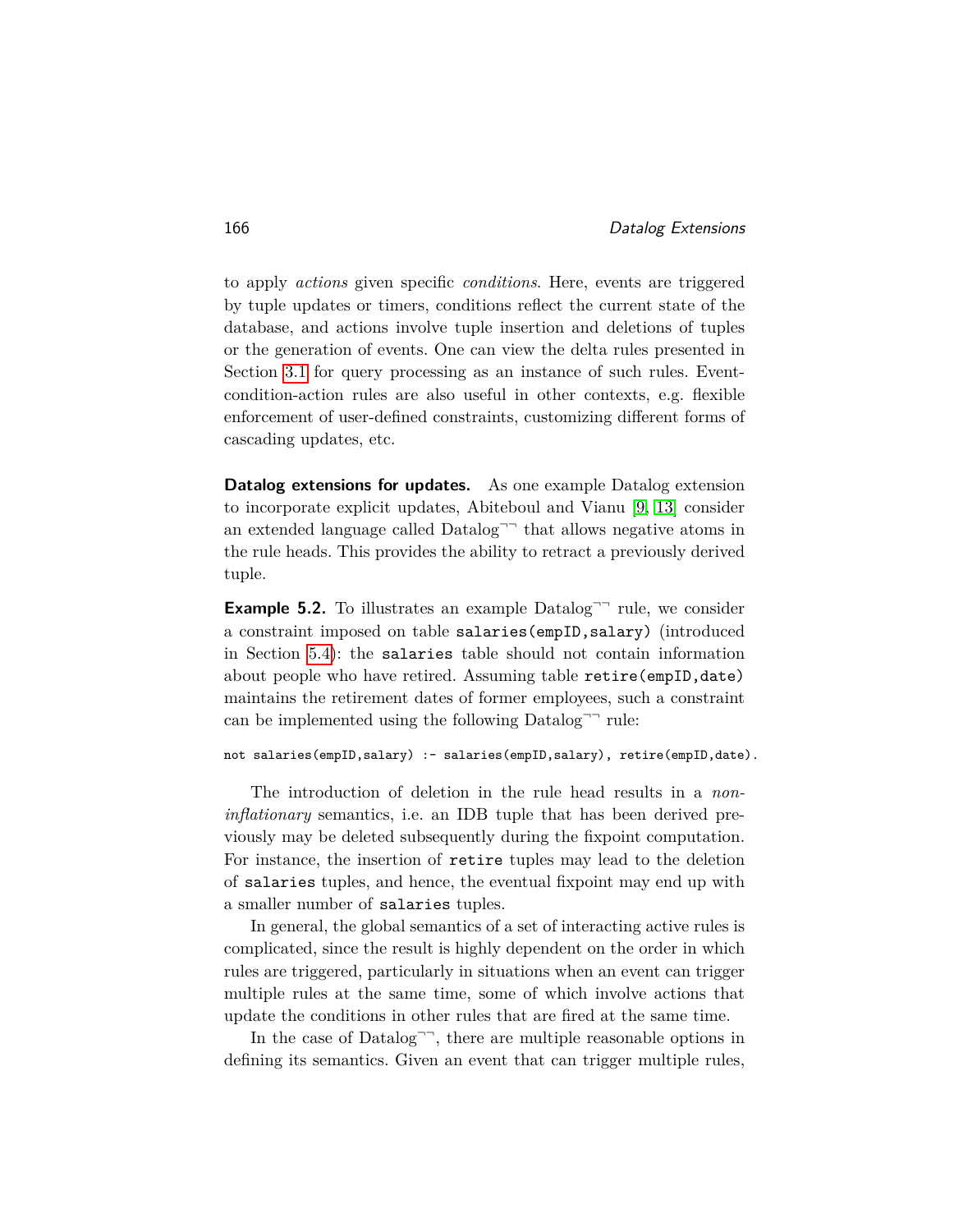a *deterministic* semantics would involve firing all rules triggered by the event in parallel, buffering up all the actions, and applying them only when all rules have completed their execution. A *non-deterministic* semantics applies one rule at a time, and the order is decided arbitrarily. See Widom and Ceri [\[124\]](#page-93-4) for more details on active database systems.

**Statelog.** In order to resolve execution ambiguities in rules with explicit state updates, Ludaesher proposed *Statelog* [\[82\]](#page-90-0), that augments the Datalog language to incorporate an explicit notation of state. State in this case is timestamped logically using natural numbers. We provide the following formal definition.

**Definition 5.1.** Statelog uses a a new state constant 0 (denoting the initial state), a unary function symbol  $+1$  (mapping a state to its successor), and a state variable *S*. The set S *state terms* is the least set such that

- (1)  $[0] \in \mathbb{S}, [S] \in \mathbb{S}, \text{ and}$
- (2) if  $[T] \in \mathbb{S}$ , then  $[T+1] \in \mathbb{S}$

A *Statelog atom* is of the form  $[T]p(x_1, ..., x_n)$ , where  $[T]$  is a state term,  $p$  is an *n*-ary relation symbol, and  $x_1, ..., x_n$  are data constants or variables. A Statelog literal is a Statelog atom or its negation.

A *Statelog rule* is an expression of the form

$$
[S + k_0]H \; : \; [S + k_1]B_1, \ldots, [S + k_n]B_n
$$

where  $[S + k_0]H$  is a Statelog atom and  $[S + k_1]B_1, ..., [S + k_n]B_n$  are Statelog literals. A *Statelog program* is a finite set of Statelog rules.

The basic idea of the Statelog approach is to use the current state and possibly previous states in order to define a new state or extend the current one. In the first case, a rule defines the changes from the current state to its successor, i.e., an update; in the second case, a rule extends the current state and defines a view (that may be referred to by other rules).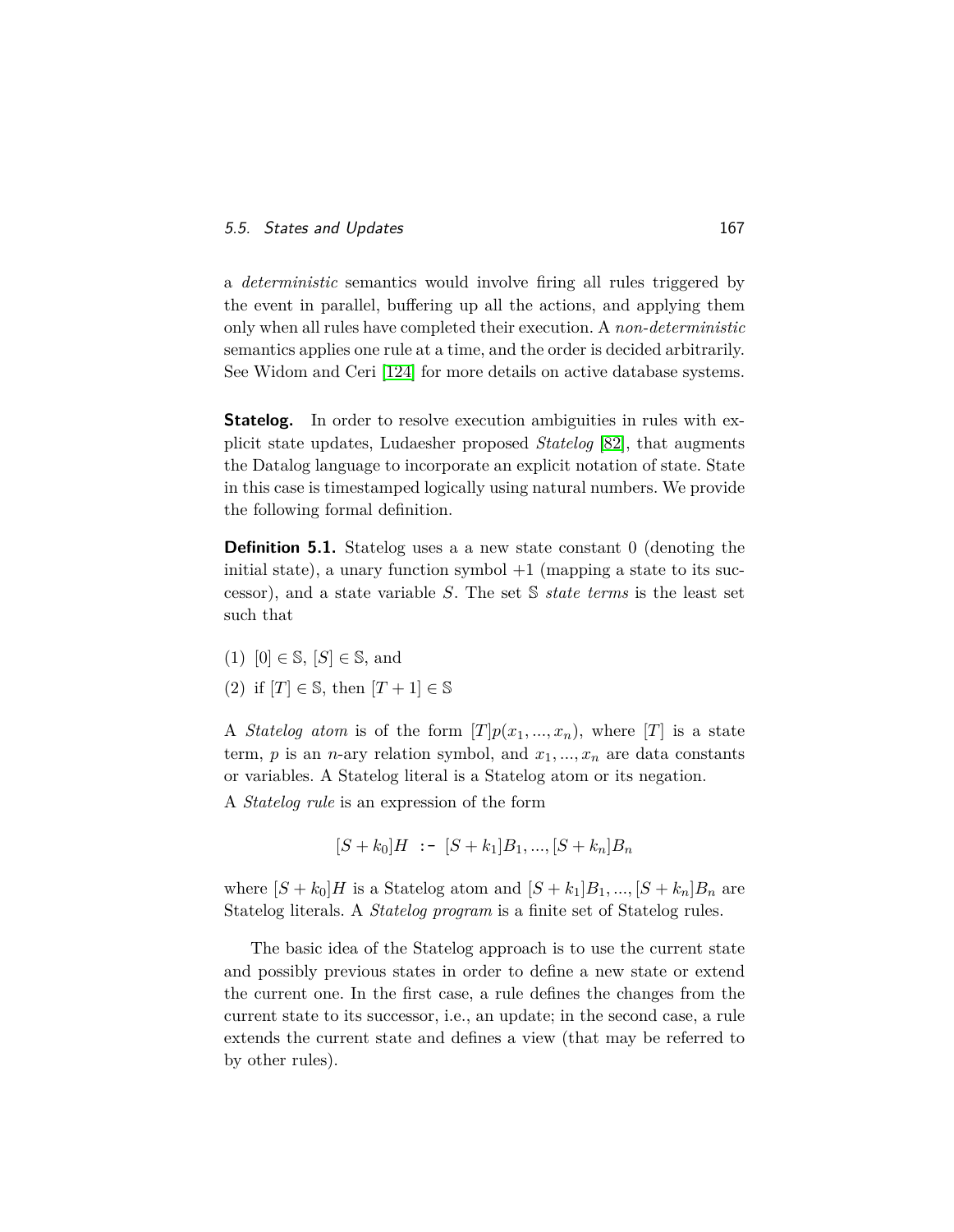Using Statelog, one can model state changes to each atom over time. In fact, Ludaescher [\[82\]](#page-90-0) showed that one can implement different Datalog semantics, e.g. stratification semantics (Section [2.3\)](#page-18-0) and wellfounded semantics (Section [5.1\)](#page-55-0), emulated as Statelog rules.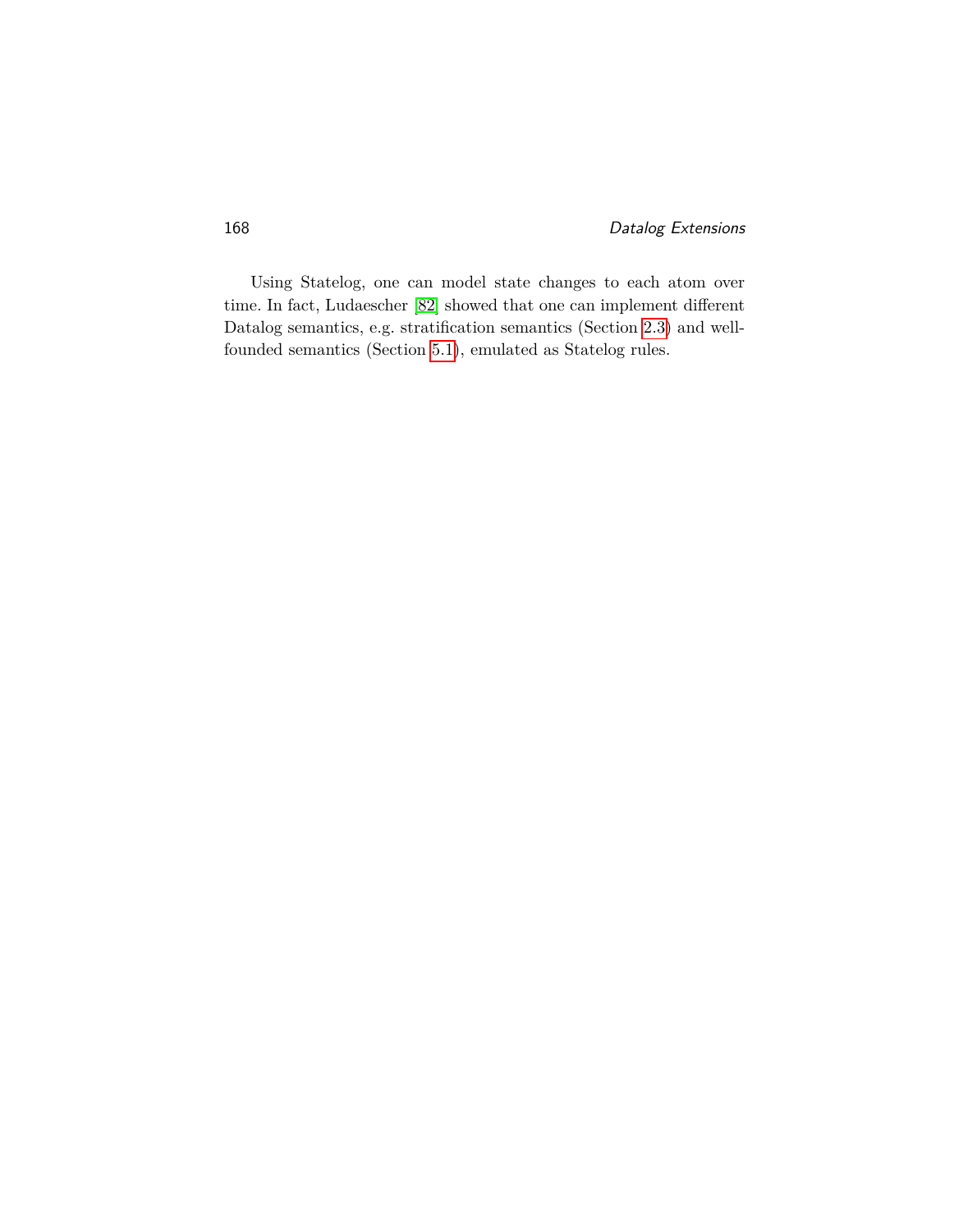# **6**

# <span id="page-67-0"></span>**Applications**

We conclude our exposition of Datalog with some example applications. In particular, we discuss the domains of program analysis, declarative networking, data integration and exchange, and enterprise software systems. For each domain, we highlight language extensions, runtime considerations, and use cases. We then briefly survey other applications.

# **6.1 Program Analysis**

Program analysis is a term covering a broad range of analysis: dataflow, control-flow, points-to, source code structure, etc. The results of these analysis are used to optimize programs for performance, to discover bugs, to enforce coding standards, etc. The domain of program analysis is particularly suitable for Datalog, as recursion and non-linear recursion in particular, is pervasive in analysis logic. In this section, we first give readers a taste of program analysis in Datalog with an example from a Java points-to analysis; we then provide an overview of the major works in this area, and discuss two in particular in more details.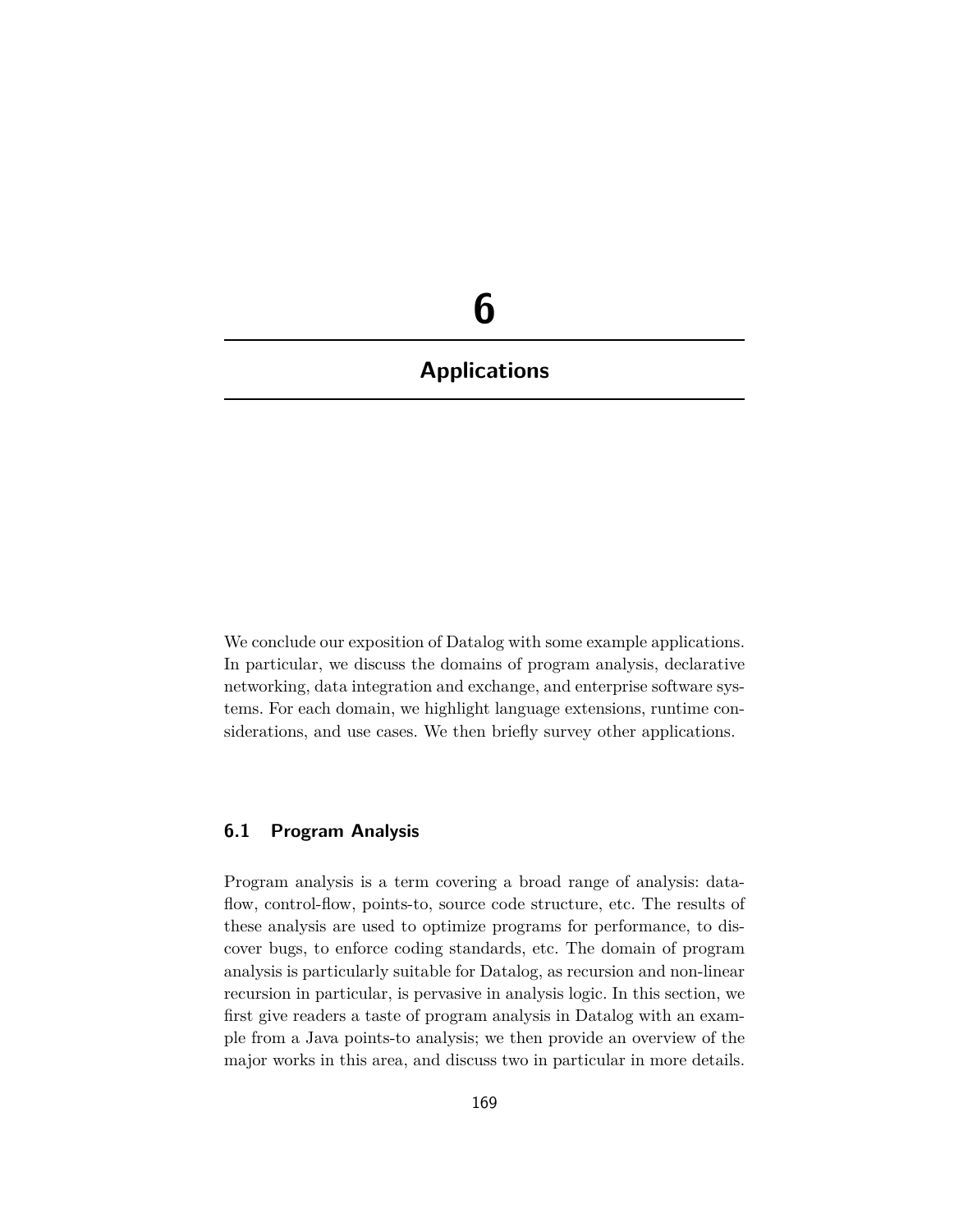**Program analysis by example.** Points-to analysis determines what heap object a variable can point to. For instance, given the simple Java statement: Object  $a = new Object()$ ;, the variable a points to the heap object allocated by the call to new. Similarly, given an assignment from one variable to another:  $a = b$ ;, variable a points to every heap location pointed to by b.

The following two rules are part of a points-to analysis for Java. They specify the recursive relationship between the heap objects a variable can point to (stored in the predicate varPointsTo(Var,HeapObj)), and the heap objects that the field of an object can point to (stored in the predicate fieldPointsTo(BaseObj,Field,Obj)):

```
r1 fieldPointsTo(BaseObj,Field,Obj) :-
      storeField(From,Base,Field), varPointsTo(Base,BaseObj),
      varPointsTo(From,Obj).
r2 varPointsTo(To,Obj) :-
      loadField(Base,Field,To), varPointsTo(Base,BaseObj),
```

```
fieldPointsTo(BaseObj,Field,Obj).
```
Rule *r1* specifies that, given that a reference is assigned to a field, Base.Field = From, where reference Base points to heap object BaseObj, and reference From points to heap object Obj, then the field Field of heap object BaseObj points to Obj, as well. That is, a field points to heap locations its assigned references point to.

Rule *r2* specifies that, given that a field is assigned to a reference, To = Base.Field, where the reference Base points to BaseObj, and the field Field of BaseObj points to Obj, then reference To points to heap object  $\mathsf{Obj}$ , as well. That is, a reference that has been assigned a field, points to the heap locations that the field points to.

Note that fieldPointsTo and varPointsTo are mutually recursive, yet varPointsTo appears twice in the definition of fieldPointsTo. That is, these rules are not linearly recursive rules.

**Overview of program analysis using Datalog.** Using logic programs and database queries to express program analysis has been explored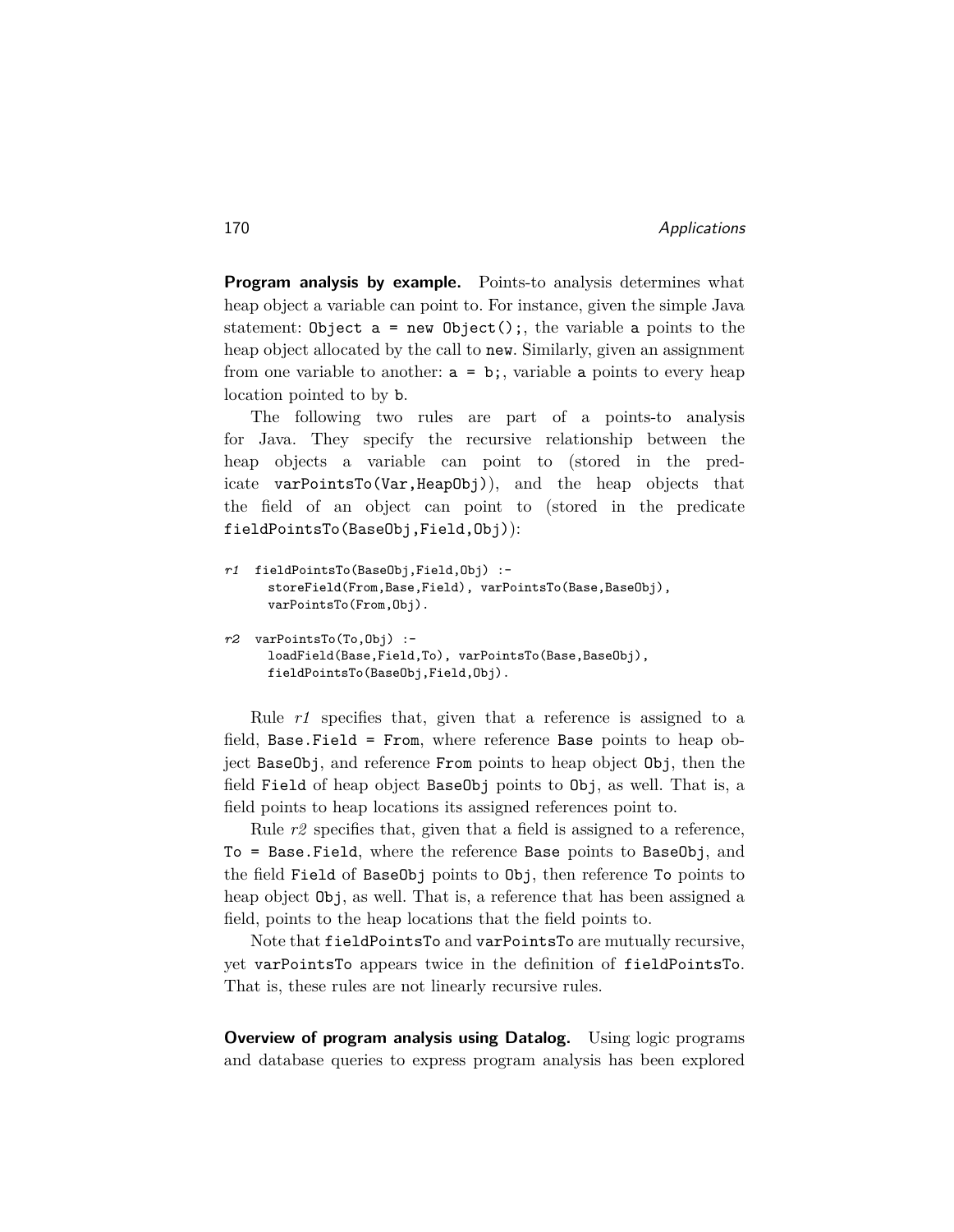### 6.1. Program Analysis 171

since the early 90's [\[118,](#page-93-3) [39\]](#page-87-10). The first Datalog-based analysis was introduced by Thomas Reps [\[102\]](#page-92-10). Reps specified interprocedural dataflow analysis and program slicing [\[116\]](#page-93-5) in Datalog, and evaluated the analysis using Coral [\[99\]](#page-91-7). The goal of Reps' work was to demonstrate that not only can one specify a program analysis in Datalog, a demanddriven variant of the analysis, where answers are computed lazily, rather than exhaustively for the whole program, can be naturally derived by applying magic set rewrites.

Reps' seminal work left two major open questions. First, *can a complete program analysis be specified in Datalog?* Reps' analysis made many simplifying assumptions about the program analyzed. Is Datalog expressive enough for program analysis that can be used in practice? Secondly, *can analysis specified in Datalog scale?* Scalability of program analysis is an issue in general regardless of the language they are implemented in. Is it possible then, for program analysis programs specified in a high level language like Datalog, to match, or even exceed, the performance of their counterparts implemented in imperative languages such as C or Java?

These two questions have been the focus of recent research in Datalog-based program analysis. We next describe two frameworks that distinguish themselves in the completeness of the analysis implemented, and in the extensive evaluations provided for their implementations.

**.QL.** .QL, originally named CodeQuest [\[54\]](#page-88-8), is a source code query language originally developed at Oxford University. .QL has since been commercialized by Semmle, Inc. [\[7\]](#page-85-4).

.QL focuses on supporting queries of static properties of programs: what are the subclasses of class A? Do all subclasses of A override method m? .QL queries are in expressiveness equivalent to globally stratified Datalog  $2.3<sup>1</sup>$  $2.3<sup>1</sup>$  $2.3<sup>1</sup>$  .QL queries were originally evaluated by translation to SQL queries (with an external fixpoint control), and executed against relational database (supported databases are Microsoft

<span id="page-69-0"></span><sup>&</sup>lt;sup>1</sup>.QL provides an Object-Oriented syntax that makes certain queries more concise, and provide facilities for packaging up groups of queries as libraries. The syntax, however, translates down to plain globally stratified Datalog, and requires no semantic extensions.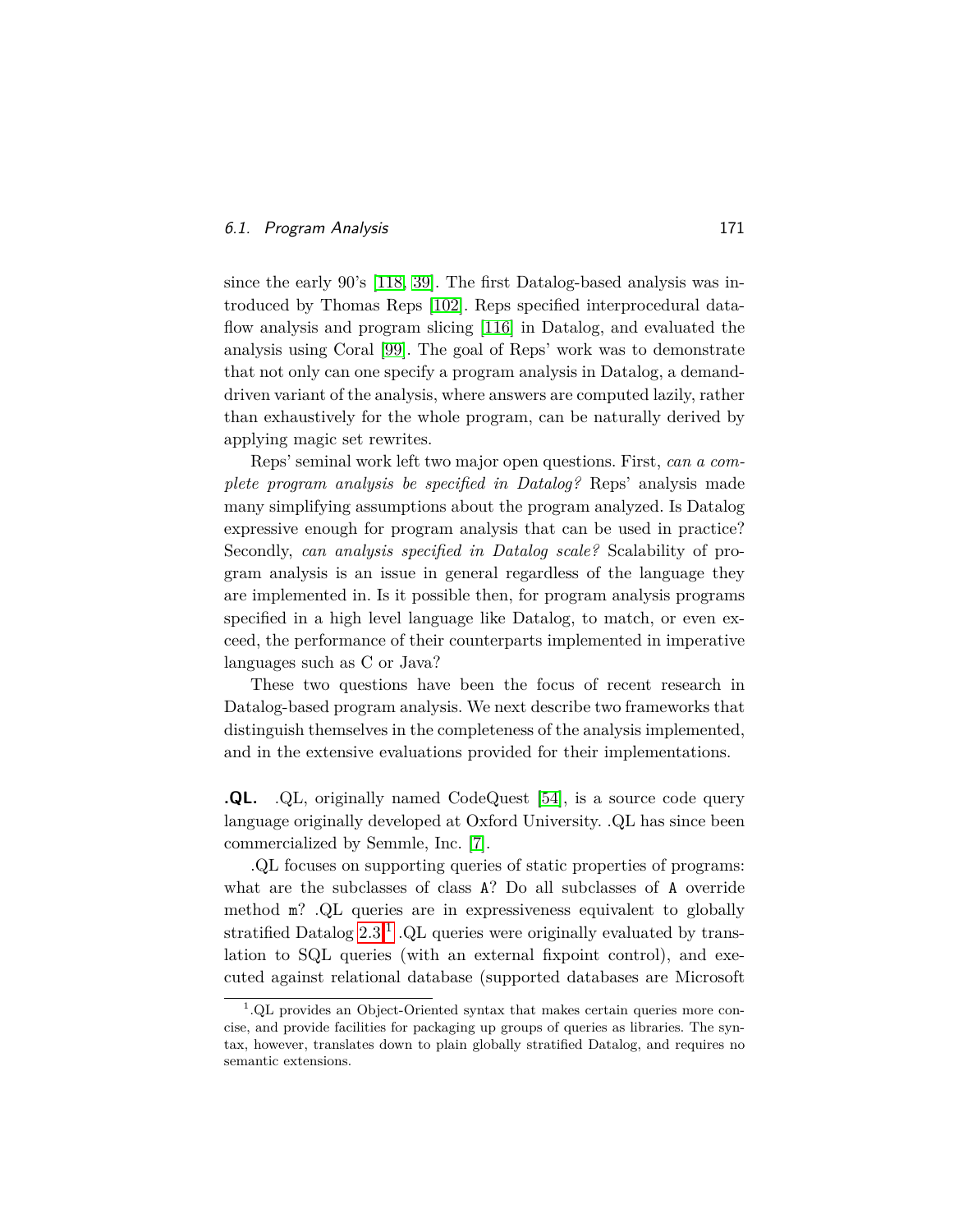SQL Server[\[5\]](#page-85-5), PostgreSQL[\[6\]](#page-85-6), and H2[\[3\]](#page-85-7)). Performance concerns drove Semmle to eventually implement an in-memory Datalog engine.

 $.QL's goal is to enable Java or C++ programmers to write custom.$ queries to understand their code. To this end, .QL provides a large library of IDB rules, defining predicates that are useful in common code queries. This particular usage scenario posed an interesting optimization challenge: library rules cannot be written to perform well for all queries. Thus, library rules must be optimized in the context of the queries. This challenge drove the development of cost-based magic sets optimizations [\[108\]](#page-92-0) discussed in Section [3.3.](#page-39-0)

**Doop.** Doop[\[28,](#page-86-2) [29\]](#page-86-3) is a points-to analysis framework for Java. Doop is implemented in globally stratified Datalog, evaluated on a commercial deductive database engine built by LogicBlox, Inc.[\[4\]](#page-85-1). Doop is the only system to specify points-to analysis completely within Datalog. Compare to previous attempts [\[123,](#page-93-6) [66\]](#page-89-5), Doop declaratively specifies on-the-fly call-graph construction, handles Java language features that are crucial for the completeness of the analysis, such as reflection, native code, finalization.

Doop is the first declarative program analysis system shown to *outperform* hand-tuned program analysis written in imperative languages, e.g. Java. Compared to PADDLE[\[70\]](#page-89-6), the prior art program analysis for Java, written in Java, Doop achieved over 10x speed-up on average, for logically equivalent analysis. Doop is also the only analysis framework to be able to scale up to sophisticated analysis, such as the 2-call-sitesensitive analysis with a context-sensitive heap [\[29\]](#page-86-3).

Perhaps surprisingly, Doop achieves its performance through no use of optimization techniques that are particular to Datalog, such as magic sets. Its performance is derived purely from applications of traditional query optimization techniques: the use of alternative indices, and folding of commonly used sub-queries.

# <span id="page-70-0"></span>**6.2 Declarative Networking**

*Declarative networking* [\[76,](#page-90-1) [80,](#page-90-2) [77,](#page-90-3) [75\]](#page-90-4) is a programming methodol-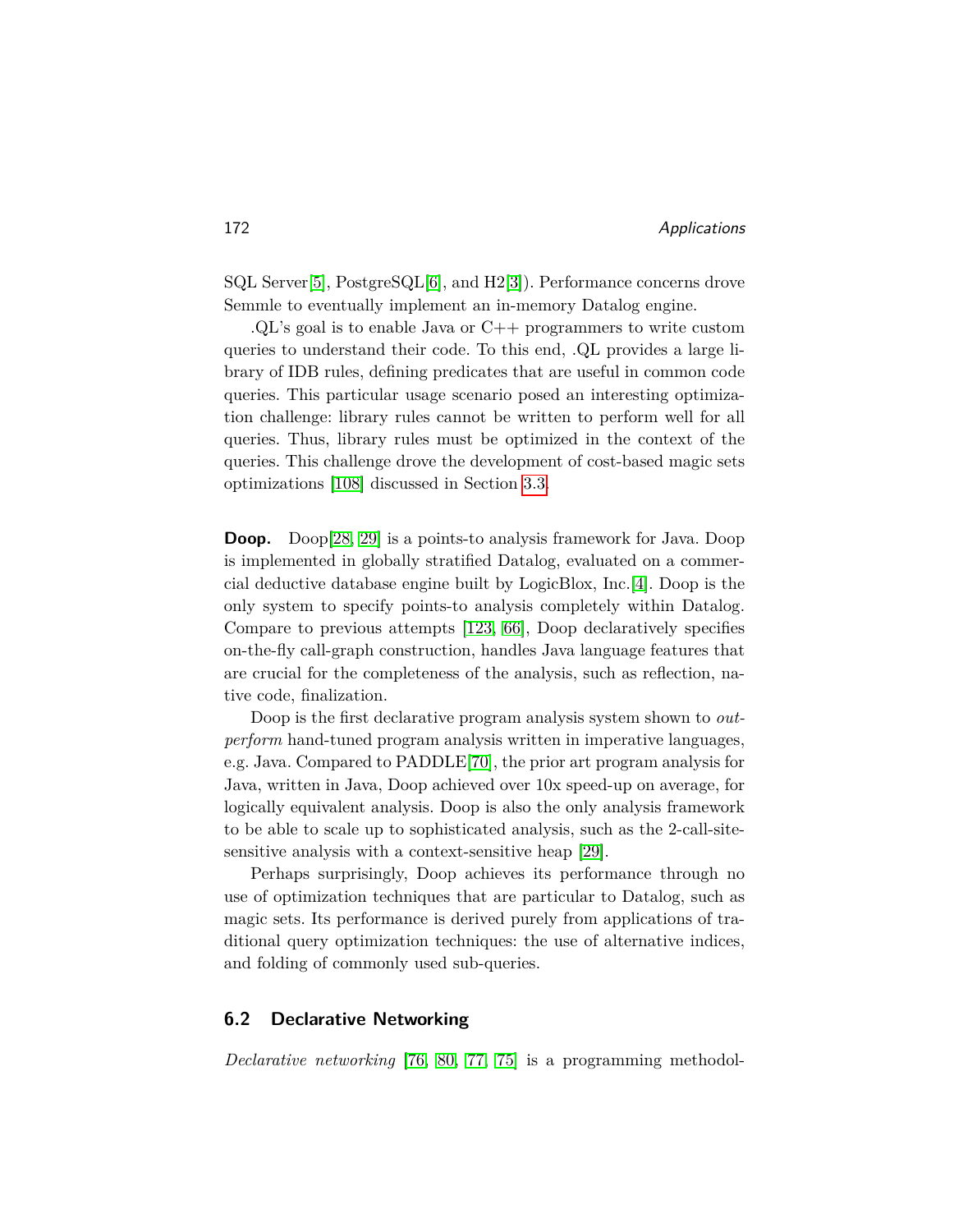ogy that enables developers to concisely specify network protocols and services using a distributed recursive query language, and directly compile these specifications into a dataflow framework for execution. This approach provides ease and compactness of specification, and other additional benefits such as optimizability and the potential for safety checks.

As evidence of its widespread applicability, declarative networking techniques have been used in several domains including fault tolerance protocols, cloud computing, sensor networks, overlay network compositions, anonymity systems, mobile ad-hoc networks, secure networks, network configuration management, network forensics, optimizations, and as a basis for course projects in a distributed systems class. There are currently a number of open-source implementations of declarative networking, for instance, P2 [\[93\]](#page-91-6) and RapidNet [\[101\]](#page-92-9). See Loo et.al. [\[78\]](#page-90-5) for a survey of recent use cases.

#### **6.2.1 Network Datalog**

We introduce the *Network Datalog* (*NDlog*) language used in declarative networking with an example program shown below that implements the *Path-vector protocol*, which computes in a distributed fashion, for every node, the shortest paths to all other nodes in a network. The pathvector protocol is used as the base routing protocol for exchanging routes among Internet Service

```
sp1 path(@Src,Dest,Path,Cost) :- link(@Src,Dest,Cost), Path = [Src, Dest].
sp2 path(@Src,Dest,Path,Cost) :- link(@Src,Nxt,Cost1),
    path(@Nxt,Dest,Path2,Cost2), Cost=Cost1+Cost2, Path = [Src, Path2].
sp3 spCost(@Src,Dest,min<Cost>) :- path(@Src,Dest,Path,Cost).
sp4 shortestPath(@Src,Dest,Path,Cost) :- spCost(@Src,Dest,Cost),
    path(@Src,Dest,Path,Cost).
query(@Src,Dest,Path,Cost) :- shortestPath(@Src,Dest,Path,Cost).
```
The program has four rules (which for convenience we label sp1-sp4), and takes as input a base (*extensional*) relation link(Src, Dest, Cost). Rules sp1-sp2 are used to derive "paths" in the graph, represented as tuples in the derived (*intensional*) relation path(Src,Dest,Path,Cost). The Src and Dest fields represent the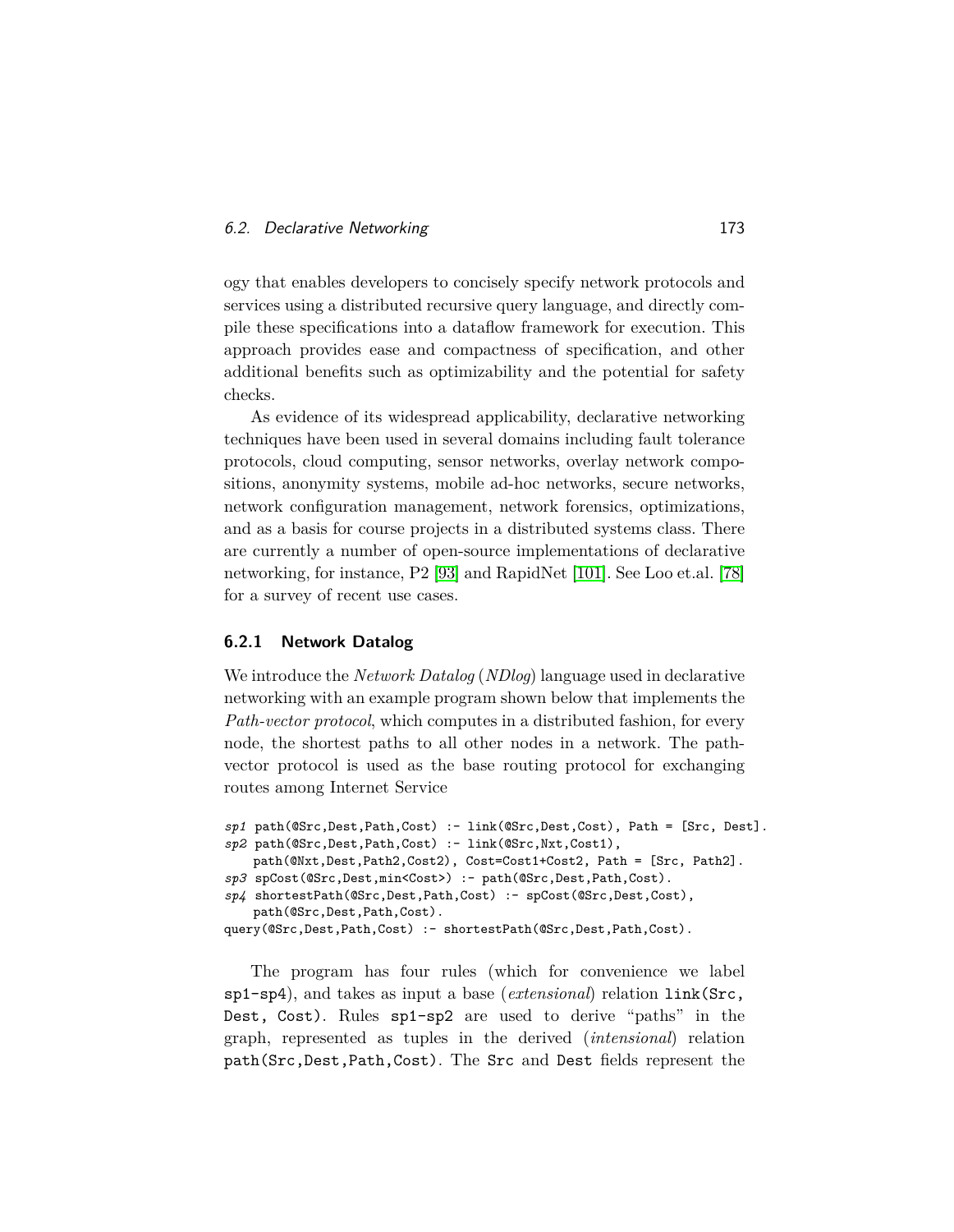source and destination endpoints of the path, and Path is the actual path from Src to node Dest. The number and types of fields in relations are inferred from their (consistent) use in the program's rules.

Since network protocols are typically computations over distributed network state, one of the important requirements of *NDlog* is the ability to support rules that express distributed computations. *NDlog* builds upon traditional Datalog by providing control over the storage location of tuples explicitly in the syntax via *location specifiers*. To illustrate, in the above program, each predicate has an "@" symbol prepended to a single field denoting the location specifier. Each tuple generated is stored at the address determined by its location specifier. For example, each path and link tuple is stored at the address held in its first field @Src.

Rule sp1 produces path tuples directly from existing link tuples, and rule sp2 recursively produces path tuples of increasing cost by matching (joining) the destination fields of existing links to the source fields of previously computed paths. The matching is expressed using the repeated Nxt variable in link(Src,Nxt,Cost1) and path(Nxt,Dest,Path2,Cost2) of rule sp2. Intuitively, rule sp2 says that "if there is a link from node Src to node Nxt, and there is a path from node Nxt to node Dest along a path Path2, then there is a path Path from node Src to node Dest where Path is computed by prepending Src to Path2". The matching of the common Nxt variable in link and path corresponds to a *join* operation used in relational databases.

Given the path relation, rule sp3 derives the relation spCost(Src,Dest,Cost) that computes the minimum cost Cost for each source and destination for all input paths. Rule sp4 takes as input spCost and path tuples and then finds shortestPath(Src,Dest,Path,Cost) tuples that contain the shortest path Path from Src to Dest with cost Cost. Last, the shortestPath table is the output of interest.

## **6.2.2 Query Evaluation**

In declarative networking, each node runs its own set of *NDlog* rules. Typically, these rules are common across all nodes (that is, all nodes run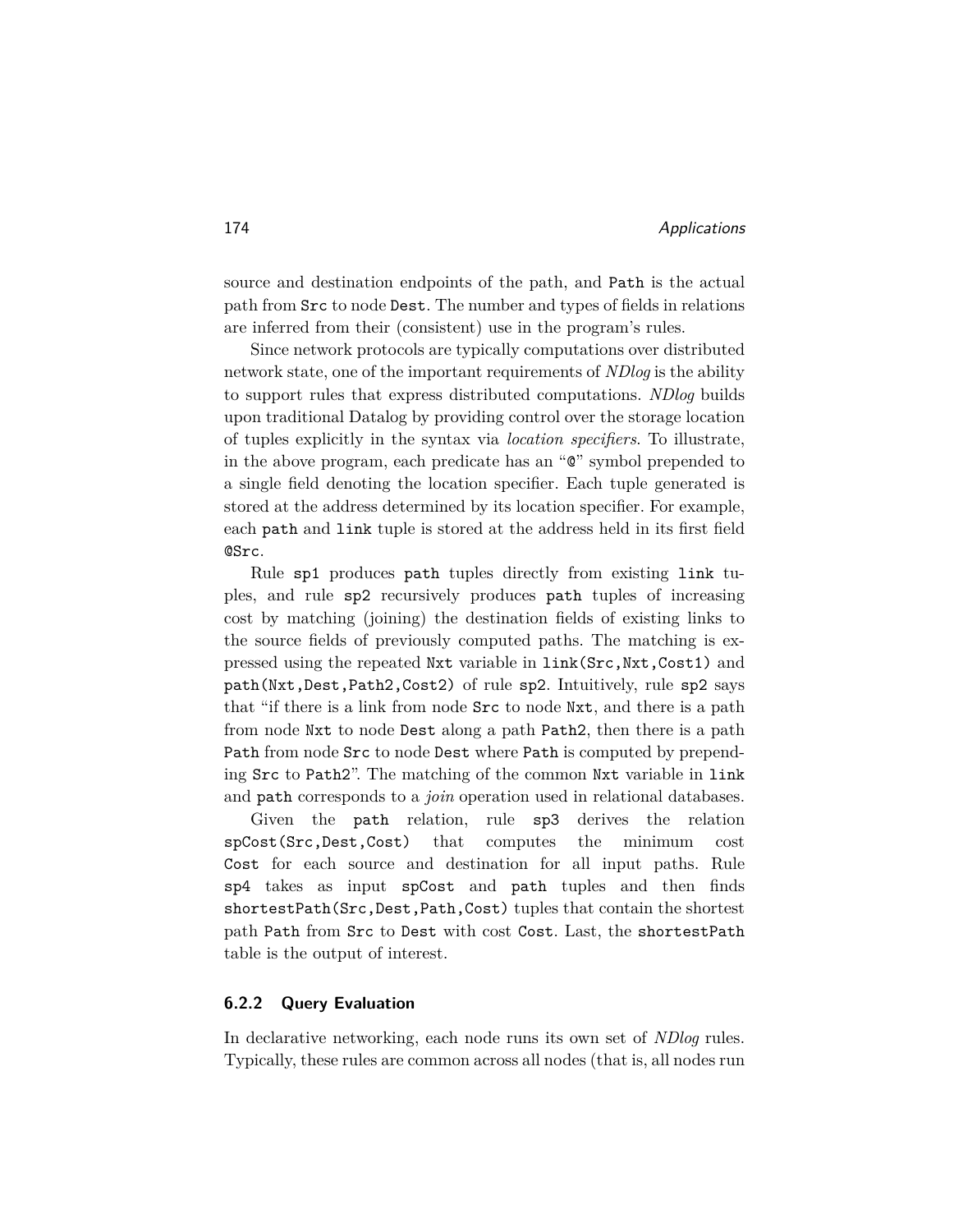the same protocol), but may further include per-node policy customizations. *NDlog* rules are compiled and executed as *distributed dataflows* by the query processor to implement various network protocols.

To execute *NDlog* programs, declarative networking uses the *pipelined semi-naïve* (PSN) model [\[75\]](#page-90-0). PSN extends the traditional *semi-naïve* Datalog evaluation strategy to work in an asynchronous distributed setting. PSN relaxes semi-naïve evaluation to the extreme of processing each tuple as it is received. This provides opportunities for additional optimizations on a per-tuple basis. New tuples that are generated from the semi-naïve rules, as well as tuples received from other nodes, are used immediately to compute new tuples without waiting for the current (local) iteration to complete.

In practice, most network protocols execute over a long period of time and incrementally update and repair routing tables as the underlying network changes (for example, due to link failures, and node departures). Incremental recursive view maintenance techniques [\[87,](#page-91-0) [91\]](#page-91-1) provide timely updates and for avoiding the overhead of recomputing all routing tables "from scratch" whenever there are changes to the underlying network.

The *Dedalus* [\[57,](#page-88-0) [17\]](#page-86-0) language is similar to *NDlog*, except its behavior and output are defined in terms of a model-theoretic semantics. Dedalus also allows users to write rules that mutate state. The *CALM Conjecture*, posed by Hellerstein [\[57\]](#page-88-0) states that monotonic *coordination-free* Dedalus programs are *eventually consistent*, and nonmonotonic programs are eventually consistent when instrumented with appropriate coordination. Recently, Ameloot et al. explored Hellerstein's CALM conjecture using relational transducers [\[18\]](#page-86-1).

## **6.3 Data Integration and Exchange**

Database management scenarios frequently involve cobbling together heterogeneous data sources or schemas in order to query across them or exchange data among them. This requirement has motivated two closely-related threads of database research in recent years, *data integration* [\[55,](#page-88-1) [56\]](#page-88-2) and *data exchange* [\[95,](#page-91-2) [43\]](#page-88-3). In each scenario, we are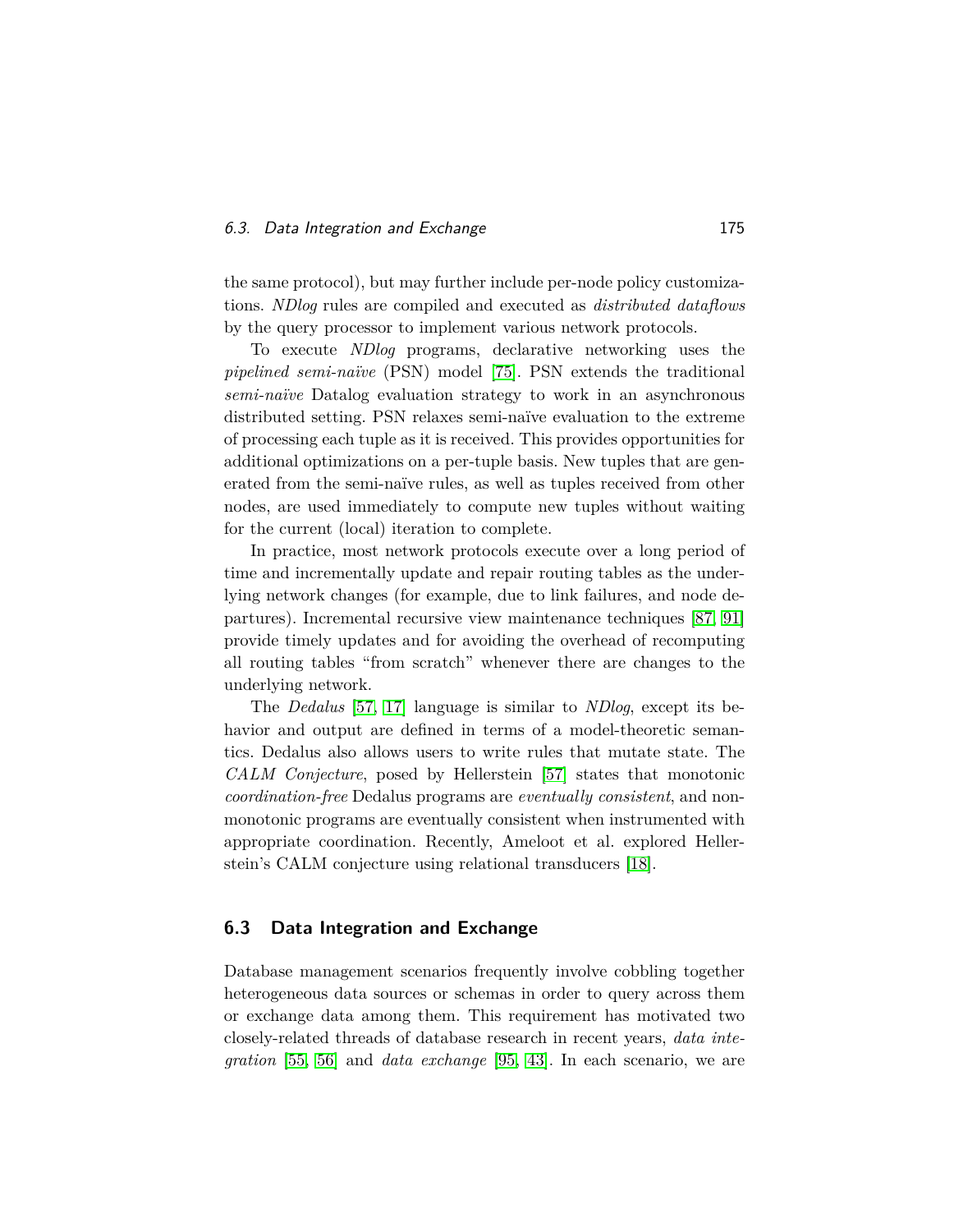given a *source* database and schema, a *target* database schema, and a set of *schema mappings* in some logical formalism relating source and target instances. In data integration, the goal is to answer queries posed over the target schema by reformulating them as queries over the source schema. In data exchange, the goal is to materialize a target instance which can be used to answer target queries directly. Both data integration and data exchange also have "peer-to-peer" (PDMS) variants in which the distinction between source and target schemas is relaxed to allow more complex topologies.

<span id="page-74-0"></span>**Example 6.1.** Consider (see Figure [6.1\)](#page-75-0) a bioinformatics collaboration scenario based on databases of interest to affiliates of the Penn Center for Bioinformatics. In general, GUS, the Genomics Unified Schema [\[53\]](#page-88-4) covers gene expression, protein, and taxon (organism) information; BioSQL, affiliated with the BioPerl project [\[1\]](#page-85-0), covers very similar concepts; and a third schema, uBio [\[8\]](#page-85-1), establishes synonyms among taxa. Instances of these databases contain taxon information that is autonomously maintained but of mutual interest to the others. For the purposes of our example, we show only one relational table in each of the schemas, as follows. Peer GUS associates taxon identifiers, scientific names, and what it considers *canonical* scientific names via relation  $g(GID, NAM, CAN)$ ; peer  $BioSQL$  associates its own taxon identifiers with scientific names via relation  $b(BID, NAM)$ ; and peer uBio records synonyms of scientific names via relation  $u(NAM_1, NAM_2)$ .

The participants of the PDMS collaboration specify the relationships among their databases using *schema mappings*.

**Example 6.2.** Continuing with Example [6.1,](#page-74-0) suppose it is agreed in this collaboration that certain data in GUS should also be in BioSQL. This is represented in Figure [6.1](#page-75-0) by the arc labeled  $m_1$ . The specification  $g(G, N, C) \rightarrow \exists B \; b(B, N)$  associated with  $m_1$  is read as follows: if  $(G, N, C)$  in table g, the value N must also be in some tuple  $(B, N)$ of table *b*, although the value *B* in a such a tuple is not determined. The specification just says that there must be such a *B* and this is represented by the existential quantification ∃*B*. Here *m*<sup>1</sup> is an example of *schema mapping*. Two other mappings are also shown in Figure [6.1.](#page-75-0)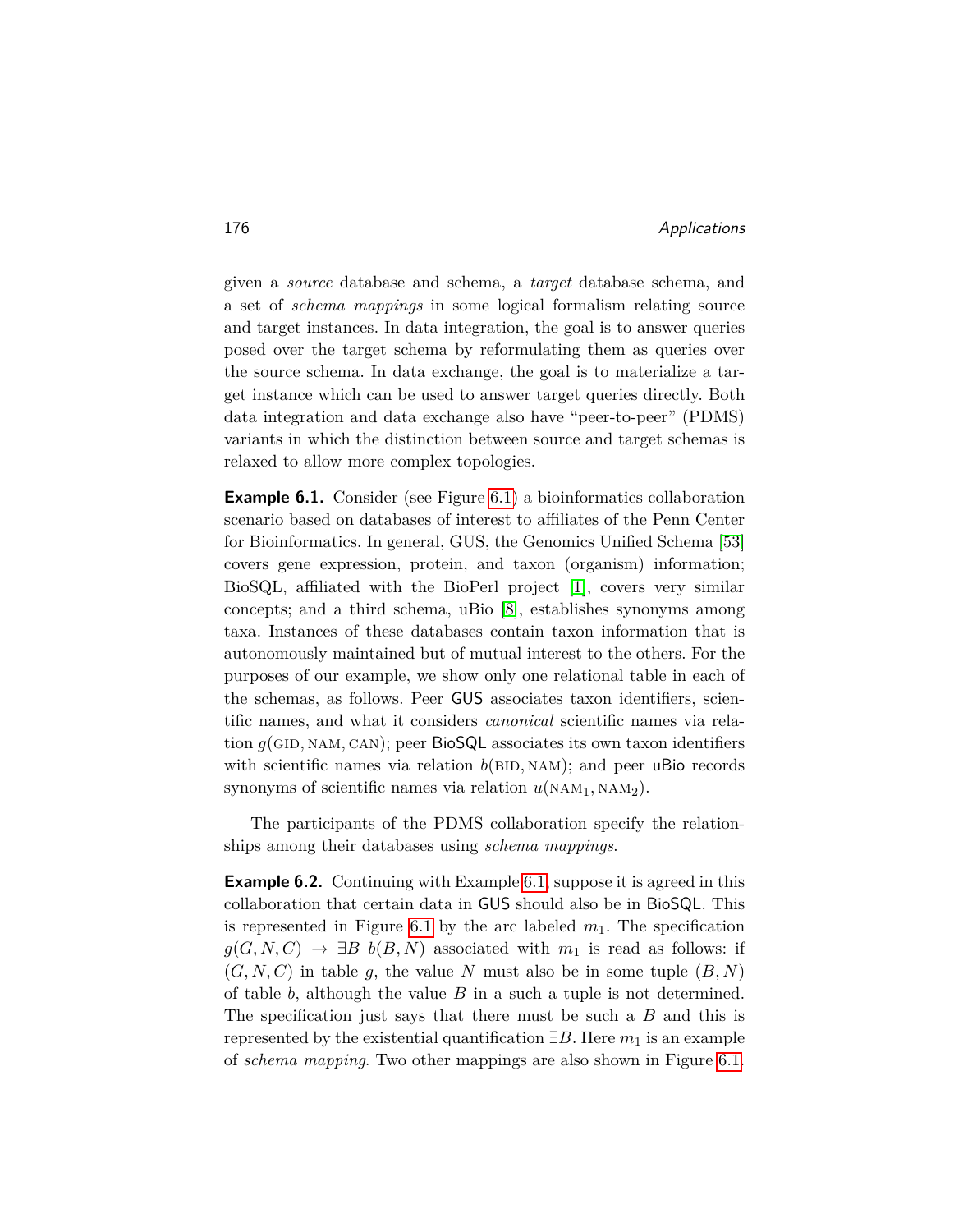## 6.3. Data Integration and Exchange 177

<span id="page-75-0"></span>

**Figure 6.1:** Mappings among three bioinformatics databases. On the right, tgd mappings are shown along with their translations into Datalog rules.

Peer uBio should also have some of GUS's data, as specified by *m*2. Mapping *m*<sup>3</sup> is quite interesting: it stipulates data in BioSQL based on data in uBio but also on data *already* in BioSQL. As seen in *m*3, relations from multiple peers may occur on either side. We also see that individual mappings can be "recursive" and that cycles are allowed in the graph of mappings.

Schema mappings are logical assertions that the data instances at various peers are expected to jointly *satisfy*. We shall see that they correspond to the well-known formalism of *tuple-generating dependencies* (tgds) [\[26\]](#page-86-2). We shall also see that, as in data exchange [\[43\]](#page-88-3), a large class of mapping graph cycles can be handled safely, while certain complex examples cause problems.

Thus, every PDMS specification begins with a collection of peers/participants, each with its own relational schema, and a collection of schema mappings between some of these peers. Like the schemas, the mappings are designed by the participants' administrators. By joining the collaboration, the participants agree to share the data from their local databases. The sharing can be further modulated through the mappings, which should therefore be subject to agreement between participants.

Given a PDMS configuration of peers and schema mappings, the question arises of how data should be propagated using the mappings,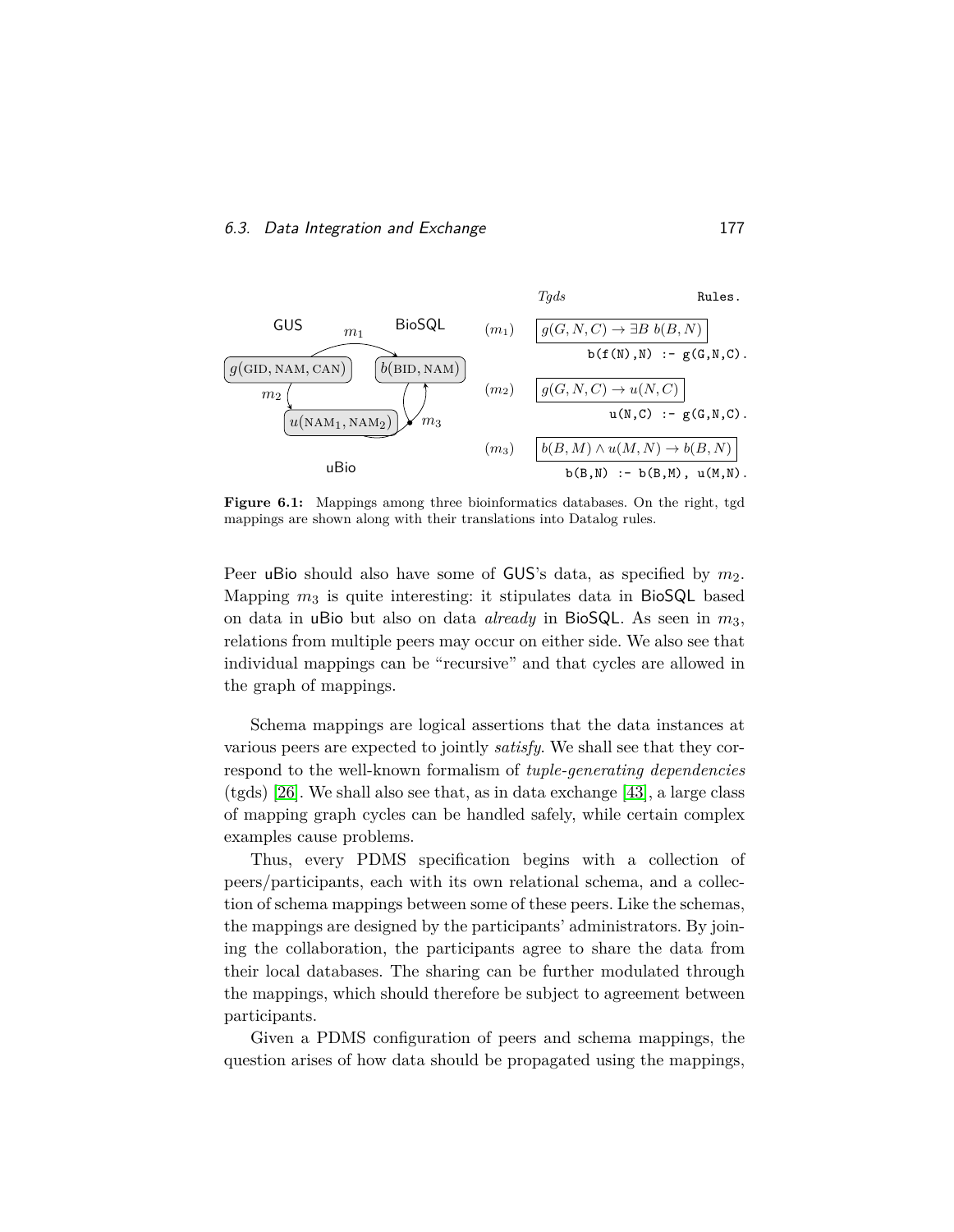and what should be the answer to a query asked by one of the peers. The whole point of data integration is for such an answer to use data from *all* the peers. In PDMS, we wish to accomplish this by materializing at every peer an instance containing not only the peer's locally contributed data, but also additional facts that *must* be true, given the data at the other peers along with the constraints specified by the mappings. Queries at a peer will be answered using this local materialized instance. However, while the mappings relating the peers tell us which peer instances are together considered "acceptable," they do not fully specify the complete peer instances to materialize.

PDMS follows established practice in data integration, data exchange and incomplete information databases [\[11,](#page-85-2) [43\]](#page-88-3) and uses *certain answers* semantics: a tuple is "certain" if it appears in the query answer no matter what data instances (satisfying the mappings) we apply the query to. In virtual data integration, the certain answers to a query are computed by reformulating the query across all peer instances using the mappings, and combining the answers together from the local results computed at each peer. As in data exchange, PDMS materializes special local instances that can be used to compute the certain answers. This makes query evaluation a fast, local process.

We illustrate this with our running example.

**Example 6.3.** Suppose the contents of *g*, *u*, and *b* are as shown in Figure [6.2b.](#page-77-0) Note that the mappings of Figure [6.1](#page-75-0) are not satisfied: for example, *g* contains a tuple

(828917*,* "*Oscinella frit*"*,* "*Drosophila melanogaster*")

but *b* does not contain any tuple with "*Oscinella frit*" which is a violation of  $m_1$ . We patch this by adding to *b* a tuple  $(\perp_1, "Oscinella frit")$ where  $\perp_1$  represents the unknown value specified by  $\exists b$  in the mapping  $m_1$ . We call  $\perp_1$  a *labeled null*. Adding just enough patches to eliminate all violations results in the data in Figure [6.2c.](#page-77-0) (Note that sometimes patching one violation may introduce a new violation, which in turn must be patched; hence this process is generally iterative, however under certain constraints it always terminates.) Observe that we can replace  $\perp_1$  and the other labeled nulls with combinations of arbi-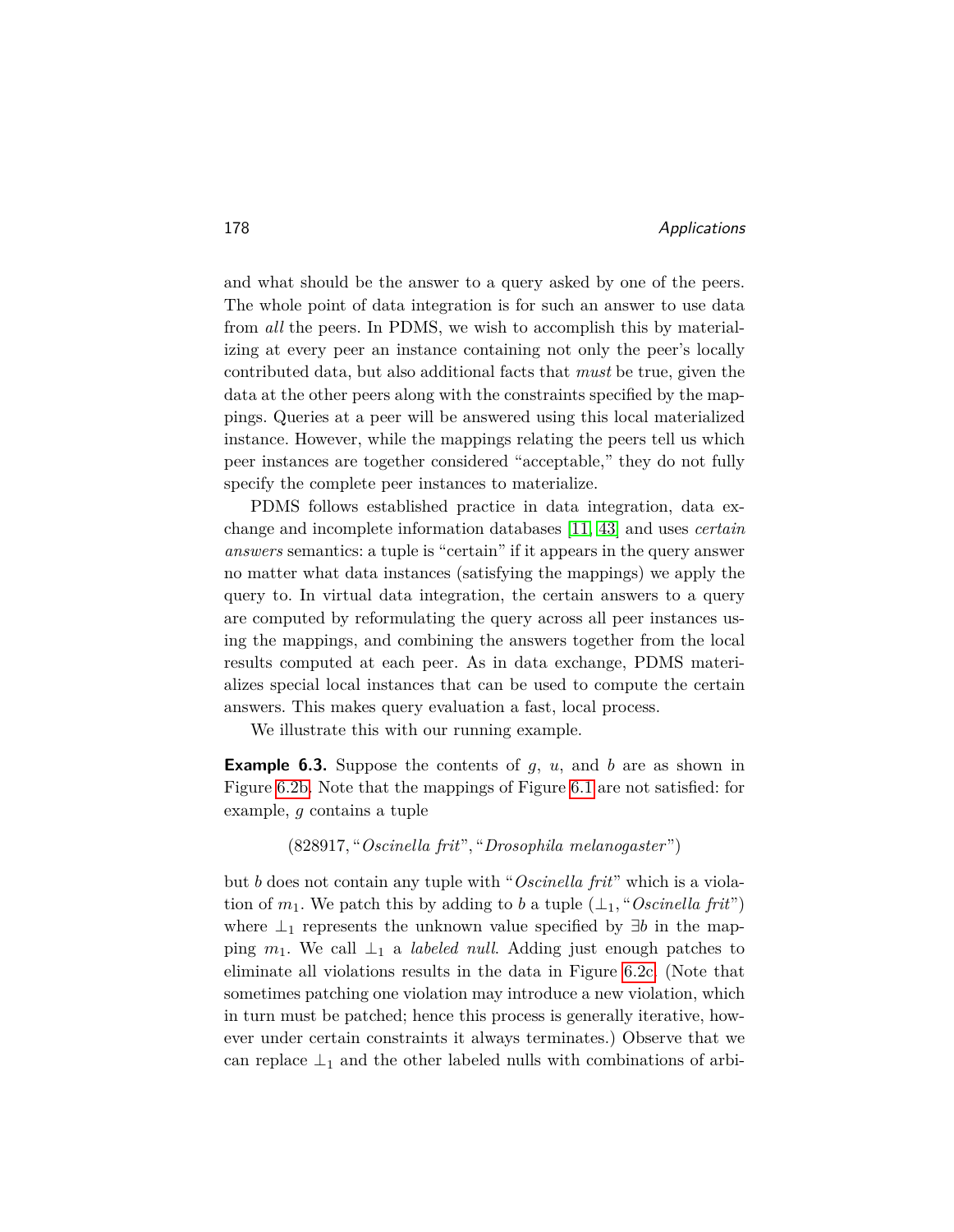## 6.3. Data Integration and Exchange 179

 $NAM<sub>1</sub>$   $NAM<sub>2</sub>$ 

<span id="page-77-0"></span>

| $\mid$ GID | NAM             | CAN                     |
|------------|-----------------|-------------------------|
| 828917     | Oscinella frit  | Drosophila melanogaster |
| $2616529$  | Musca domestica | Musca domestica         |

**(a)** Table from GUS used in data exchange

| <b>RID</b> | NAM                   |
|------------|-----------------------|
|            | Periplaneta americana |

**(b)** Tables from uBio (left) and BioSQL (right) before data exchange

|                 |                         | <b>BID</b> | NAM                        |
|-----------------|-------------------------|------------|----------------------------|
| $NAM_1$         | NAM <sub>2</sub>        |            | 4472 Periplaneta americana |
| Oscinella frit  | Drosophila melanogaster | $\perp$ 1  | Oscinella frit             |
| Musca domestica | Musca domestica         |            | Drosophila melanogaster    |
|                 |                         |            | Musca domestica            |

**(c)** Updated tables after data exchange. Newly-inserted tuples are shaded.

**Figure 6.2:** Bioinformatics data exchange example

trary values and we get an entire class of data instances that satisfy the mappings.

Now, consider two Datalog queries:

 $p(B,N)$  :-  $b(B,N)$ ,  $N =$  "Oscinella frit".  $q(N)$  :-  $b(B,N)$ ,  $N =$  "Oscinella frit".

and let us see which answers are *certain* when we apply these queries to the data instances obtained by replacing the labeled nulls with various values. There is no tuple in common among the various answers p produces, hence its certain answer semantics is empty. However, all answers produced by q have the tuple ("*Oscinella frit*") in common. This is a certain answer for q.

The procedure we used in the example to resolve mapping violations by patching instances is intuitive but it is not clear that (1) it always works, and (2) the data instances obtained by replacing labeled nulls with arbitrary values are representative of *all* instances satisfying the mappings and therefore give us the certain answers. In fact, the theory of *data exchange* [\[43\]](#page-88-3) has resolved both these problems. Moreover, it has established the following convenient query answering algorithm: to obtain the certain answers to a query it suffices to evaluate the query over a specifically computed data instance with labeled nulls (as if the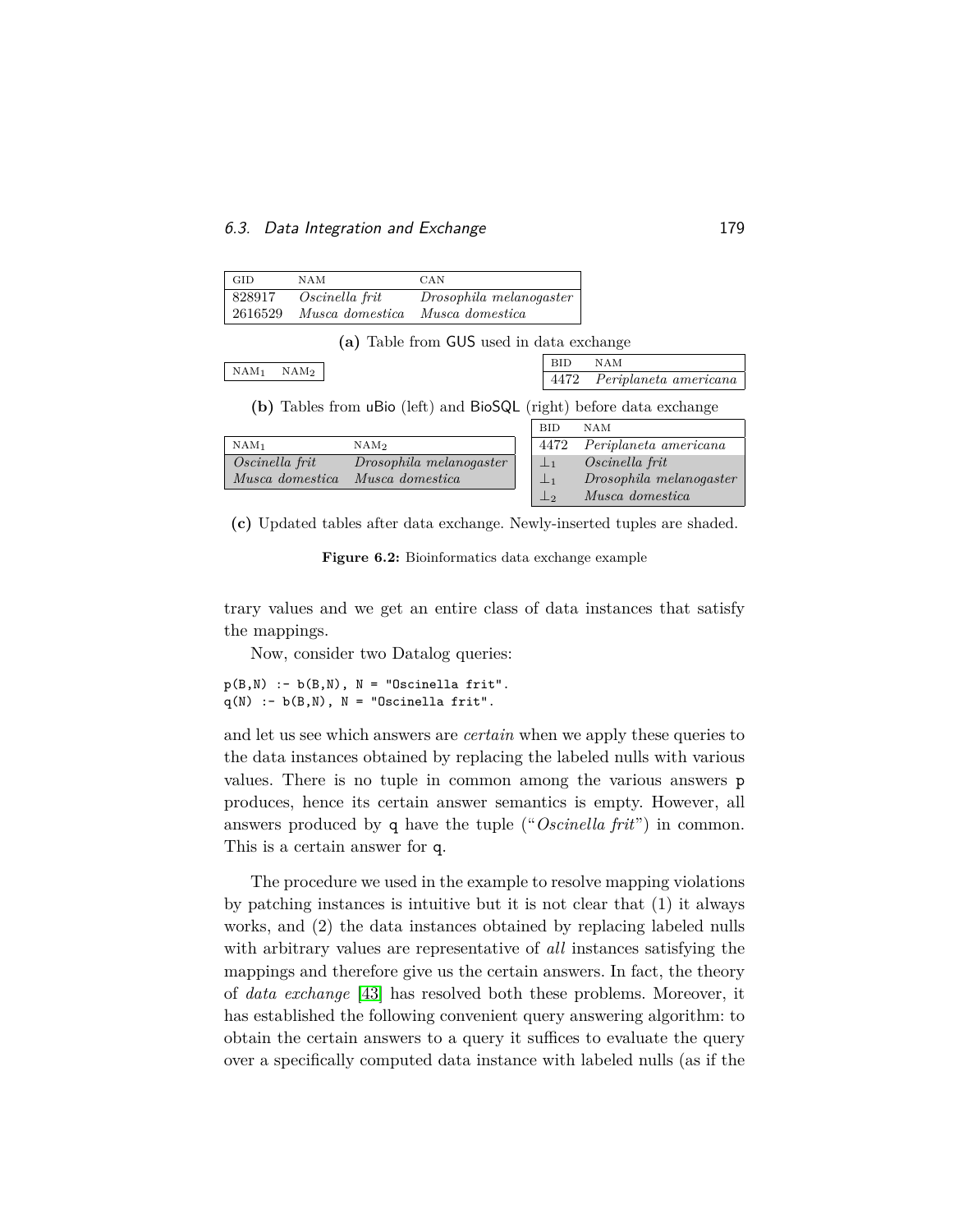labeled nulls were ordinary values) and then to discard any tuples in the result containing labeled nulls. As a consequence, PDMS systems such as Orchestra [\[92\]](#page-91-3) works with peer instances in which tuples may contain labeled nulls (actually, in the slightly more complicated form of *skolem functions*, as described in Chapter [5.4.](#page-61-0))

#### **6.4 Enterprise Software**

The modern enterprise software stack—a collection of applications supporting bookkeeping, analytics, planning, and forecasting for enterprise data—is facing a variety of challenges for its increasing complexity: the task of building and maintaining enterprise software is tedious and laborious; applications are cumbersome for end-users; and adapting to new computing hardware and infrastructures is difficult. Among others, the LogicBlox platform [\[4\]](#page-85-3) unifies the programming model for enterprise software development that combines transactions with analytics, by using a *declarative* language amenable to efficient evaluation schemes, automatic parallelizations, and transactional semantics.

Next, we present an overview of the Datalog<sub>LB</sub> language used by the LogicBlox platform, emphasizing extensions to support generalpurpose programming and the development of various components of enterprise applications.

**Rules.** Datalog<sub>LB</sub> rules are specified using a  $\leq$ - notation (instead of the traditional " $:-$ "), as in the example below:

```
person(X) \leftarrow father(X,Y).
person(X) \leftarrow mother(X,Y).
grandfather(X,Z) \leftarrow father(X,Y), father(Y,Z); father(X,Y), mother(Y,Z).
mother(X) \leq parent(X,Y), !father(X).
```
In this example, ; indicates disjunction while ! is used for negation. The first two rules copy data from the father and mother predicates into person. The third rule computes the grandfather predicate, essentially as the union of two conjunctive queries. Finally, the fourth rule specifies that all parents that are not fathers are mothers, with negation interpreted under the stratified semantics.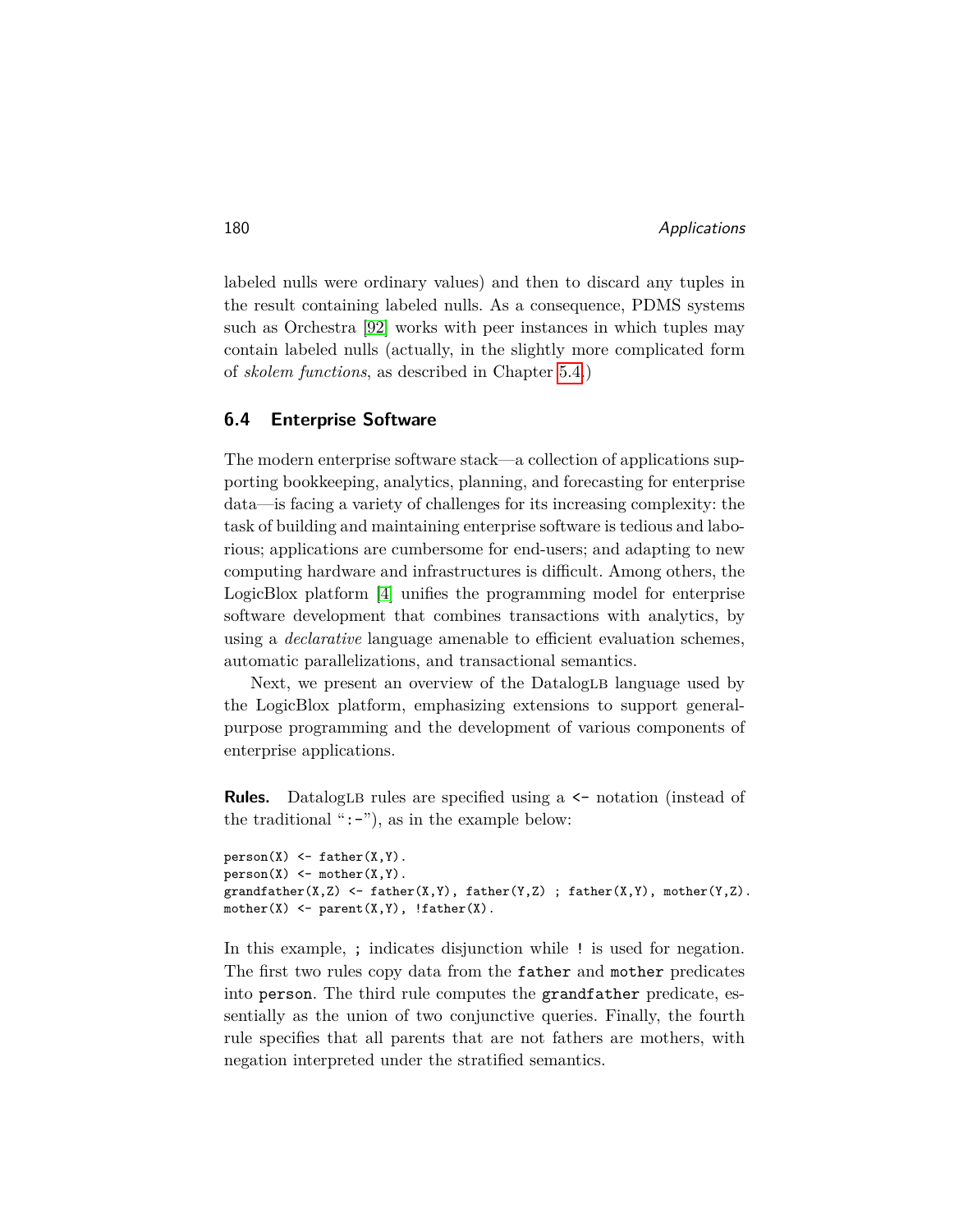**Entity types and constraints.** The main building-blocks of the Dataloglb type system are *entities*, i.e., specially declared unary predicates corresponding to some concrete object or abstract concept. The Dataloglb type system also includes various primitive types (e.g., numeric types, strings etc). For example, the following DatalogLB program declares (using a -> notation) that person is an entity:  $person(X) \rightarrow$ .

Entities can have various properties, expressed through predicates with the corresponding entity as the type of some argument, for example:

```
ssn[X] = Y \rightarrow person(X), int[32](Y).
name[X] = N \rightarrow person(X), string(N).
```
The first declaration says that ssn is a functional predicate mapping person entities to integer-valued Social Security Numbers, while the second maps person entities to string names.

Entities can be arranged in subtyping hierarchies, e.g., the following example declares that male is a subtype of person:

 $male(X)$  ->  $person(X)$ .

As expected, subtypes inherit the properties of their supertypes and can be used wherever instances of their supertypes are allowed by the type system. For example, according to the declarations above, a male also has an ssn and a name.

One can also use the -> notation to specify runtime *integrity constraints*, such as that every parent relationship is also either a father or mother relationship, but not both:

```
parent(X, Y) \rightarrow father(X, Y), !mother(X, Y); mother(X, Y), !father(X, Y).
```
**Updates and events.** The needs of interactive applications motivate procedural features in DatalogLB (inspired by previous work on Datalog with updates [\[13\]](#page-85-4) and states [\[82\]](#page-90-1) presented in Section [5.5\)](#page-63-0). For instance, LogicBlox provides a framework for user interface (UI) programming that allows the implementation of UIs over stored data through Datalog<sub>LB</sub> rules. Apart from being able to populate the UI based on results of DatalogLB programs, UI events are also handled through DatalogLB rules that are executed in response to those events.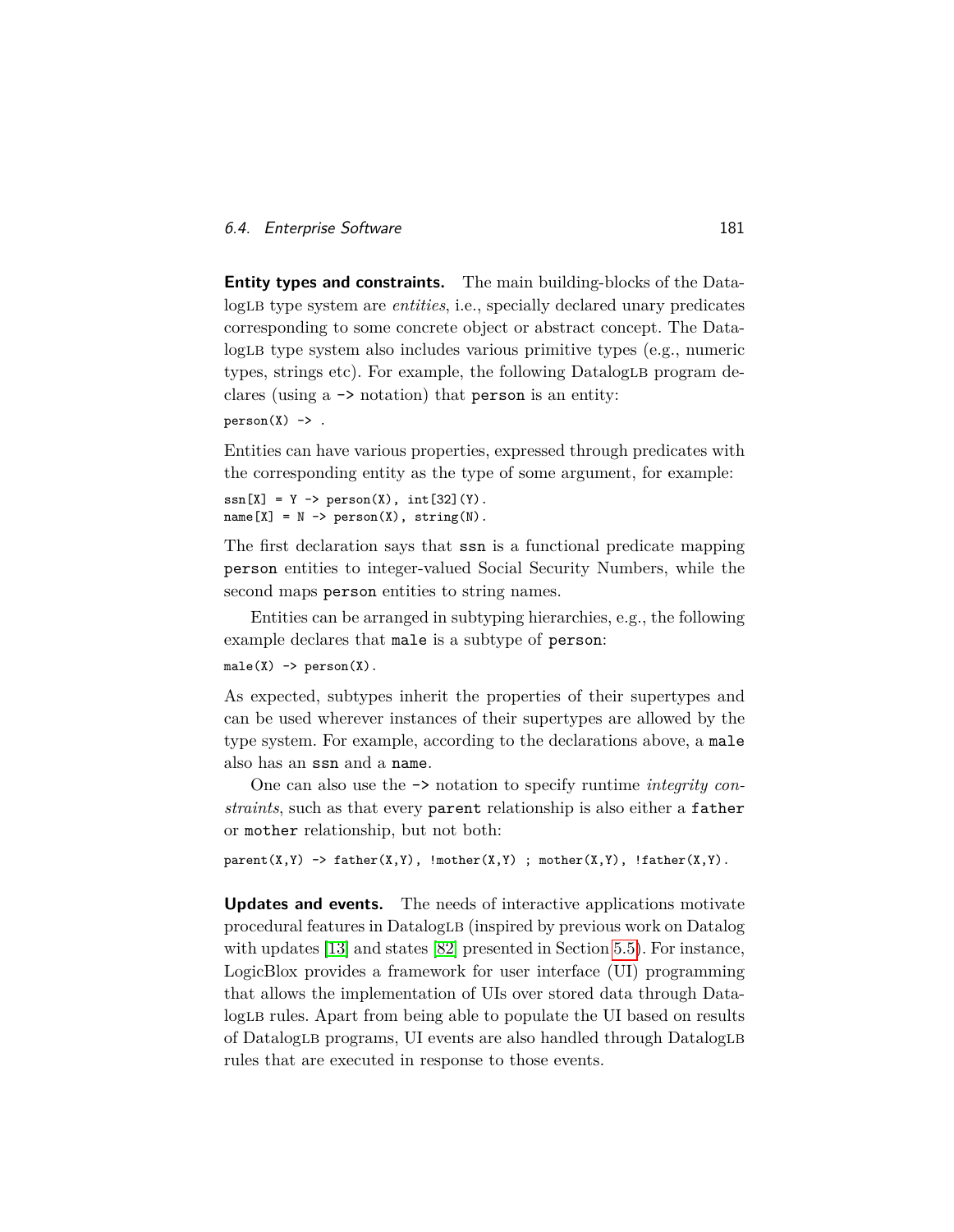**Example 6.4.** Consider a simple application in which managers are allowed to use a form to modify sales data for planning scenarios. This form, including the title of the page, the values in a drop-down menu and the text on a "submit" button, is generated by the DatalogLB rules shown below.

```
sales_entry_form(F) -> form(F).
form title[F] = "Sales Data Entry"
   <- sales_entry_form(F).
component[F] = D, dropdown(D), label[D] = "item"<- sales_entry_form(F).
submit button[F] = B, label[B] = "submit"<- sales_entry_form(F).
```
The selection of values for particular items from the drop-down menu, specifying a UI view, also corresponds to a database view:

```
dropdown_values(D,I)
   <- component[F] = D, sales_entry_form_user(F,U), modifiable_by(I,U).
```
UI events, such as when a submit button is pushed, are represented as predicates, and one can write rules—such as the one below—that are executed when these events happen:

```
\hat{}sales[P,D,S] = V<- +button_clicked(F,S),
      sales entry form user(F,U), dropdown selected[F] = P,
      date_fld_value[F,_] = D, num_fld_value[F,_] = V, manager(S,U).
```
This is an example of what LogicBlox terms a *delta rule*<sup>[2](#page-80-0)</sup>, used to insert data into the EDB predicate sales. In this body, the atom button\_clicked(F,S) is preceded by the *insert* modifier "+", which indicates an insertion to the corresponding predicate. As a result, the rule will only be fired when the submit button is pushed and the corresponding fact is inserted in the button\_clicked predicate. Similarly, the symbol "ˆ" in the head is the *upsert*[3](#page-80-1) modifier, indicating that if

<span id="page-80-0"></span><sup>2</sup>This should not to be confused with the delta rules transformation used in semi-naive evaluation.

<span id="page-80-1"></span><sup>3</sup>A combination of update and insert.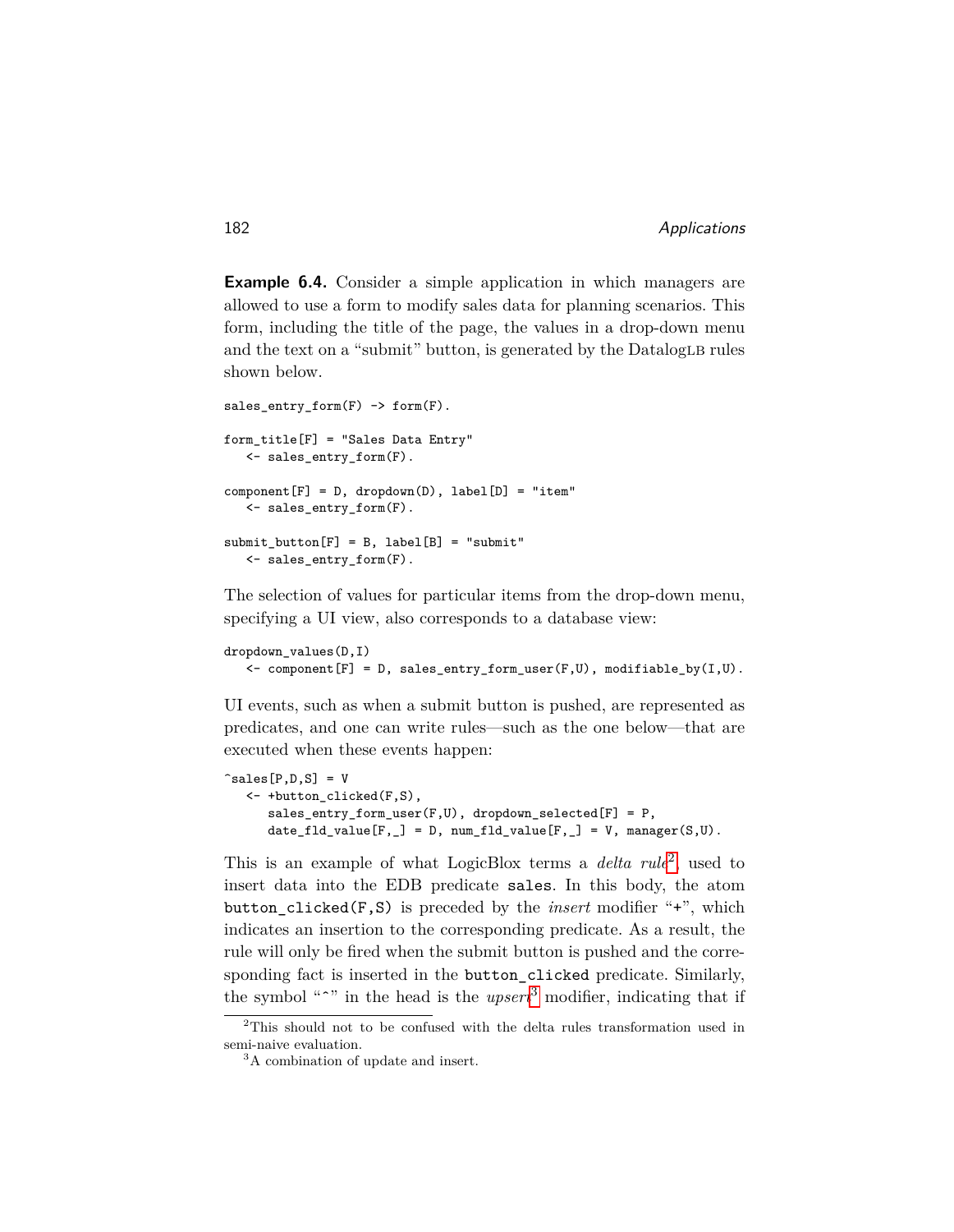the corresponding key already exists in sales, its value should be updated to the one produced by the rule, otherwise a new entry with this key-value pair should be inserted.

**Constructors.** Datalog<sub>LB</sub> also allows the invention of new values during program execution through the use of *constructors* (aka *Skolem functions*) in the heads of rules. Datalogle programs using recursion through constructors are not guaranteed to terminate on all inputs. For this reason, the Datalog<sub>LB</sub> compiler implements a safety check that exploits the connection between Datalog evaluation and the chase procedure [\[86\]](#page-91-4), and warns if termination cannot be guaranteed. (The same safety check is used for programs using recursion through arithmetic.)

## **6.5 Other Applications**

In addition to the above applications, we briefly survey other recent use cases of Datalog in the domains of security, web data extraction, concurrent programming, and answer-set programming.

## **6.5.1 Security**

*Secure Network Datalog (SeNDlog)* language [\[125\]](#page-93-0) unifies *NDlog* and logic-based languages for access control in distributed systems. SeNDlog allows users to specify and implement distributed systems and their security policies within a common declarative framework. The SecureBlox [\[85\]](#page-90-2) platform, developed in the LogicBlox [\[4\]](#page-85-3) system, further provides a richer set of features compared to SeNDlog: SecureBlox supports 1) user-defined security constructs that can be customized and composed in a declarative fashion, 2) *meta-rules* – Datalog rules that operate on the rules of the program as input, and produce new rules as output, and 3) *meta-constraints* – Datalog constraints that restrict the allowable rules in the program. SecureBlox allows metaprogrammability for compile-time code generation based on the security requirements and trust policies of the deployed environment.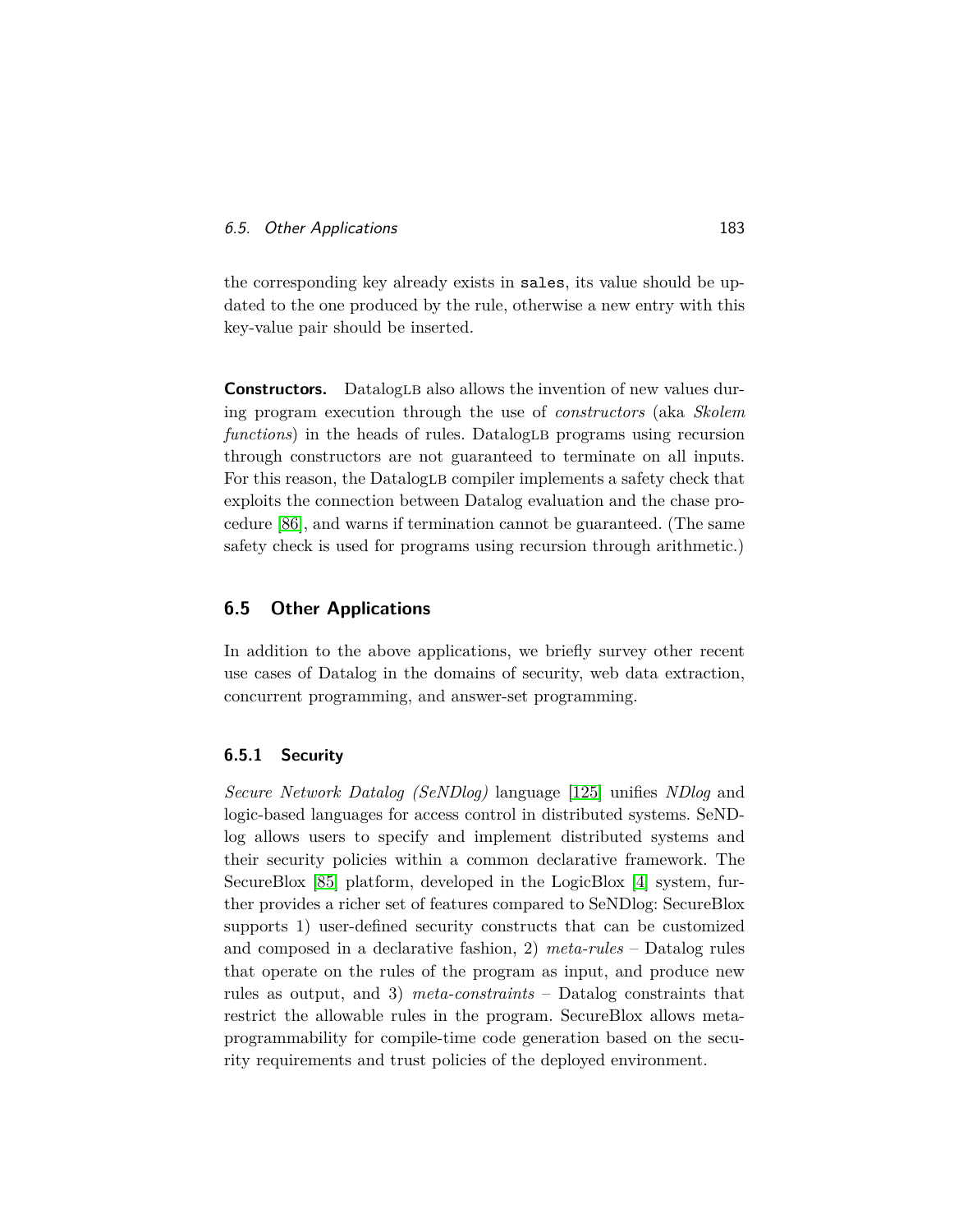#### **6.5.2 Web data extraction**

Web data extraction tools are used to aggregate information relevant to a particular topic from different websites; the extracted information is then presented to users in a single view. For instance, an aggregator of financial news might use a web data extraction tool to collect financial news from several major newspapers; an aggregator of product information may crawl several e-retailers to collect the prices on the same product. Extracting data from (HTML) webpages can be thought as evaluating queries over an XML tree. A query may specify the types of nodes of interest (e.g. tables, italics fonts), and place conditions on the shape and contents of the nodes' children or siblings. The result of the query may be either text or entire XML subtrees.

Lixto [\[49\]](#page-88-5) commercializes a tool for specifying extractions of web data. Elog, Lixto's query language, is an extension of monadic Datalog—a restricted form of Datalog in which all intensional predicates are unary. Elog queries can be evaluated efficiently, as monadic Datalog over trees has the combined complexity of *O*(|*P*|∗|*dom*|), where |*P*| is the size of the program, and |*dom*| the size of the tree. Furthermore, extraction queries written in Elog have the benefit of abstracting over changes in the trees that are not relevant to the queries. This results in extractions that are more robust against often frequent changes in the format of HTML pages on different websites.

#### **6.5.3 Concurrent programming**

Reactors [\[44\]](#page-88-6) extend Datalog to provide higher level language abstractions to help programmers cope with the added complexities of programming for concurrency. A reactor is a set of Datalog-like rules, with additional constructs for identifying an event and its associated data, referring to the state of the world before the event, and specifying the updates to the world as a result of the event. These constructs together support both asynchronous and synchronous composition of reactors. Reactors bear resemblance to ECA, and similarly, to Statelog [\[83,](#page-90-3) [84\]](#page-90-4), with which ECA can be formalized with.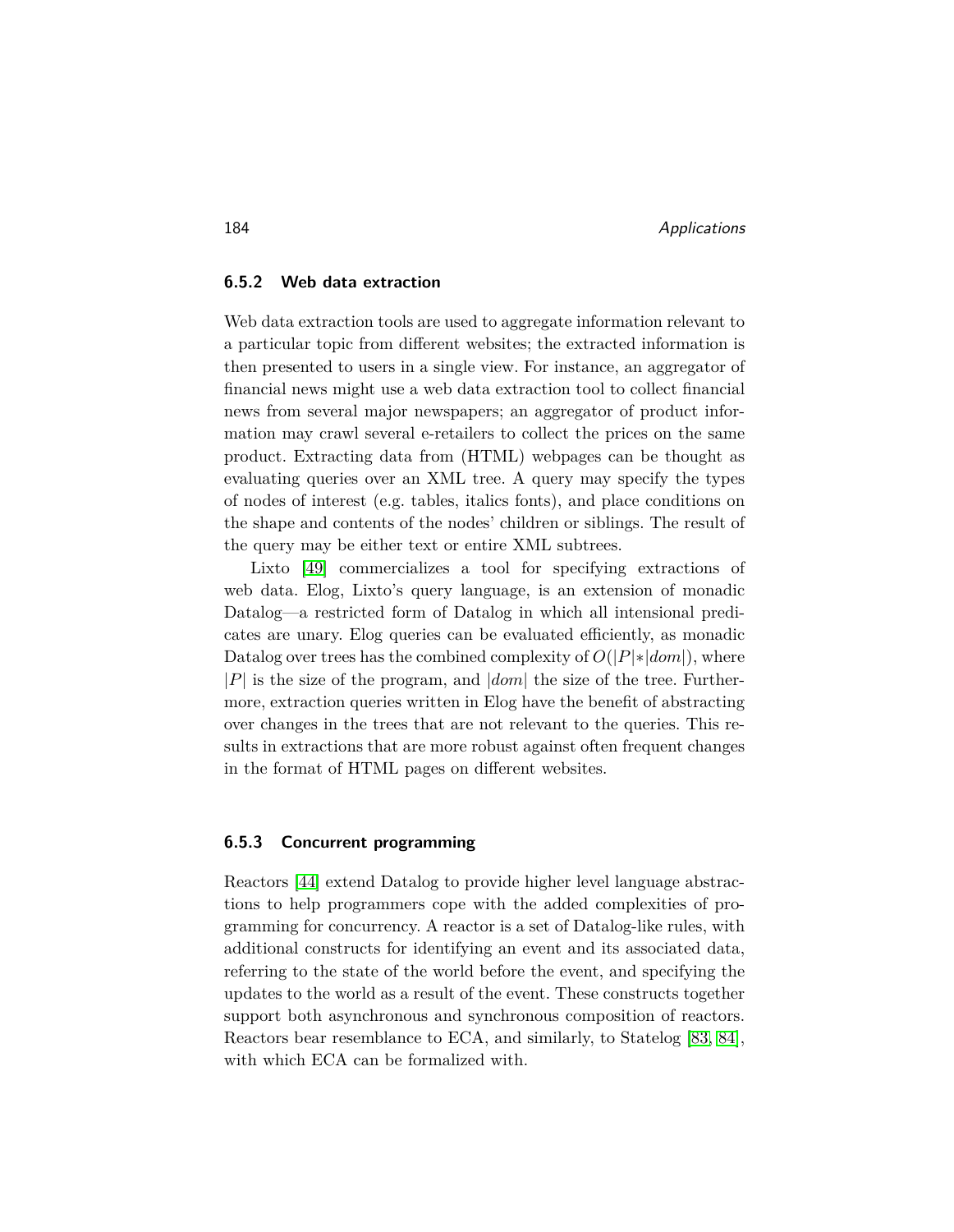#### **6.5.4 Answer-set programming**

Answer-set programming is a form of logic programming that is particularly geared towards solving search problems that may have multiple satisfying models, e.g. graph coloring. DLV [\[69\]](#page-89-0) is an answer-set programming language based on Datalog. DLV allows disjunctions in the head of rules—a crucial language feature that allows the expression of choices that can be made in searching for an answer. DLV allows the expression of problems in the complexity class of  $\Sigma_2^p$  $_2^p$ , in finite structures.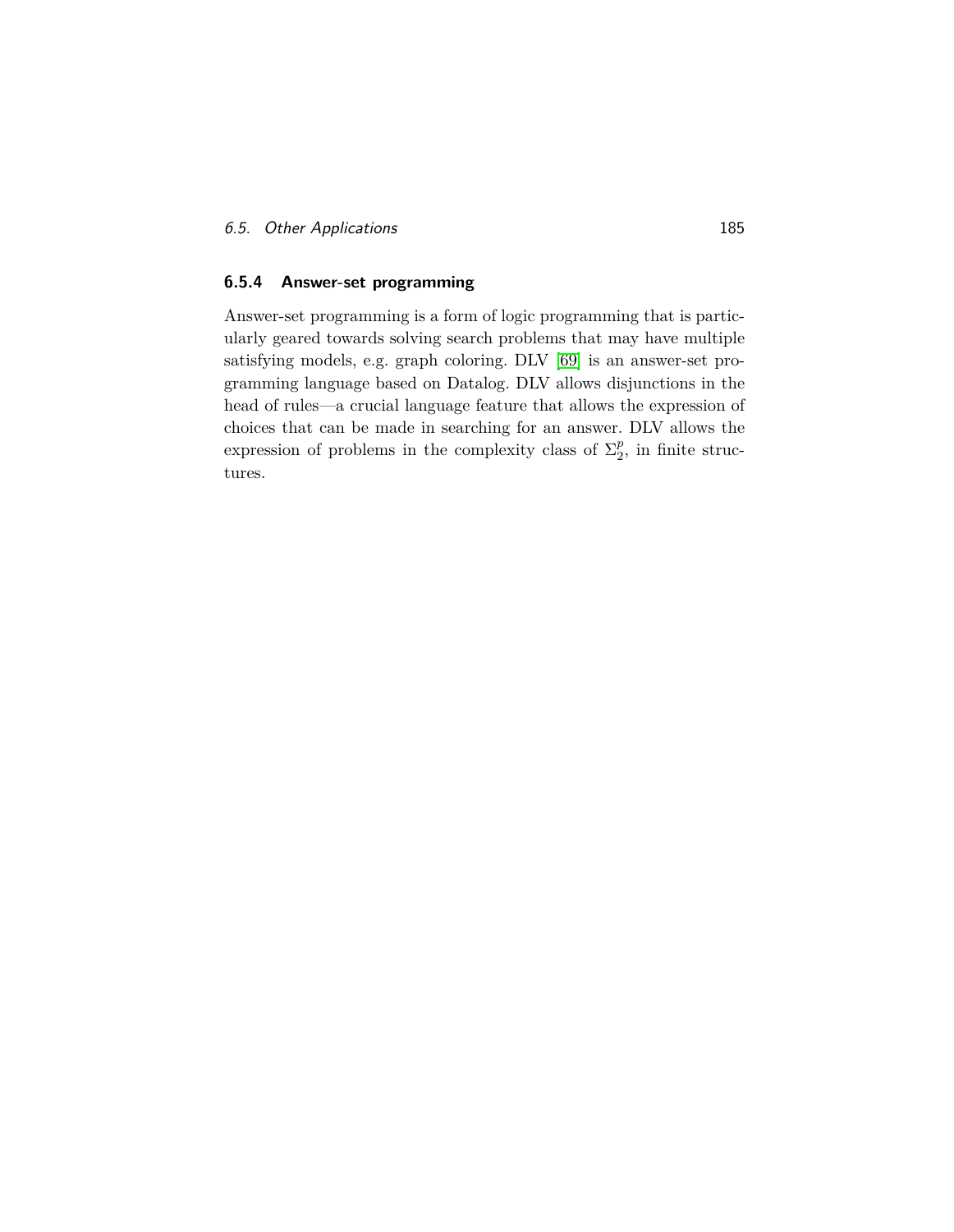## **Acknowledgements**

We would like to thank Chen Chen, Alex Gurney, Yang Li, Dong Lin, Walaa Eldin Moustafa, Anduo Wang, and Zhuoyao Zhang for proof reading this survey paper. We also like to thank the reviewers for their extremely thorough and helpful reviews, and Joseph M. Hellerstein for all his guidance and support throughout the entire process of writing this survey paper. This survey paper is in part supported by NSF grants IIS-0812270, CCF-0820208, CNS-0845552, CNS-1040672, CNS-1117052, and CNS-1218066.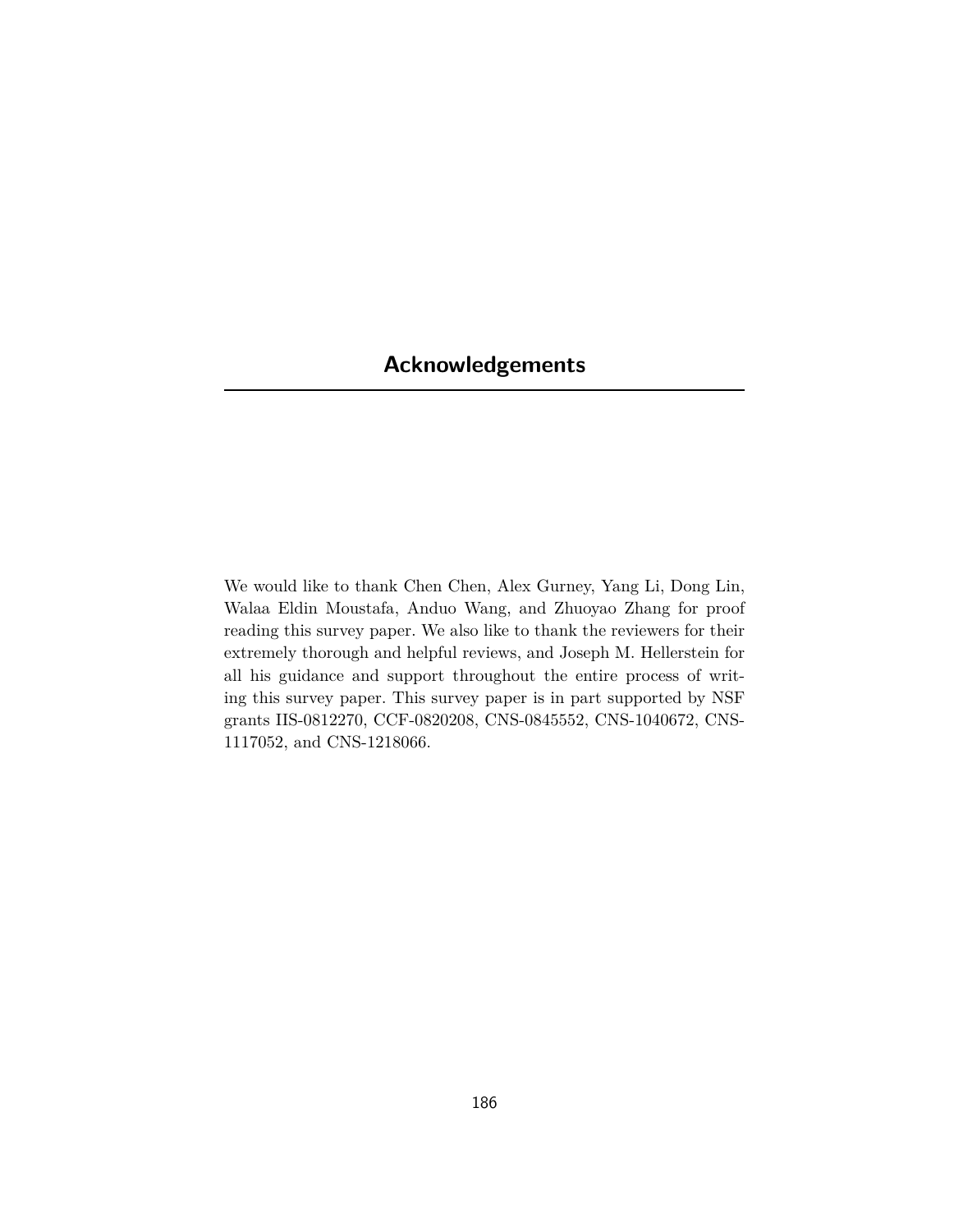# **References**

- <span id="page-85-0"></span>[1] *BioPerl, http://bioperl.org*.
- [2] *Datomic website, http://www.datomic.com/*.
- [3] *H2 Database Engine, http://www.h2database.com*.
- <span id="page-85-3"></span>[4] *LogicBlox website, http://www.logicblox.com/*.
- [5] *Microsoft SQL server, http://www.microsoft.com/sql*.
- [6] *PostgreSQL, http://www.postgresql.org/*.
- [7] *Semmle Web site, http://www.semmle.com*.
- <span id="page-85-1"></span>[8] *uBio, http://www.ubio.org*.
- [9] S. Abiteboul, E. Simon, and V. Vianu. Non-deterministic languages to express deterministic transformations. In *PODS*, 1990.
- [10] Serge Abiteboul, Zoe Abrams, Stefan Haar, and Tova Milo. Diagnosis of Asynchronous Discrete Event Systems—Datalog to the Rescue! In *PODS*, 2005.
- <span id="page-85-2"></span>[11] Serge Abiteboul and Oliver Duschka. Complexity of answering queries using materialized views. In *PODS*, 1998.
- [12] Serge Abiteboul, Richard Hull, and Victor Vianu. *Foundations of Databases*. Addison-Wesley, 1995.
- <span id="page-85-4"></span>[13] Serge Abiteboul and Victor Vianu. Datalog extensions for database queries and updates. *J. Comput. Syst. Sci.*, 43:62–124, August 1991.
- [14] Foto Afrati, Stavros S. Cosmadakis, and Mihalis Yannakakis. On datalog vs. polynomial time. In *PODS*, 1991.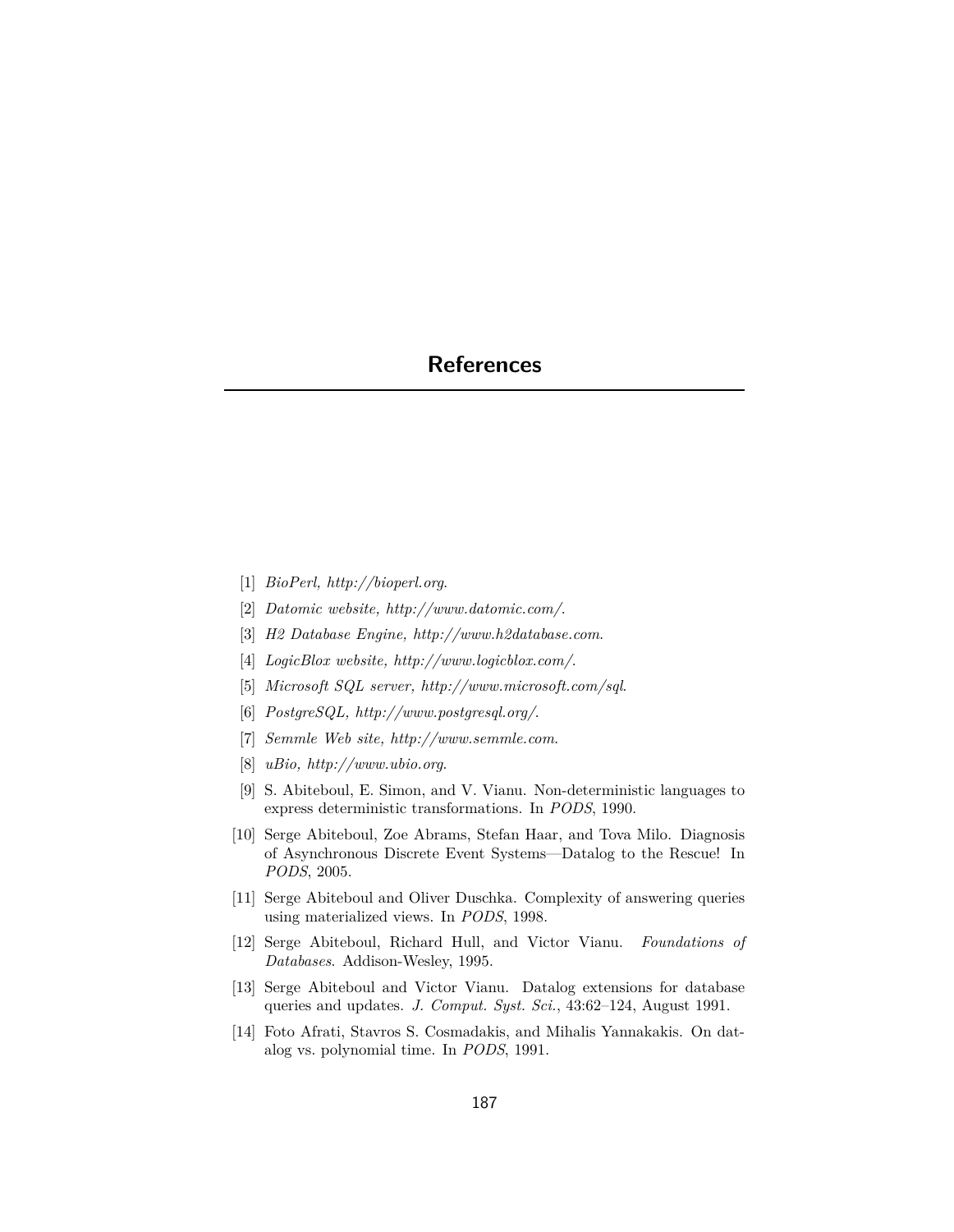- [15] Peter Alvaro, Tyson Condie, Neil Conway, Khaled Elmeleegy, Joseph M. Hellerstein, and Russell Sears. Boom analytics: exploring data-centric, declarative programming for the cloud. In *EuroSys*, 2010.
- [16] Peter Alvaro, Neil Conway, Joseph M. Hellerstein, and William R. Marczak. Consistency analysis in bloom: a calm and collected approach. In *CIDR*, 2011.
- <span id="page-86-0"></span>[17] Peter Alvaro, William Marczak, Neil Conway, Joseph M. Hellerstein, David Maier, and Russell C Sears. Dedalus: Datalog in time and space. Technical Report UCB/EECS-2009-173, EECS Department, University of California, Berkeley, Dec 2009.
- <span id="page-86-1"></span>[18] Tom J. Ameloot, Frank Neven, and Jan Van den Bussche. Relational Transducers for Declarative Networking. In *PODS*, 2011.
- [19] K. R. Apt, H. A. Blair, and A. Walker. Towards a theory of declarative knowledge. pages 89–148, 1988.
- [20] Faiz Arni, KayLiang Ong, Shalom Tsur, Haixun Wang, and Carlo Zaniolo. The deductive database system LDL++. *TPLP*, 3(1):61–94, 2003.
- [21] I. Balbin and K. Ramamohanarao. A generalization of the differential approach to recursive query evaluation. *Journal of Logic Programming*, 4(3), 1987.
- [22] Francois Bancilhon. Naive evaluation of recursively defined relations. *On Knowledge Base Management Systems: Integrating AI and DB Technologies*, 1986.
- [23] Francois Bancilhon and Raghu Ramakrishnan. An amateur's introduction to recursive query processing strategies. *SIGMOD Rec.*, 15(2):16– 52, 1986.
- [24] BDD-Based Deductive DataBase. [http://bddbddb.sourceforge.](http://bddbddb.sourceforge.net/) [net/](http://bddbddb.sourceforge.net/).
- [25] Catriel. Beeri and Raghu. Ramakrishnan. On the power of magic. In *PODS*, 1987.
- <span id="page-86-2"></span>[26] Catriel Beeri and Moshe Y. Vardi. A proof procedure for data dependencies. *J. ACM*, 31(4):718–741, 1984.
- [27] Nicole Bidoit. *Bases de Données Déductives: Présentation de Datalog*. Armand Colin, 1992.
- [28] Martin Bravenboer and Yannis Smaragdakis. *Doop website, http://doop.program-analysis.org/*.
- [29] Martin Bravenboer and Yannis Smaragdakis. Strictly declarative specification of sophisticated points-to analyses. In *OOPSLA*, 2009.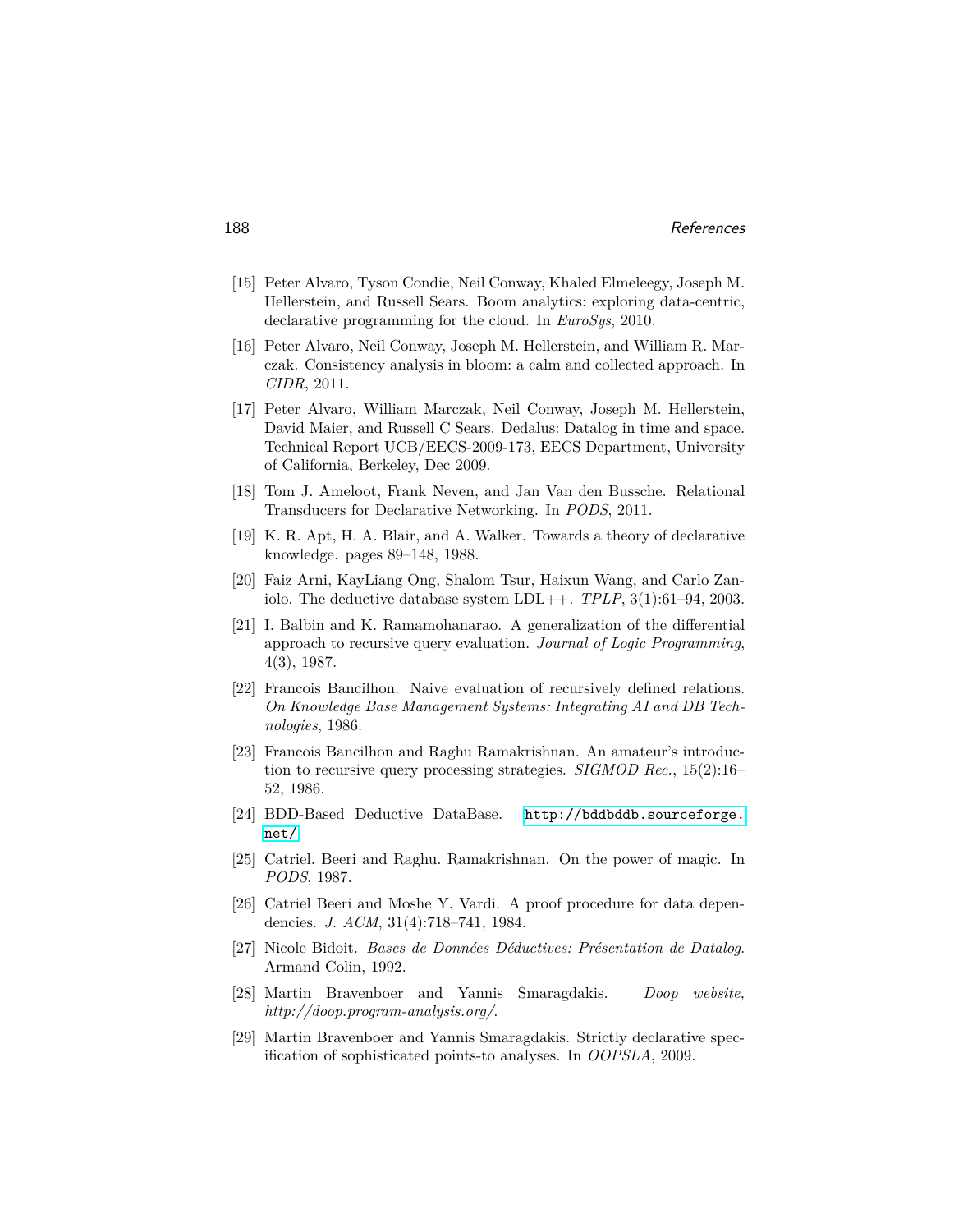## References and the set of the set of the set of the set of the set of the set of the set of the set of the set of the set of the set of the set of the set of the set of the set of the set of the set of the set of the set o

- [30] R.E. Bryant. Graph-based algorithms for boolean function manipulation. *IEEE Transactions on Computers*, 35(8):677–691, 1986.
- [31] Dario Campagna, Beata Sarna-Starosta, and Tom Schrijvers. Optimizing Inequality Joins in Datalog with Approximated Constraint Propagation. In Claudio Russo and Neng-Fa Zhou, editors, *Practical Aspects of Declarative Languages, 14th International Symposium, Proceedings*. Springer, 2012.
- [32] S. Ceri, G. Gottlob, and L. Tanca. What you always wanted to know about datalog (and never dared to ask). *IEEE TKDE*, 1(1):146–166, 1989.
- [33] Stefano Ceri, Georg Gottlob, and L. Tanca. *Logic Programming and Databases*. Springer, 1990.
- [34] Keith L. Clark. Negation as failure. In *Logic and Data Bases*, pages 293–322, 1977.
- [35] Sara Cohen, Joseph Gil, and Evelina Zarivach. Datalog programs over infinite databases, revisited. In *DBPL*, 2007.
- [36] Robert M. Colomb. *Deductive Databases and their Applications*. Taylor and Francis, 1998.
- [37] Neil Conway, William R. Marczak, Peter Alvaro, Joseph M. Hellerstein, and David Maier. Logic and lattices for distributed programming. In *SoCC*, 2012.
- [38] Patrick Cousot and Radhia Cousot. Abstract interpretation: a unified lattice model for static analysis of programs by construction or approximation of fixpoints. In *POPL*, 1977.
- [39] Steven Dawson, C. R. Ramakrishnan, and David S. Warren. Practical program analysis using general purpose logic programming systems—a case study. In *PLDI*, 1996.
- [40] Alin Deutsch and Val Tannen. Reformulation of xml queries and constraints. In *ICDT*, pages 225–241, 2003.
- [41] Guozhu Dong, Leonid Libkin, Jianwen Su, and Limsoon Wong. Maintaining transitive closure of graphs in sql. *In Int. J. Information Technology*, 5, 1999.
- [42] Guozhu Dong and Jianwen Su. Incremental and decremental evaluation of transitive closure by first-order queries. *Inf. Comput.*, 120(1):101–106, 1995.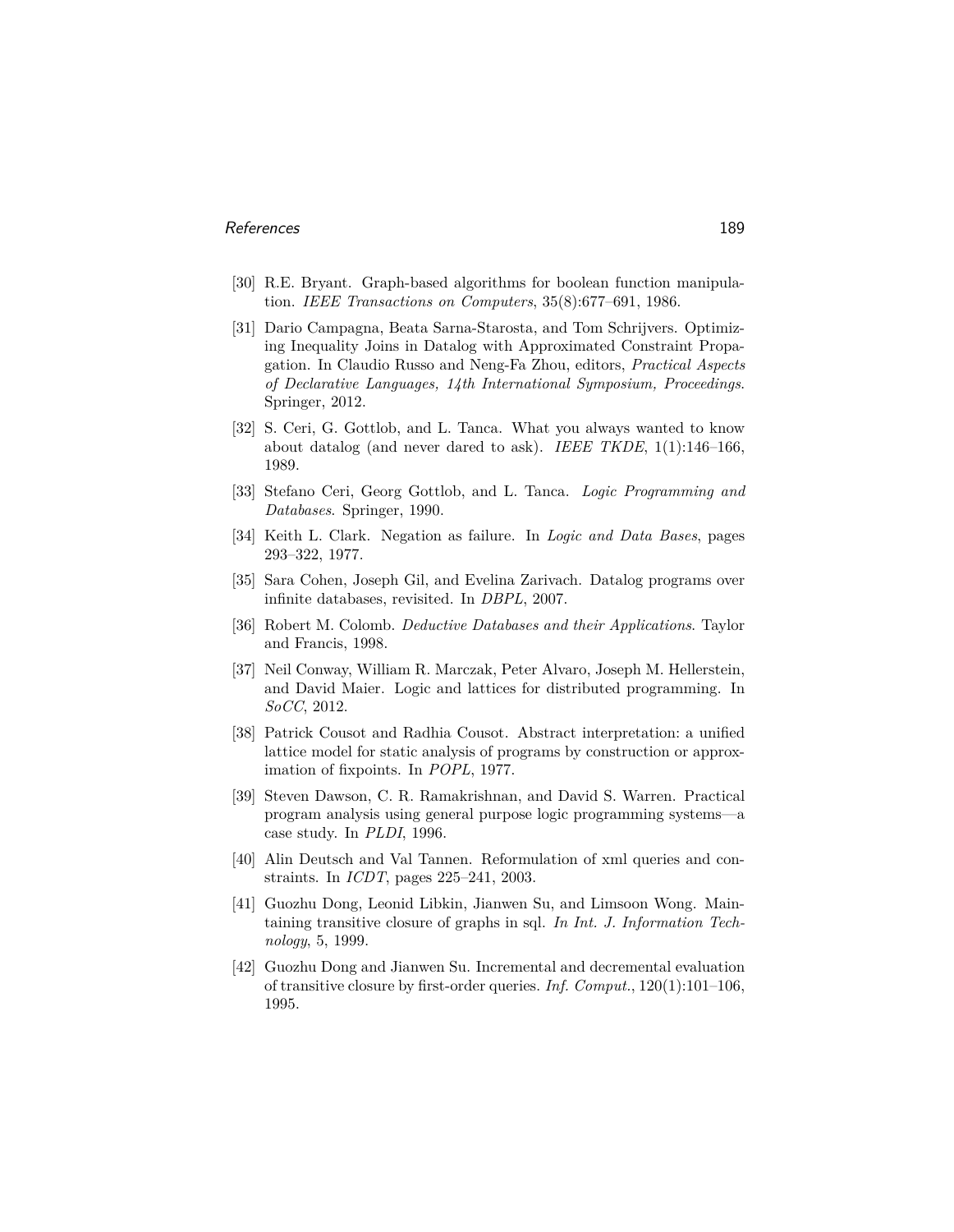- <span id="page-88-3"></span>[43] Ronald Fagin, Phokion G. Kolaitis, Renée J. Miller, and Lucian Popa. Data exchange: semantics and query answering. *TCS*, 336(1):89–124, 2005.
- <span id="page-88-6"></span>[44] John Field, Maria-Cristina Marinescu, and Christian Stefansen. Reactors: A data-oriented synchronous/asynchronous programming model for distributed applications. *Theor. Comput. Sci.*, 410(2-3):168–201, 2009.
- [45] Jörg Flum, Max Kubierschky, and Bertram Ludäscher. Total and partial well-founded datalog coincide. In *ICDT*, 1997.
- [46] Jörg Flum, Max Kubierschky, and Bertram Ludäscher. Games and total datalog<sup>¬</sup> queries. *Theoretical Computer Science*, 239(2):257–276, 2000.
- [47] Allen Van Gelder. The alternating fixpoint of logic programs with negation. *JCSS*, 47(1):185 – 221, 1993.
- [48] Michael Gelfond and Vladimir Lifschitz. The stable model semantics for logic programming. In *ICLP/SLP*, pages 1070–1080, 1988.
- <span id="page-88-5"></span>[49] Georg Gottlob, Christoph Koch, Robert Baumgartner, Marcus Herzog, and Sergio Flesca. The Lixto data extraction project: back and forth between theory and practice. In *PODS*, 2004.
- [50] Todd J. Green, Grigoris Karvounarakis, Zachary G. Ives, and Val Tannen. Update exchange with mappings and provenance. In *VLDB*, 2007.
- [51] Todd J. Green, Grigoris Karvounarakis, and Val Tannen. Provenance semirings. In *PODS*, 2007.
- [52] Ashish Gupta, Inderpal Singh Mumick, and V. S. Subrahmanian. Maintaining views incrementally. In *SIGMOD*, 1993.
- <span id="page-88-4"></span>[53] GUS: The Genomics Unified Schema. <http://www.gusdb.org/>.
- [54] Elnar Hajiyev, Mathieu Verbaere, and Oege de Moor. Codequest: Scalable source code queries with datalog. In David Thomas, editor, *ECOOP*, 2006.
- <span id="page-88-1"></span>[55] Alon Y. Halevy. Answering queries using views: A survey. *VLDB Journal*, 10(4):270–294, 2001.
- <span id="page-88-2"></span>[56] Y. Halevy, G. Ives, Dan Suciu, and Igor Tatarinov. Schema mediation for large-scale semantic data sharing. *VLDB Journal*, 14(1):68–83, 2005.
- <span id="page-88-0"></span>[57] Joseph M. Hellerstein. Declarative imperative: Experiences and conjectures in distributed logic. 2010. SIGMOD Record 39(1).
- [58] Neil Immerman. Relational queries computable in polynomial time. *Information and Control*, 68(1-3):86–104, 1986.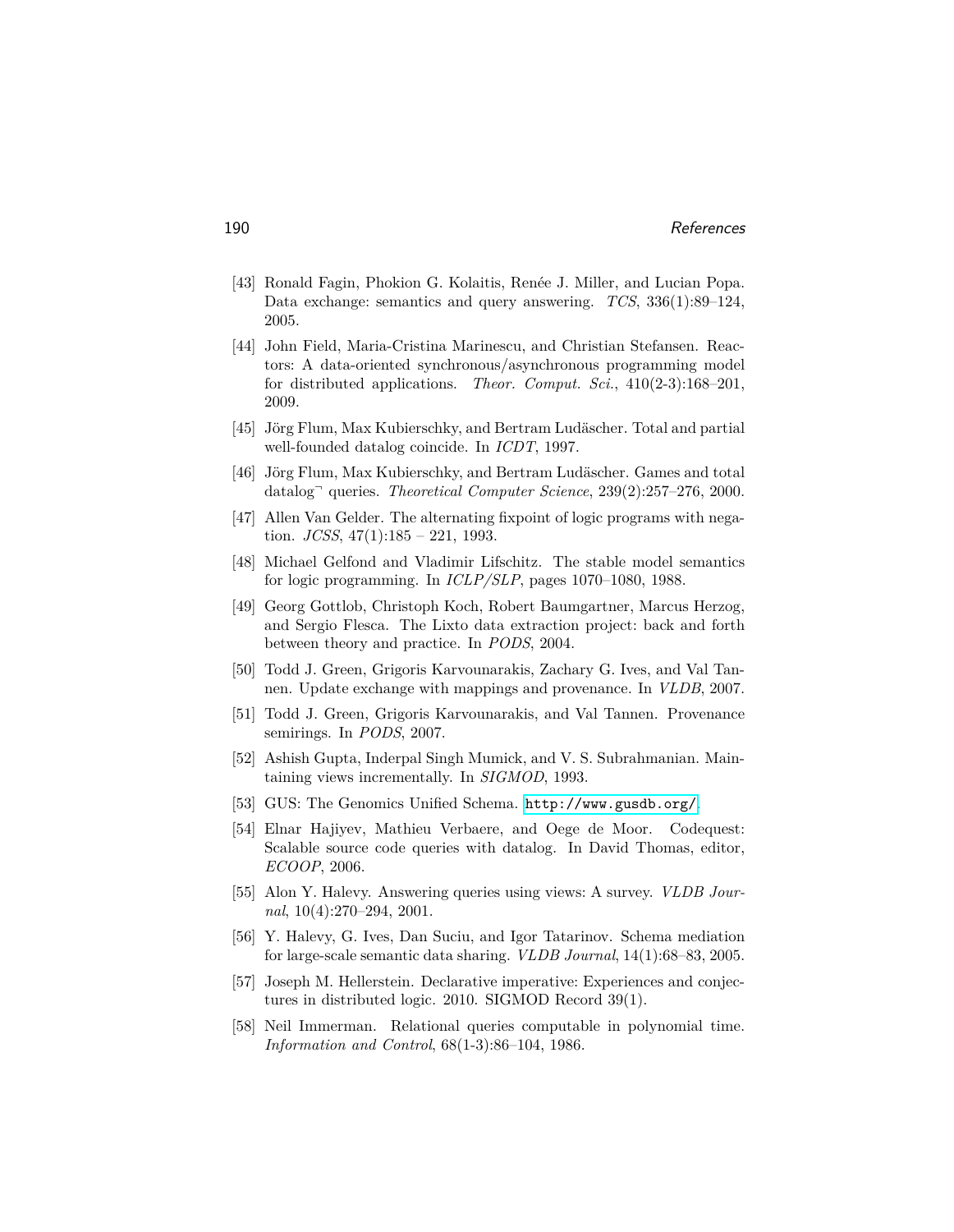- [59] IRIS (Integrated Rule Inference System) Reasoner. [http://www.](http://www.iris-reasoner.org/) [iris-reasoner.org/](http://www.iris-reasoner.org/).
- [60] Trevor Jim. SD3: A Trust Management System With Certified Evaluation. In *IEEE Symposium on Security and Privacy*, May 2001.
- [61] David B. Kemp. Efficient recursive aggregation and negation in deductive databases. *TKDE*, 10(5), 1998.
- [62] Michael Kifer. On the decidability and axiomatization of query finiteness in deductive databases. *JACM*, 45(4):588–633, July 1998.
- [63] Michael Kifer, Raghu Ramakrishnan, and Abraham Silberschatz. An axiomatic approach to deciding query safety in deductive databases. In *PODS*, 1988.
- [64] Anthony C. Klug. Equivalence of relational algebra and relational calculus query languages having aggregate functions. *J. ACM*, 29(3):699–717, 1982.
- [65] Ravi Krishnamurthy, Raghu Ramakrishnan, and Oded Shmueli. A framework for testing safety and effective computability of extended datalog. In *SIGMOD*, 1988.
- [66] Monica S. Lam, John Whaley, V. Benjamin Livshits, Michael C. Martin, Dzintars Avots, Michael Carbin, and Christopher Unkel. Contextsensitive program analysis as database queries. In *PODS*, 2005.
- [67] Laurent Vieille. Recursive Axioms in Deductive Database: The Query-Subquery Approach. In *1st International Conference on Expert Database Systems*, 1986.
- [68] Maurizio Lenzerini. Data integration: A theoretical perspective. In *PODS*, 2002.
- <span id="page-89-0"></span>[69] Nicola Leone, Gerald Pfeifer, Wolfgang Faber, Thomas Eiter, Georg Gottlob, Simona Perri, and Francesco Scarcello. The dlv system for knowledge representation and reasoning. *ACM Trans. Comput. Logic*, 7(3):499–562, July 2006.
- [70] Ondřej Lhoták. *Program Analysis using Binary Decision Diagrams*. PhD thesis, McGill University, January 2006.
- [71] Senlin Liang and Michael Kifer. Deriving predicate statistics in datalog. In *PPDP*, 2010.
- [72] Leonid Libkin. *Elements Of Finite Model Theory*. Springer, 2004.
- [73] Changbin Liu, Lu Ren, Boon Thau Loo, Yun Mao, and Prithwish Basu. Cologne: A declarative distributed constraint optimization platform. In *VLDB*, 2012.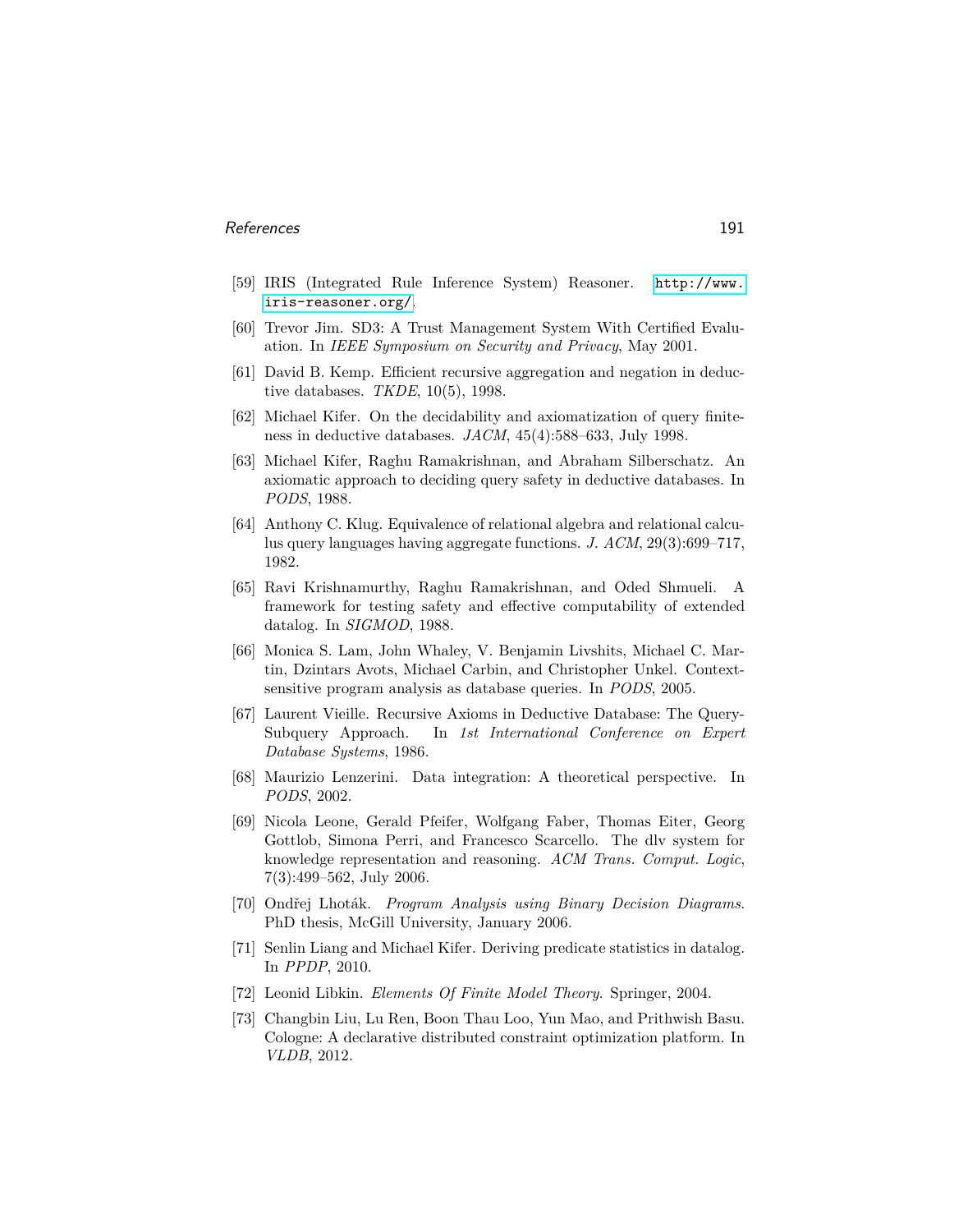- [74] A. Livchak. Languages for polynomial-time queries. *Computer-based modeling and optimization of heat-power and electrochemical objects*, 1992. In Russian.
- <span id="page-90-0"></span>[75] Boon Thau Loo, Tyson Condie, Minos Garofalakis, David E. Gay, Joseph M. Hellerstein, Petros Maniatis, Raghu Ramakrishnan, Timothy Roscoe, and Ion Stoica. Declarative Networking: Language, Execution and Optimization. In *SIGMOD*, 2006.
- [76] Boon Thau Loo, Tyson Condie, Minos Garofalakis, David E. Gay, Joseph M. Hellerstein, Petros Maniatis, Raghu Ramakrishnan, Timothy Roscoe, and Ion Stoica. Declarative networking. *Commun. ACM*, 52(11):87–95, 2009.
- [77] Boon Thau Loo, Tyson Condie, Joseph M. Hellerstein, Petros Maniatis, Timothy Roscoe, and Ion Stoica. Implementing Declarative Overlays. In *SOSP*, 2005.
- [78] Boon Thau Loo, Harjot Gill, Changbin Liu, Yun Mao, William R. Marczak, Micah Sherr, Anduo Wang, and Wenchao Zhou. Recent advances in declarative networking. In *Fourteenth International Symposium on Practical Aspects of Declarative Languages (PADL)*, 2012.
- [79] Boon Thau Loo, Joseph M. Hellerstein, Ryan Huebsch, Timo thy Roscoe, and Ion Stoica. Analyzing P2P Overlays with Recursive Queries. Technical Report UCB-CS-04-1301, UC Berkeley, 2004.
- [80] Boon Thau Loo, Joseph M. Hellerstein, Ion Stoica, and Raghu Ramakrishnan. Declarative routing: extensible routing with declarative queries. In *SIGCOMM*, 2005.
- [81] Boon Thau Loo, Sailesh Krishnamurthy, and Owen Cooper. Distributed Web Crawling over DHTs. Technical Report UCB-CS-04-1305, UC Berkeley, 2004.
- <span id="page-90-1"></span>[82] Bertram Ludäscher. *Integration of Active and Deductive Database Rules*, volume 45 of *DISDBIS*. Infix Verlag, St. Augustin, Germany, 1998. PhD thesis.
- <span id="page-90-3"></span>[83] Bertram Ludäscher, Ulrich Hamann, and Georg Lausen. A logical framework for active rules. In *COMAD*, 1995.
- <span id="page-90-4"></span>[84] Bertram Ludäscher, Wolfgang May, and Georg Lausen. Nested transactions in a logical language for active rules. In *LID*, 1996.
- <span id="page-90-2"></span>[85] William R. Marczak, Shan Shan Huang, Martin Bravenboer, Micah Sherr, Boon Thau Loo, and Molham Aref. Secureblox: customizable secure distributed data processing. In *SIGMOD*, 2010.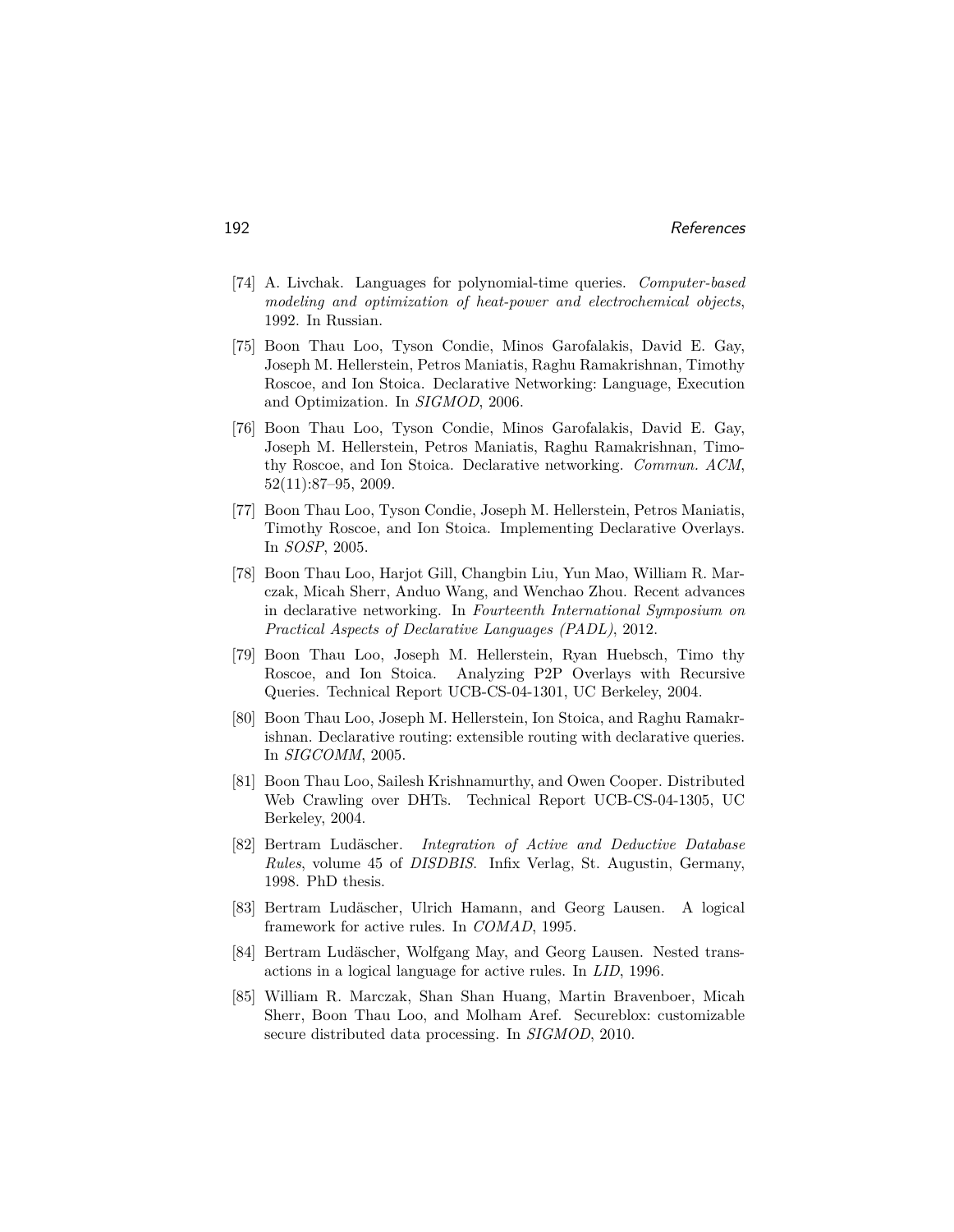## References and the set of the set of the set of the set of the set of the set of the set of the set of the set of the set of the set of the set of the set of the set of the set of the set of the set of the set of the set o

- <span id="page-91-4"></span>[86] Michael Meier, Michael Schmidt, and Georg Lausen. On chase termination beyond stratification. *PVLDB*, 2(1):970–981, 2009.
- <span id="page-91-0"></span>[87] Mengmeng Liu and Nicholas Taylor and Wenchao Zhou and Zachary Ives and Boon Thau Loo. Recursive Computation of Regions and Connectivity in Networks. In *ICDE*, 2009.
- [88] Jack Minker. Logic and databases: A 20 year retrospective. In Dino Pedreschi and Carlo Zaniolo, editors, *Logic in Databases*, volume 1154 of *Lecture Notes in Computer Science*, pages 1–57. Springer Berlin / Heidelberg, 1996. 10.1007/BFb0031734.
- [89] Inderpal Singh Mumick and Hamid Pirahesh. Implementation of magicsets in a relational database system. In *SIGMOD*, 1994.
- [90] Inderpal Singh Mumick, Hamid Pirahesh, and Raghu Ramakrishnan. The magic of duplicates and aggregates. In *VLDB*, 1990.
- <span id="page-91-1"></span>[91] Vivek Nigam, Limin Jia, Boon Thau Loo, and Andre Scedrov. Maintaining distributed logic programs incrementally. In *13th International ACM SIGPLAN Symposium on Principles and Practice of Declarative Programming (PPDP)*, 2011.
- <span id="page-91-3"></span>[92] Orchestra Collaborative Data Sharing System. [http://code.google.](http://code.google.com/p/penn-orchestra/) [com/p/penn-orchestra/](http://code.google.com/p/penn-orchestra/).
- [93] P2: Declarative Networking System. <http://p2.cs.berkeley.edu>.
- [94] Christos H. Papadimitriou. A note on the expressive power of prolog. *Bulletin of the EATCS*, 26:21–22, 1985.
- <span id="page-91-2"></span>[95] Lucian Popa, Yannis Velegrakis, Mauricio A. Hernández, Renée J. Miller, and Ronald Fagin. Translating web data. In *VLDB*, 2002.
- [96] R. Ramakrishnan, F. Bancilhon, and A. Silberschatz. Safety of recursive horn clauses with infinite relations. In *PODS*, 1987.
- [97] Raghu Ramakrishnan, Kenneth A. Ross, Divesh Srivastava, and S. Sudarshan. Efficient Incremental Evaluation of Queries with Aggregation. In *SIGMOD*, pages 204–218, 1992.
- [98] Raghu Ramakrishnan, Kenneth A. Ross, Divesh Srivastava, and S. Sudarshan. Efficient incremental evaluation of queries with aggregation. In *SIGMOD*, 1994.
- [99] Raghu Ramakrishnan, Divesh Srivastava, S. Sudarshan, and Praveen Seshadri. The CORAL deductive system. *VLDB Journal*, 3(2):161– 210, 1994.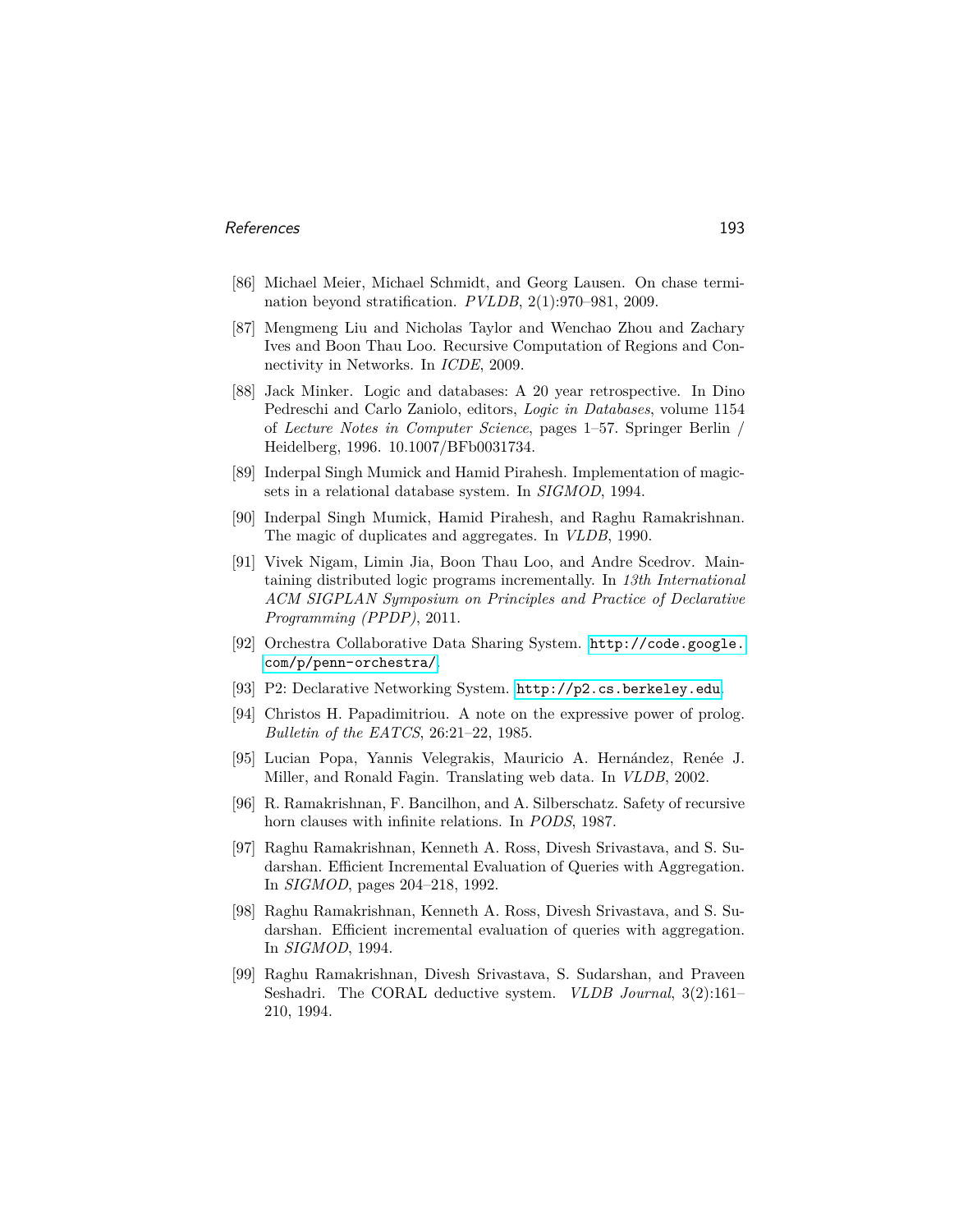- [100] Raghu Ramakrishnan and Jeffrey D. Ullman. A Survey of Research on Deductive Database Systems. *Journal of Logic Programming*, 23(2):125–149, 1993.
- [101] RapidNet Declarative Networking Engine. [http://netdb.cis.upenn.](http://netdb.cis.upenn.edu/rapidnet/) [edu/rapidnet/](http://netdb.cis.upenn.edu/rapidnet/).
- [102] Thomas Reps. Demand interprocedural program analysis using logic databases. *Applications of Logic Databases*, pages 163–196, 1994.
- [103] Kenneth Ross. A syntactic stratification condition using constraints. In *ILPS*, 1994.
- [104] Kenneth A. Ross. Modular stratification and magic sets for datalog programs with negation. *J. ACM*, 41:1216–1266, November 1994.
- [105] Kenneth A. Ross. Structural totality and constraint stratification. In *PODS*, 1995.
- [106] Kenneth A. Ross and Yehoshua Sagiv. Monotonic aggregation in deductive databases. *Journal of Computer and System Sciences*, 54(1):79–97, 1997.
- [107] Y. Sagiv and M. Y. Vardi. Safety of datalog queries over infinite databases. In *PODS*, 1989.
- [108] Damien Sereni, Pavel Avgustinov, and Oege de Moor. Adding magic to an optimising datalog compiler. In *SIGMOD*, 2008.
- [109] Praveen Seshadri, Joseph M. Hellerstein, Hamid Pirahesh, T. Y. Cliff Leung, Raghu Ramakrishnan, Divesh Srivastava, Peter J. Stuckey, and S. Sudarshan. Cost-based optimization for magic: Algebra and implementation. In *SIGMOD*, 1996.
- [110] W. Shen, A. Doan, J. Naughton, and R. Ramakrishnan. Declarative information extraction using datalog with embedded extraction predicates. In *VLDB*, 2007.
- [111] Divesh Srivastava and Raghu Ramakrishnan. Pushing constraint selections. In *PODS*, 1992.
- [112] Leon Sterling and Ehud Shapiro. *The Art of Prolog*. The MIT Press, 2nd edition, 1994.
- [113] Michael Stonebraker and Joseph M. Hellerstein, editors. *Readings in Database Systems, Third Edition*. Morgan Kaufmann, 1998.
- [114] Peter J. Stuckey and S. Sudarshan. Compiling query constraints (extended abstract). In *PODS*, 1994.